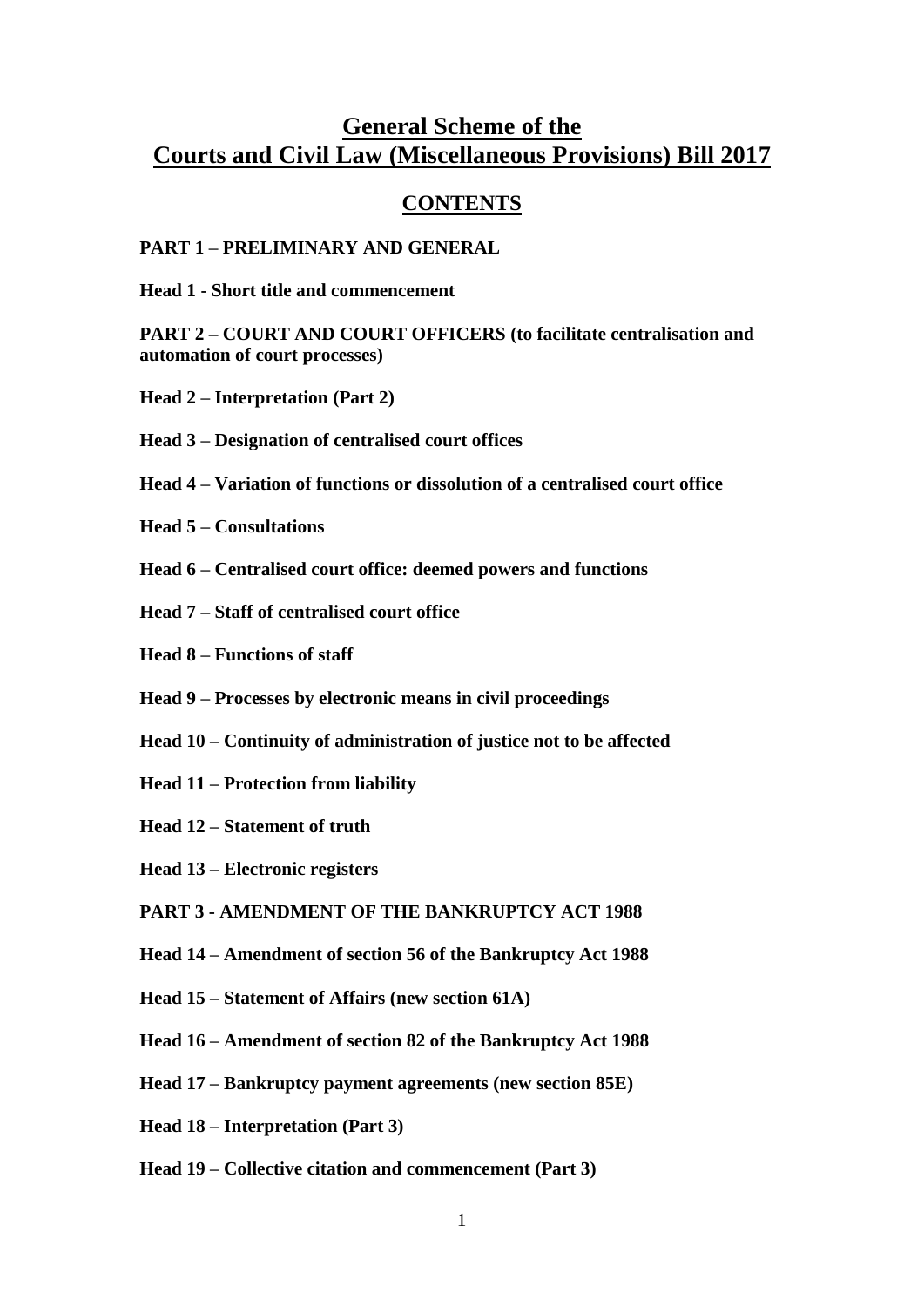#### **PART 4 - AMENDMENT OF THE PERSONAL INSOLVENCY ACT 2012**

**Head 20 - Amendment of section 5 of the Personal Insolvency Act 2012**

**Head 21 - Amendment of section 26 of the Personal Insolvency Act 2012**

**Head 22 – Amendment of section 27 of the Personal Insolvency Act 2012**

**Head 23 – Amendment of section 31 of the Personal Insolvency Act 2012**

**Head 24 – Amendment of section 34 of the Personal Insolvency Act 2012**

**Head 25 – Amendment of section 36 of the Personal Insolvency Act 2012**

**Head 26 – Amendment of section 43 of the Personal Insolvency Act 2012 (creditor objection)**

**Head 27 – Amendment of section 54 of the Personal Insolvency Act 2012**

**Head 28 – Delegation and outsourcing by personal insolvency practitioner**

**Head 29 – Amendment of section 61 of the Personal Insolvency Act 2012**

**Head 30 – Amendment of section 76 of the Personal Insolvency Act 2012**

**Head 31 – Amendment of section 95 of the Personal Insolvency Act 2012**

**Head 32 – Amendment of section 113 of the Personal Insolvency Act 2012**

**Head 33 – Amendment of section 119A of the Personal Insolvency Act 2012**

**Head 34 – Amendment of section 164 of the Personal Insolvency Act 2012**

**Head 35 – Amendment of section 169 of the Personal Insolvency Act 2012**

**Head 36 - Amendment of section 172 of the Personal Insolvency Act 2012**

**Head 37 – Amendment of section 176A of the Personal Insolvency Act 2012**

**Head 38 – Amendment of section 10 of the Courts of Justice Act 1947**

**Head 39 – Interpretation (Part 4)**

**Head 40 – Collective citation and commencement (Part 4)**

**PART 5 – PREVENTION OF BENEFIT FROM HOMICIDE**

**Head 41 – Interpretation (Part 5)**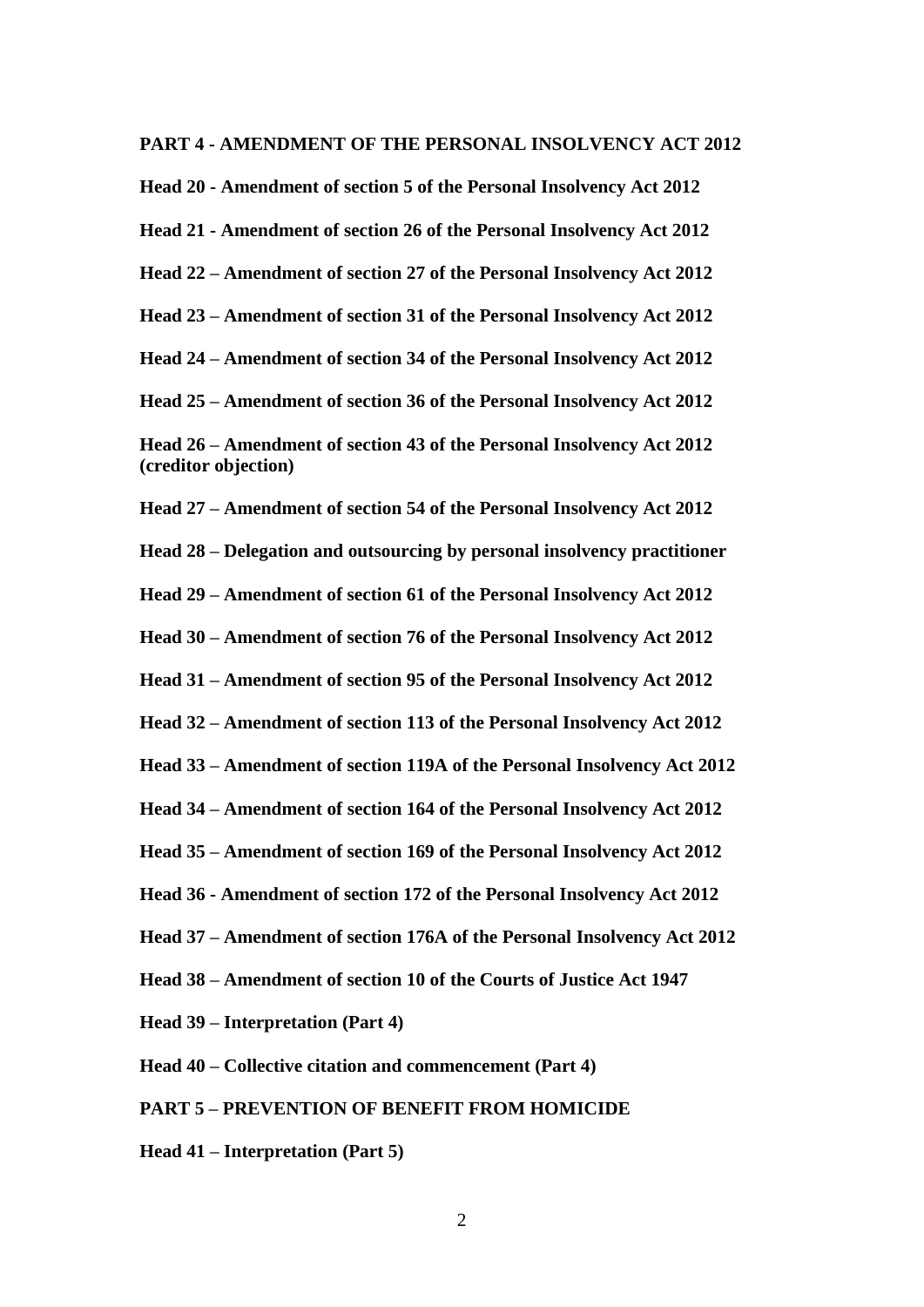**Head 42 – Offender not to benefit**

**Head 43 – Proceedings under this Part**

**Head 44 – Application to Joint Tenancies**

**Head 45 – Court's discretion regarding offence of manslaughter**

**Head 46 – Costs in proceedings under this Part**

**Head 47 – Provisions regarding Probate**

**Head 48 - Repeals**

**PART 6 - AMENDMENT OF THE CIVIL LIABILITY AND COURTS ACT 2004 (Dormant funds of the Circuit Court and District Court)**

**Head 49 – Amendment of section 33 of the Civil Liability and Courts Act 2004**

**Head 50 – Amendment of the Civil Liability and Courts Act 2004 (new section 34A)**

**Head 51 – Amendment of section 35 of the Civil Liability and Courts Act 2004**

**Head 52 – Amendment of section 38 of the Civil Liability and Courts Act 2004**

**PART 7 - LICENSING**

**Head 53 – Collective citation (Part 6)**

**Head 54 – Requirements in relation to Planning Permission**

**PART 8 - AMENDMENT OF THE LAND AND CONVEYANCING LAW REFORM ACT 2009**

**Head 55 – Amendment to Land and Conveyancing Law Reform Act 2009**

**PART 9 - AMENDMENT OF THE COURTS SERVICE ACT 1998**

**Head 56 – Amendment of section 7 of the Courts Service Act 1988**

**Head 57 – Functions of Courts Service – Amendment of the Courts Service Act 1998**

**Head 58 – Administration of oaths etc. by Courts Service staff**

**PART 10 - AMENDMENT OF THE LEGAL SERVICES REGULATION ACT 2015**

**Head 59 – Amendment of section 160 of the Legal Services Regulation Act 2015**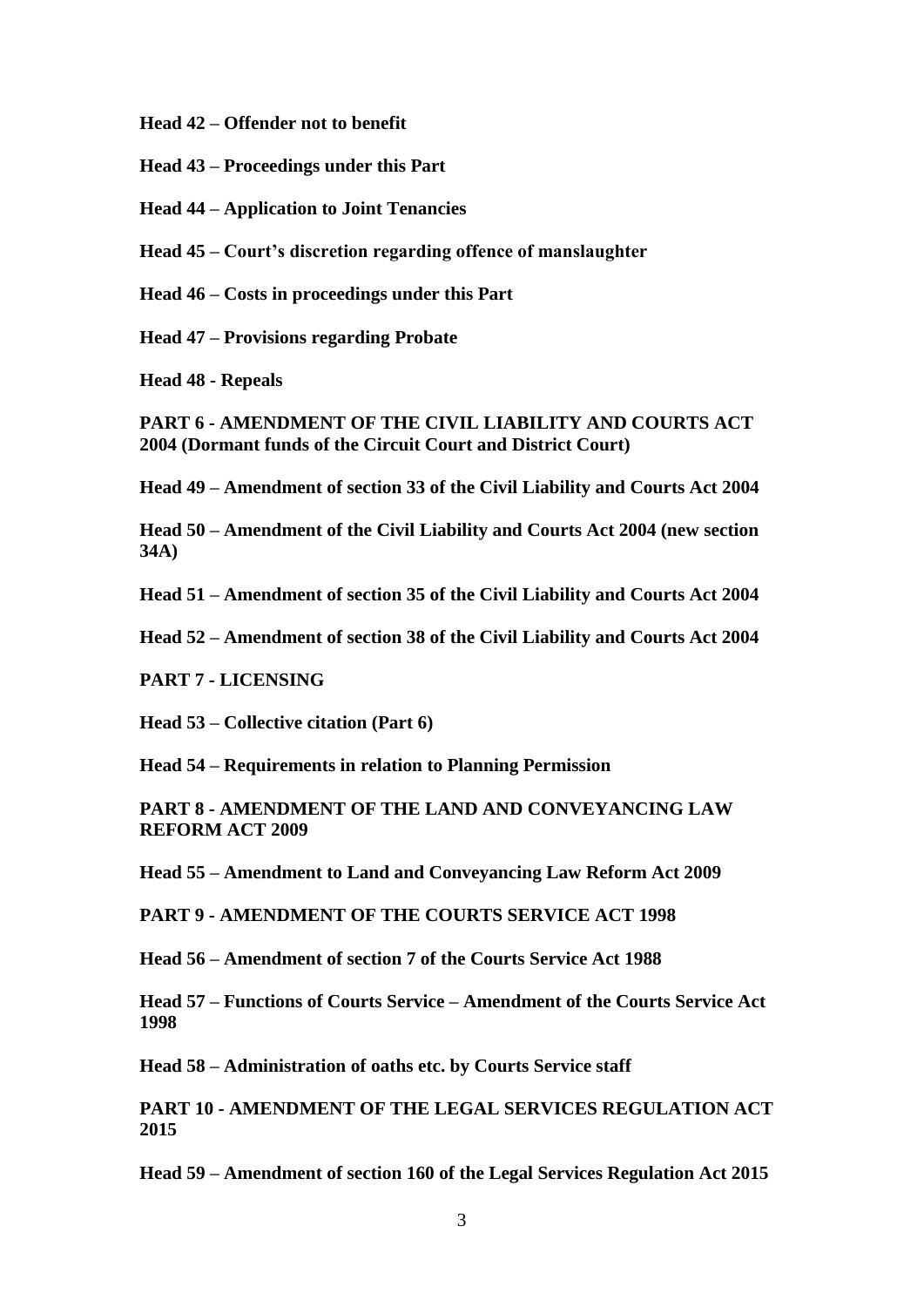**Head 60 – Amendment of section 172 of the Legal Services Regulation Act 2015**

**PART 11 - AMENDMENT OF THE INTERNATIONAL PROTECTION ACT 2015**

**Head 61 – Amendment of section 52 of the International Protection Act 2015**

**Head 62 – Amendment of section 70 of the International Protection Act 2015**

#### **PART 12 – AMENDMENT OF THE IMMIGRATION ACTS**

**Head 63 - Amendment of section 3 of the Immigration Act 1999 and section 5 of the Immigration Act 2003**

**PART 13 – GAMING, RAFFLES AND LOTTERIES**

**Head 64 – Amendment of section 2 of the Gaming and Lotteries Act 1956**

**Head 65 – Amendment of section 4 of the Gaming and Lotteries Act 1956**

**Head 66 – Repeal of section 6 of the Gaming and Lotteries Act 1956**

**Head 67 – Repeal of section 7 of the Gaming and Lotteries Act 1956**

**Head 68 – Repeal of section 8 of the Gaming and Lotteries Act 1956**

**Head 69 – Repeal of section 9 of the Gaming and Lotteries Act 1956**

**Head 70 – Insertion of section 9A of the Gaming and Lotteries Act 1956**

**Head 71 – Insertion of section 11A of the Gaming and Lotteries Act 1956**

**Head 72 – Amendment of section 14 of the Gaming and Lotteries Act 1956**

**Head 73 – Amendment of section 15 of the Gaming and Lotteries Act 1956**

**Head 74 – Amendment of section 19A of the Gaming and Lotteries Act 1956**

**Head 75 – Insertion of new Part IVA of the Gaming and Lotteries Act 1956 (dealing with Raffles)**

**Head 76 – Insertion of section X2 of the Gaming and Lotteries Act 1956**

**Head 77 – Insertion of section X3 of the Gaming and Lotteries Act 1956** 

**Head 78 – Insertion of section X4 of the Gaming and Lotteries Act 1956** 

**Head 79 – Insertion of section X5 of the Gaming and Lotteries Act 1956** 

4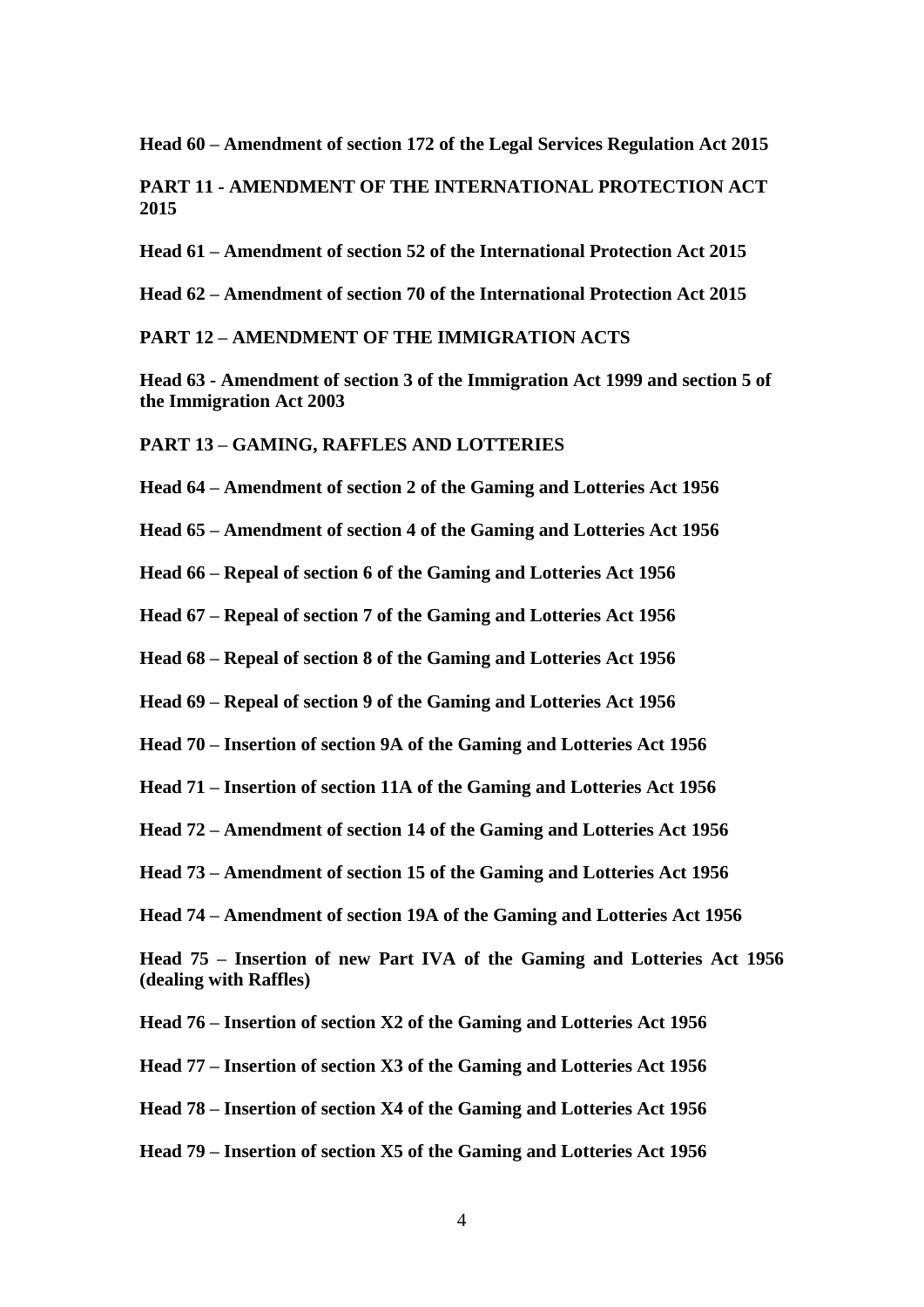**Head 80 – Insertion of section X6 of the Gaming and Lotteries Act 1956 Head 81 – Insertion of section X7 of the Gaming and Lotteries Act 1956 Head 82– Repeal of section 22 of the Gaming and Lotteries Act 1956 Head 83– Repeal of section 22A of the Gaming and Lotteries Act 1956 Head 84 – Amendment of section 23 of the Gaming and Lotteries Act 1956 Head 85– Repeal of section 24 of the Gaming and Lotteries Act 1956 Head 86 – Repeal of section 25 of the Gaming and Lotteries Act 1956 Head 87 – Repeal of section 26 of the Gaming and Lotteries Act 1956 Head 88 – Amendment of section 27 of the Gaming and Lotteries Act 1956 Head 89 – Insertion of section 27A of the Gaming and Lotteries Act 1956 Head 90 – Amendment of section 28 of the Gaming and Lotteries Act 1956 Head 91 – Repeal of section 28A of the Gaming and Lotteries Act 1956 Head 92 – Amendment of section 29 of the Gaming and Lotteries At 1956 Head 93 – Repeal of section 30 of the Gaming and Lotteries Act 1956 Head 94 – Amendment of section 31 of the Gaming and Lotteries Act 1956 Head 95 – Amendment of section 33 of the Gaming and Lotteries Act 1956 Head 96 – Amendment of section 37 of the Gaming and Lotteries Act 1956 Head 97 – Repeal of section 41 of the Gaming and Lotteries Act 1956 Head 98 – Amendment of section 44 of the Gaming and Lotteries Act 1956 Head 99 – Insertion of Section 45A of the Gaming and Lotteries Act 1956 Head 100 – Amendment of section 46 of the Gaming and Lotteries Act 1956 Head 101 – Insertion of section 46A of the Gaming and Lottery Act 1956 Head 102 – Amendment of section 47 of the Gaming and Lotteries Act 1956 Head 103 – Amendment of section 50 of the Gaming and Lotteries Act 1956 Head 104 - Repeal of section 51 of the National Lottery Act 2013**

5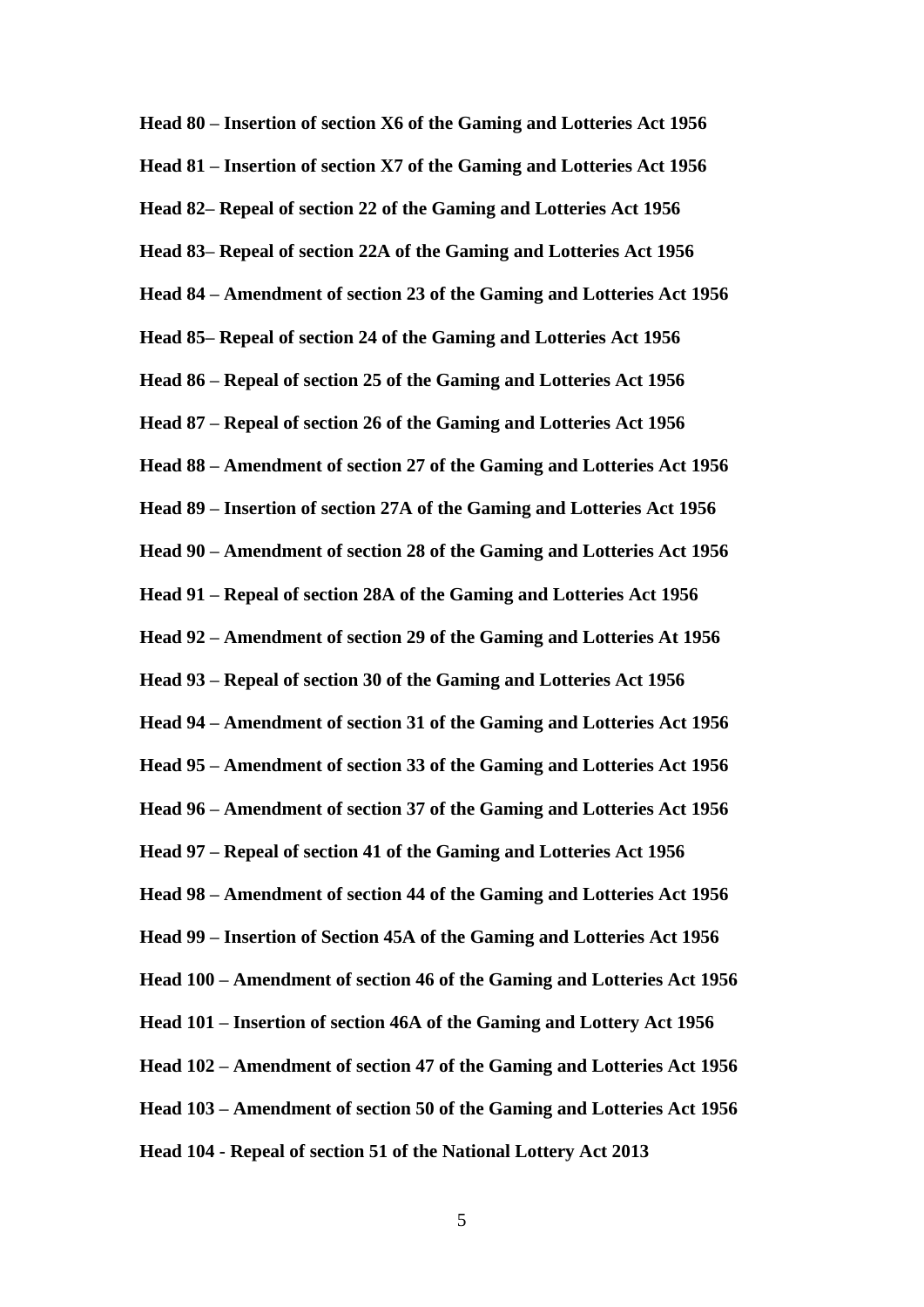**Head 105 – Amendment of the Totalisator Act 1929 (new section 4A)**

**PART 14 – AMENDMENT OF THE PROPERTY SERVICES (REGULATION) ACT 2011**

**Head 106 – Amendment of section 2 of the Property Services (Regulation) Act 2011 (Definition of major sanction)**

**Head 107 – Amendment of section 78 of the Property Services (Regulation) Act 2011 (Capping of payment from Property Services Compensation Fund)**

**PART 15 –CHARITIES**

**Head 108 – Amendment of section 48 of the Charities Act 2009**

**Head 109 – Amendment of section 50 of the Charities Act 2009**

**Head 110 – Amendment of section 52 of the Charities Act 2009**

**Head 111 – Amendment of the Charities Act 2009 (new section 32A)**

**Head 112– Amendment of section 851A of the Taxes Consolidation Act 1997**

**PART 16 – MISCELLANEOUS**

**Head 113 – Amendment of section 27 of the Court Officers Act 1926**

**Head 114 – Amendment of section 65 of the Courts of Justice Act 1936**

**Head 115 - Amendment of section 39 of the Offences Against the State Act 1939**

**Head 116 – Amendment of section 7(6) of the Courts Act 1964**

**Head 117 – Interference with or disruption of court proceedings**

**Head 118 – Costs etc. of adjudications upon costs**

**Head 119 – Amendment of section 37 of the Child Abduction and Enforcement of Custody Orders Act 1991**

**Head 120 – Amendment of section 11 of the Civil Legal Aid Act 1995**

**Head 121 – Amendment of section 17 of the Criminal Justice Administration Act 1914**

**Head 122 – Amendment of the Court Officers Act 1945**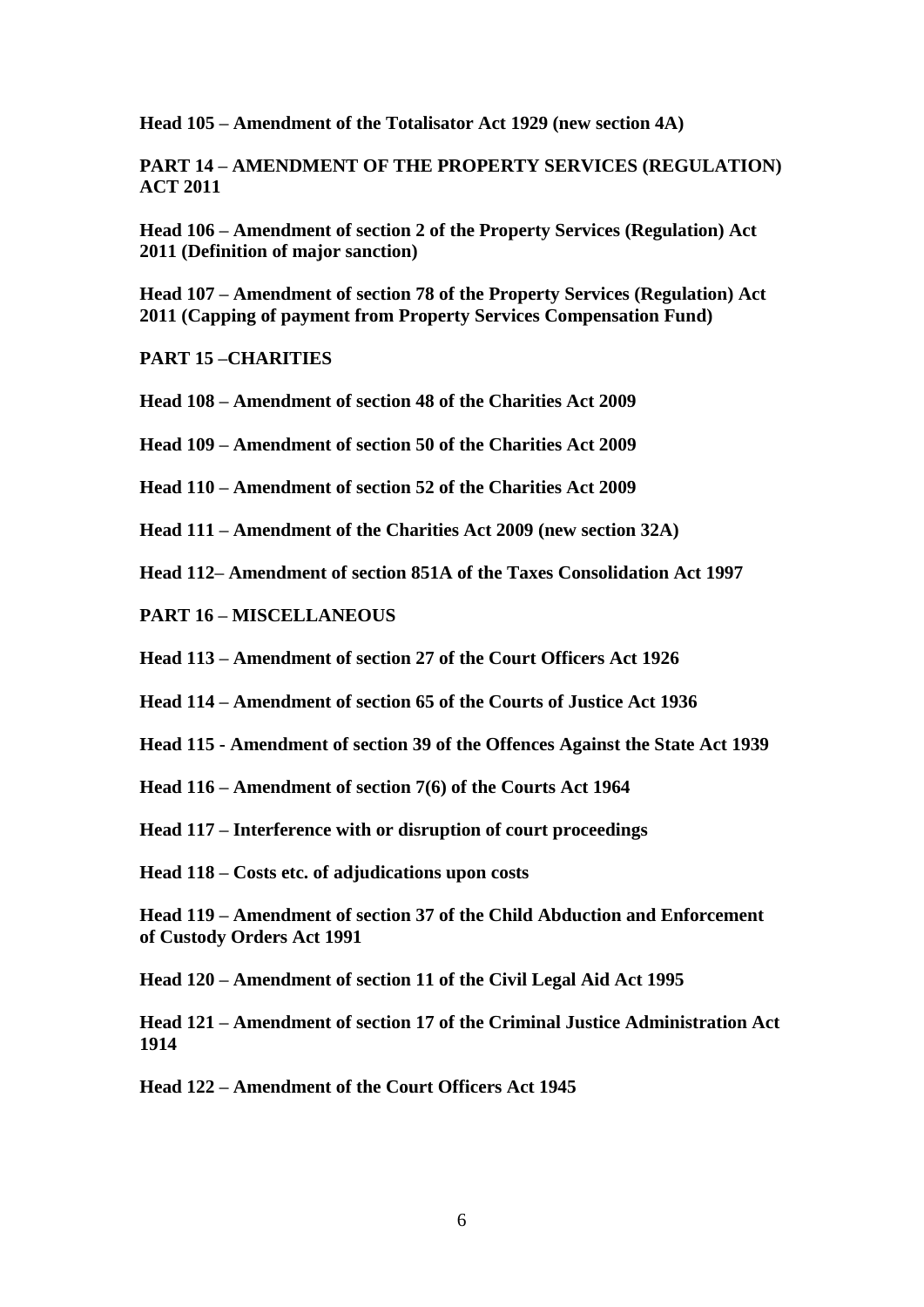#### **Long Title of Bill**

A Bill to amend the law in relation to courts and court officers; to amend the Bankruptcy Act 1988; to amend the Personal Insolvency Act 2012; to amend various enactments for the purpose of the prevention of benefit from homicide; to amend the Civil Liability and Courts Act 2004; to amend the law in relation to the sale of intoxicating liquor; to amend the Land and Conveyancing Law Reform Act 2009; to amend the Courts Service Act 1998; to amend the Legal Services Regulation Act 2015; to amend the International Protection Act 2015; to amend the Immigration Acts; to amend the Gaming and Lotteries Act 1956; to amend the Totalisator Act 1929; to amend the Property Services (Regulation) Act 2011; to amend the Charities Act 2009; to amend the Taxes Consolidation Act 1997 for the purpose of providing information to the Charities Regulatory Authority; and to amend certain other enactments; and to provide for related matters.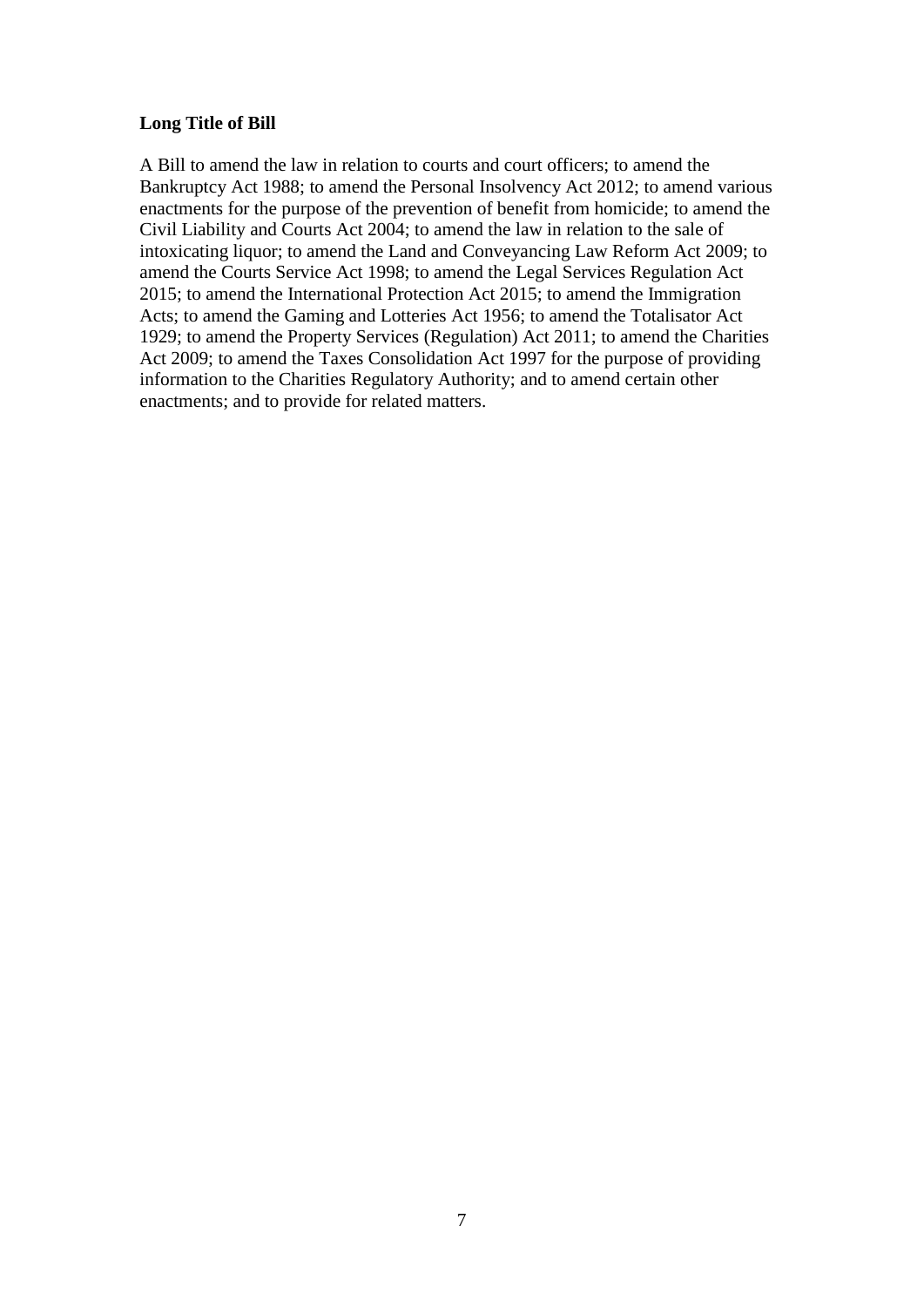# **PART 1 - PRELIMINARY AND GENERAL**

#### **Head 1: Short title and commencement**

Provide along the following lines:

- (1) This Act may be cited as the Courts and Civil Law (Miscellaneous Provisions) Act 2017.
- (2) This Act shall come into operation on such day or days as the Minister for Justice and Equality may appoint by orders or orders either generally or with reference to any particular purpose or provision and different days may be so appointed for different purposes or different provisions.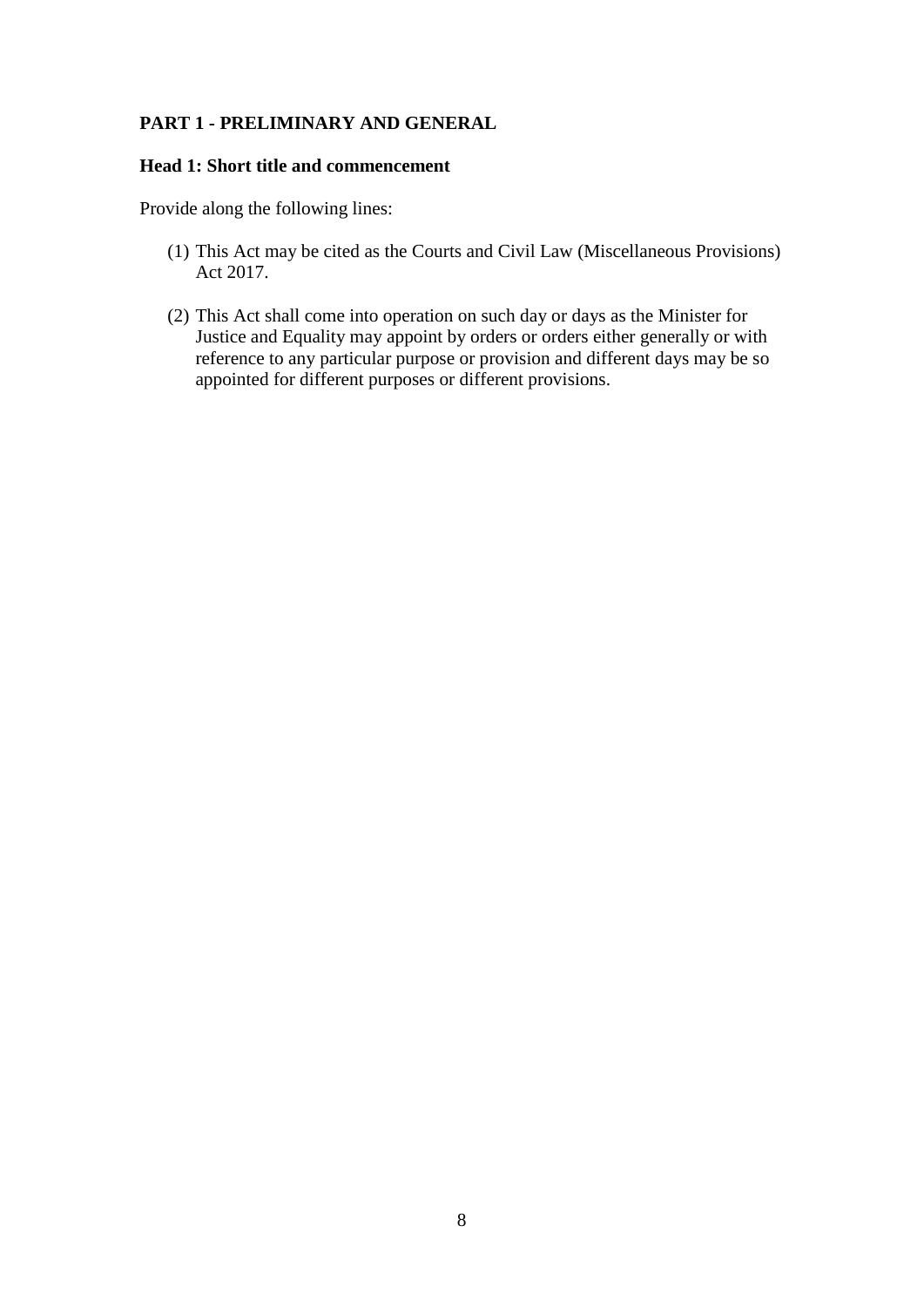## **PART 2 - COURT AND COURT OFFICERS (to facilitate centralisation and automation of court processes)**

# **Head 2 – Interpretation (Part 2)**

Provide that:

In this Part-

"centralised court office" means a court office or an office of the Courts Service designated under Head 3;

"court office" means any office of, or attached to, any of the following:

- (a) the Supreme Court;
- (b) the Court of Appeal;
- (c) the High Court;
- (d) the President of the High Court;
- (e) the Circuit Court;
- (f) the District Court;
- (g) a District Court Clerk;

and -

(i) for the avoidance of doubt shall include a combined court office within the meaning of Part 3 of the Courts and Court Officers Act 2009,

(ii) for the purpose of this definition, a district probate registry shall be deemed to be an office attached to the High Court;

'electronic form' means information that is generated, communicated, processed, sent, received, recorded, stored or displayed by electronic means and is capable of being used to make a legible copy or reproduction of that communicated information";

'electronic means' includes electrical, digital, magnetic, optical, electromagnetic, biometric, photonic means of transmission of data and other forms of related technology by means of which data is transmitted;

"enactment" means an Act or a statutory instrument or any portion of an Act or statutory instrument.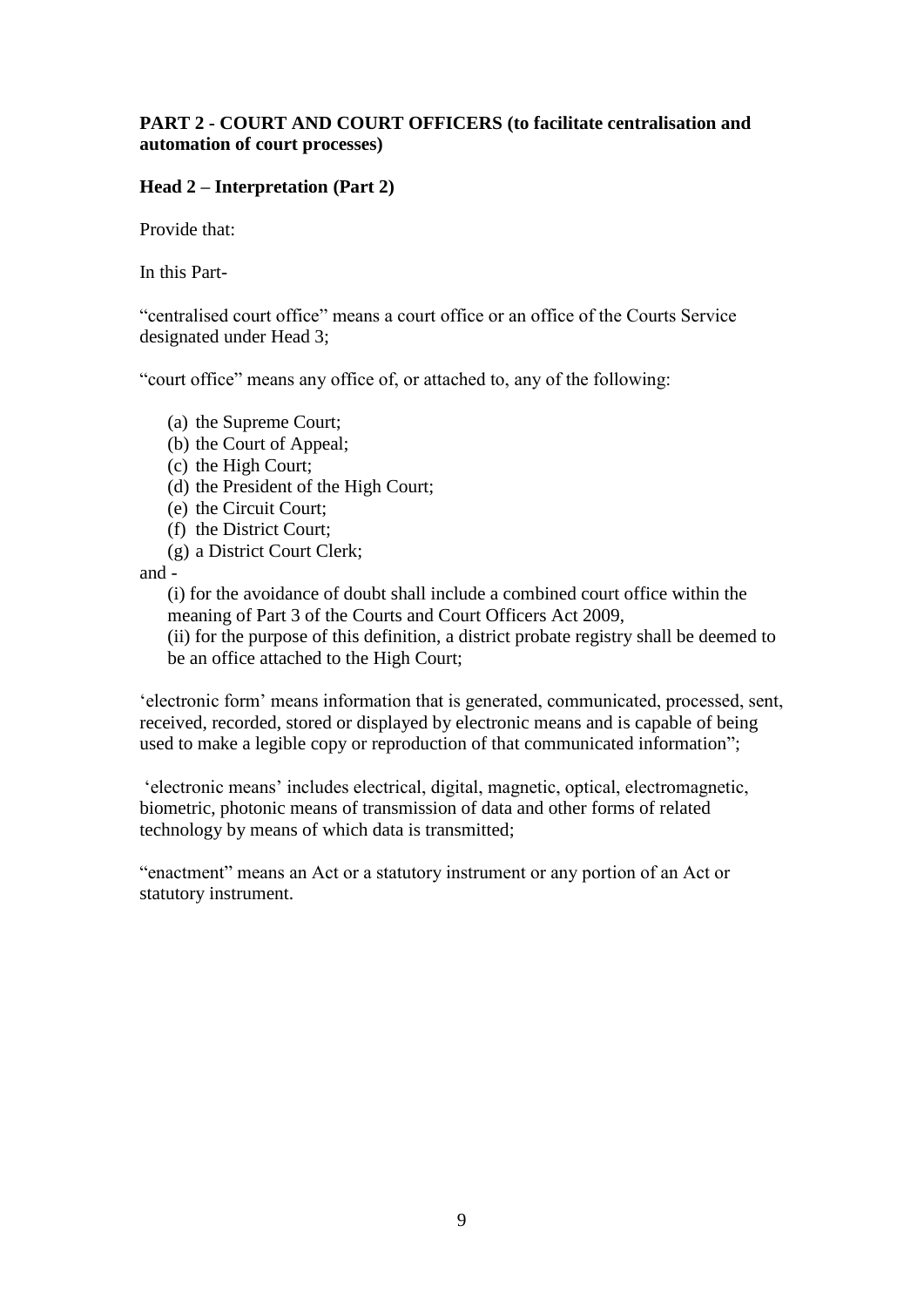## **Head 3 - Designation of centralised court offices**

Provide that:

(1) Notwithstanding any other enactment, the Courts Service may designate –

(a) any court office and

(b) any office of the Courts Service,

as an office (in this Part a "centralised court office") in which either or both of the following, viz:

(i) specified business, or a specified category of business transacted in a specified court office or court offices;

(ii) the business of selection and summoning of persons for service as jurors -

(I) may be transacted in the centralised court office in addition to the court office concerned or

(II) shall be transacted exclusively in the centralised court office, with effect from a specified date.

(2) Where a designation has been made under subsection  $(1)$  –

(a) the specified business, or category of business or

(b) the selection and summoning of persons for service as jurors or

(c) as the case may be, both (a) and (b)

may be transacted in the centralised court office so designated in addition to the court office concerned or, as the case may be, shall exclusively be transacted in the centralised court office so designated from the specified date.

(3) The Courts Service shall, as soon as may be after a centralised court office is designated under this section, publish notice of that fact and of the matter referred to in subsection (1) relating to that office in *Iris Oifigiúil*, but failure to so publish shall not affect the validity of the establishment of the centralised office concerned.

(4) Where the selection and summoning of persons for service as jurors has been specified under subsection (1) –

(a) the references to "county registrars" and "county registrar" in the first and third lines of section 10 of the Juries Act 1976 shall be construed as references to the centralised court office concerned, and

(c) the references to "county registrar" in sections 11 and 12 of the Juries Act 1976 shall be construed as references to a centralised court office.

(5) The Juries Act 1976 shall be amended –

(a) by the substitution in section 10 of that Act for "For the purpose of enabling county registrars" of "Subject to [section 2 of this Part], for the purpose of enabling county registrars",

(b) by the substitution in section 11 and section  $12(1)$  of that Act for "Each county" registrar" of "Subject to [section 2 of this Part], each county registrar",

(c ) by the substitution for paragraphs (a) and (b) of section 13(3) of that Act of the following paragraphs -

"(a) a certificate by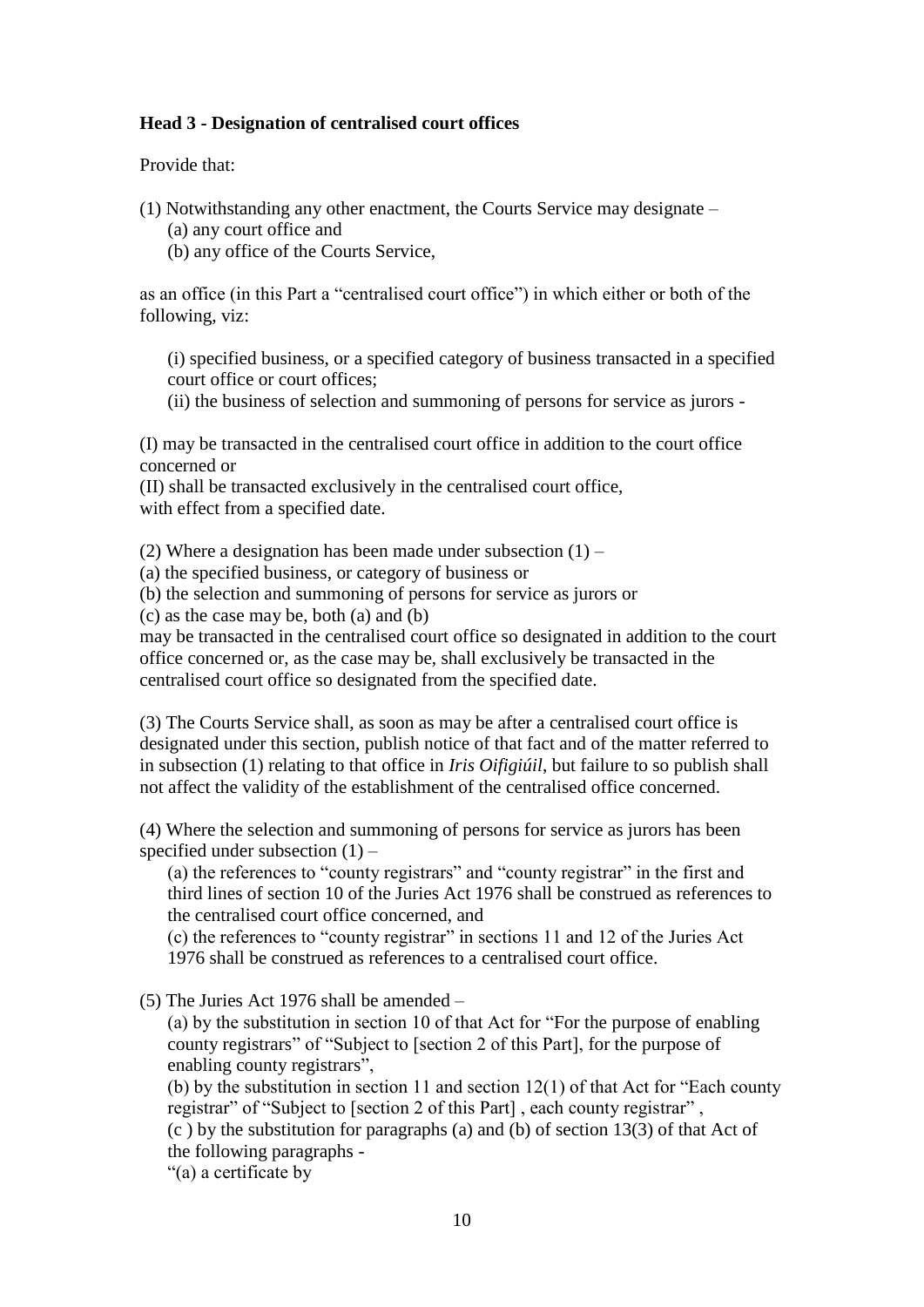(i) the county registrar or an officer acting on his behalf, or,

 (ii) a member of the staff of the Courts Service duly authorised in that behalf by the Chief Executive Officer of the Courts Service,

that, as the case may be, the registrar or officer or member of staff of the Courts Service posted a letter containing the summons addressed as provided in subsection (2) shall be evidence of the fact so certified;

(b) a certificate by

(i) the county registrar or an officer acting on his behalf, or,

 (ii) a member of the staff of the Courts Service duly authorised in that behalf by the Chief Executive Officer of the Courts Service, or

 (iii) a member of the Garda Siochana that he personally delivered the summons to the juror on a specified date shall be evidence of the fact so certified, and",

(d) by the insertion in section 13(4) after "officer of a court" of ", member of the staff of the Courts Service duly authorised in that behalf by the Chief Executive Officer of the Courts Service",

(e) by the insertion in section 27 of that Act after "county registrars" of "and the Courts Service", and

(f) by the insertion in section 35(1) of that Act after "the county registrar or any person acting on his behalf," of " the Courts Service or any member of the staff of the Courts Service,".

(6) In this section, "specified" means specified in the designation made under this section.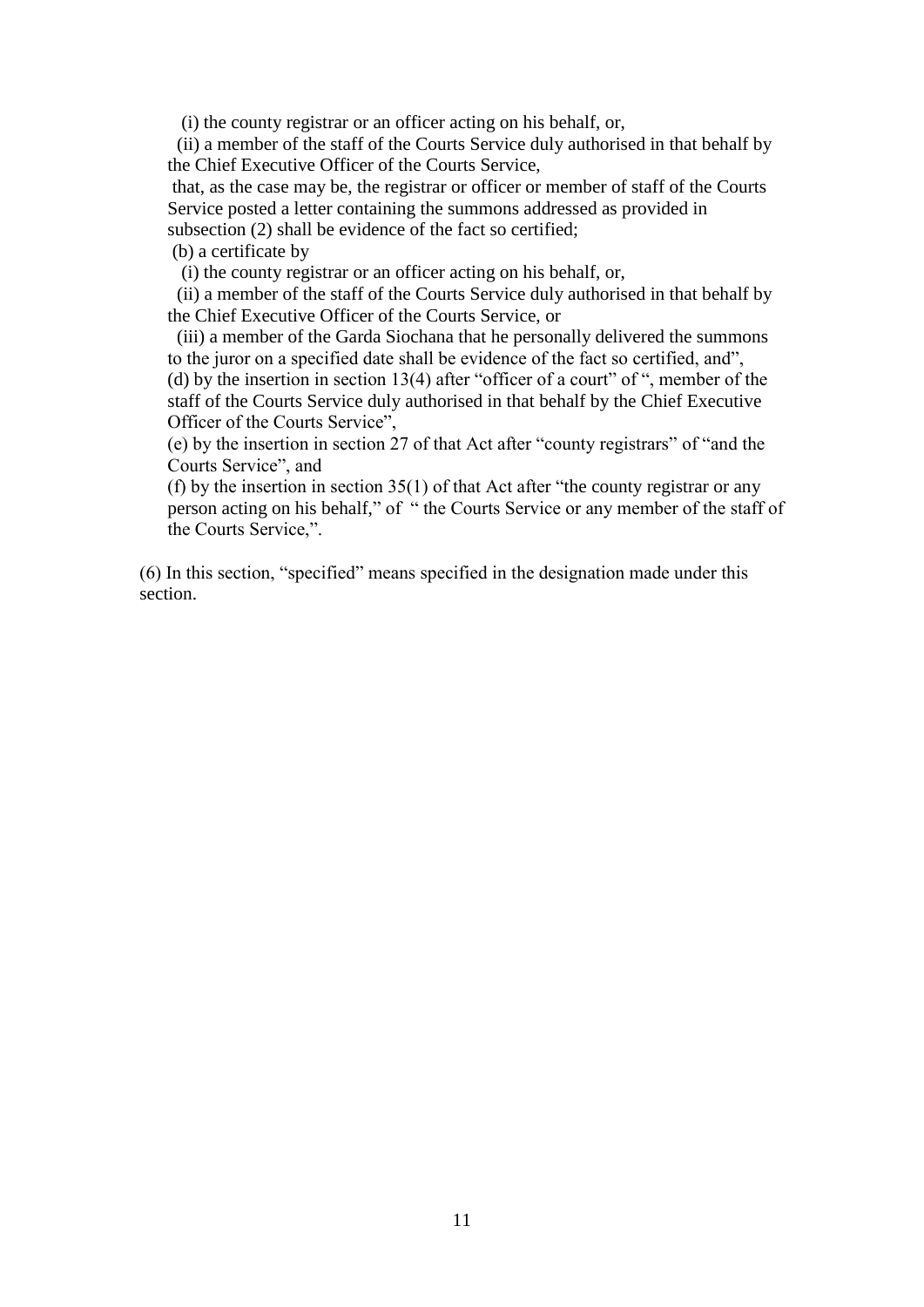## **Head 4 - Variation of functions or dissolution of a centralised court office**

Provide that:

(1) The Courts Service may vary the functions of a centralised court office, including by-

(a) varying the business, or a category of business, which is be transacted in that office, and

(b) removing the business, or a category of business, which is to be transacted in that office.

- (2) The power to designate any court office and any office of the Courts as a centralised court office conferred by Head 3(1) includes the power to dissolve such centralised court office.
- (3) Sections 2(3) and 4 apply, with any necessary modifications, when the Courts service exercises its powers under subsection (1) or (2).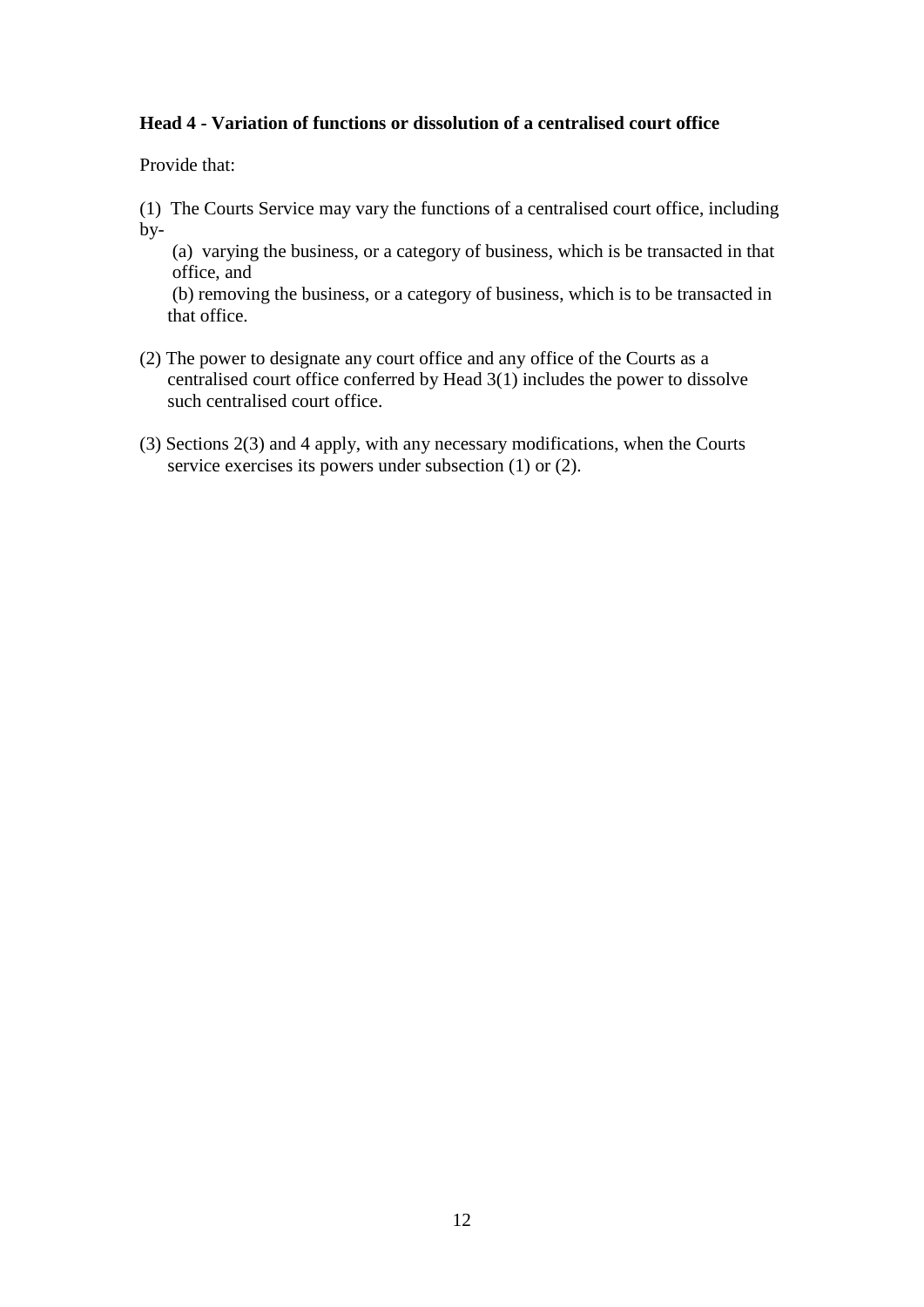# **Head 5 - Consultations**

Provide that:

Before making a designation under Head 3, the Courts Service shall consult with-

(a) the Chief Justice, where it is proposed that the business, or a category of business, of an office attached to the Supreme Court, be transacted in the centralised court office concerned,

(b) the President of the Court of Appeal, where it is proposed that the business, or a category of business, of an office attached to the Court of Appeal be transacted in the centralised court office concerned,

(c) the President of the High Court, where it is proposed that the business, or a category of business, of an office attached to the High Court or the President of the High Court be transacted in the centralised court office concerned,

(d) the President of the Circuit Court, where it is proposed that the business, or a category of business, of an office attached to the Circuit Court, be transacted in the centralised court office concerned,

(e) the President of the District Court, where it is proposed that the business, or a category of business, of an office attached to the District Court or to a District Court Clerk be transacted in the centralised court office concerned.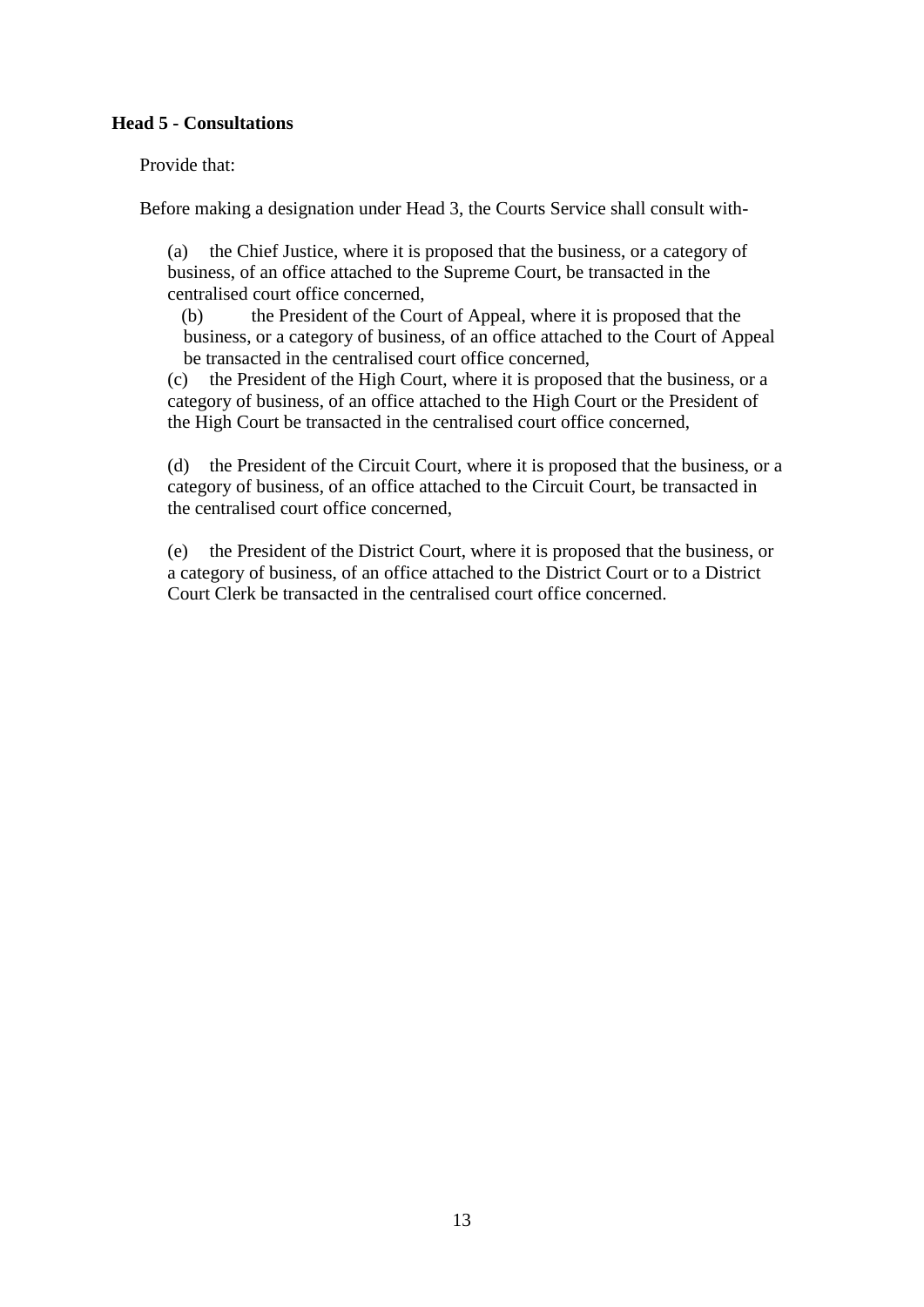## **Head 6 - Centralised court office: deemed powers and functions**

Provide that:

Where any court office or office of the Courts Service has been designated as a centralised court office under Head 3, for the purpose of the transaction of any business otherwise transacted in a court office, or category of business so transacted

 (a) that centralised court office is additionally deemed to be the court office concerned;

 (b) the members of staff of the Courts Service employed in that centralised court office under Head 7 are deemed to be officers attached to the court office concerned;

 (c) any reference in an enactment to the court office concerned or to an officer or member of staff employed in that court office shall, save where the context otherwise requires, be deemed additionally to include that centralised court office or an officer or member of staff of that centralised court office, as the case may be.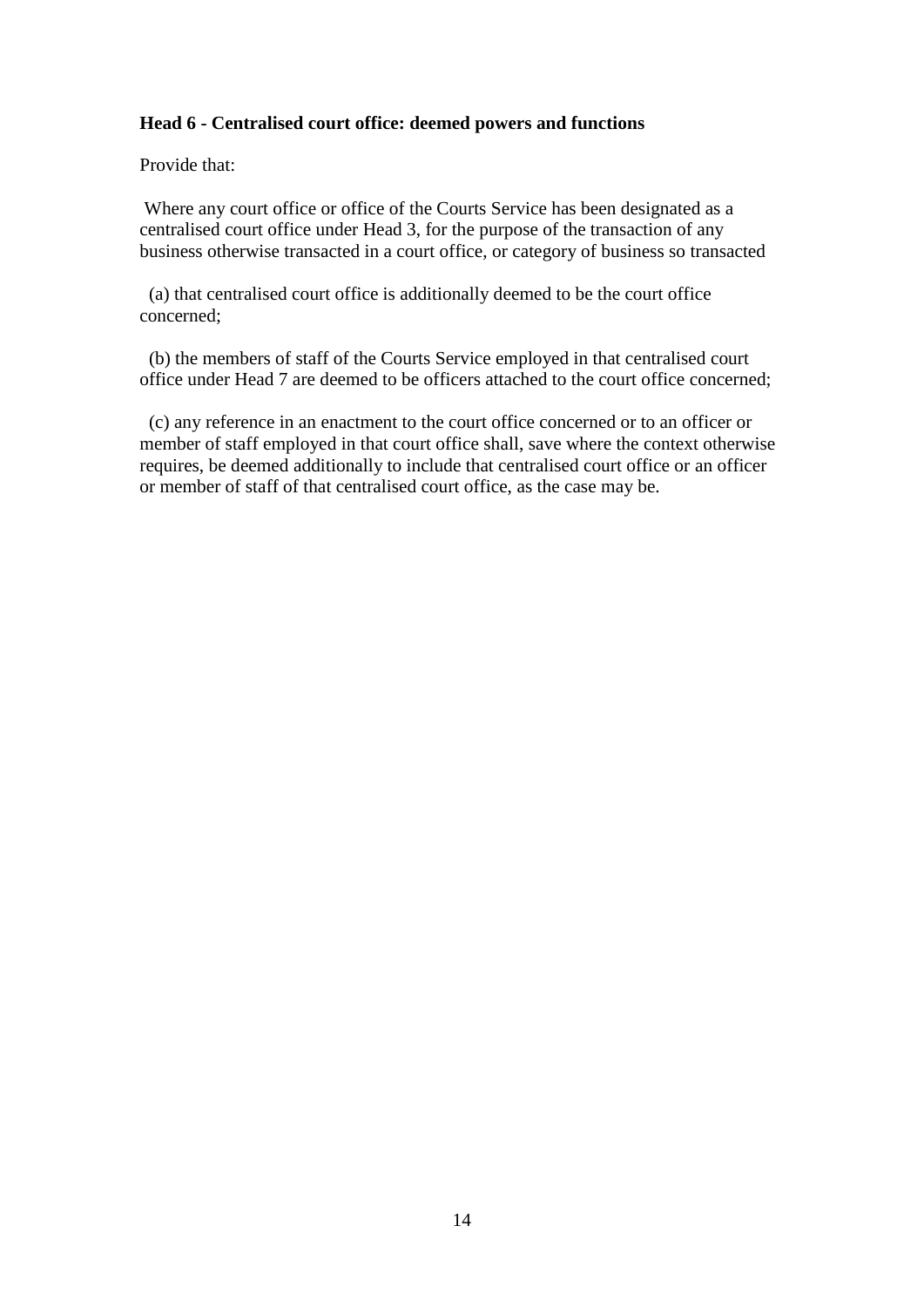# **Head 7 - Staff of centralised court office**

Provide that:

There shall be employed in a centralised court office such and so many members of the staff of the Courts Service as the Courts Service shall from time to time determine.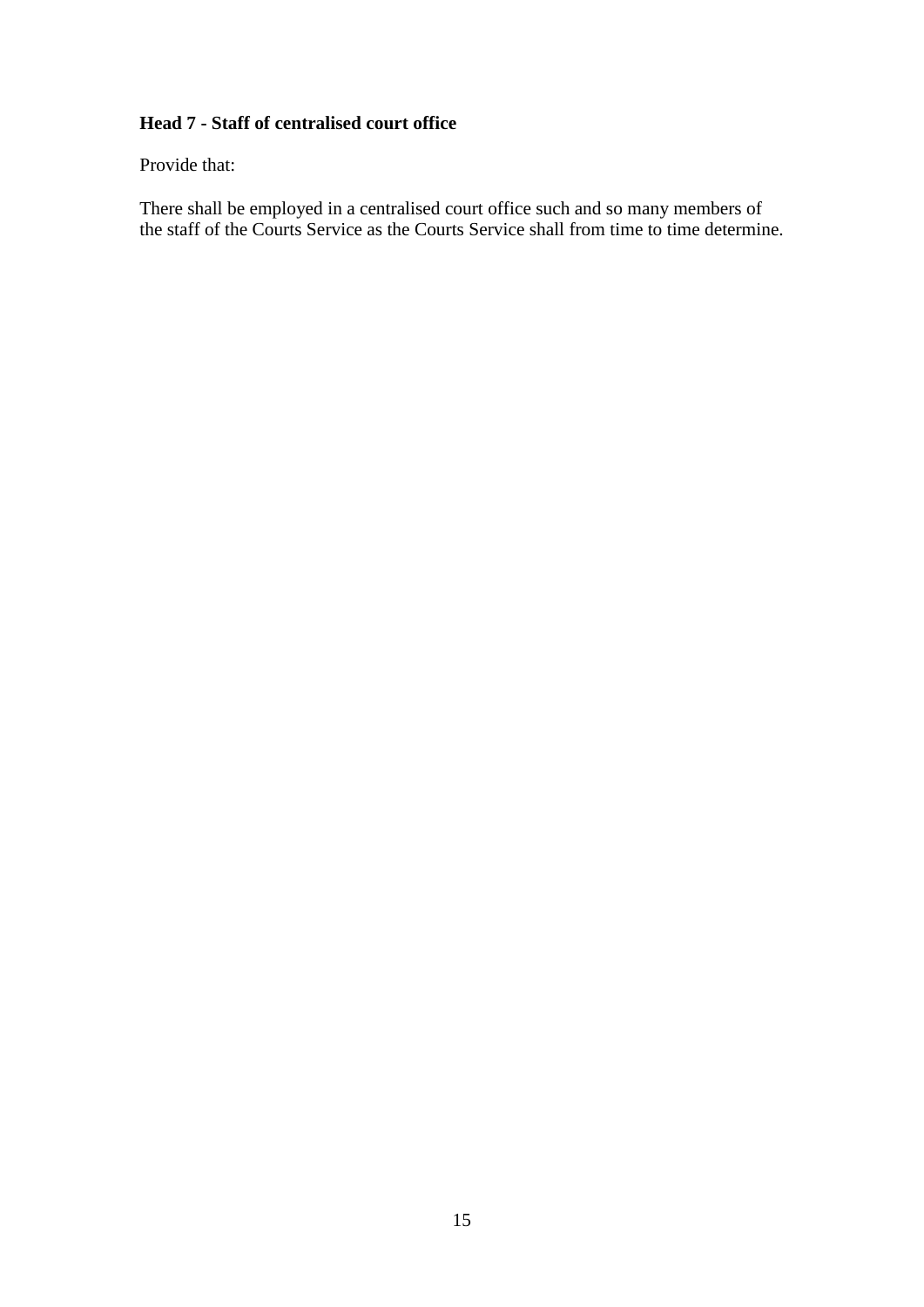# **Head 8 - Functions of staff**

Provide that:

The Courts Service may, notwithstanding any other enactment, appoint any member of staff of the Courts Service employed in a centralised court office under section 6 as one or more of the following:

- (a) a District Court Clerk for such one or more district court areas in respect of which business, or a category of business, has been specified for transaction in the centralised court office under Head 3;
- (b) a member of staff of such one or more Circuit Court offices in respect of which business, or a category of business, has been so specified;
- (c) a principal officer, within the meaning of Part 1 of the Court Officers Act 1926 of any office attached to the High Court or the President of the High Court in respect of which business, or a category of business, has been so specified.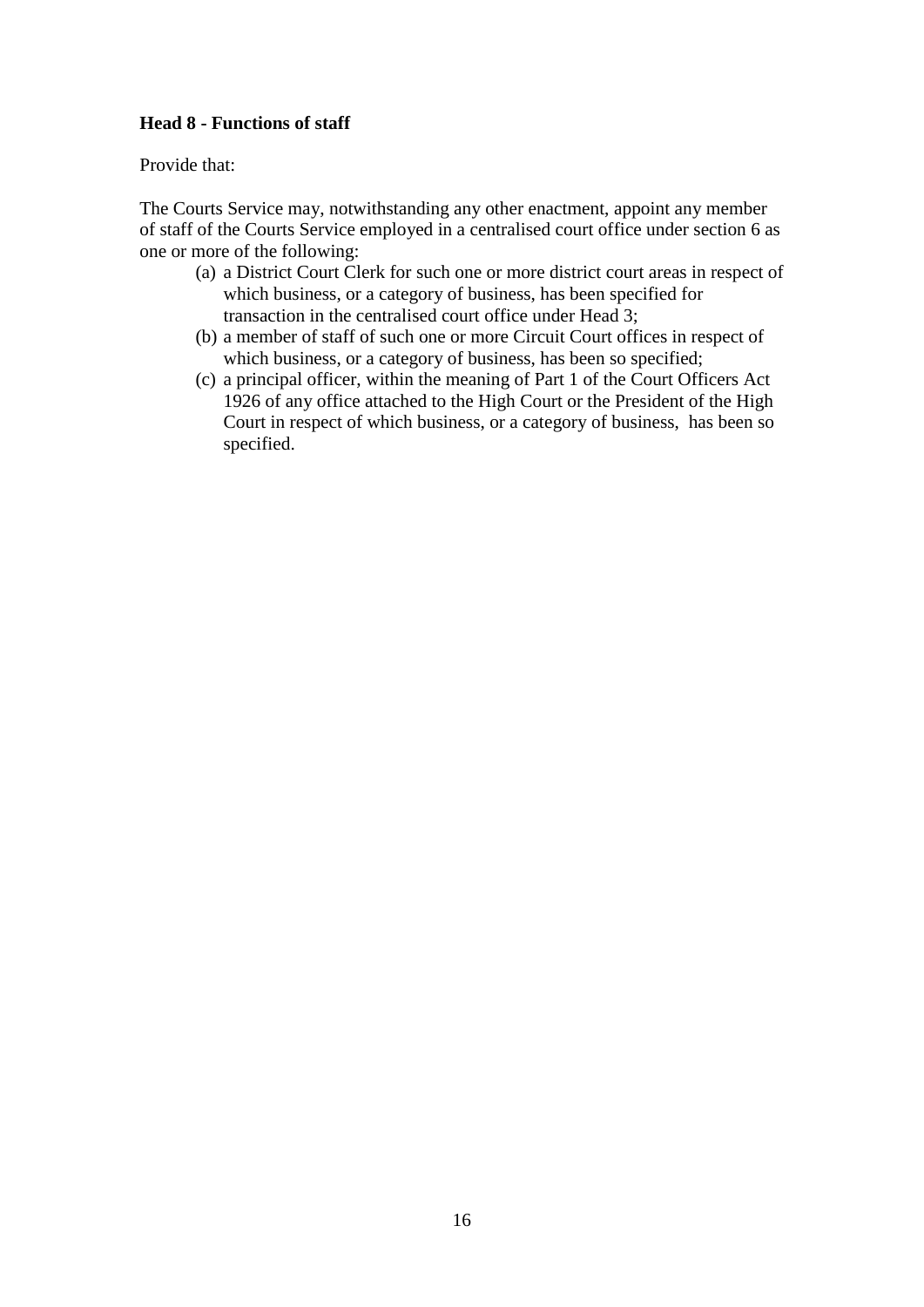## **Head 9 - Processes by electronic means in civil proceedings**

Provide that:

(1) Notwithstanding any other enactment, and without prejudice to any powers which were exercisable by the rule-making authorities, respectively, for the Superior Courts, the Circuit Court and the District Court prior to the coming into operation of this section, rules of court may, in relation to civil proceedings, make provision -

(a) for the lodgement or filing of a document with and making of an application to a court by transmitting the document or application by electronic means to -

(i) the court office concerned or

(ii) where, under Head 3, the business, or a category of business, of a court office may or is required to be transacted in a centralised court office, a centralised court office,

whether in place of or as an alternative to any method by which such document or application could, as the case may be, be filed, lodged or made immediately before the enactment of this section, and on such conditions and subject to such exceptions as may be specified by such rules,

(b) for -

(i) the issue of a summons, civil bill, claim notice or other originating document by a court,

(ii) the issue of a judgment, decree or other order or determination of a court (including any judgment, decree or other order or determination entered in or issuing from an office of a court),

(iii) the issue of any other document or information from or on behalf of a court or court office,

by or on behalf of -

(i) the court office concerned or

(ii) where, under Head 3, the business, or a category of business, of a court office may or is required to be transacted in a centralised court office, a centralised court office,

by transmitting the same by electronic means to the person who applied for it or a person acting on his or her behalf, whether in place of or as an alternative to any method by which such issue could be effected immediately before the enactment of this section, and on such conditions and subject to such exceptions as may be specified by such rules,

 $(c)$  for  $-$ 

(i) the manner in which any of the documents or other matters, transmitted by electronic means in accordance with rules of court made under this subsection, may be authenticated and

(ii) the conditions under which such documents or matters shall be admissible as evidence in any legal proceedings,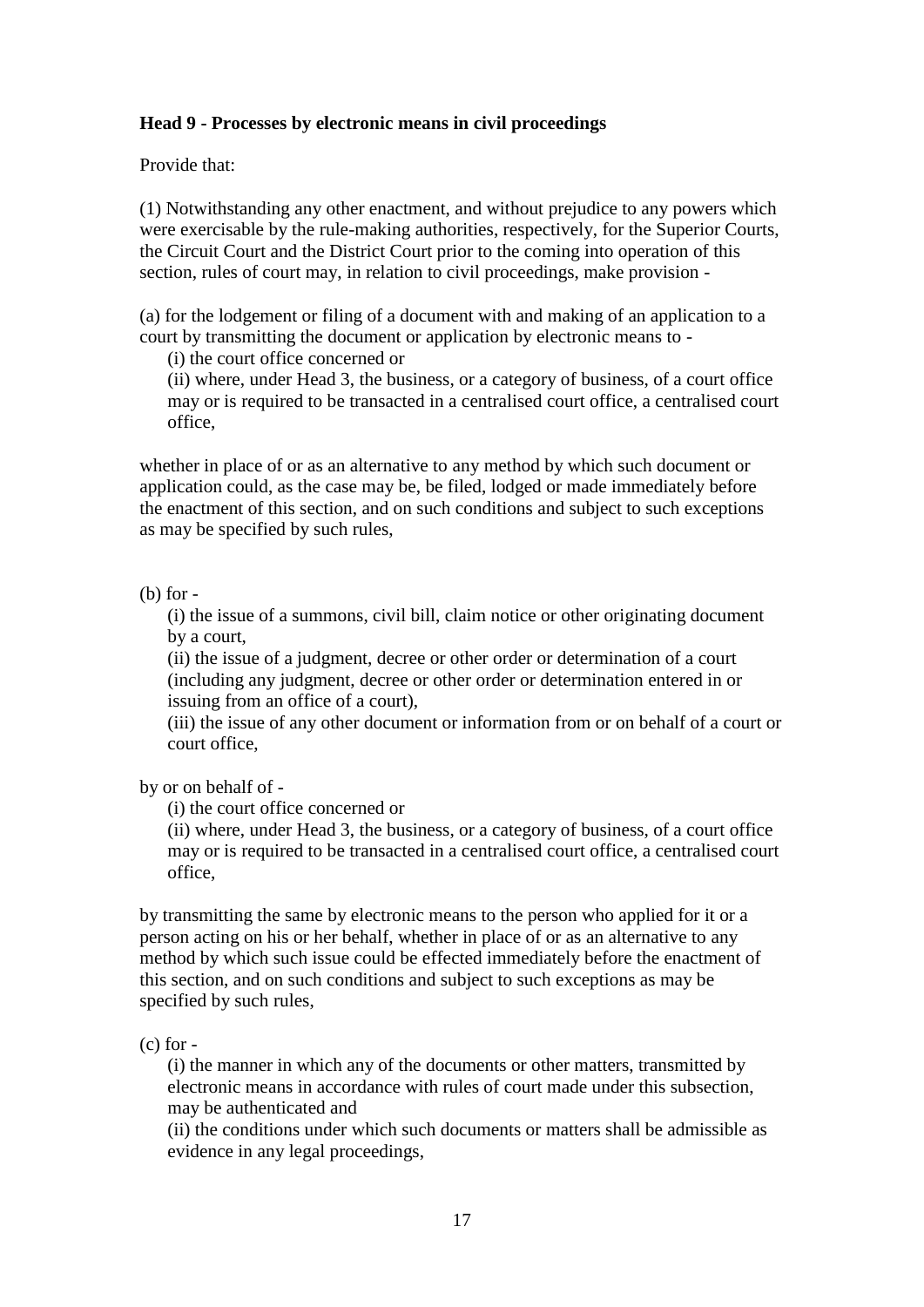(iii) the furnishing by a person lodging or filing a document or making an application to a court by electronic means, in accordance with rules of court made under subsection (1), of information to identify that person.

(2) Notwithstanding section 262 of the Social Welfare (Consolidation) Act 2005, information referred to in subparagraph (iii) of paragraph (c) of subsection  $(1)$  may include the Personal Public Service Number (within the meaning of that section), if any, of that person.

(3) References, howsoever expressed, in any enactment to the lodgement of a document or making of an application to a court, or to the issue of any document or other matter referred to in paragraph (b) of subsection (1) in civil proceedings, shall be construed as including reference to the lodgement of the document or making of the application, or issue of the document or matter concerned, by electronic means in accordance with rules of court made under subsection (1).

(4) For the purposes of this section, references to a document or application in subsection (1) shall be construed as including a copy of such document or application.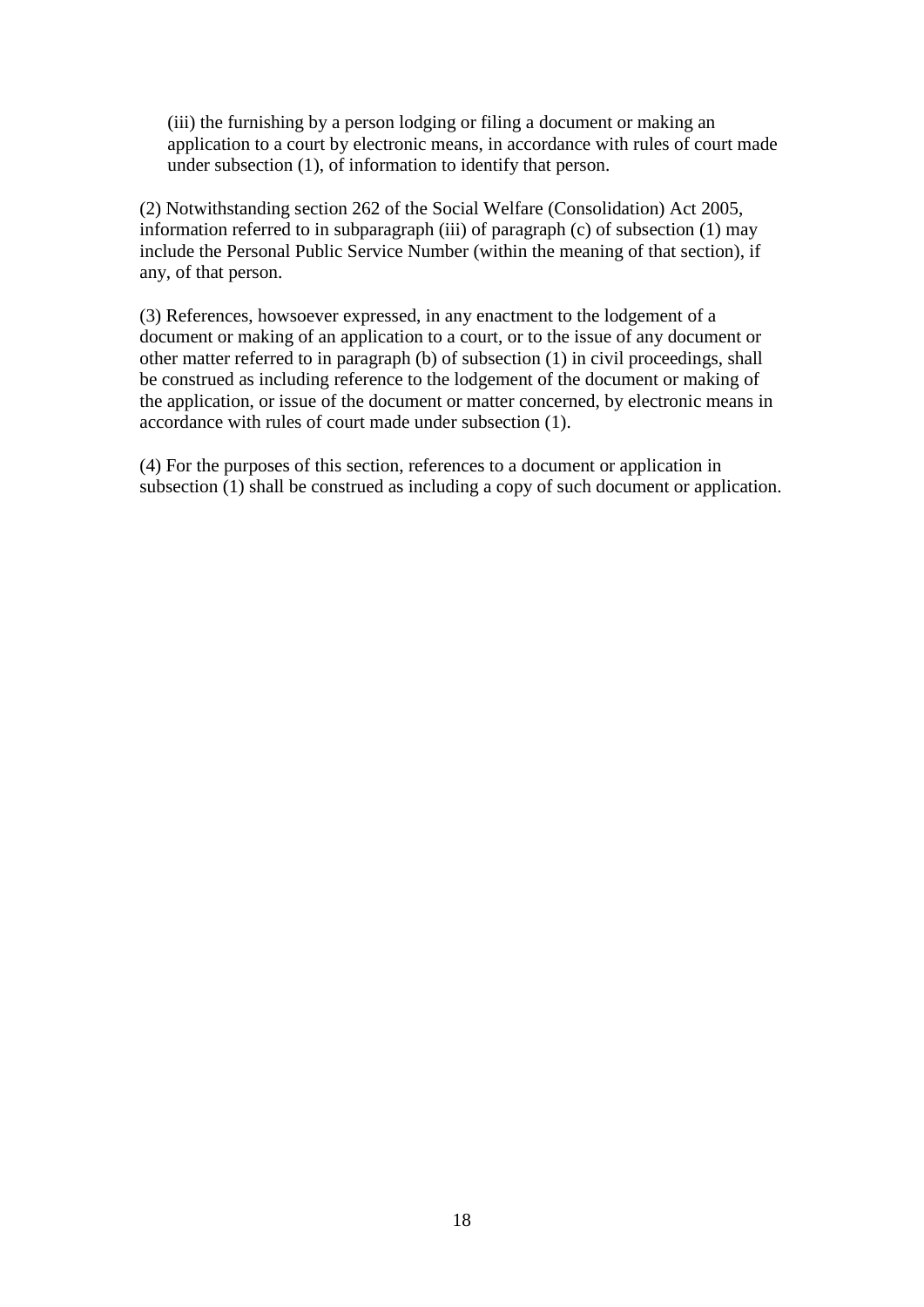# **Head 10 - Continuity of administration of justice not to be affected**

Provide that:

(1) The continuity of the administration of justice shall not be interrupted by the (a) designation of a centralised court office under Head 3,

(b)(i) variation of the business, or a category of the business, which is to be transacted in that office

(ii) removal of the business, or a category of the business, which is to be transacted in that office, or

(iii) the dissolution of a centralised court office,

under Head 4.

(2) Without prejudice to the generality of subsection  $(1)$  –

(a) where, under Head 3, a centralised court office has been designated for the transaction of business, or a category of business of a court office, which in consequence is required to, or may, be transacted in the centralised court office concerned, the business, or category of business, of the court office concerned shall be continued in that centralised court office;

(b) where business had begun to be transacted in a centralised court office which, by virtue by of the variation of the business, or categories of business, removal of the business, or categories of business, or dissolution of that office under Head 4, is subsequently required to be transacted in another court office, that business shall be continued in that other court office.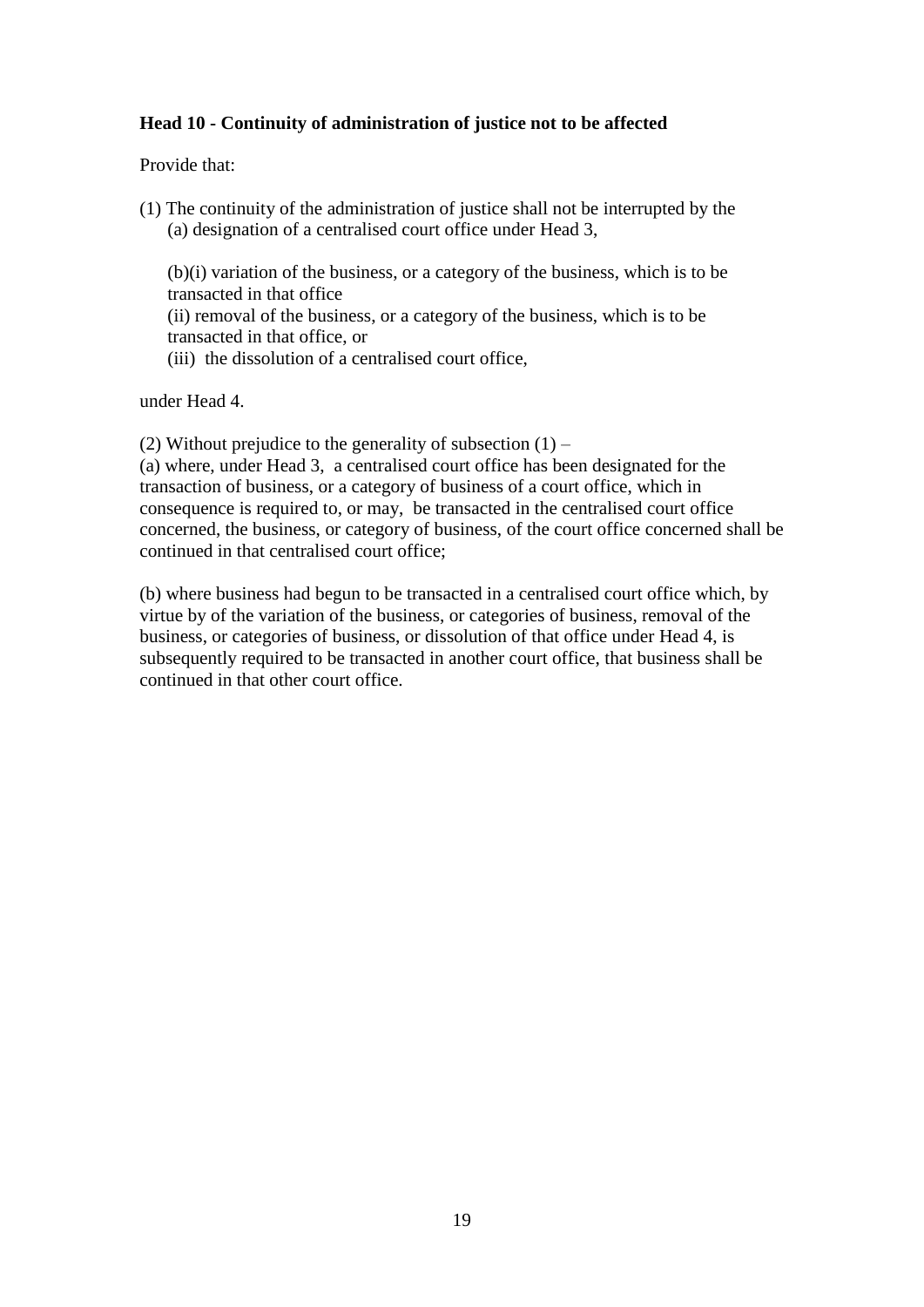# **Head 11 - Protection from liability**

Provide that:

(1) Notwithstanding any provision of any enactment, agreement or rule of law, the Courts Service shall not be liable to any action, suit or proceeding for or in respect of any act or matter *bona fide* done or omitted to be done by or on its behalf in connection with the lodgement of a document or making of an application to a court, or the issue of any document or other matter referred to in paragraph (b) of section 8(1) in civil proceedings by electronic means.

(2) An officer or the court or member of staff of the Courts Service shall not be liable to any action, suit or proceeding for or in respect of any act or matter *bona fide* done or omitted to be done by or on behalf of that officer or member of staff in connection with the lodgement of a document or making of an application to a court, or the issue of any document or other matter referred to in paragraph (b) of Head 9(1) in civil proceedings by electronic means.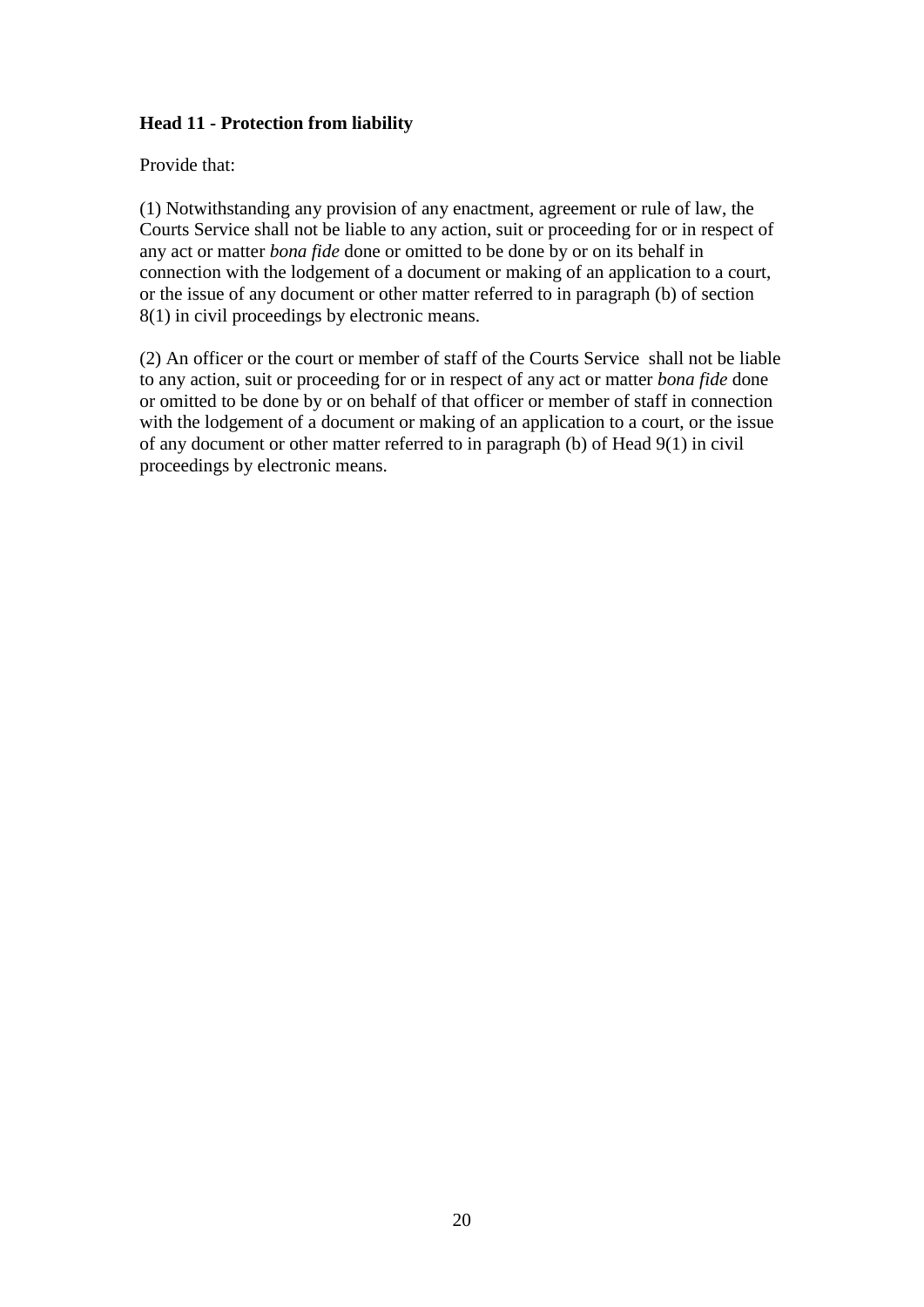## **Head 12 - Statement of Truth**

Provide that:

(1) Where -

(a) in any civil proceedings evidence is to be given or a document or information is to be verified by an affidavit or a statutory declaration, and (b) in those proceedings a document may be lodged or filed or is required to be

lodged or filed, or an application may be made or is required to be made by electronic means by virtue of rules made under Head 9(1),

subject to subsection (2), and notwithstanding any provision of any enactment or rule of law, rules of court may make provision for a statement (in this section a "statement of truth") to be made and transmitted by electronic means for the purpose of substituting for the affidavit or statutory declaration concerned, and on such conditions and subject to such exceptions as may be specified by such rules.

#### $(2)$  A statement of truth –

(a) may be in electronic form

(b) shall contain a statement that the person making the statement of truth believes that the facts stated therein are true,

(c) may be signed by the person making it by that person entering his or her name on an online form and

(d) shall, subject to subsection (5), comply with any other requirements as to its content or form as may be prescribed by rules of court.

(3) A statement of truth may be made

(a) by a party in the proceedings concerned or on his or her behalf by a solicitor acting for that party in those proceedings,

(b) by a solicitor on his or her own behalf where that solicitor is acting for a party in the proceedings concerned,

(c) by a solicitor on behalf of a person who has served or delivered a document in the proceedings concerned, where that solicitor is acting for a party in those proceedings.

(4) Where a statement of truth is made by a solicitor in circumstances to which paragraph (a) or (c) of subsection (3) refer, that solicitor shall, before making the statement of truth -

 (a) obtain permission to make the statement of truth from the party or person on whose behalf it is being made,

 (b) explain to the party or person concerned that in making the statement of truth the solicitor will be confirming by that statement that the party or person concerned honestly believes that the contents of the statement of truth are true, and

 (c) inform the party or person on whose behalf the statement of truth is being made of the provisions of subsection (7) [and (8)].

(5) A statement of truth made by a solicitor in circumstances to which paragraph (a) or (c) of subsection (3) refer shall contain a statement by that solicitor that he or she has complied with each of the requirements specified in paragraphs (a), (b) and (c) of subsection (4) before making the statement of truth.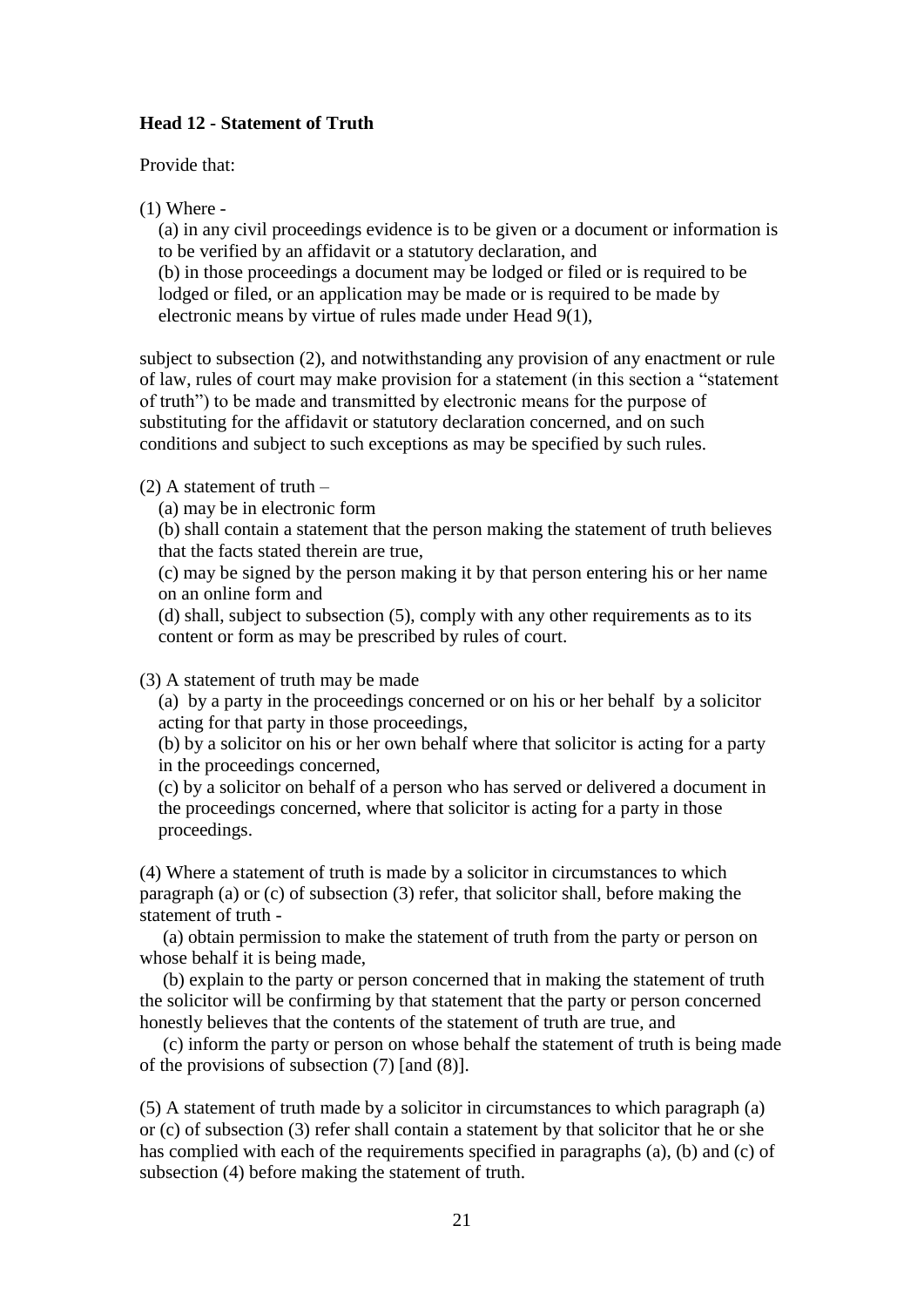(6) Where rules of court have made provision for the purposes referred to in subsection (1), any reference in any enactment to an affidavit or a statutory declaration shall be construed as a reference to a statement of truth substituting for such affidavit or statutory declaration by virtue of that subsection.

(7) It shall be a contempt of court for a person to make or cause to be made a false statement in a statement of truth without an honest belief in its truth.

[(8) A person who makes or causes to be made a statement in a statement of truth without an honest belief in the truth of that statement shall be guilty of an offence.

(9) A person guilty of an offence under this section shall be liable – (a) on summary conviction, to a Class …fine or to imprisonment for a term not exceeding twelve months, or to both the fine and imprisonment, or (b) on conviction on indictment, to a Class …fine or to imprisonment for a term not exceeding ...... years, or to both the fine and imprisonment.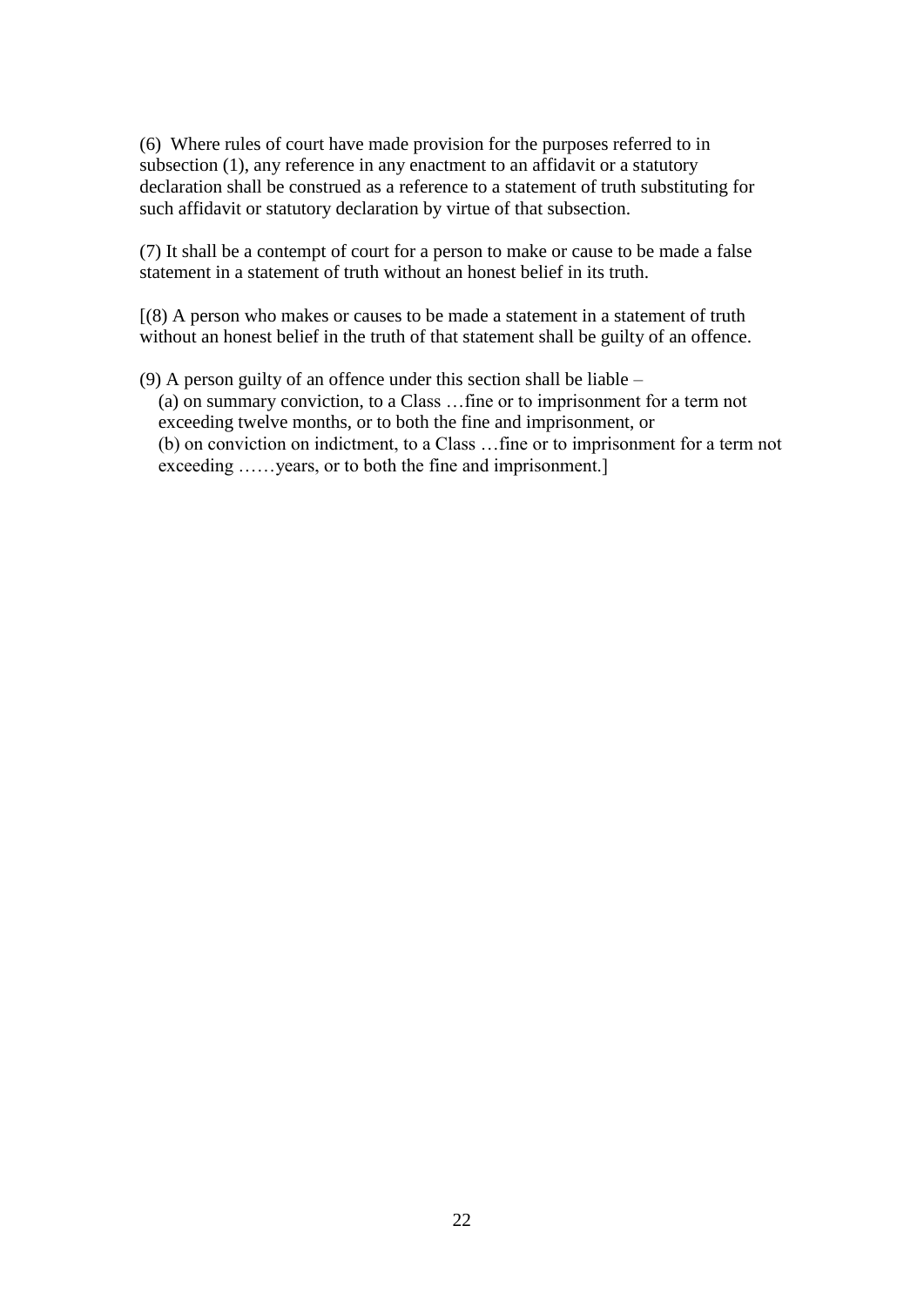## **Head 13 - Electronic Registers**

Provide that:

(1) Each of the following registers may, with effect from the date of commencement of this section, be maintained in electronic form:

(a) the register of judgments maintained under the Judgments (Ireland) Act 1844 ;

(b) the register of lis pendens affecting land referred to in section 121 of the Land and Conveyancing Law Reform Act 2009;

(c) such other register maintained in a court office as the Chief Executive Officer of the Courts Service may designate,

and whether in respect of -

(a) all matters registrable in that register from the date of such commencement, or (ii) all such matters together with any matters previously registered in that register from such date as the Chief Executive Officer of the Courts Service may determine.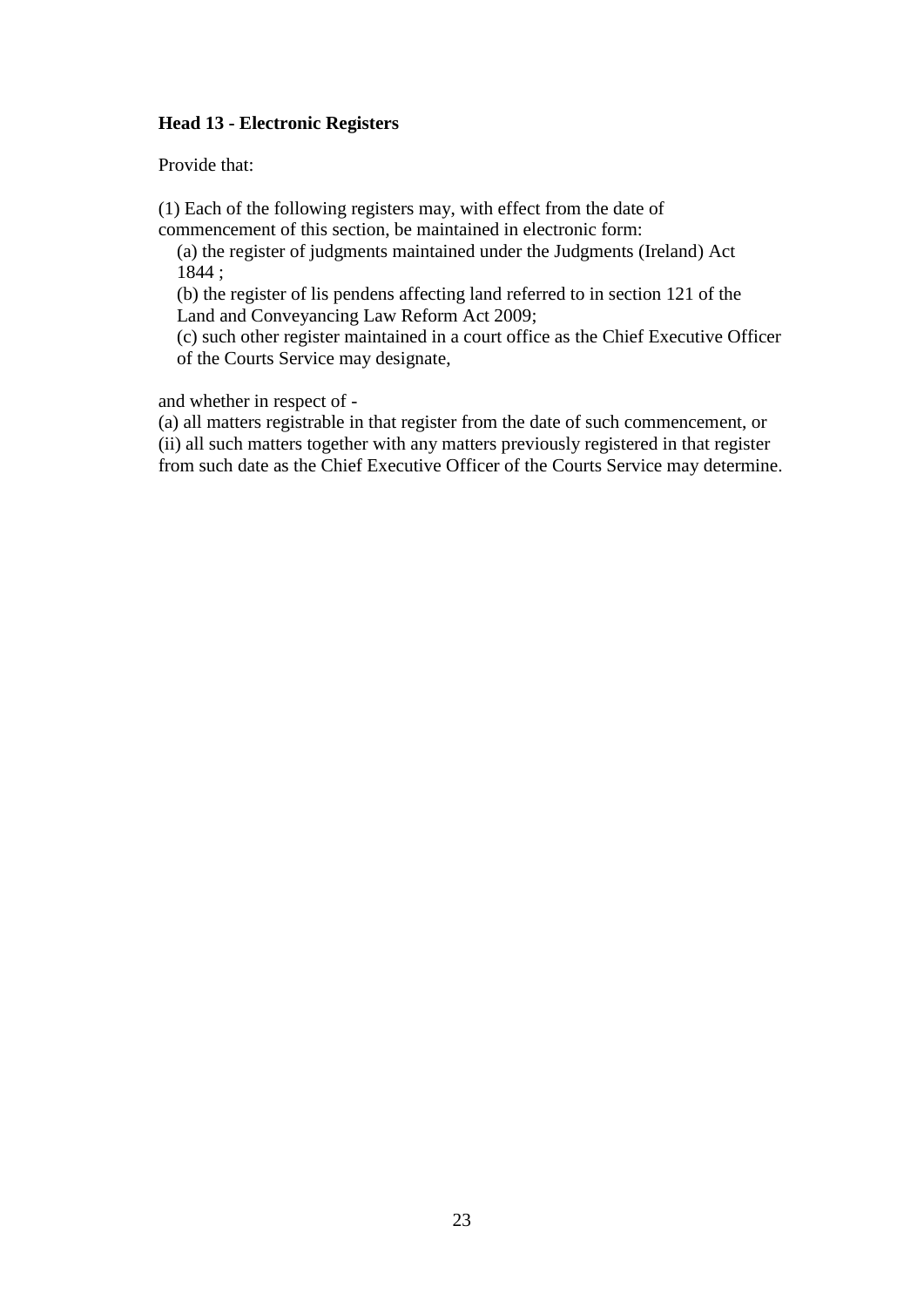# **PART 3 - BANKRUPTCY**

#### **Head 14 – Amendment of section 56 of Bankruptcy Act 1988**

Provide that:

The Bankruptcy Act 1988 is amended in section 56 as follows:

- by the deletion in subsection (1) of the words "with the leave of the Court and".
- by the insertion of a new subsection after subsection (1) as follows:

"(1A) The Official Assignee shall give notice in writing of the disclaimer to each person who, to the Official Assignee's knowledge at the time of the disclaimer:

(a) has an interest in the disclaimed property (including any person who is in occupation of or claims a right to occupy the property as that person's principal private residence (as defined in section 2 of the Personal Insolvency Act 2012 subject to the modification that a reference to the debtor shall be taken as a reference to that person); or

(b) is under a liability not discharged by this Act in respect of the disclaimed property."

by substituting the following subsection for subsection (4):

"(4) The Court may, on application by the Official Assignee at any time or on application by any person who either claims any interest in any disclaimed property or is under any liability not discharged by this Act in respect of any disclaimed property before the end of the period of 14 days beginning with the day on which notice of the disclaimer was given, give such directions and make such other order in the matter as the Court thinks just."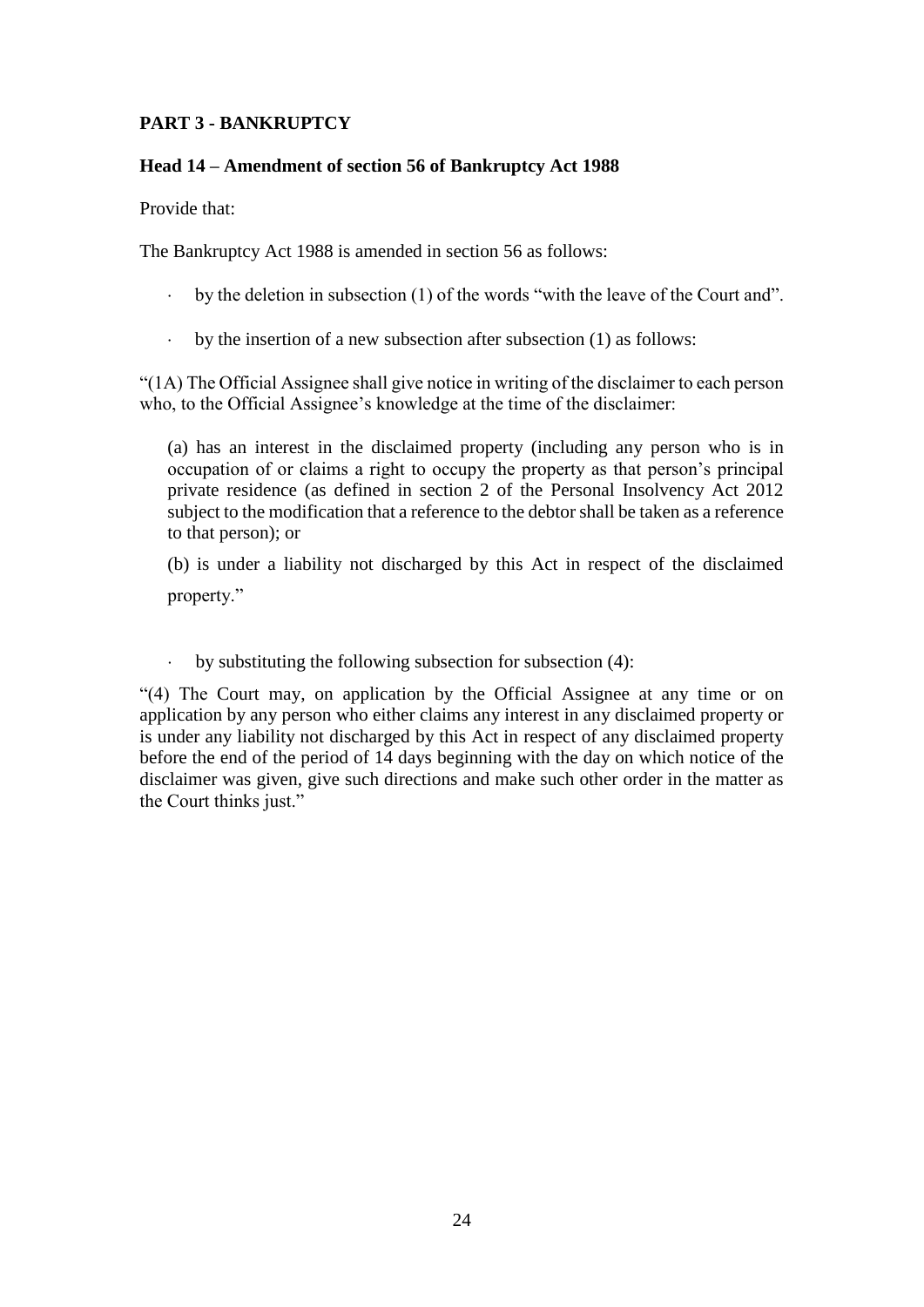#### **Head 15 - Statement of Affairs – new section 61A**

Provide that:

The Bankruptcy Act 1988 is amended by the insertion of the following new section: "Statement of Affairs

61A (1) The Official Assignee may, whether by electronic means or otherwise, and whether before or after adjudication:

- (a) receive and process information about the financial affairs of a debtor or bankrupt; and
- (b) provide such assistance or facilities as he sees fit in connection with the preparation of a statement of affairs.
- (2) A debtor or a bankrupt, when completing a statement of affairs, shall make full and honest disclosure of his or her financial affairs and ensure that, to the best of his or her knowledge, the statement of affairs is true, accurate and complete.
- (3) Unless the Court otherwise directs, a debtor or bankrupt shall not file a statement of affairs with the Court unless the statement of affairs has been stamped, electronically or otherwise, by the Official Assignee.
- (4) The Official Assignee may refuse to stamp a statement of affairs as referred to in subsection (3) where he is not satisfied that the statement of affairs is true, accurate and complete.
- (5) The Official Assignee may carry out such checks or make such enquiries as he considers necessary or appropriate to verify the truth, accuracy and completeness of any matter referred to in a statement of affairs."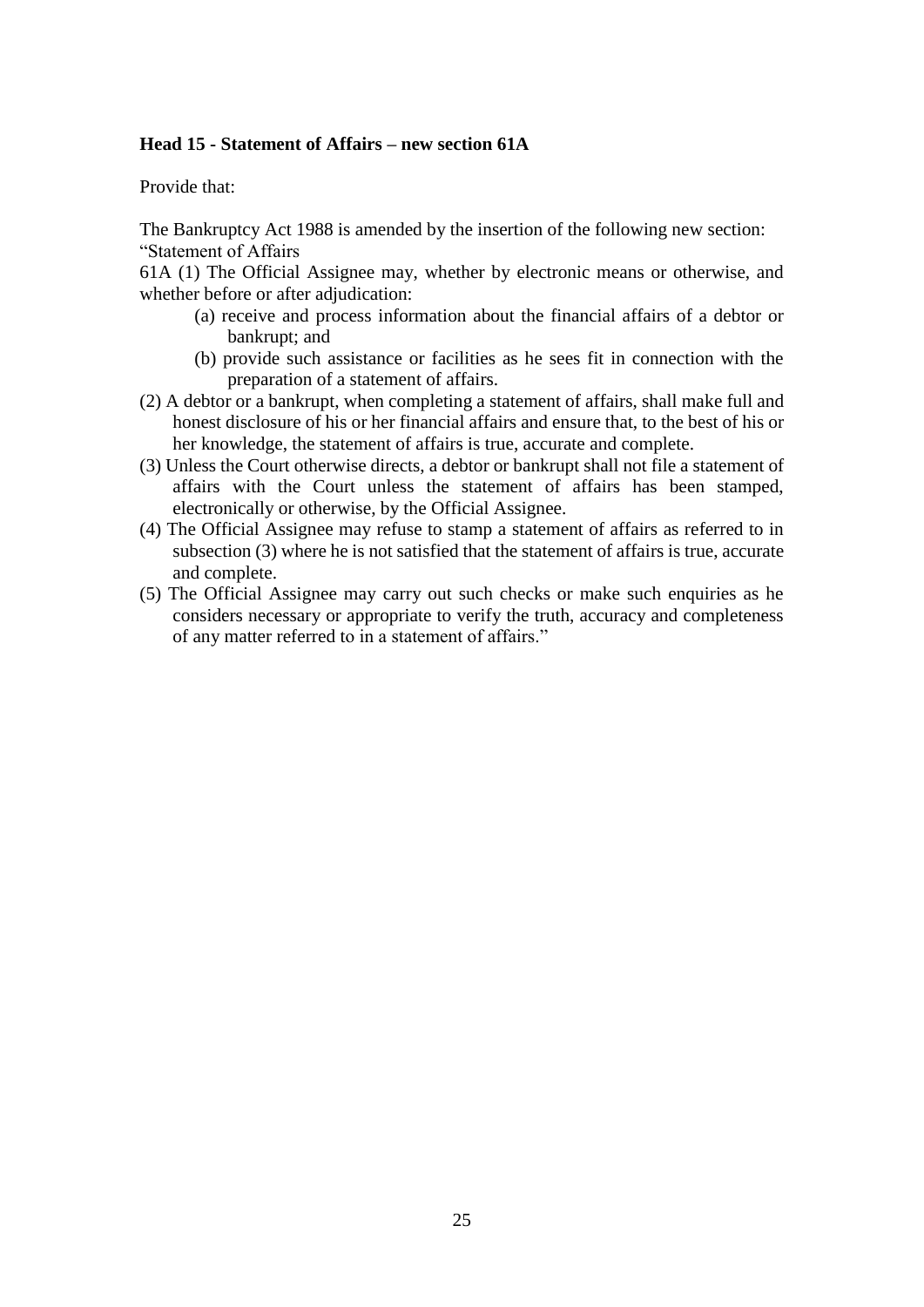# **Head 16 – Amendment of section 82 of Bankruptcy Act 1988**

Provide that:

The Bankruptcy Act 1988 is amended in section 82 as follows:

- by substituting the following subsection for subsection (2):
- "(2) Within four working days of the filing in accordance with subsection (1), the Official Assignee shall give notice to creditors of the filing by way of publication on the website of the Insolvency Service, or in such other manner as may be prescribed, and provide particulars to creditors in the prescribed manner of how it is proposed to distribute the estate.
- (2A) The Official Assignee shall distribute the estate in the manner set out in the notice under subsection (1) no earlier than fifteen days after the giving of such notice but no such distribution shall be made without leave of the Court where an application under subsection (3) has been made by a creditor."
	- by substituting the following subsection for subsection (3):
- "(3) The Court may, on the application of a creditor make such order as it thinks fit for distribution of the estate or any part thereof by payment of the expenses, fees, costs and preferential payments, as well as the relevant dividend and any such application shall be made within 14 days of the giving of the notice under subsection (1)."
	- by substituting the following subsection for subsection (6):
- "(6) In any case where there are no funds, or in the opinion of the Official Assignee insufficient funds, available for distribution to the creditors, the Official Assignee may pay the expenses, fees, costs and preferential payments in that order so far as the funds extend. Where a balance remains, it shall be transferred to the account referred to in section 84 (1)."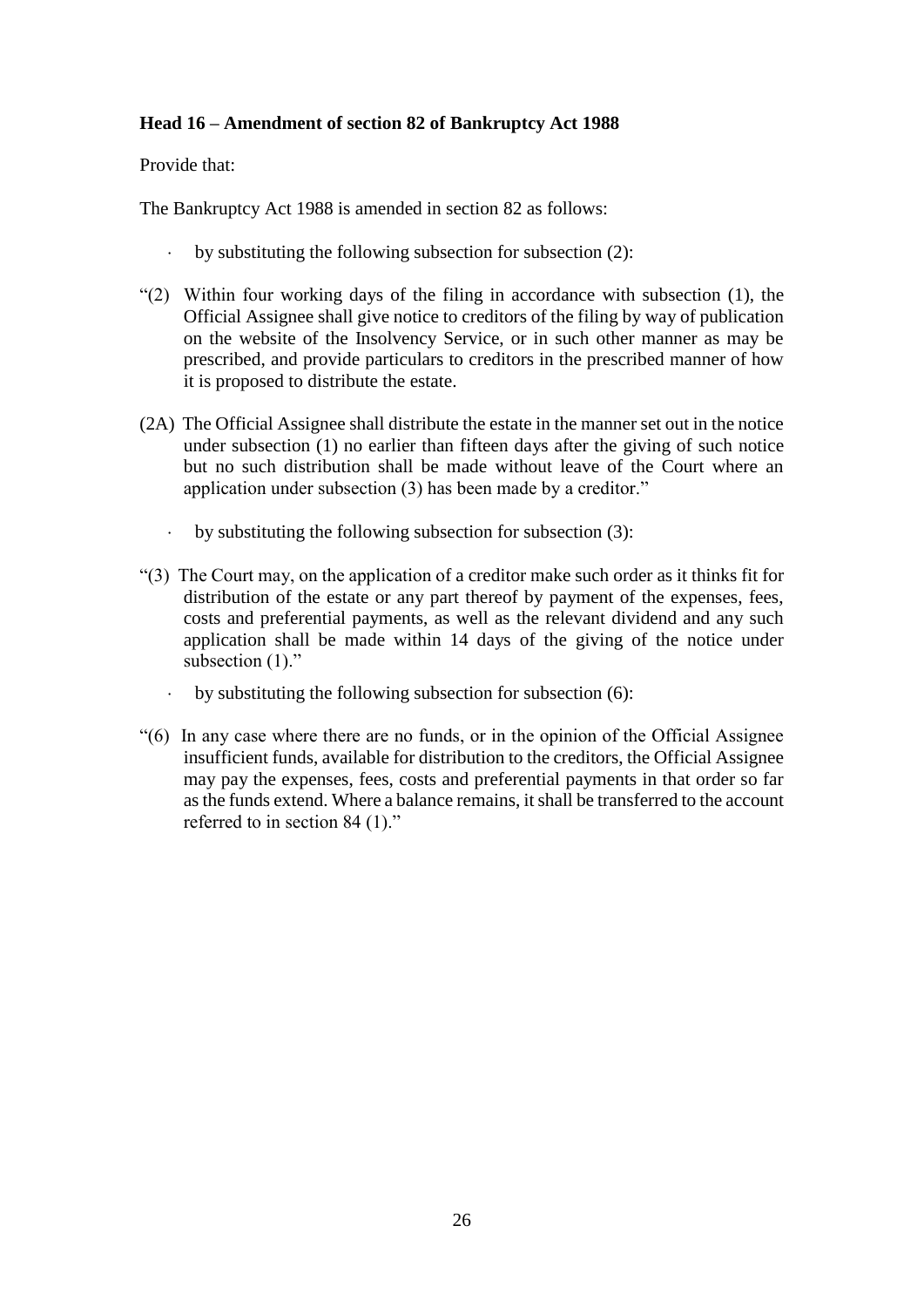# **Head 17 - Bankruptcy payment agreements – new section 85E**

Provide that:

The Bankruptcy Act 1988 is amended by the insertion of the following new section 85E:

"Bankruptcy Payment Agreement

85E. (1) In this section "bankruptcy payment agreement" means a written agreement between a bankrupt and the Official Assignee or between a bankrupt and a trustee and which provides—

- (a)that the bankrupt is to pay to the Official Assignee or the trustee an amount equal to a specified part or proportion of the bankrupt's income for a specified period, or
- (b)that a third person is to pay to the Official Assignee or the trustee a specified proportion of money due to the bankrupt by way of income for a specified period.
- (2) A provision of a bankruptcy payment agreement of a kind specified in subsection  $(1)(a)$  or (b) may be enforced as if it were a provision of a bankruptcy payment order.
- (3) While a bankruptcy payment agreement is in force the Court may, on the application of the bankrupt, the Official Assignee or the trustee, discharge or vary an attachment of earnings order that is for the time being in force to secure payments by the bankrupt.
- (4) Subsections (4), (5) and (6) of section 85D shall apply to a bankruptcy payment agreement as they apply to a bankruptcy payment order.
- (5) A bankruptcy payment agreement must specify the period during which it is to have effect, and that period—
	- (a) shall have effect for no longer than 3 years from the date on which the agreement is made, and
	- (b) shall cease to have effect on the 4th anniversary of the date on which the bankrupt was adjudicated bankrupt.
- (6) A bankruptcy payment agreement may (subject to subsection (5)) be varied—
	- (a) by written agreement between the parties, or
	- (b) by the Court on an application made by the bankrupt, the Official Assignee or the trustee.
- (7) The Court—
	- (a) may not vary a bankruptcy payment agreement so as to include provision of a kind which could not be included in a bankruptcy payment order, and
	- (b) shall grant an application to vary a bankruptcy payment agreement if subject to section  $65(2)$ ."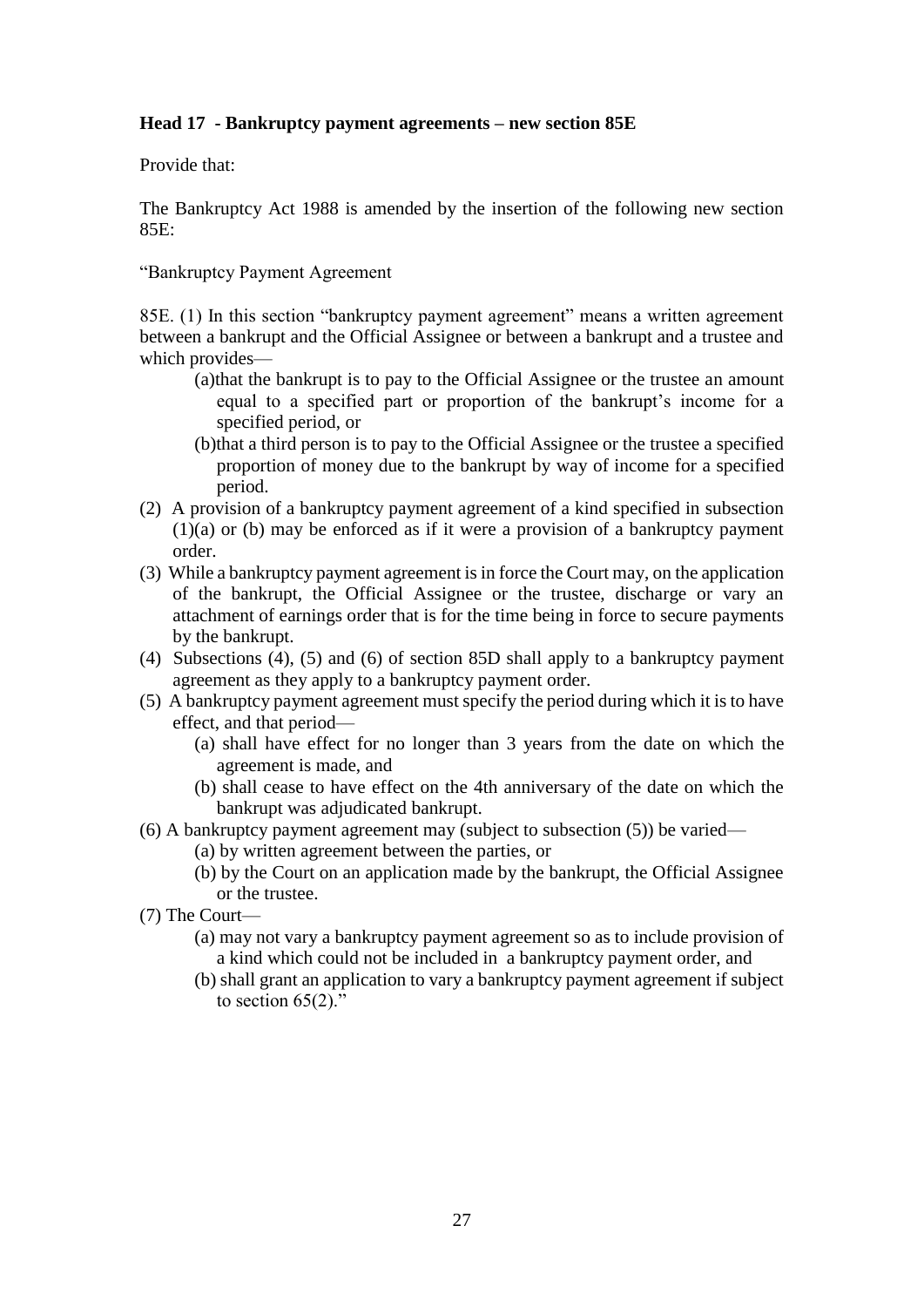# **Head 18 - Interpretation (Part )**

Provide that:

In this Part "Act of 1988" means the Bankruptcy Act 1988.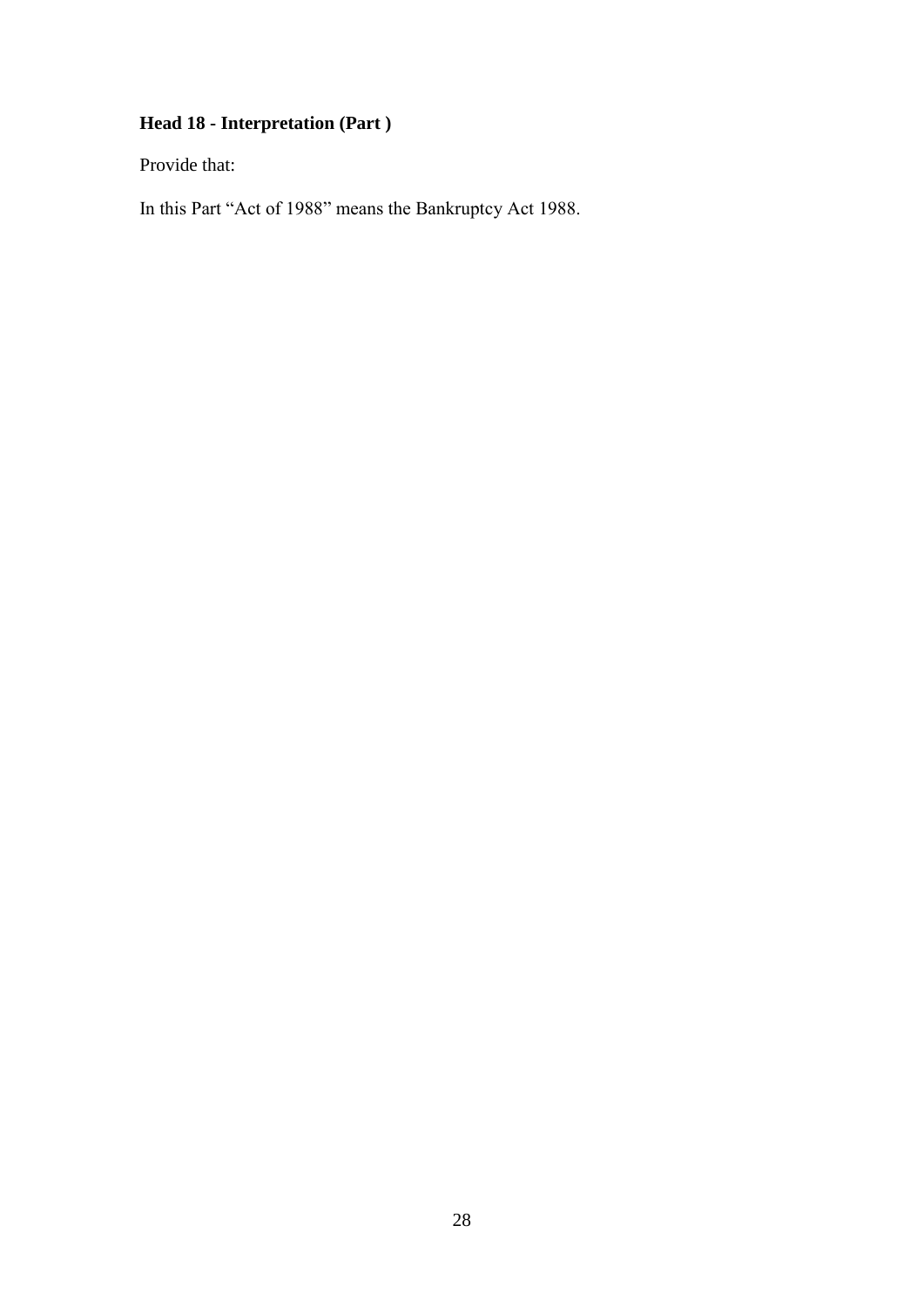## **Head 19 – Collective citation and commencement**

Provide that:

Heads \_ to \_ and the Bankruptcy Acts 1988 to 2015 may be cited together as the

Bankruptcy Acts 1988 to 2017.

This Act shall come into operation on such day or days as may be fixed by order or orders made by the Minister for Justice and Equality, either generally or by reference to any particular purpose or provision, and different days may be so fixed for different purposes and different provisions.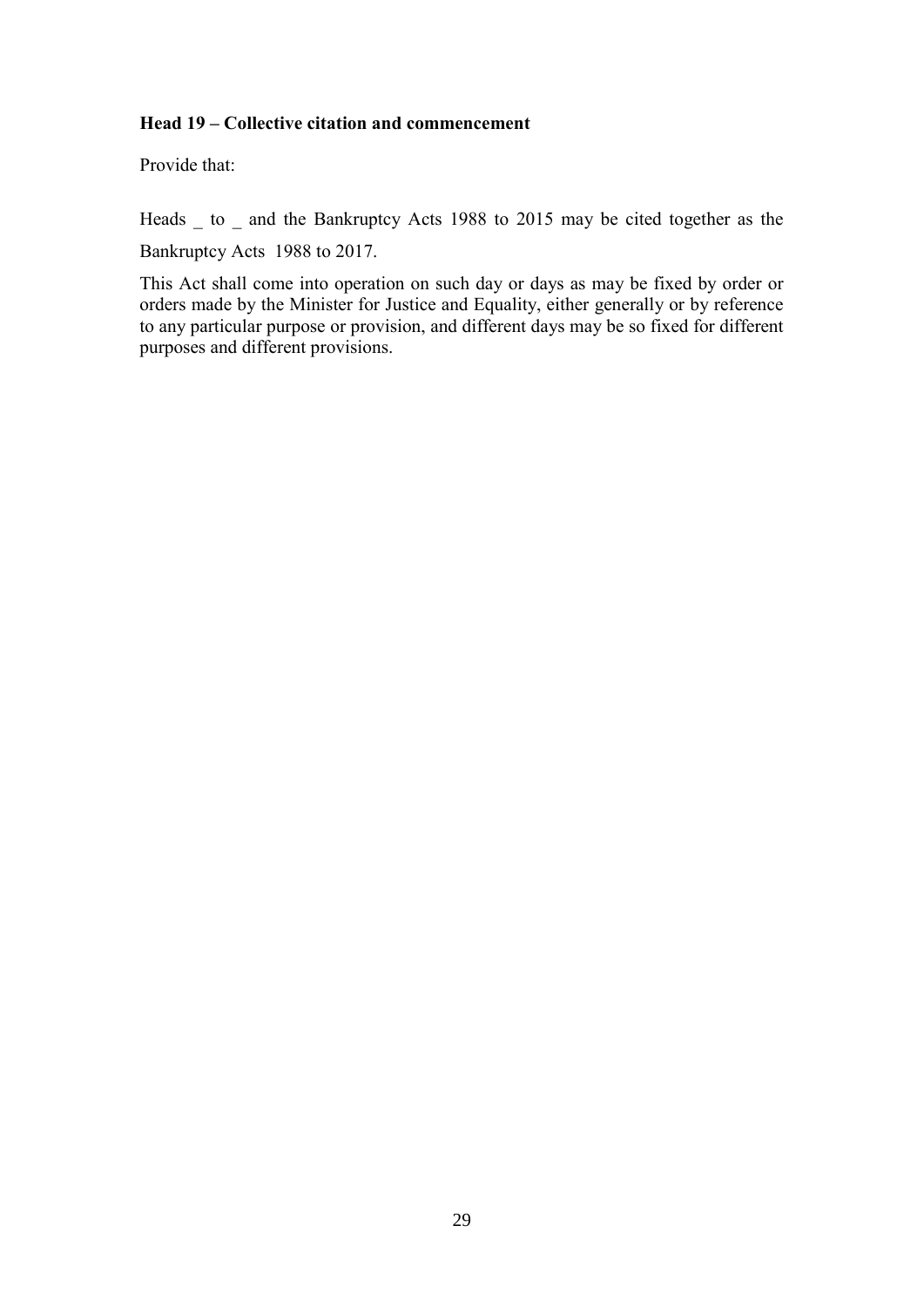# **PART 4 – AMENDMENT OF THE PERSONAL INSOLVENCY ACT 2012**

# **Head 20 - Amendment of section 5 of the Personal Insolvency Act 2012**

Provide that:

Section 5 of the Personal Insolvency Act 2012 is amended by the insertion of the following subsection:

"(2A) Where a debtor does not meet the requirements of subsection  $(2)(a)$  or  $(b)$ , an application under this Act shall be made to the Dublin Circuit Court."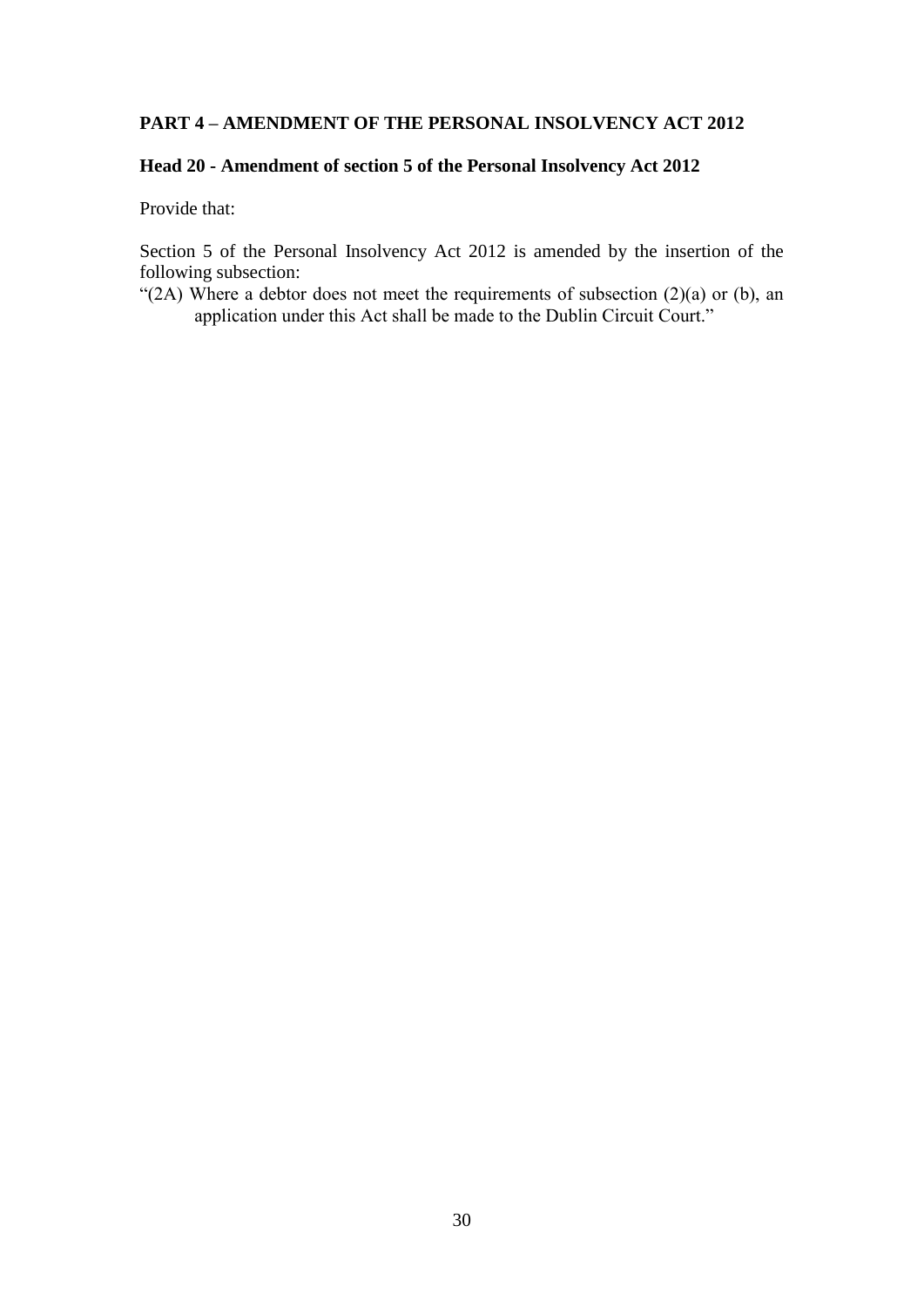# **Head 21 - Amendment of section 26 of the Personal Insolvency Act 2012**

Provide that:

Section 26 of the Personal Insolvency Act 2012 is amended by:

the substitution of the following for subsection  $(2)(c)$ :

"(c) has assets, calculated in accordance with subsection (6), worth  $\epsilon$ 1,000 or less;"

the deletion of section 26 (2)(f).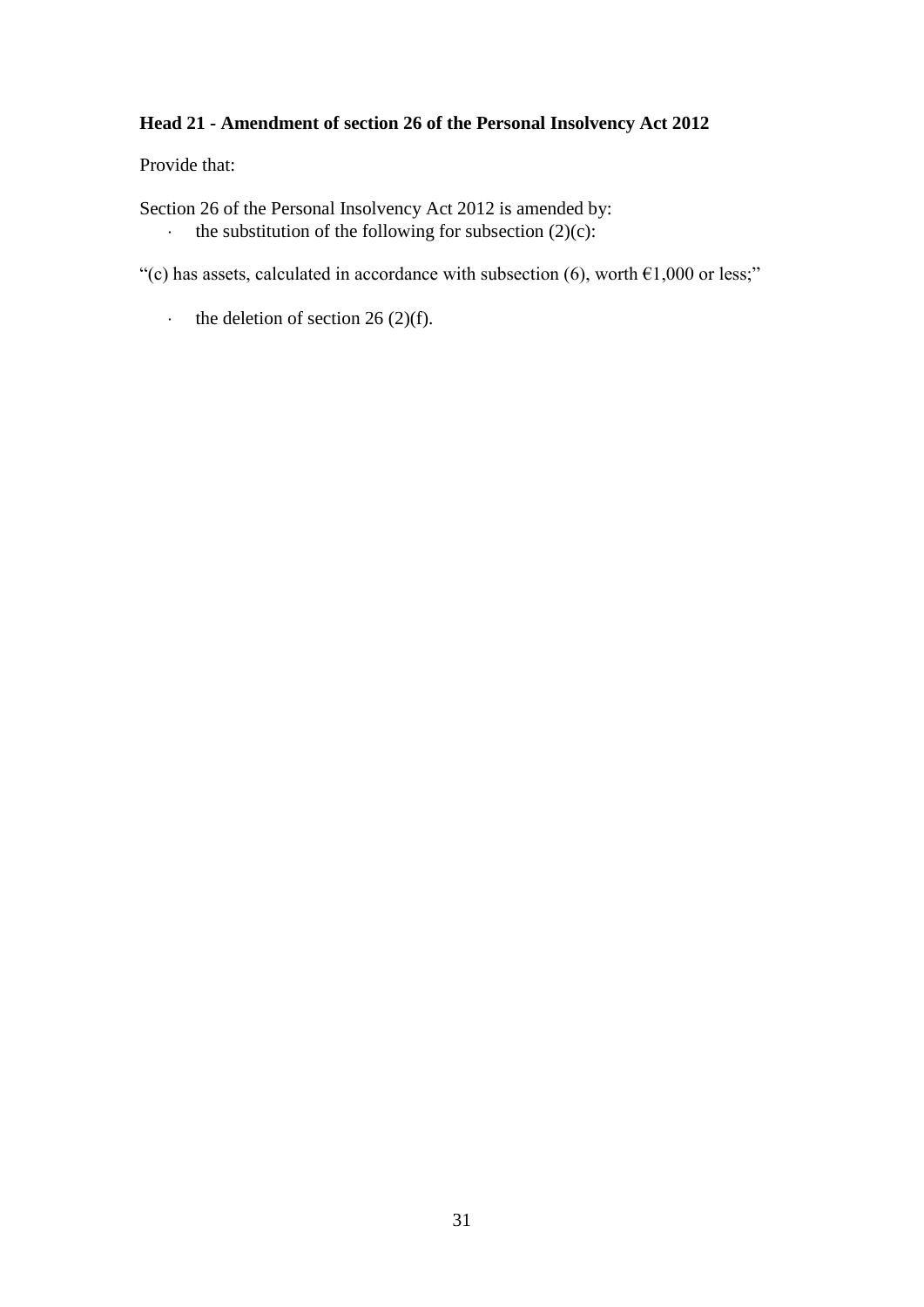# **Head 22 - Amendment of section 27 of the Personal Insolvency Act 2012**

Provide that:

Section 27 of the Personal Insolvency Act 2012 is amended by the substitution of the following for subsection (1):

"(1) A debtor who wishes to become a specified debtor shall submit to an approved intermediary a written statement disclosing the debtor's financial affairs, which statement shall include—"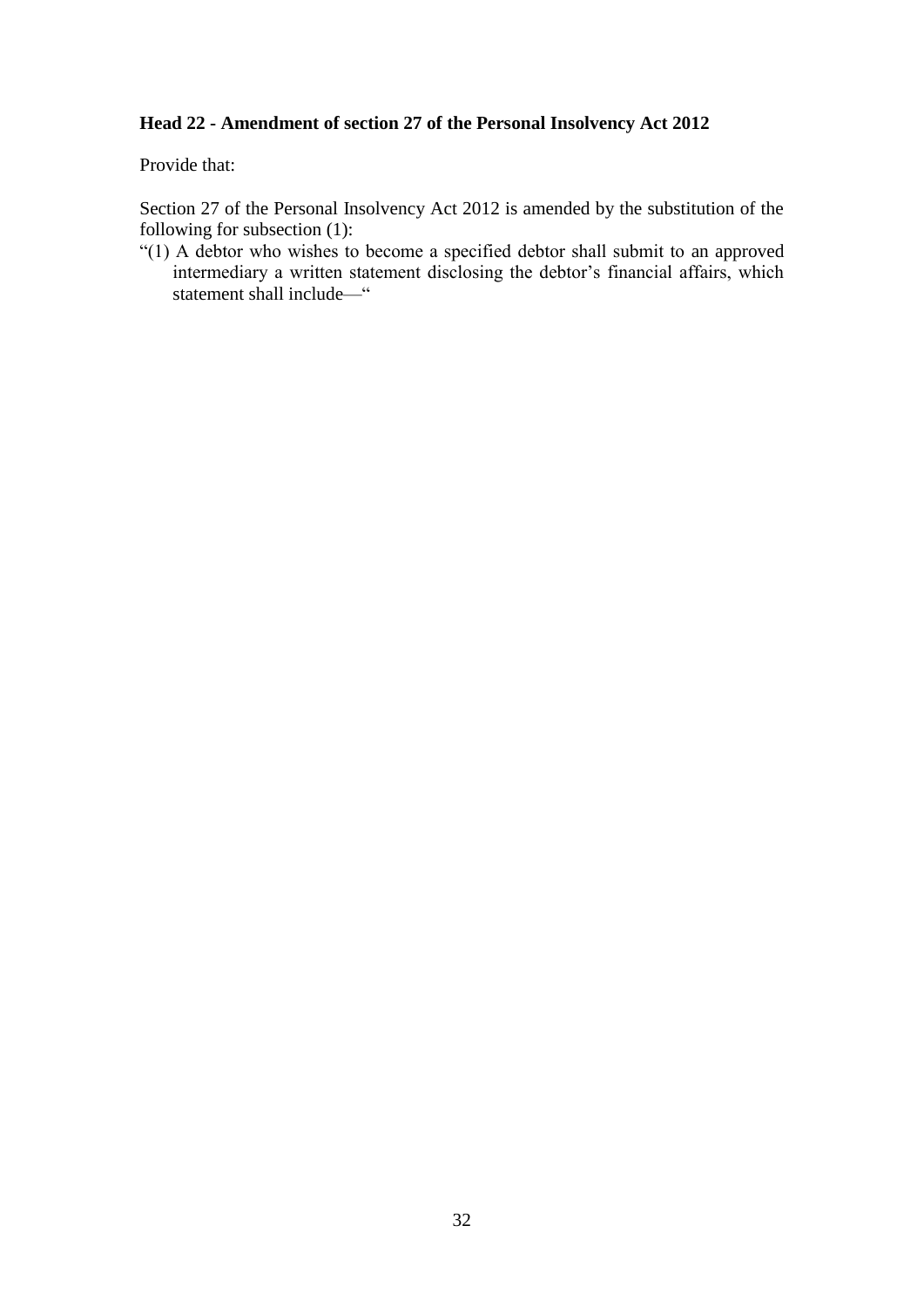# **Head 23 - Amendment of section 31 of the Personal Insolvency Act 2012**

Provide that:

.

Section 31 of the Personal Insolvency Act 2012 is amended by:

- the substitution of "or" for "and" in subsection  $(1)(a)$  subparagraph (iii),
- the substitution of the following for subsection  $(1)$  paragraph  $(b)$ :

"(b) is not satisfied that an application under section 29 is in order, it shall –

- (i) notify the approved intermediary to that effect, or
- (ii) make an application to the appropriate court for directions in relation to a matter arising in connection with its consideration of the application under section 30.**"**
- $\cdot$  inserting the following subsections after subsection (1):
- "(1A) An application under section  $31(1)$  shall be made by the lodging by the Insolvency Service of a notice with the appropriate court, on notice to the approved intermediary.

(1B) On an application under section 31(1) the court may do one or more of the following-

- (a) give the Insolvency Service such directions as it deems appropriate,
- (b) make an order confirming that it is in order for the Insolvency Service to issue a certificate under section  $31(1)(a)(i)$ , or
- (c) make such other order as it deems appropriate."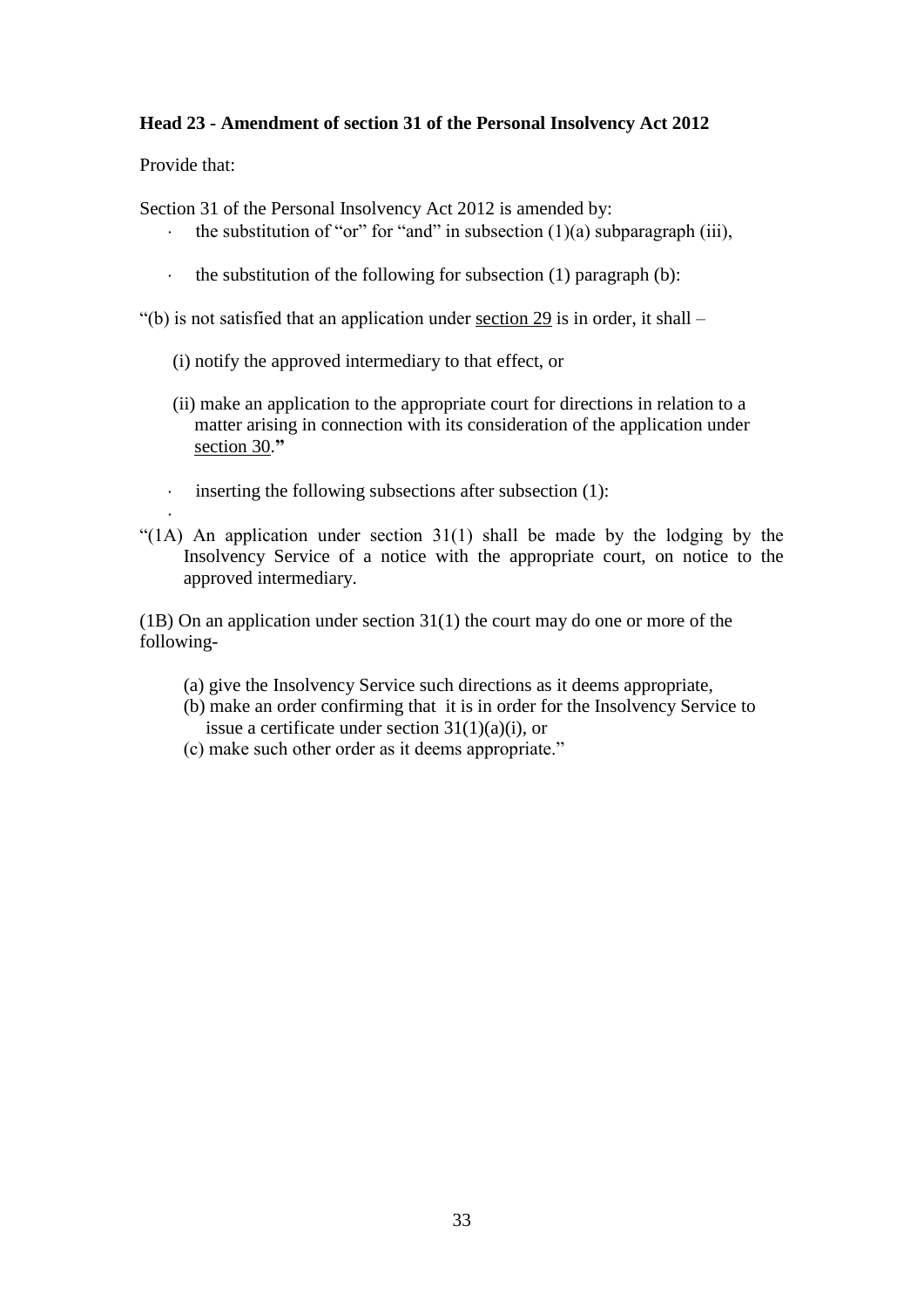## **Head 24 - Amendment of section 34 of the Personal Insolvency Act 2012**

Provide that:

Section 34 of the Personal Insolvency Act 2012 is amended by the substitution of the following for subsection (1):

"(1) Subject to this section, the period for which a Debt Relief Notice shall remain in effect ("supervision period") is the period of 1 year from the date on which its issue is recorded under section 33 (4)."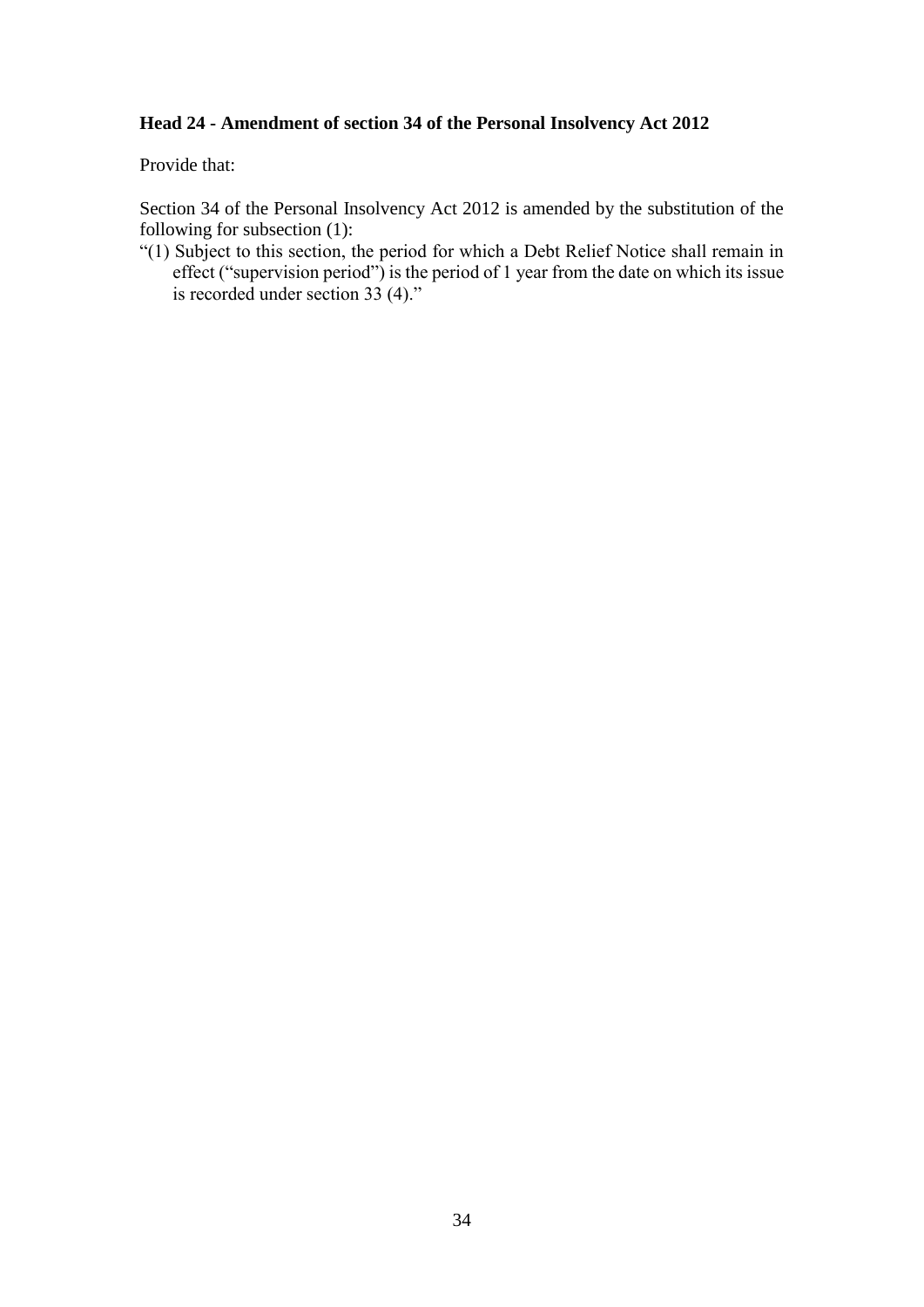# **Head 25 - Amendment of section 36 of the Personal Insolvency Act 2012**

Provide that:

Section 36 of the Personal Insolvency Act 2012 is amended:

- by the substitution of the following for subsection (3)

 $(3)$  Subject to subsections  $(3A)$  and  $(4)$ , a specified debtor whose income increases by €400 or more per month during the supervision period concerned shall surrender to the Insolvency Service 50 per cent of that increase. "

- and by the insertion of the following new subsection after subsection (3):

"(3A) The requirement to surrender 50 per cent of the increase in income shall not apply where -

- (a) having received the increase in income, the debtor and his or her dependants do not have sufficient income to maintain a reasonable standard of living, or
- (b) so surrendering 50 per cent of the increase would cause the debtor and his or her dependants not to have sufficient income to maintain a reasonable standard of living."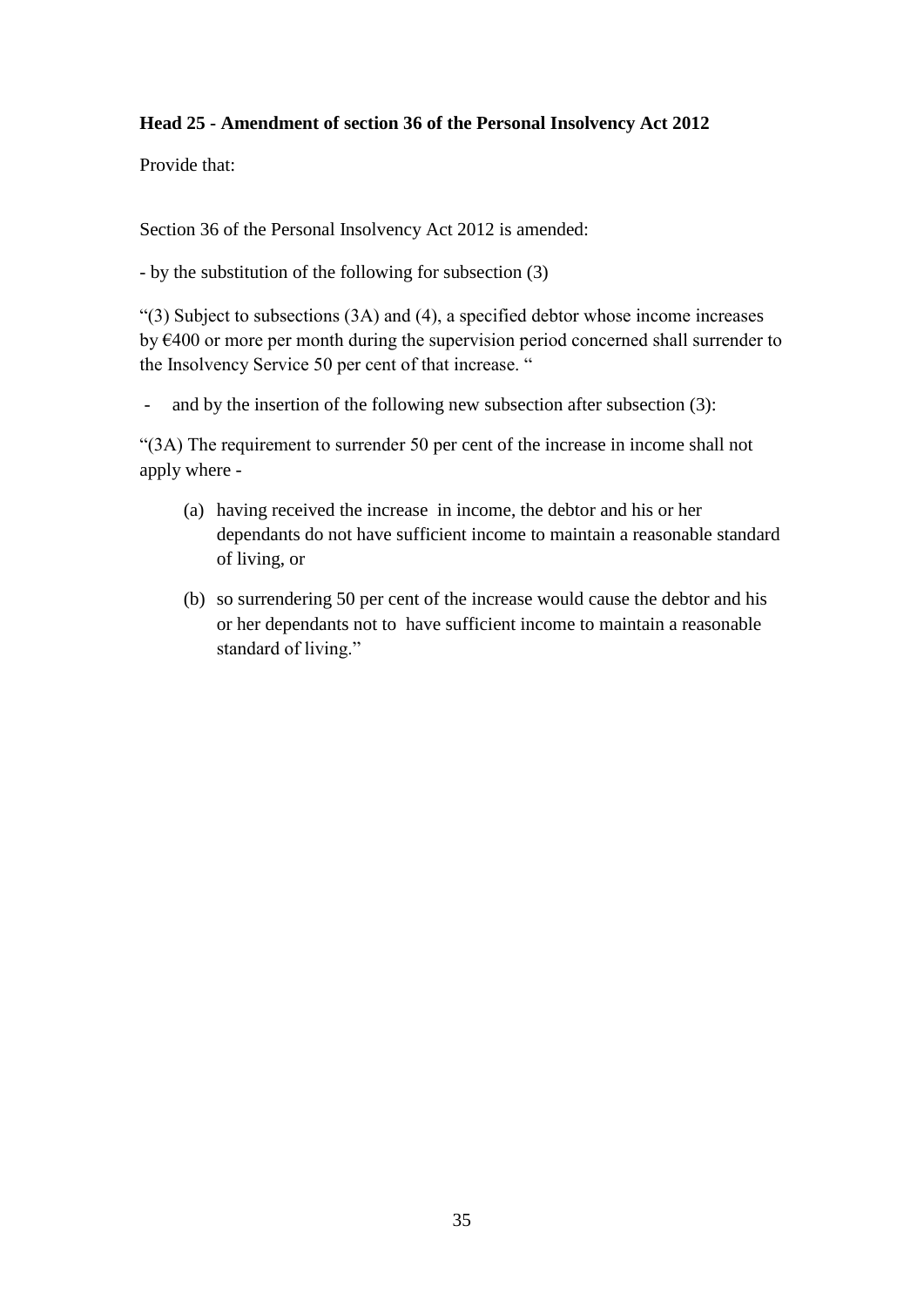## **Head 26 - Amendment of section 43 of the Personal Insolvency Act 2012 (creditor objection)**

Provide that:

Section 43, subsection (3) paragraph (b) of the Personal Insolvency Act 2012 is amended by the substitution of the following for subparagraph (vi):

- " $(vi)$  the specified debtor, by his or her conduct within the period of 6 months ending on the application date, arranged his or her financial affairs primarily with a view to being or becoming eligible for the issue of a Debt Relief Notice;
- (vii) the specified debtor entered into a transaction with a person at an undervalue that has materially contributed to the debtor's inability to pay his or her debts (other than any debts due to the person with whom the debtor entered the transaction at an undervalue);
- (viii) the specified debtor gave a preference to a person that has had the effect of substantially reducing the amount available to the debtor for the payment of his or her debts (other than a debt due to the person who received the preference)."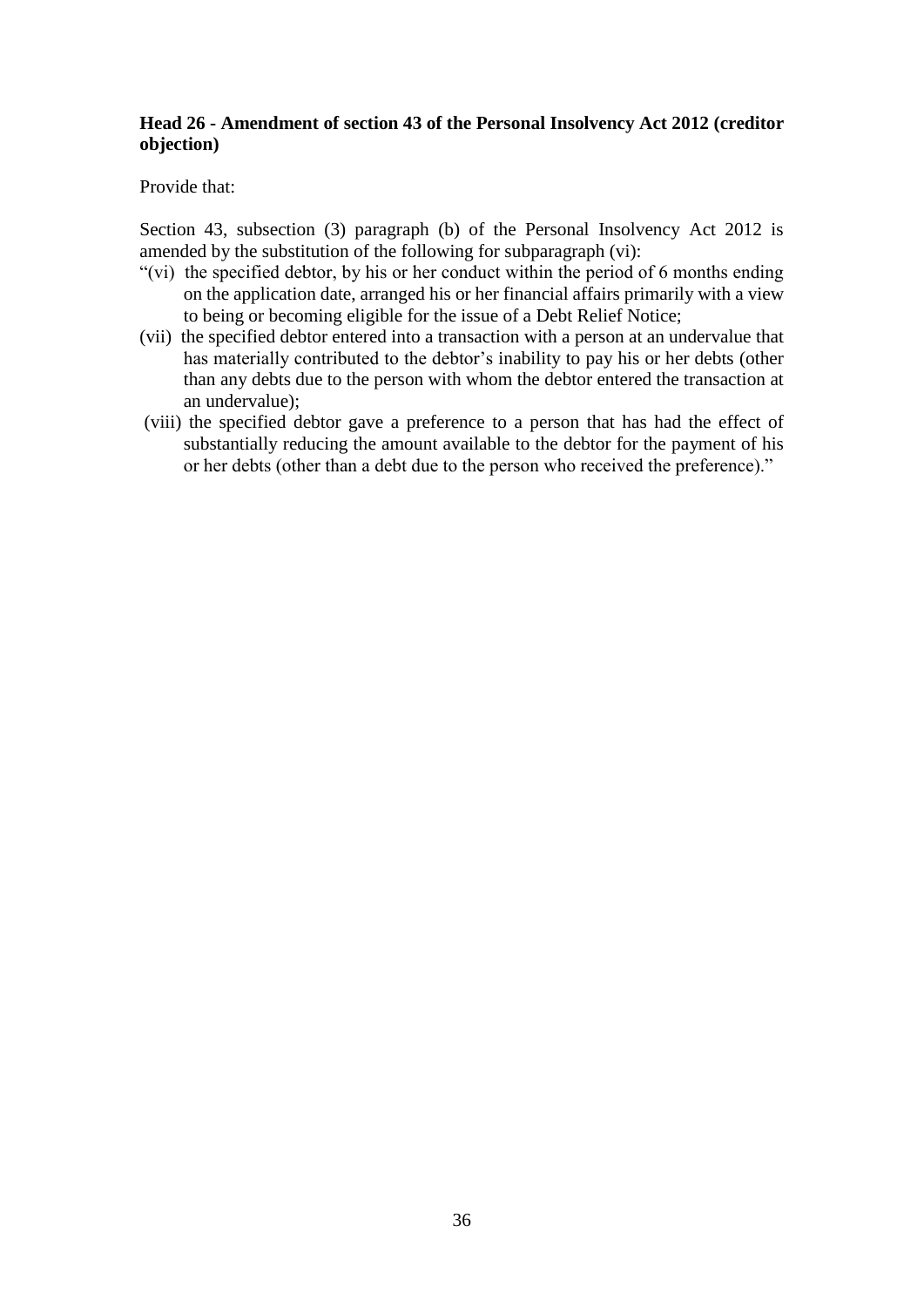#### **Head 27 - Amendment of section 54 of the Personal Insolvency Act 2012**

Provide that:

Section 54 of the Personal Insolvency Act 2012 is amended by the substitution of the following for subsection (d):

"(d) having regard to the debtor's circumstances as set out in the Prescribed Financial Statement, it is appropriate for the debtor to make a proposal for a Debt Settlement Arrangement as there is a reasonable prospect that the debtor entering into such an arrangement would facilitate the debtor becoming solvent within a period of not more than 5 years or, as the case may be, it is appropriate for the debtor to make a proposal for a Personal Insolvency Arrangement as there is a reasonable prospect that the debtor entering into such an arrangement would facilitate the debtor becoming solvent within a period of not more than 6 years."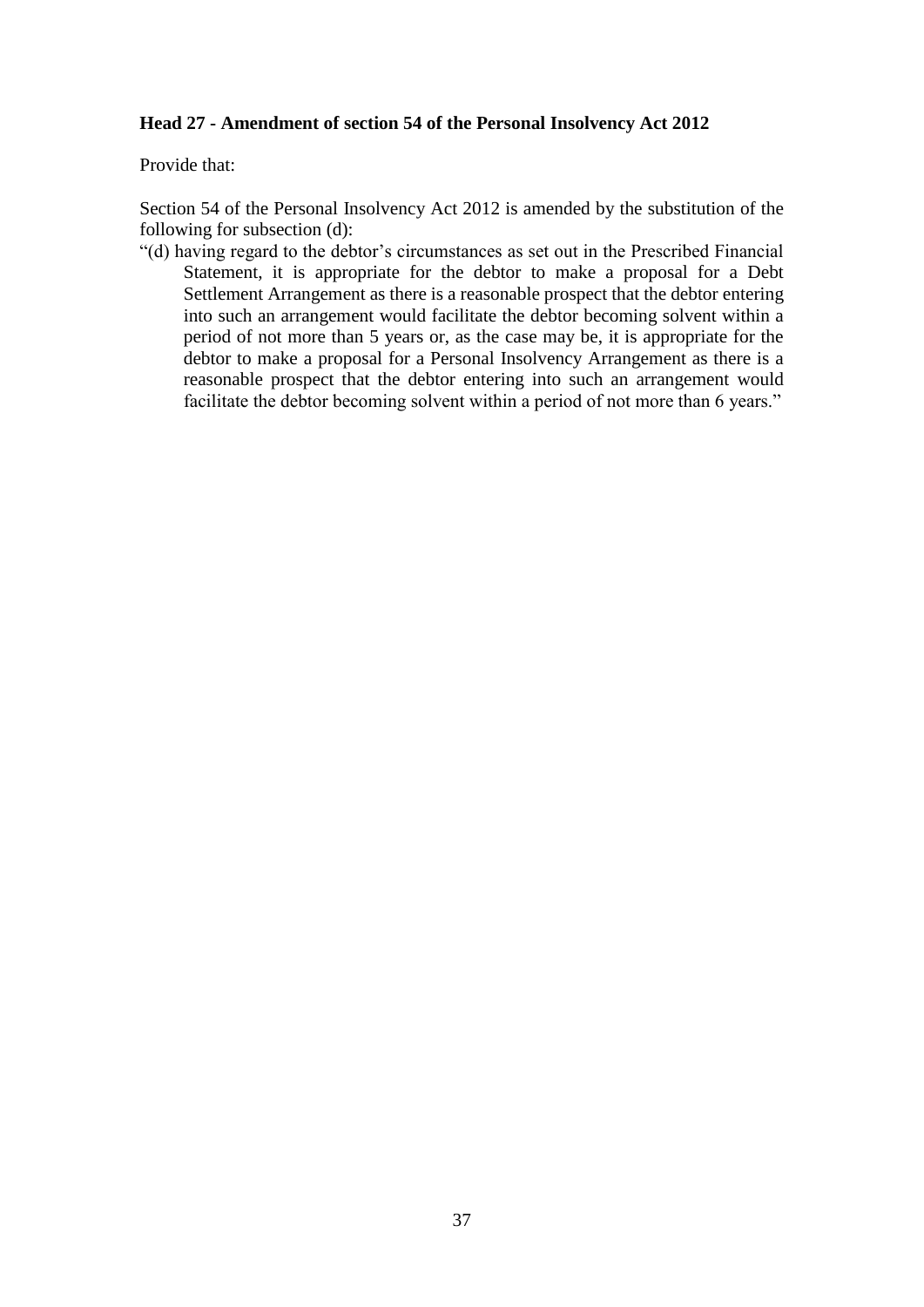#### **Head 28 - Delegation and outsourcing by personal insolvency practitioner**

Provide that:

Part 3, Chapter 2 of the Personal Insolvency Act 2012 is amended by the insertion, after section 54 of the following new Section:

"Section 54A - Delegation and outsourcing by personal insolvency practitioner

- (1) Nothing in this Act shall be taken to prevent any individual
	- (a) employed by a personal insolvency practitioner, or
	- (b) otherwise under the control and supervision of a personal insolvency practitioner and having a common employer with that personal insolvency practitioner,

from discharging any function (or performing any act in relation to such function) that is authorised or required by this Act to be discharged by a personal insolvency practitioner, where authorised by the personal insolvency practitioner to do so.

- (2) Nothing in this Act shall be taken to prevent a company, or other legal person engaged by or on behalf of a personal insolvency practitioner, other than an individual referred to in subsection (1, from carrying out any activity associated with the functions of the personal insolvency practitioner where authorised by the personal insolvency practitioner to do so.
- (3) The personal insolvency practitioner concerned shall, for all purposes under this Act, be responsible in all respects for any function discharged or any act performed pursuant to subsection (1), and for any activity carried out pursuant to subsection (2), on his or her authority."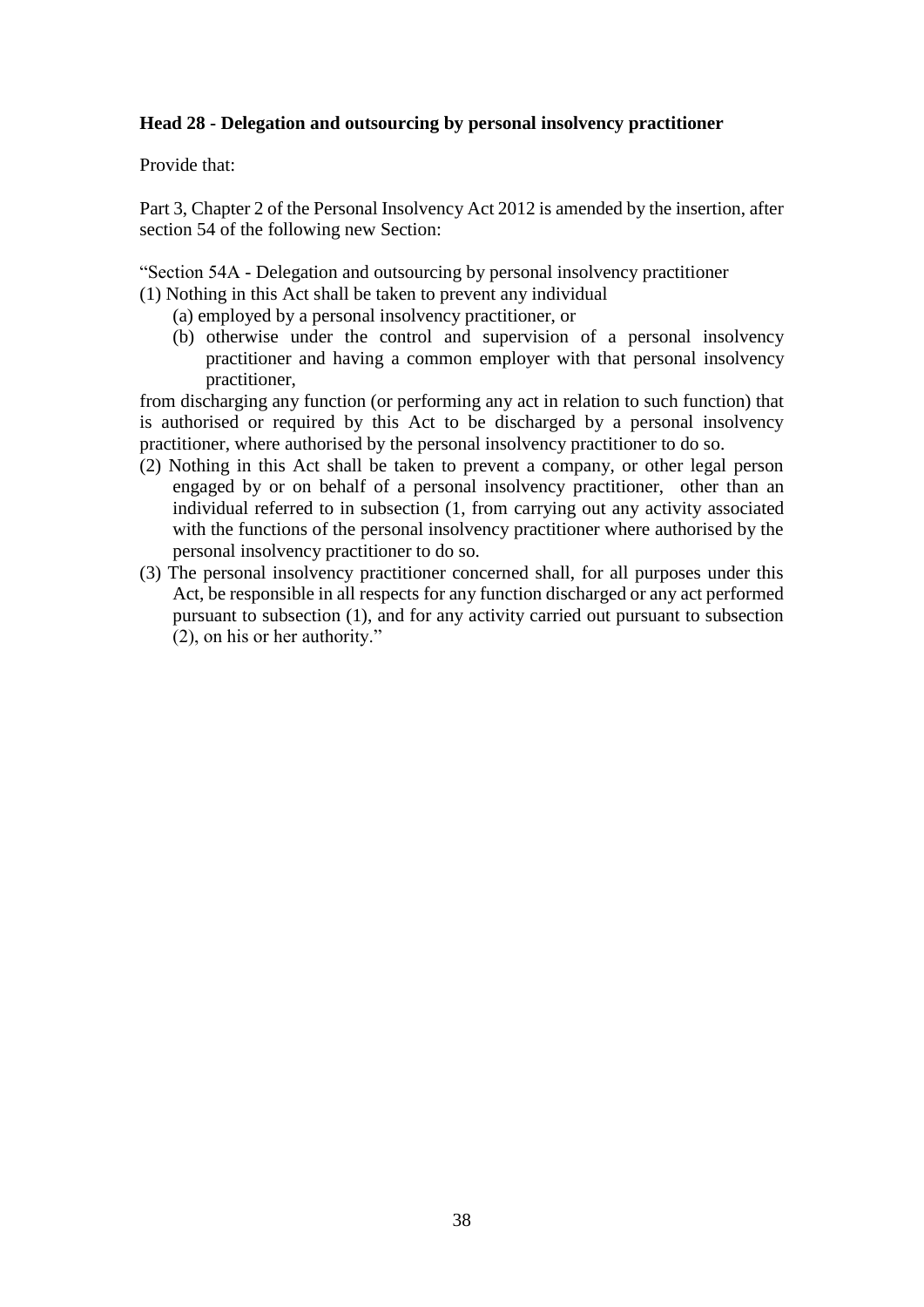#### **Head 29 – Amendment of section 61 of the Personal Insolvency Act 2012**

Provide that:

Section 61 of the Personal Insolvency Act 2012 is amended by:

- the substitution of "or" for "and" in subsection  $(1)(a)$  subparagraph (iii),
- the substitution of the following for subsection  $(1)$  paragraph  $(b)$ :

 $'(b)$  is not satisfied that an application under section 59 is in order, it shall –

- (i) notify the personal insolvency practitioner to that effect and request him or her, within 21 days from the date of the notification, to submit a revised application or to confirm that the application has been withdrawn, or
- (ii) make an application to the appropriate court for directions in relation to a matter arising in connection with its consideration of the application under section 60."
- inserting the following subsections after subsection (1):
- "(1A) An application under section 61 (1) shall be made by the lodging by the Insolvency Service of a notice with the appropriate court, on notice to the personal insolvency practitioner.

(1B) On an application under this section the court may do one or more of the following-

- (a) give the Insolvency Service such directions as it deems appropriate,
- (b) make an order confirming that it is in order for the Insolvency Service to issue a certificate under section  $61(1)(a)(i)$ , or
- (c) make such other order as it deems appropriate."
- the substitution of the following for subsection (5):
- "(5) Subject to subsections  $(6)$ ,  $(7)$  and  $(7A)$  and section 76  $(2)$ , a protective certificate shall be in force for a period of 70 days from the date of its issue."
	- the substitution of the following for subsection  $(7)$ :
- "(7) Where a protective certificate has been issued pursuant to subsection  $(2)(a)$  or extended under subsection (6), the appropriate court may on application to that court by a personal insolvency practitioner extend the period of the protective certificate by a further additional period not exceeding 40 days where—
	- (a) the personal insolvency practitioner has been appointed in accordance with section 49(A), 49(B) or 49(C), and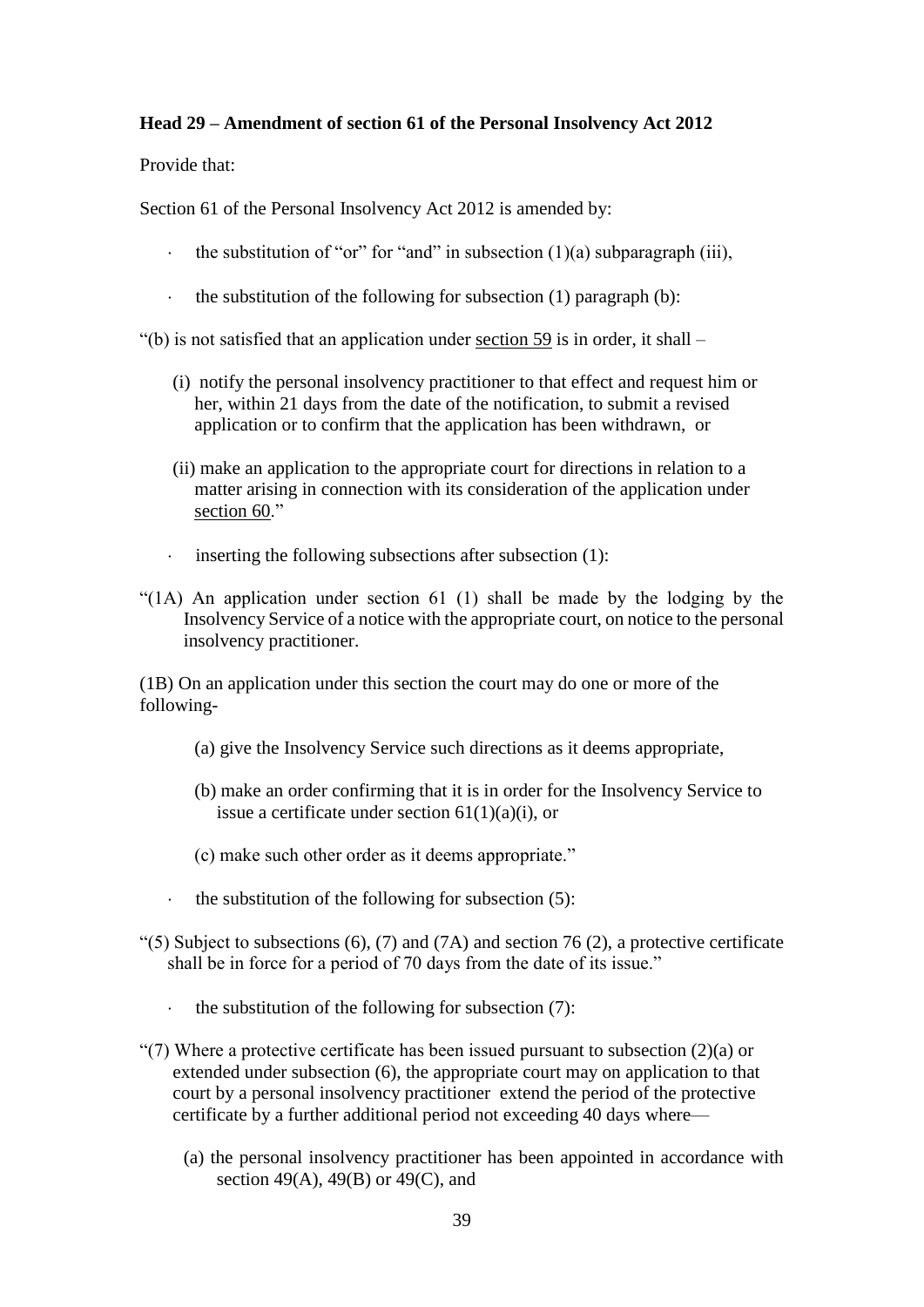- (b) the court is satisfied that the extension is necessary to enable the personal insolvency practitioner so appointed to perform his or her functions under this Chapter.".
- the insertion of the following new subsection after subsection (7):
- " $(7A)$  Where a protective certificate has been extended under subsection  $(6)$  or  $(7)$ , the appropriate court may on application to that court by a personal insolvency practitioner, extend the period of the protective certificate by a further additional period not exceeding 40 days where the court is satisfied, by reason of exceptional circumstance, or other factors which are substantially outside the control of the debtor and the personal insolvency practitioner, that it would be just to permit the extension."
	- the substitution of the following for subsection (8):

"(8) A hearing held under subsection (7) or (7A) shall be held with all due expedition."

the substitution of the following for subsection (9):

"(9) The period of a protective certificate may be extended once only under each of subsection  $(6)$ ,  $(7)$  and  $(7A)$ ."

- the substitution of the following for subsection (13):
- " $(13)$  Notwithstanding the provisions of subsections  $(5)$ ,  $(6)$ ,  $(7)$  and  $(7A)$ , a protective certificate that is in force on the date on which a proposal for a Debt Settlement Arrangement is approved in accordance with section 73 shall continue in force until it ceases to have effect in accordance with section 76."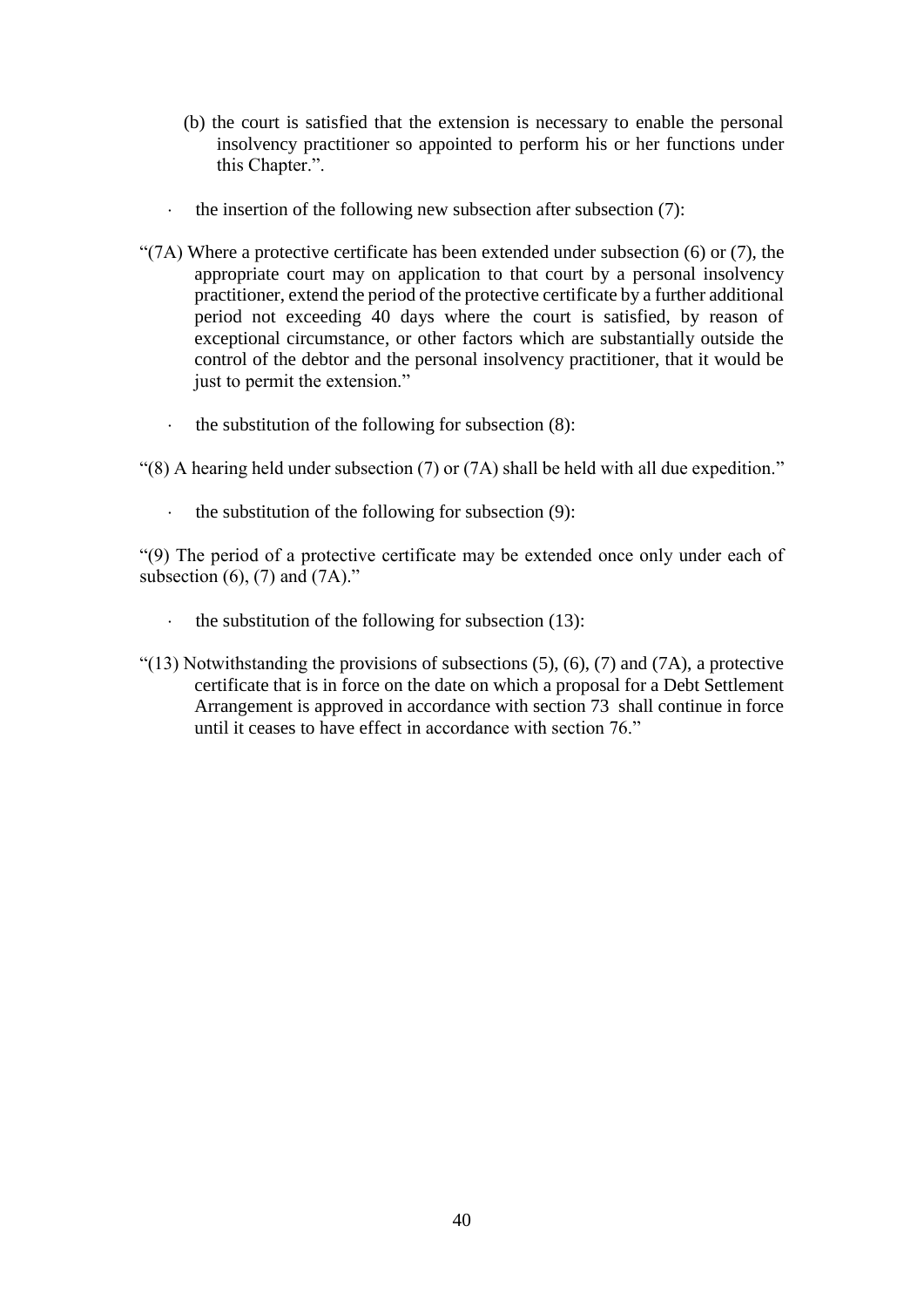#### **Head 30 - Amendment of section 76 of the Personal Insolvency Act 2012**

Provide that:

Section 76 of the Personal Insolvency Act 2012 is amended by the substitution of the following for subsection (2):

"(2) Where the notification and accompanying documentation of the personal insolvency practitioner is received by the Insolvency Service before the expiry of the period of the protective certificate, such protective certificate shall continue in force until the Debt Settlement Arrangement comes into effect or all objections lodged with the appropriate court pursuant to section 75 (3) have been determined by the court."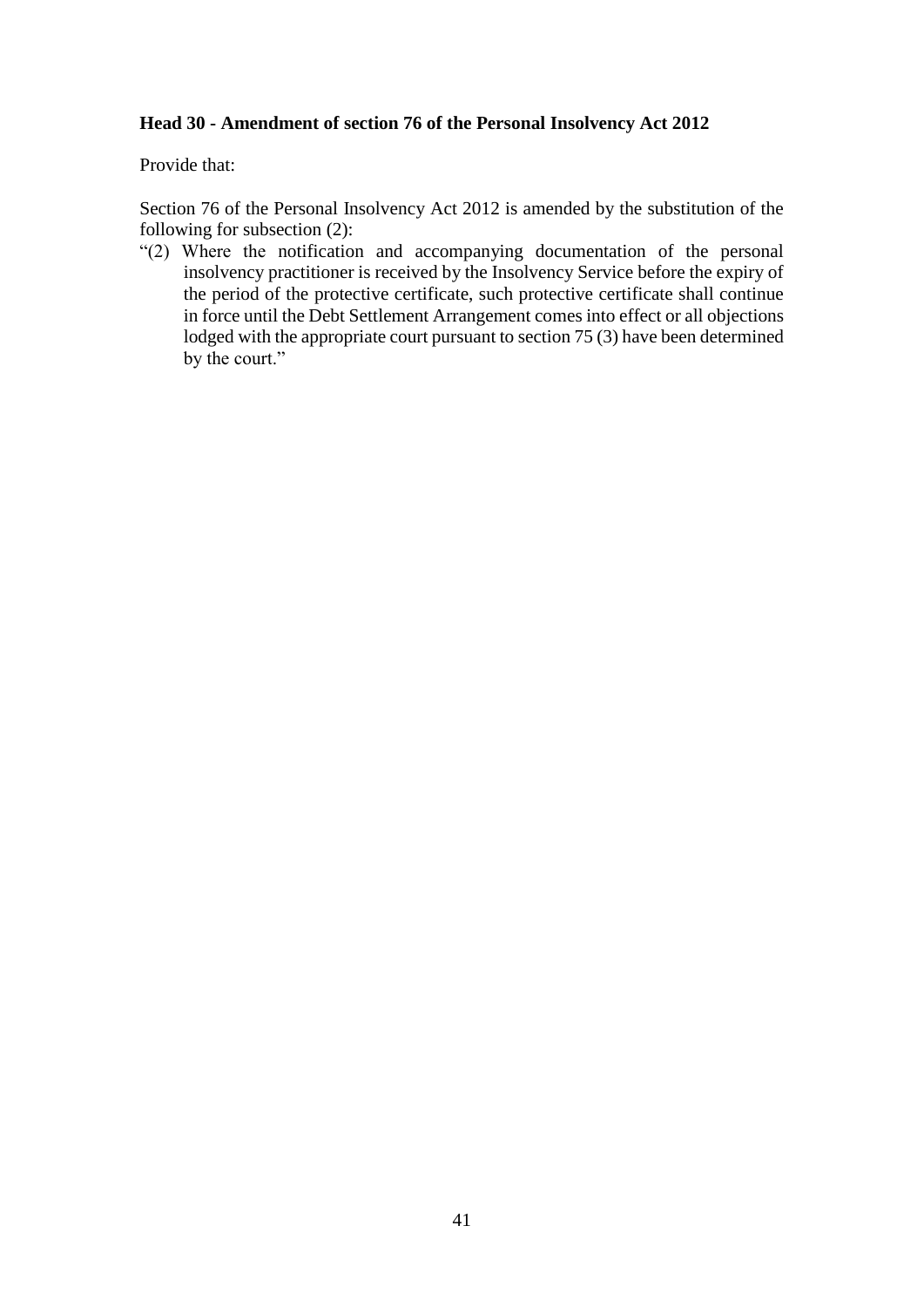#### **Head 31 - Amendment of section 95 of the Personal Insolvency Act 2012**

Provide that:

Section 95 of the Personal Insolvency Act 2012 is amended by:

- the substitution of "or" for "and" in subsection  $(1)(a)$  subparagraph (iii),
- the substitution of the following for subsection  $(1)$  paragraph  $(b)$ :

 $'(b)$  is not satisfied that an application under section 93 is in order, it shall –

- (i) notify the personal insolvency practitioner to that effect and request him or her, within 21 days from the date of the notification, to submit a revised application or to confirm that the application has been withdrawn, or
- (ii) make an application to the appropriate court for directions in relation to a matter arising in connection with its consideration of the application under section 94."
- inserting the following subsections after subsection (1):
- "(1A) An application under section 95 (1) shall be made by the lodging by the Insolvency Service of a notice with the appropriate court, on notice to the personal insolvency practitioner.

(1B) On an application under this section the court may do one or more of the following-

- (a) give the Insolvency Service such directions as it deems appropriate,
- (b) make an order confirming that it is in order for the Insolvency Service to issue a certificate under section 95(1)(a)(i), or
- (c) make such other order as it deems appropriate."
- the substitution of the following for subsection (5):
- "(5) Subject to subsections  $(6)$ ,  $(7)$  and  $(7A)$  and section 76  $(2)$ , a protective certificate shall be in force for a period of 70 days from the date of its issue."
	- the substitution of the following for subsection (7):
- "(7) Where a protective certificate has been issued pursuant to subsection  $(2)(a)$  or extended under subsection (6), the appropriate court may on application to that court by a personal insolvency practitioner extend the period of the protective certificate by a further additional period not exceeding 40 days where—
	- "(a) the personal insolvency practitioner has been appointed in accordance with section 49(A), 49(B) or 49(C), and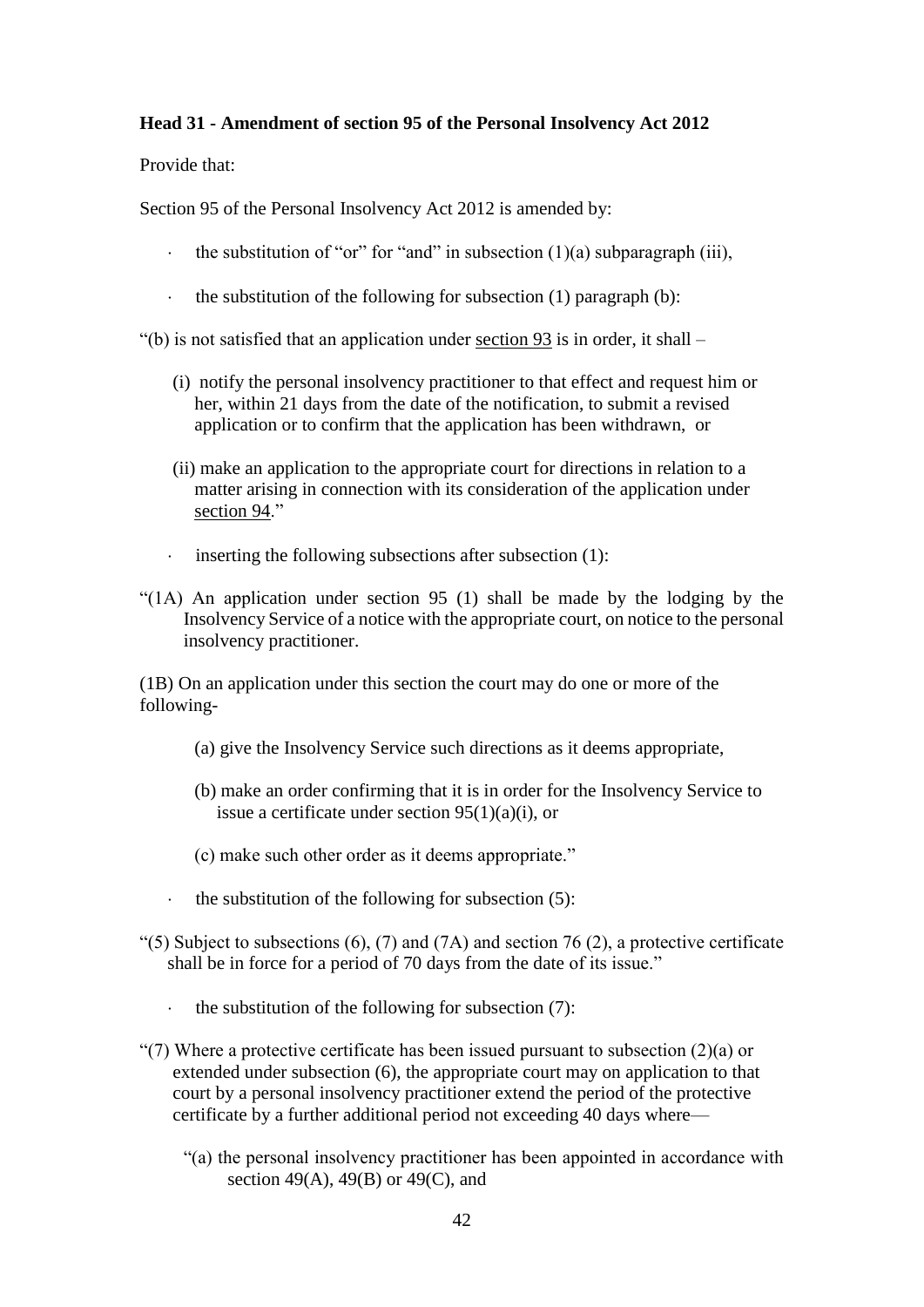- (b) the court is satisfied that the extension is necessary to enable the personal insolvency practitioner so appointed to perform his or her functions under this Chapter.".
- the insertion of the following new subsection after subsection (7):
- " $(7A)$  Where a protective certificate has been extended under subsection  $(6)$  or  $(7)$ , the appropriate court may on application to that court by a personal insolvency practitioner, extend the period of the protective certificate by a further additional period not exceeding 40 days where the court is satisfied, by reason of exceptional circumstance, or other factors which are substantially outside the control of the debtor and the personal insolvency practitioner, that it would be just to permit the extension"
	- the substitution of the following for subsection (8):
- "(8) A hearing held under subsection (7) or (7A) shall be held with all due expedition."
	- the substitution of the following for subsection (9):
- "(9) The period of a protective certificate may be extended once only under each of subsections  $(6)$ ,  $(7)$  and  $(7A)$ ."
	- the substitution of the following for subsection (13):
- "(13) Notwithstanding the provisions of subsections  $(5)$ ,  $(6)$ ,  $(7)$  and  $(7A)$ , a protective certificate that is in force on the date on which a proposal for a Personal Insolvency Arrangement is approved in accordance with section 110 shall continue in force until it ceases to have effect in accordance with section 113."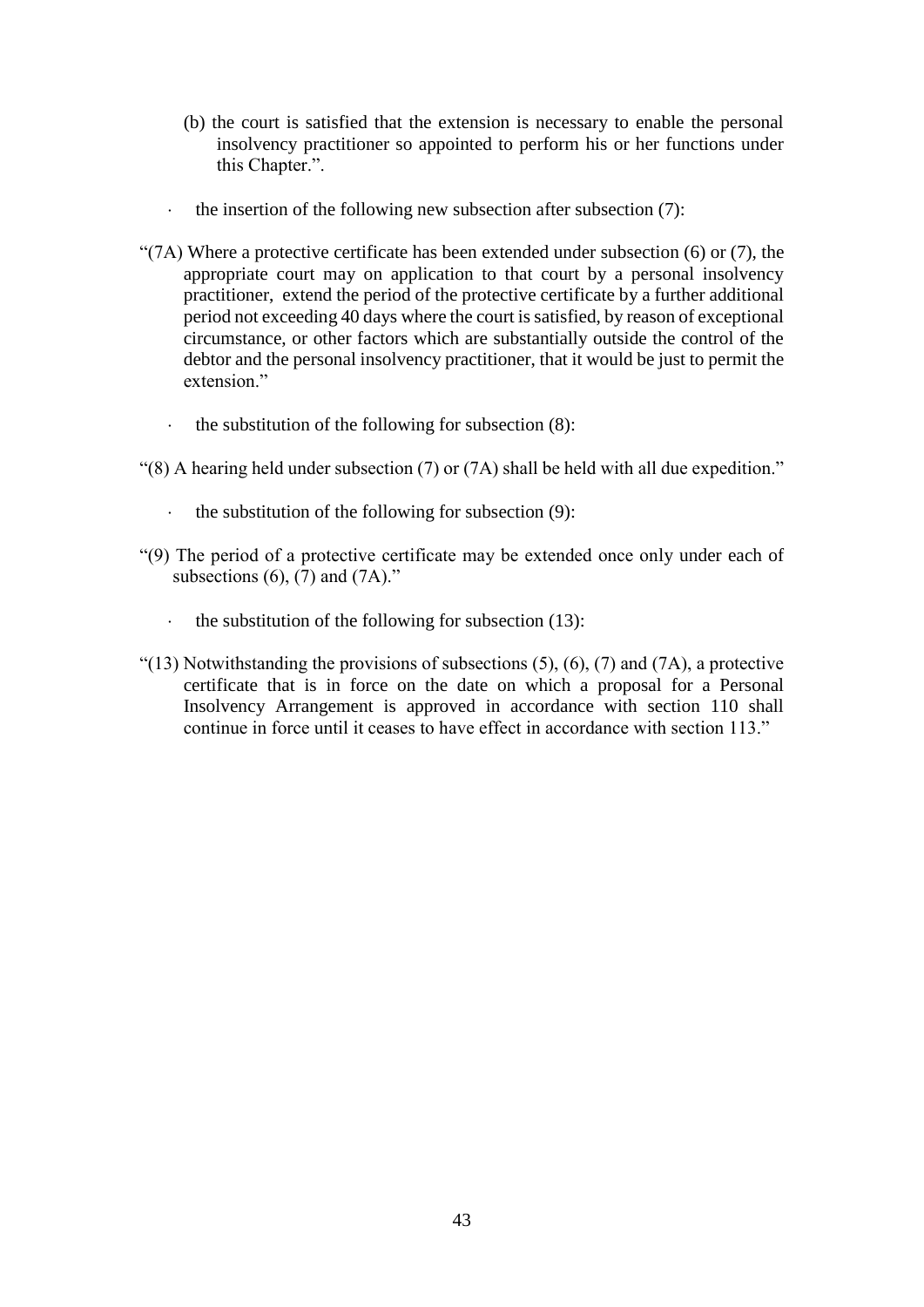#### **Head 32 - Amendment of section 113 of the Personal Insolvency Act 2012**

Provide that:

Section 113 of the Personal Insolvency Act 2012 is amended by the substitution of the following for subsection (2):

"(2) Where the notification and accompanying documentation of the personal insolvency practitioner is received by the Insolvency Service before the expiry of the period of the protective certificate, such protective certificate shall continue in force until the Personal Insolvency Arrangement comes into effect or all objections lodged with the appropriate court pursuant to section 112(3)have been determined by the court."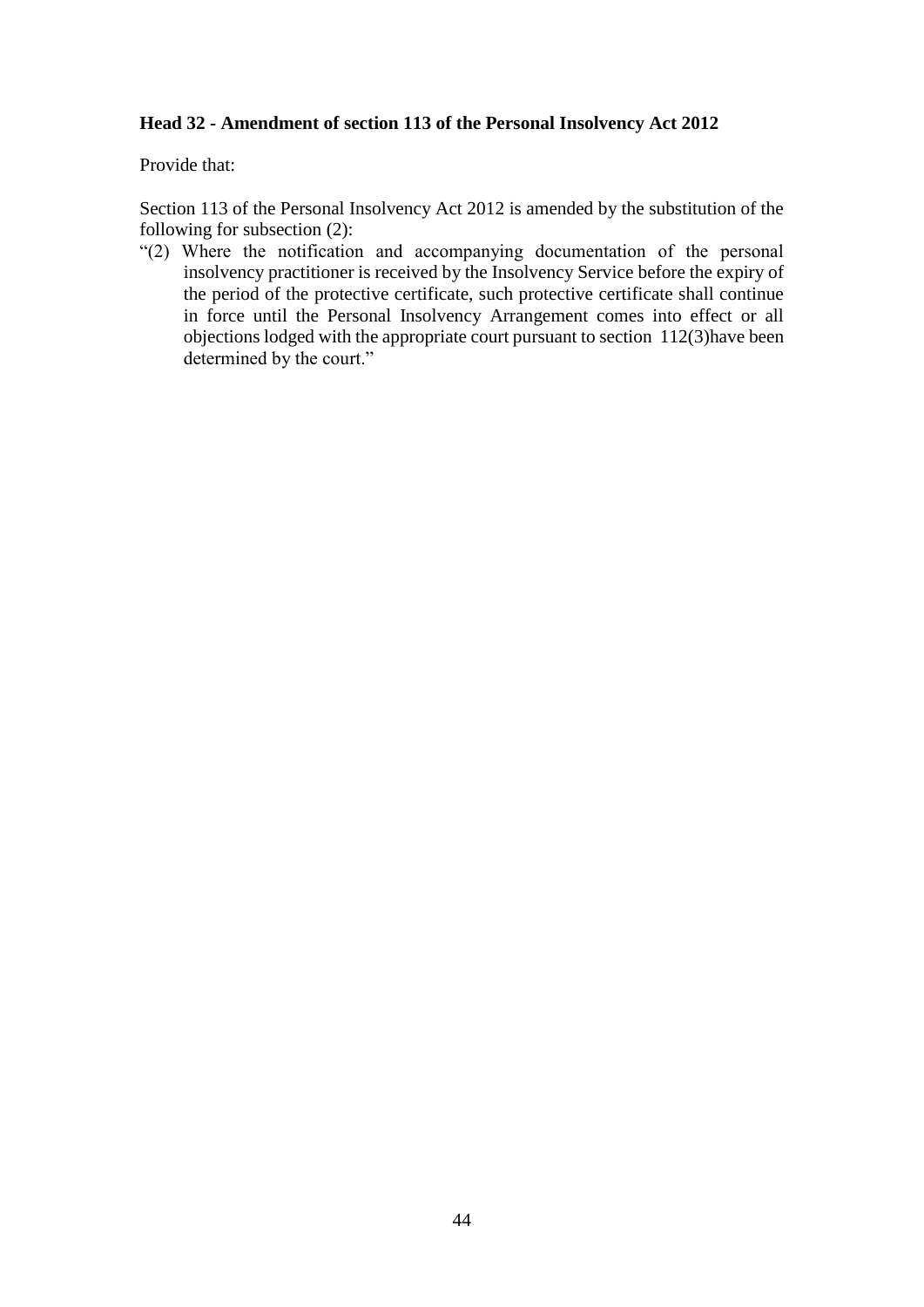# **Head 33 - Amendment of section 119A of the Personal Insolvency Act 2012**

Provide that:

Section 119A of the Personal Insolvency Act 2012 is amended by the substitution of the following for subsection (13):

"(13) An application for an order under this section shall be made not later than 14 days after receipt by the personal insolvency practitioner of the notice of the creditor referred to in subsection  $(9)$  ...,"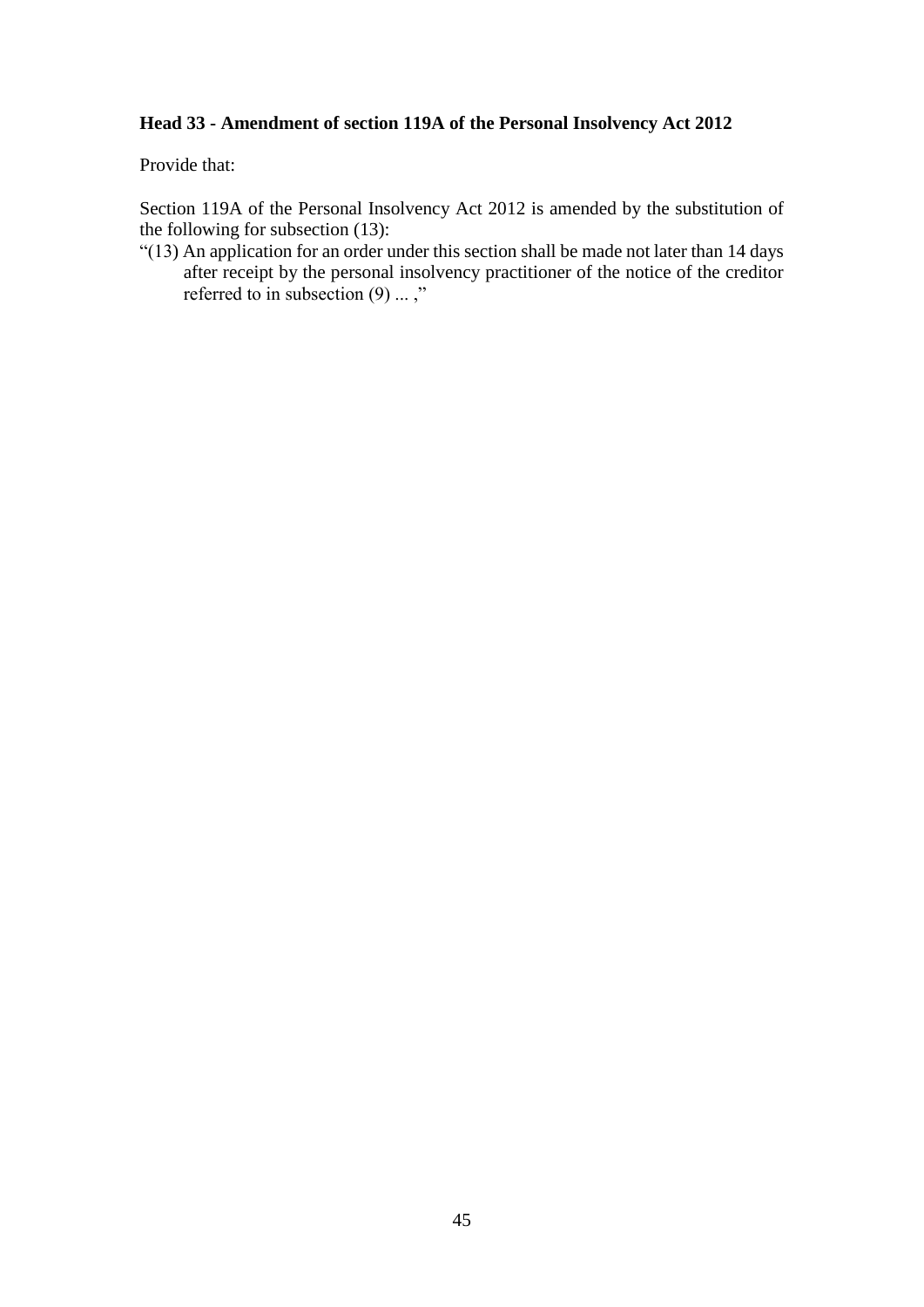#### **Head 34 - Amendment of section 164 of the Personal Insolvency Act 2012**

Provide that:

Section 164 of the Act is amended by inserting the following after subsection (6):

- "(7) Insofar as a personal insolvency practitioner provides services relating to bankruptcy, including the giving of advice to a debtor in connection with a petition for adjudication under the Bankruptcy Act 1988, hereinafter in this section referred to as "bankruptcy services":
	- (a) an authorisation to carry on practice as a personal insolvency practitioner shall authorise the individual concerned to provide bankruptcy services;
	- (b) the provision of bankruptcy services is a function of the personal insolvency practitioner under this Act and, as such, is subject to regulation and supervision by the Insolvency Service; and
	- (c) nothing in this subsection shall authorise an individual to do any act which he or she is prohibited by section 58 of the Solicitors Act 1954 from doing."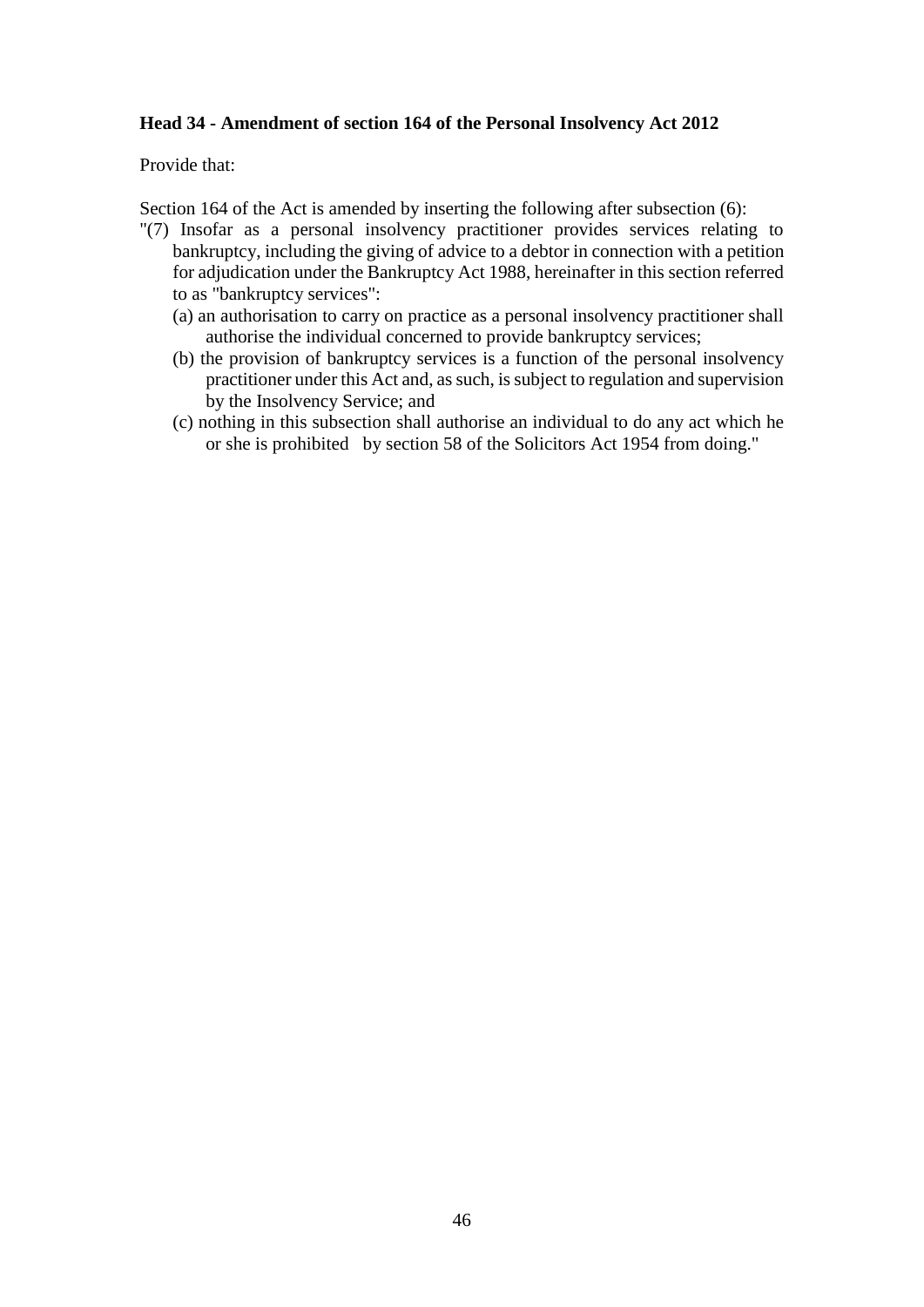# **Head 35 - Amendment of section 169 of the Personal Insolvency Act 2012**

Provide that:

Section 169 of the Personal Insolvency Act 2012 is amended by the substitution of the following for subsection (1)(b):

"(b) declining under section 178 (3) to cause to be carried out an investigation of the matter the subject of a complaint,"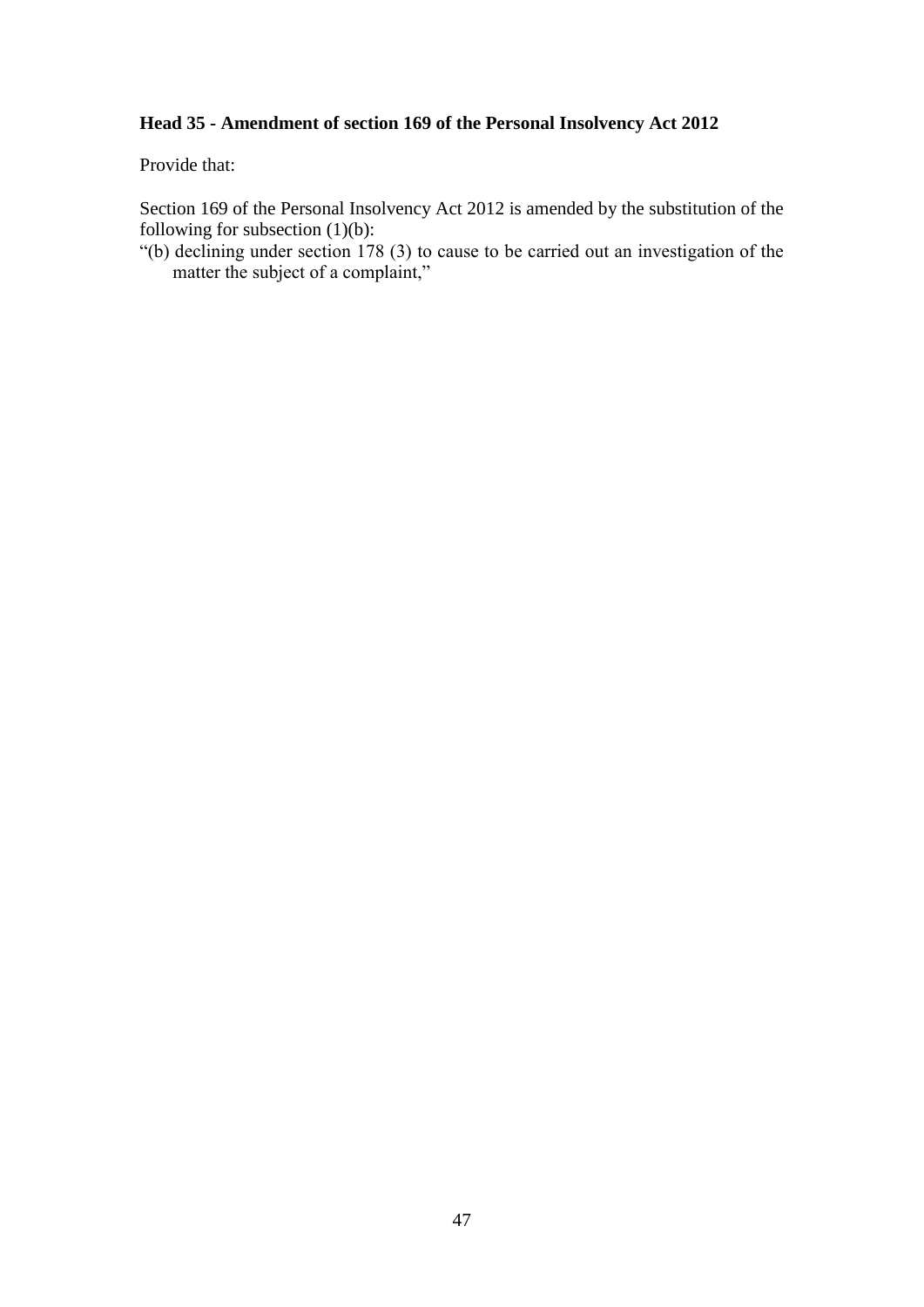# **Head 36 - Amendment of section 172 of the Personal Insolvency Act 2012**

Provide that:

Section 172 of the Personal Insolvency Act 2012 is amended by the substitution of the following for subsection (a):

"(a) in accordance with regulations made under section 161 (1) (h),"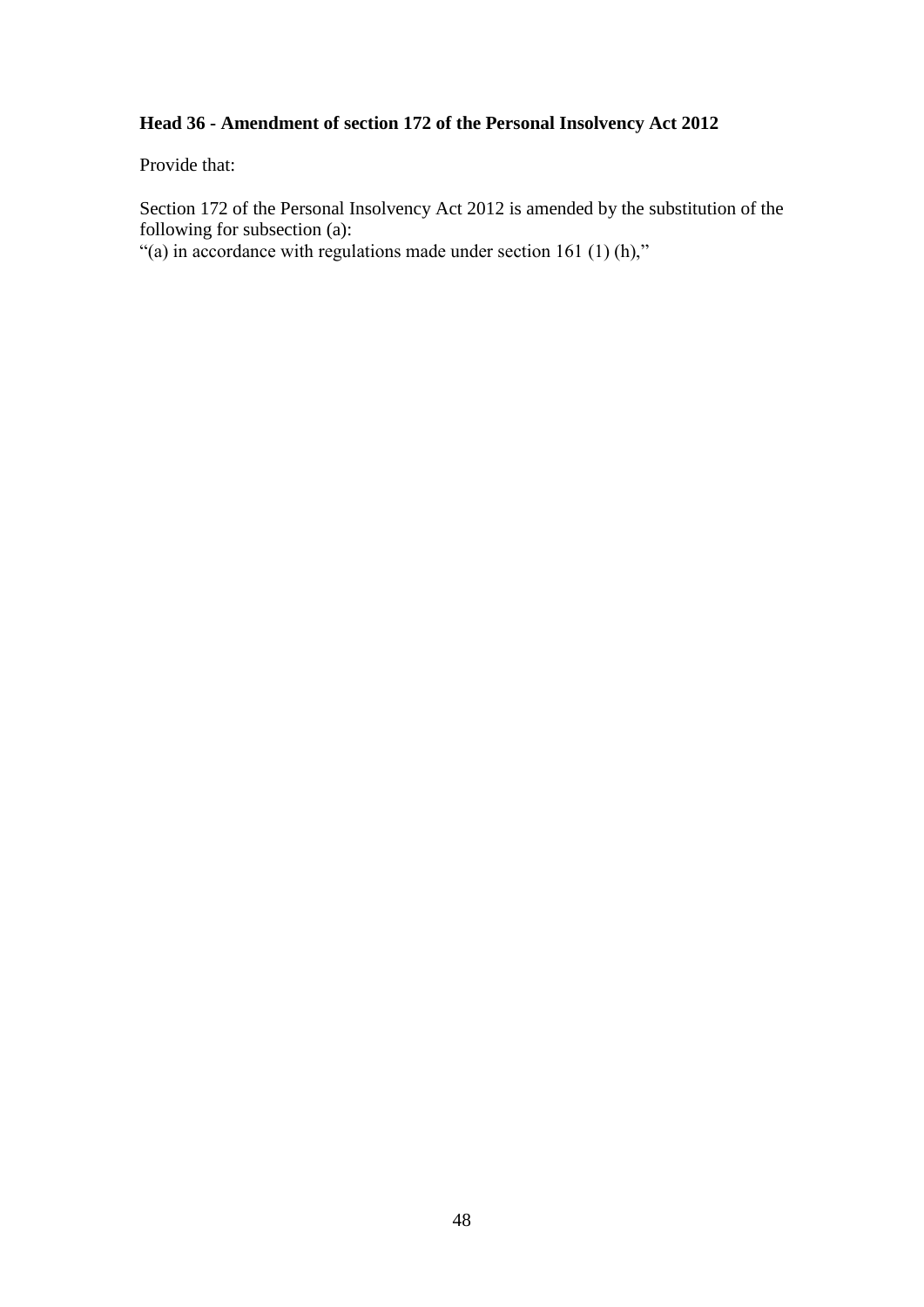#### **Head 37 - Amendment of section 176A of the Personal Insolvency Act 2012**

Provide that:

The Principal Act is amended by the substitution of the following section for section 176A:

"176A. The Insolvency Service may, for the purpose of ensuring compliance by personal insolvency practitioners with their obligations under this Act and regulations made under this Act, supervise personal insolvency practitioners in the performance of their functions under this Act."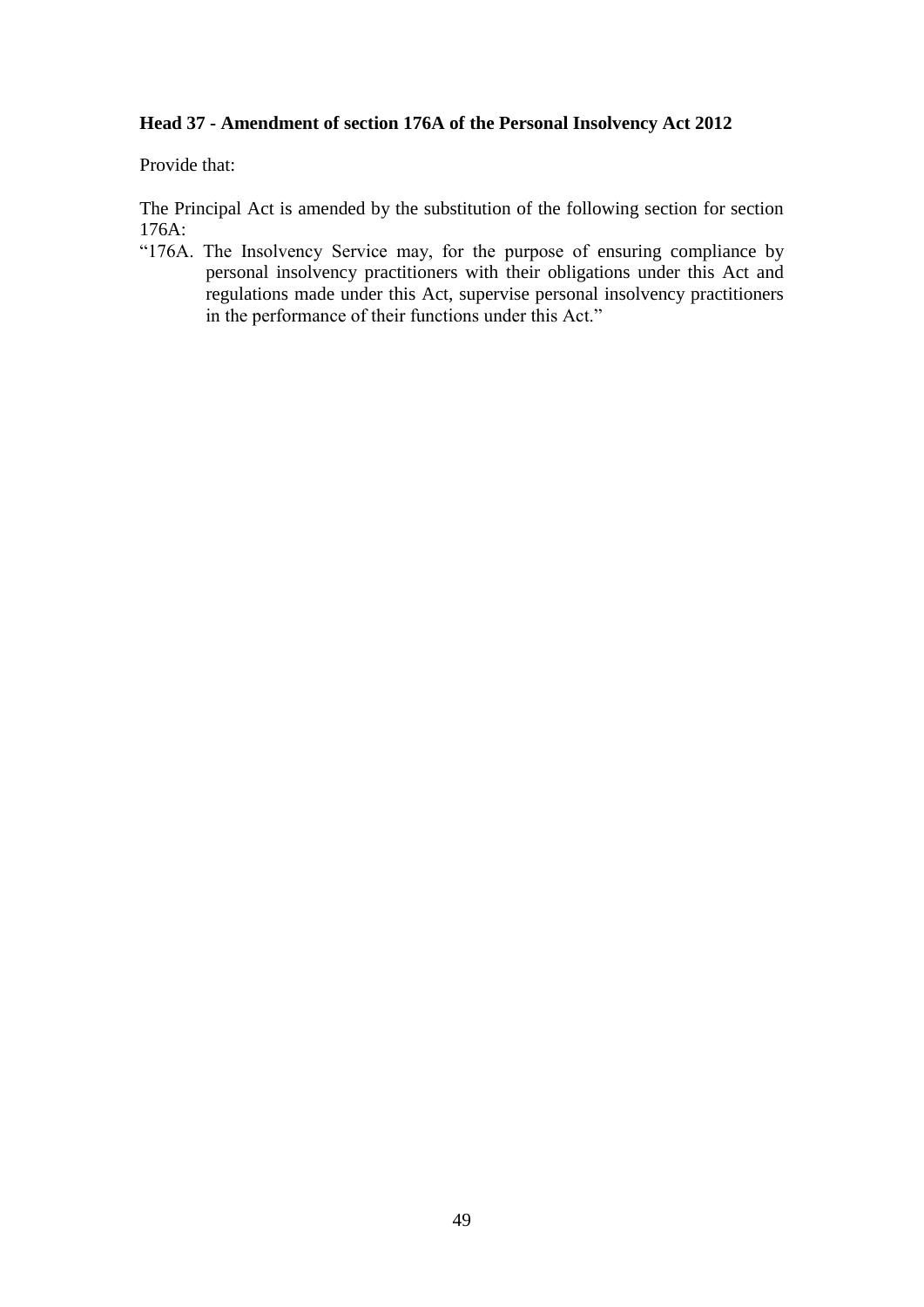# **Head 38 - Amendment of section 10 of the Courts of Justice Act 1947**

Provide that:

Section 10, subsection (12), line six of the Courts of Justice Act 1947 is amended by the substitution of "specialist" for "specialty".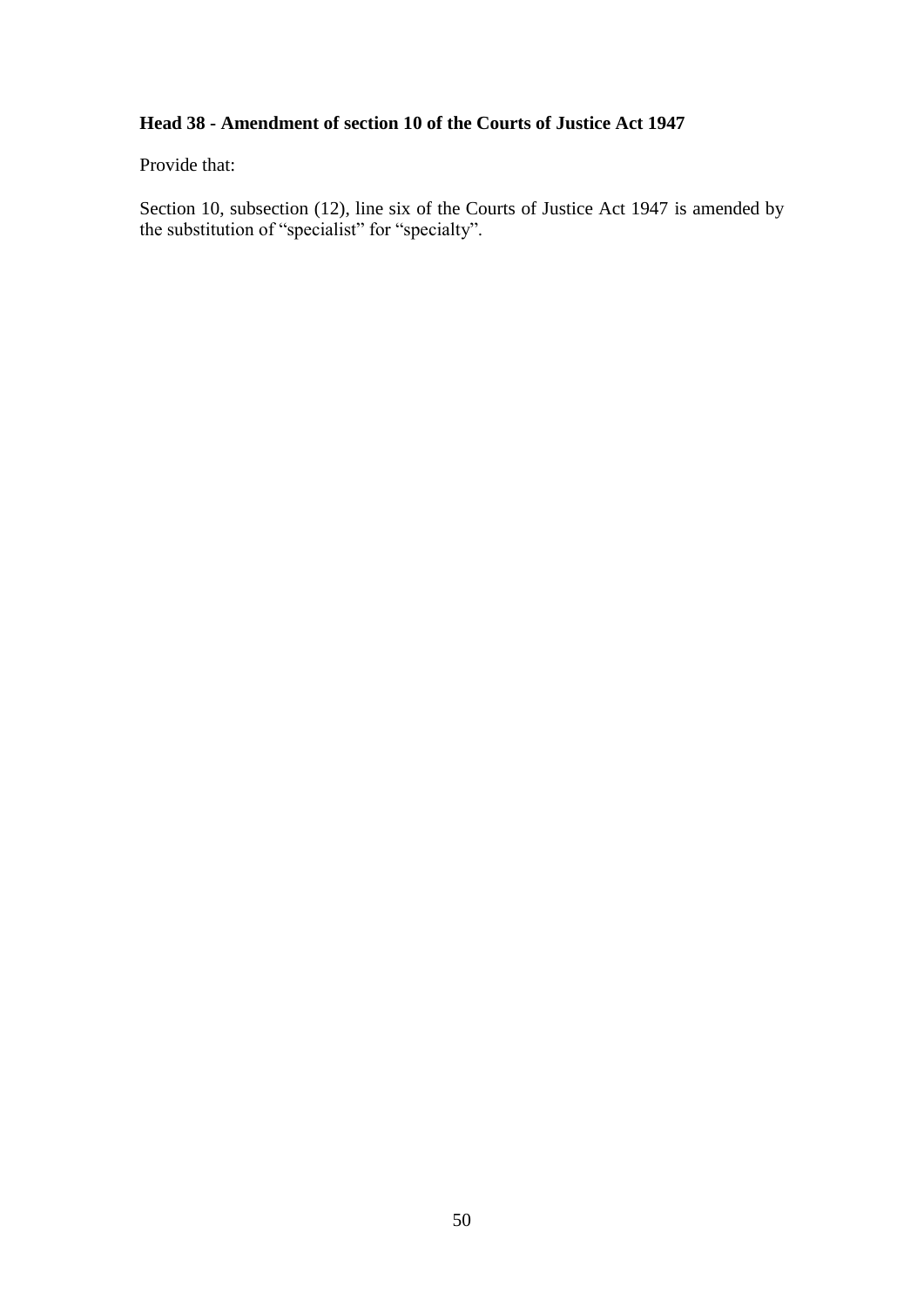# **Head 39 - Interpretation (Part 4)**

Provide:

(1) In this Part –

"the Act of 2012" means the Personal Insolvency Act 2012;"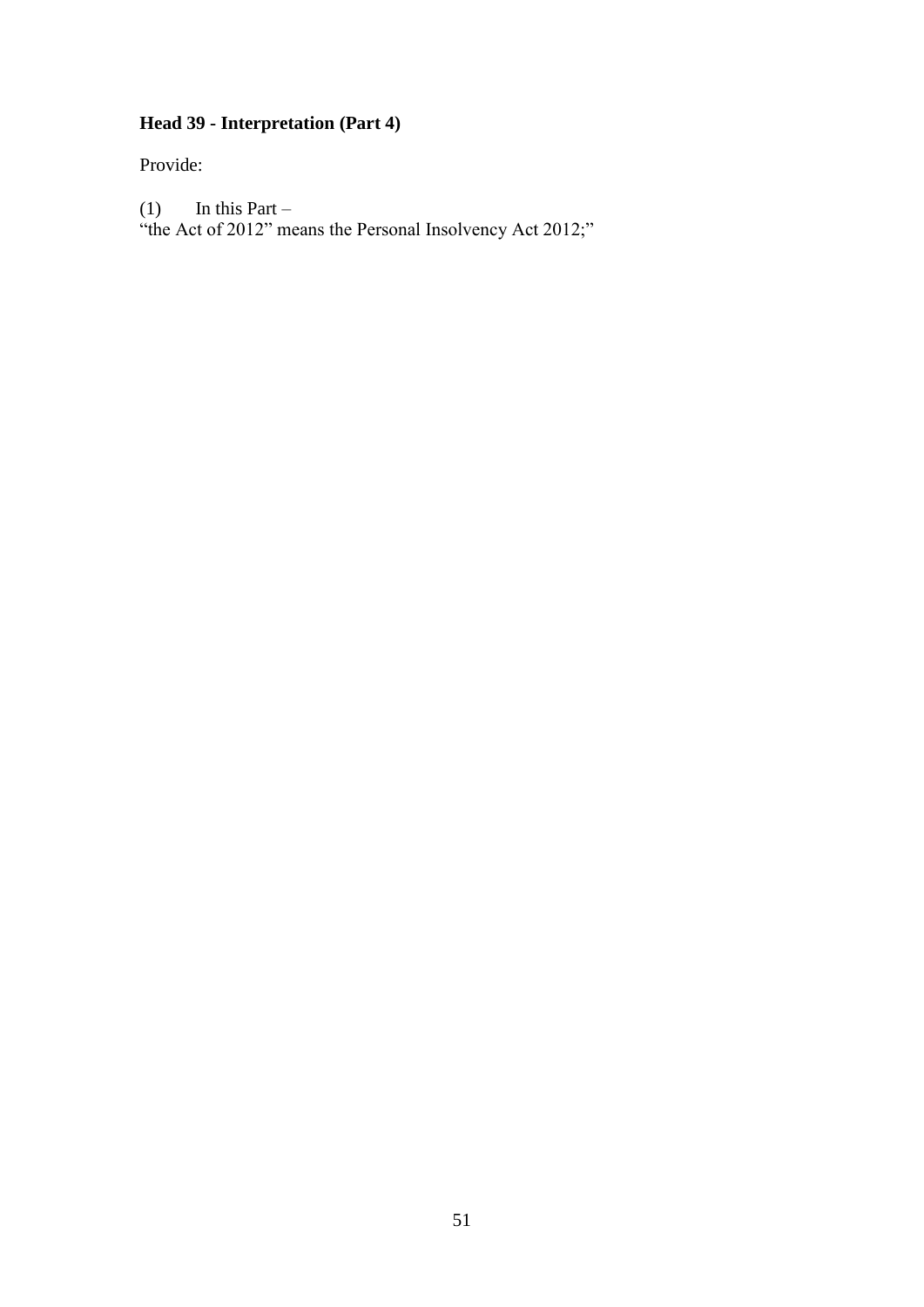#### **Head 40 – Collective citation and commencement**

Provide that:

Heads 20 to 40 and the Personal Insolvency Acts 2012 to 2015 may be cited together

as the Personal Insolvency Acts 2012 to 2017.

This Act shall come into operation on such day or days as may be fixed by order or orders made by the Minister for Justice and Equality, either generally or by reference to any particular purpose or provision, and different days may be so fixed for different purposes and different provisions.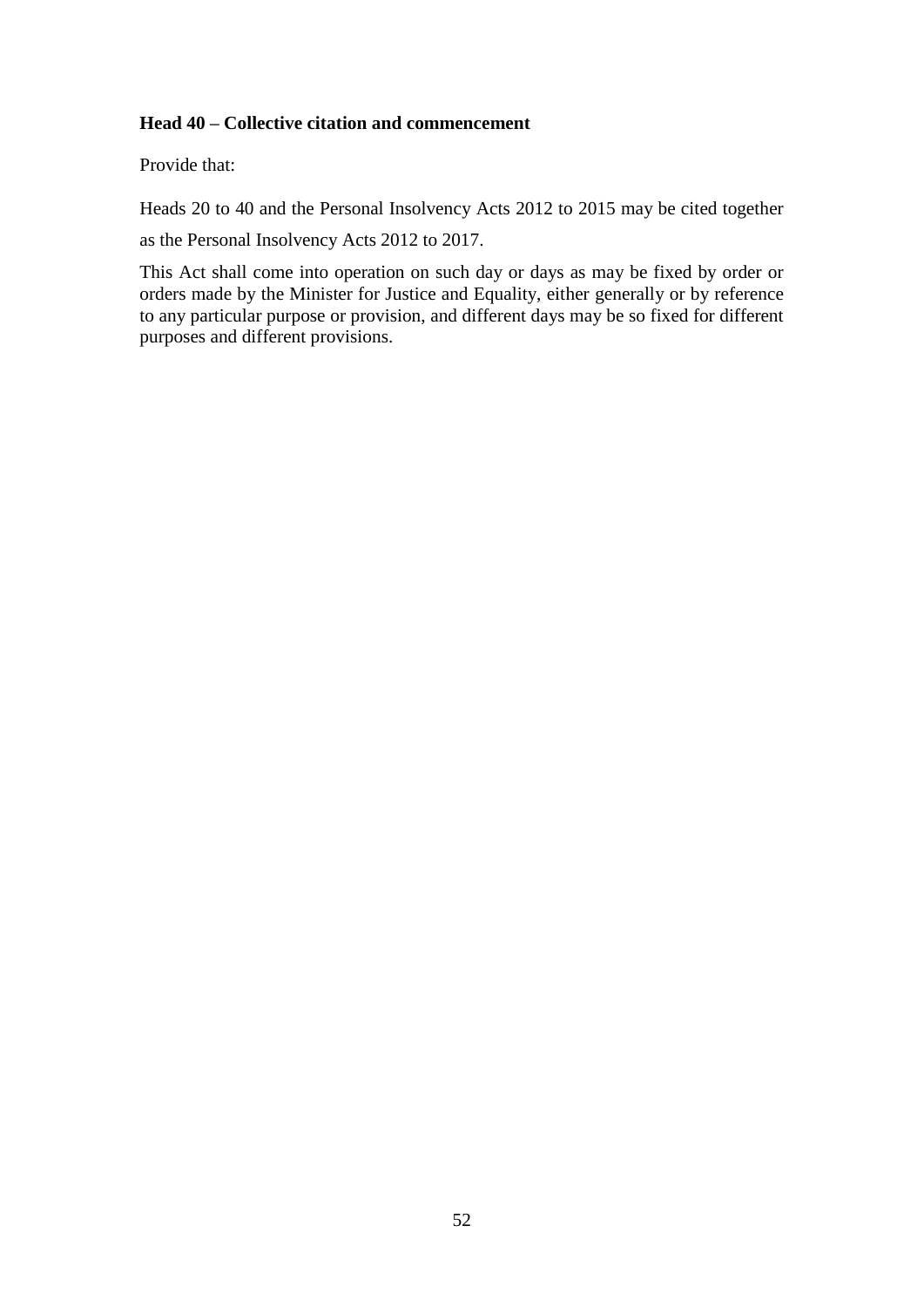# **PART 5 – PREVENTION OF BENEFIT FROM HOMICIDE**

### **Head 41 – Interpretation (Part 5)**

Provide that:

In this Part—

'Act of 1961' means the Civil Liability Act 1961;

'Act of 1965' means the Succession Act 1965;

'Act of 2006' means the Criminal Law (Insanity) Act 2006;

'Act of 2009' means the Land and Conveyancing Law Reform Act 2009;

'Act of 2010' means the Civil Partnership and Certain Rights and Obligations of Cohabitants Act 2010,

'child' means—

- (a) a person under the age of 18 years, or
- (b) if the person is receiving full-time education or instruction at any university, college school or other educational establishment, he or she is under the age of 23 years;

'court' means, in relation to proceedings brought under this Part, the court in which that action has been brought, being the High Court or the Circuit Court, as the case may be;

'interest' includes any legal or beneficial interest, actual or contingent, whether that interest has vested or is an interest in remainder;

'interested person' includes—

- (a) a person who is entitled to an interest in any property of the victim,
- (b) the executor or personal representative of the estate of the victim,
- (c) a beneficiary under the will of the victim or a person who is entitled to an interest in any property on the intestacy of the victim,
- (d) a person claiming through the offender,
- (e) the offender, or
- (f) any other person deemed by the court to have an interest in the outcome of such proceedings;

'offender' means a person who is convicted of--

(a) the murder, attempted murder or manslaughter of the victim, or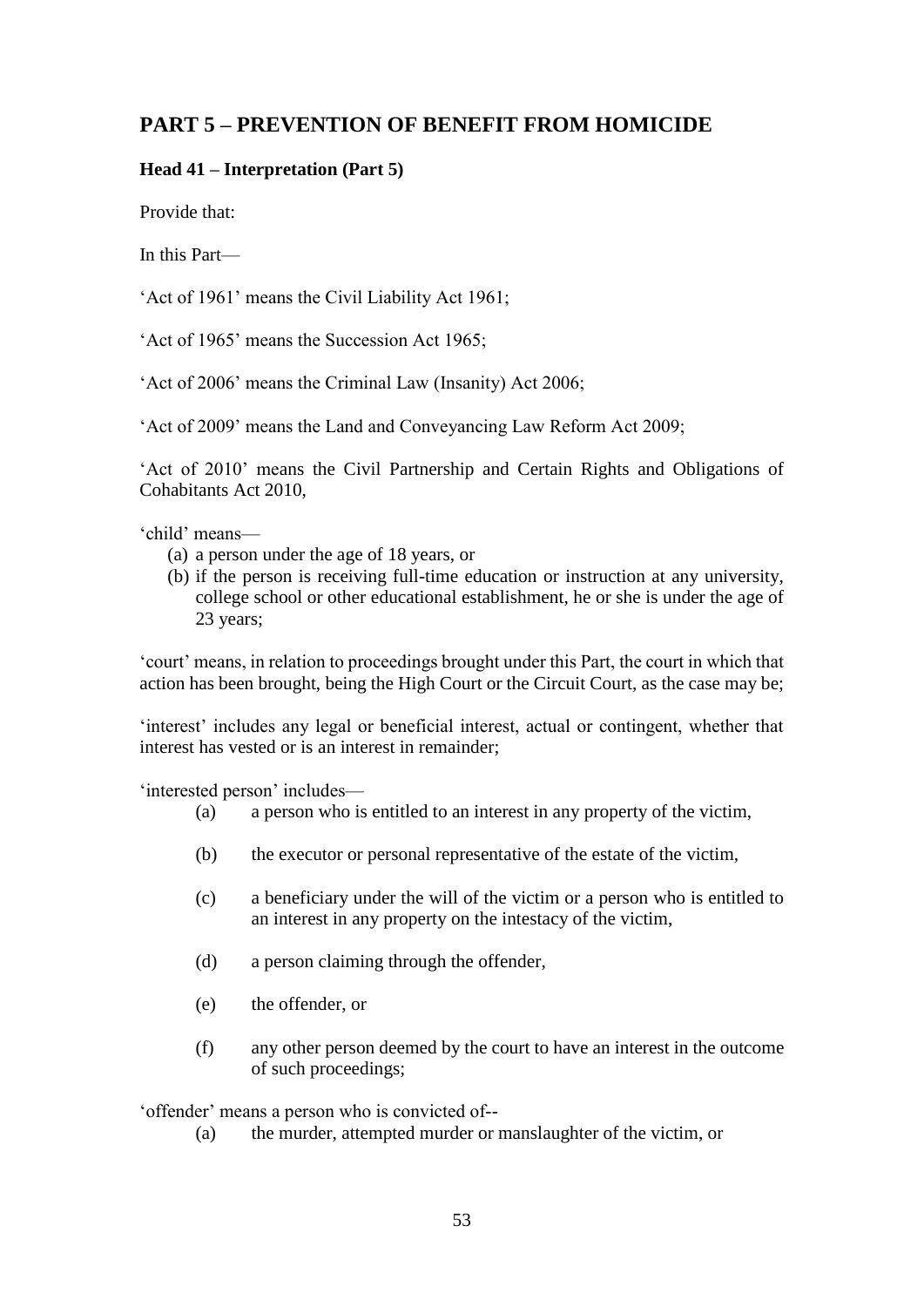(b) aiding, abetting, counselling or procuring the offence of murder, attempted murder or manslaughter of the victim;

'property' means all property of whatever kind in which the victim has an interest, whether real or personal property, or any part or combination of such property, including—

- (a) land;
- (b) goods;
- (c) money;
- (d) property held under a trust; or
- (e) the proceeds of an insurance policy or pension (whether such a pension arises from a pension contract or trust or by virtue of statute), and whether or not such property forms part of the estate of the victim;

'victim' means a person who has been the subject of a murder, attempted murder or manslaughter committed by an offender.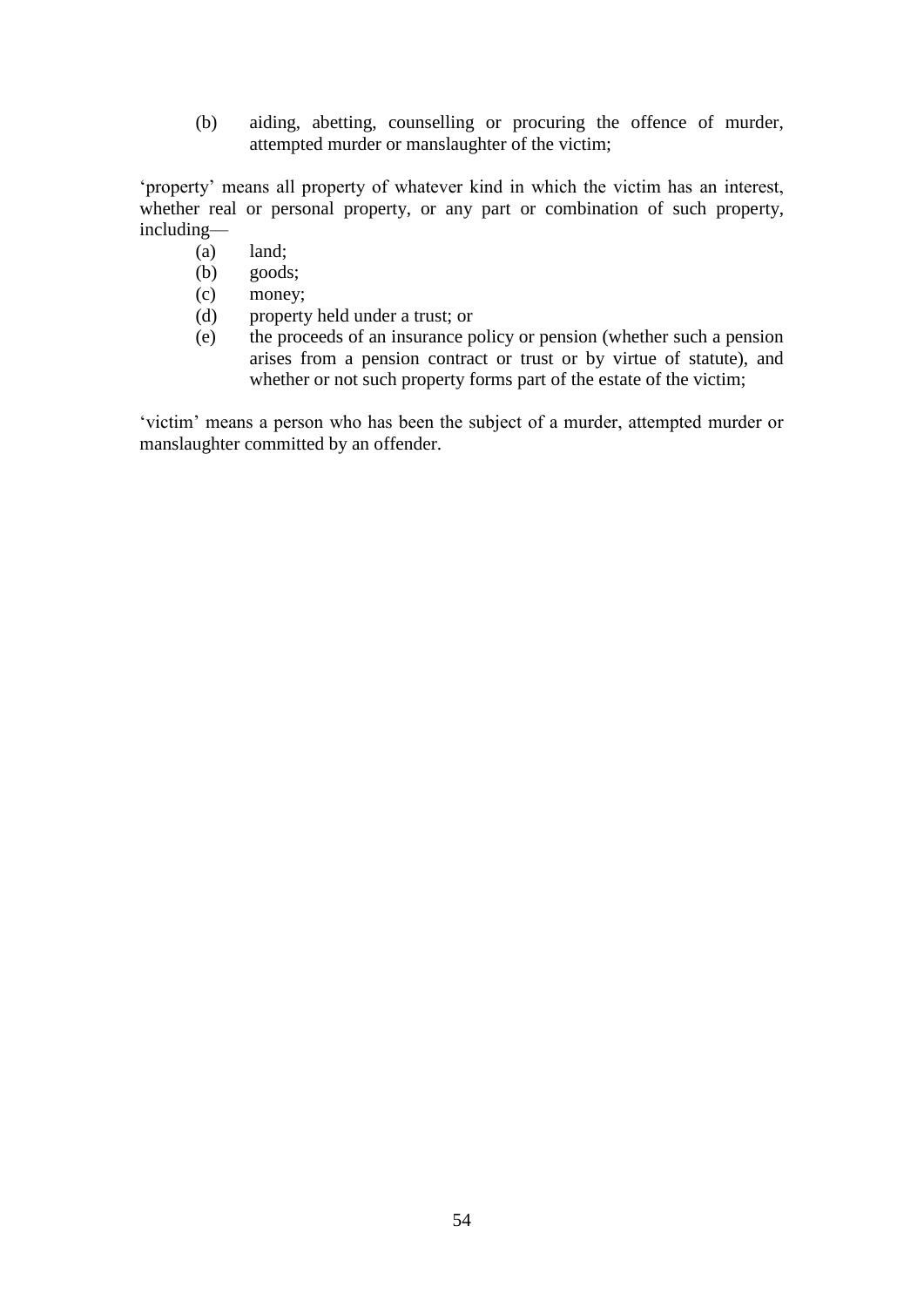#### **Head 42 – Offender not to benefit**

Provide that

- (1) Subject to the provisions of this Part, an offender who is convicted of—
	- (a) the murder, attempted murder or manslaughter of the victim, or
	- (b) aiding, abetting, procuring or counselling the commission of an offence of murder, attempted murder or manslaughter of the victim

shall be precluded from:

- (i) taking any share in the property or estate of the victim;
- (ii) taking any share or interest in any interest of the victim in property which would otherwise have passed to the offender on the death of the victim;
- (iii) making an application to court under— (I) section 67A(3) of the Act of 1965; or
	- (II) section 117 of the Act of 1965.
- (2) (a) Subhead (1) shall not apply in respect of a share arising under a will made by the victim after the date when an offence referred to in subhead (1) was committed.

(b)Subject to any enactment or rule of law in respect of wills and testamentary capacity, the person against whom an offence referred to in subhead (1) may, after the date the offence was committed, make whatever provision in his or her will as he or she sees fit.

- (3) Any share which the offender is precluded from taking by this Part shall be distributed as if the offender had died before the victim.
- (4) Subhead (1) shall not apply where a person has been found unfit to be tried or not guilty by reason of insanity under the Act of 2006.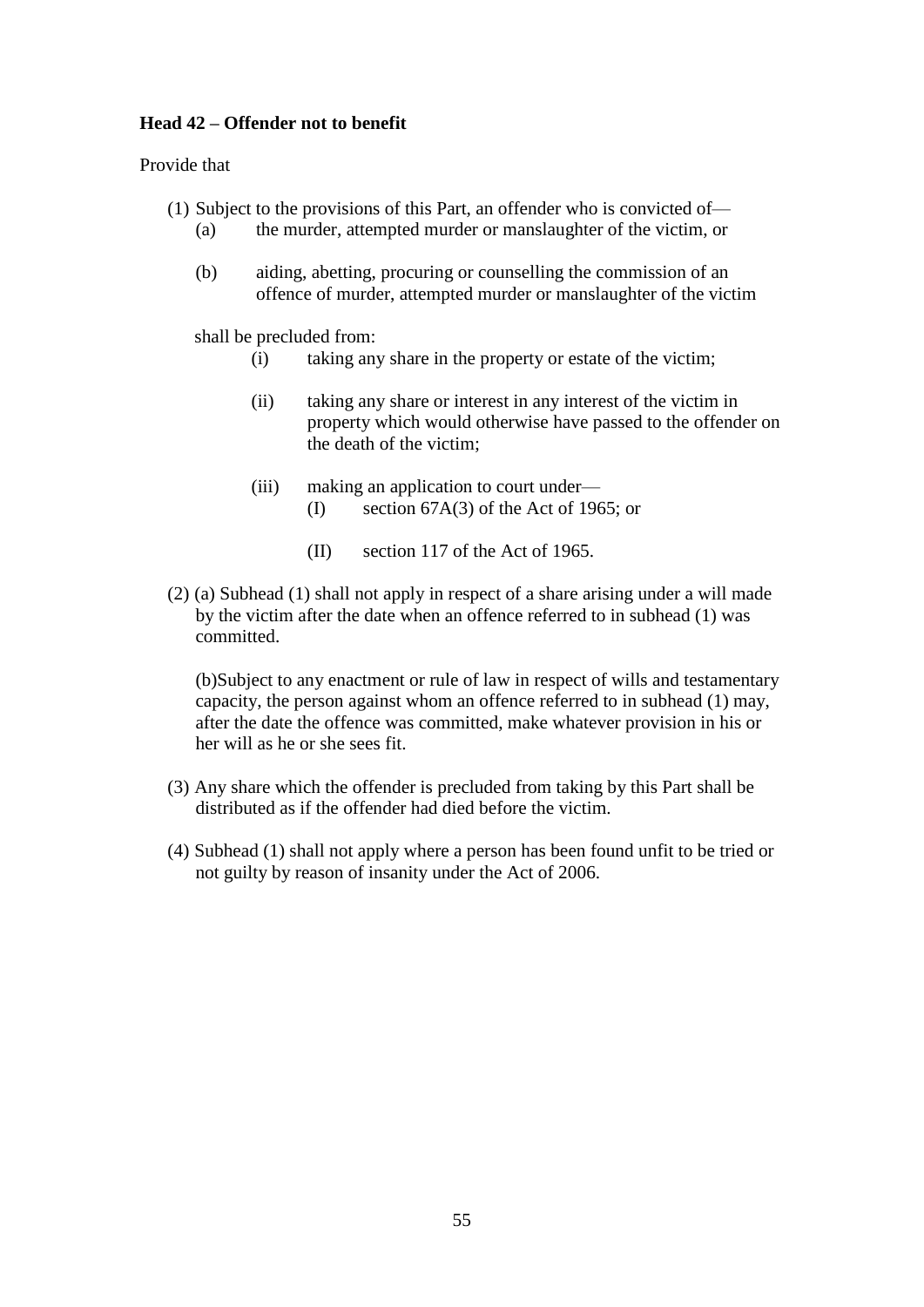#### **Head 43 – Proceedings under this Part**

Provide that:

- (1) Subject to this Part, procedures relating to proceedings under this Head shall be in such form as are prescribed by rules of court.
- (2) An interested person within the meaning of this Part may make an application to the court –
	- (a) for an order under Head 44 that the legal and beneficial interests in property held under a joint tenancy between the victim and the offender shall stand severed from the date of the offence specified in Head 42;
	- (b) for an order under Head 44 determining the amount and value of the offender's interest in property held in a joint tenancy;
	- (c) for an order under Head  $45(1)$  modifying or dis-applying the application of Head 42(1) where the offender has been convicted of the offence of manslaughter;
	- (d) for an order allowing an offender to make application under section 67(4) or section 117 of the Act of 1965 where the offender has been convicted of the offence of manslaughter.
- (3) An application under this Head shall state the circumstances giving rise to the application and the order or orders that the interested person invites the court to make.
- (4) Where the court is satisfied that the making of an order under this Head is justified it shall make such order and any ancillary orders as it deems appropriate in the circumstances.
- (5) Proceedings under this Part may be brought where
	- (a) there has been no criminal prosecution of the offender in the State in connection with an offence referred to in head 42(1) including where this is because the relevant act occurred outside the State, or
	- (b) arising from a criminal prosecution, whether in or outside the State, the offender has been found not guilty of an offence referred to in Head 42 (including after an appeal).
- (6) (a) In proceedings brought under this Part, any matter shall be established in evidence on the balance of probabilities.
	- (b) Without prejudice to the generality of paragraph (a)—
		- (i) a person bringing proceedings for the purposes set out in subhead 2 shall establish to the satisfaction of the court that, on the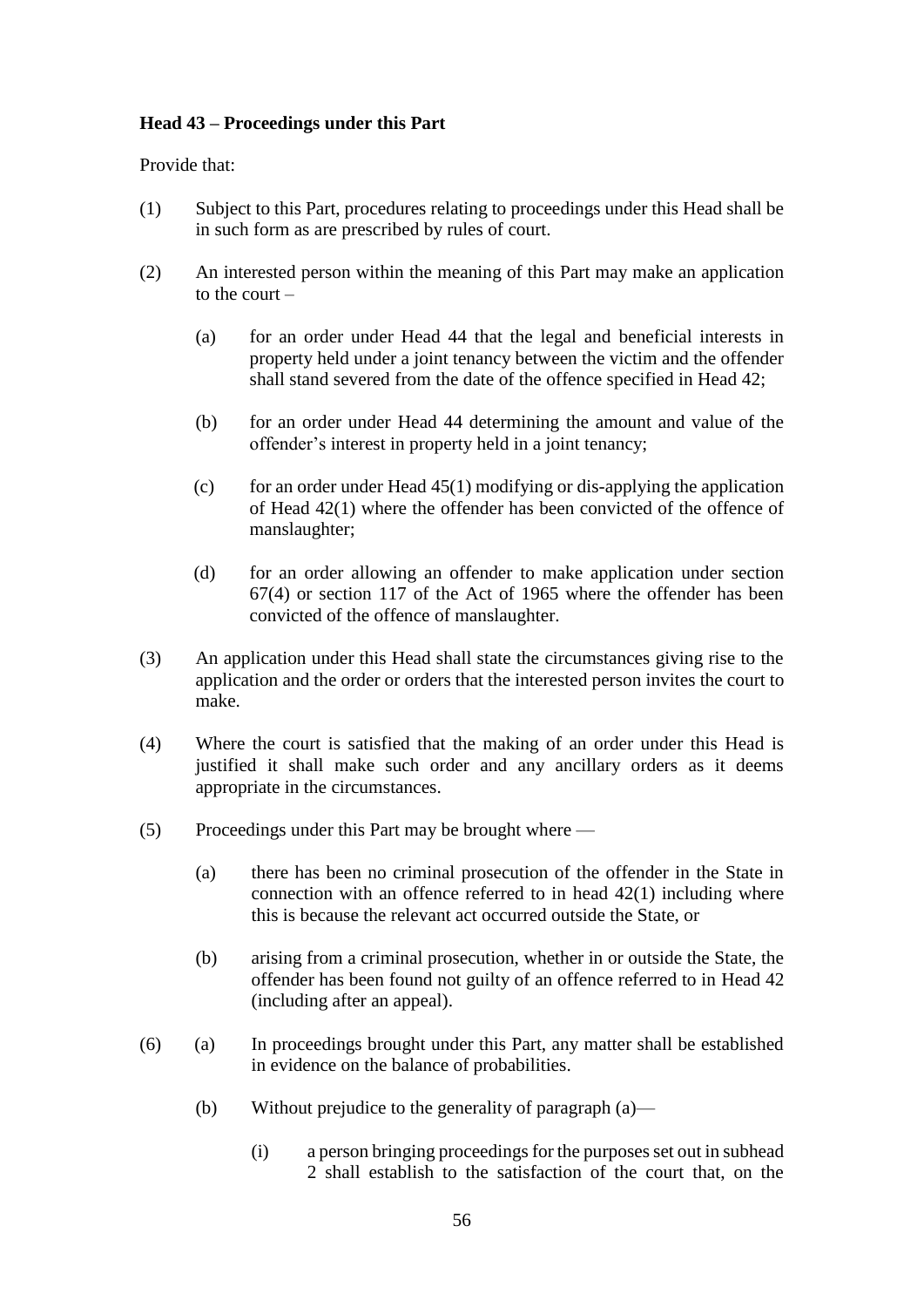balance of probabilities, the offender's wrongful act caused (or, as the case may be, attempted to cause) the death of the victim, and

- (ii) the court shall not accede to the application or make any order under this Part unless it is satisfied, on the balance of probabilities, either that the offender has been convicted of an offence referred to in head  $42(1)$  or, on the balance of probabilities, has unlawfully killed the victim (and any such order shall be expressed to be made solely for the purposes of this Part and to have effects as a matter of civil law only), and
- (iii) in paragraph (ii), 'unlawfully killed' means that the offender has, by his or her wrongful act, caused (or, as the case may be, attempted to cause) the death of the victim, and that the wrongful act was intentional, or reckless, or grossly negligent or that it resulted from excessive self-defence or provocation.
- (7) In proceedings under this Part, the conviction of a person for the murder, attempted murder or manslaughter of another person shall be conclusive evidence of that fact for the purposes of Head 42(1).
- (8) Any liability of the offender under this Part does not alter or affect any other civil liability of the offender arising from the act constituting the offence, including liability under sections 48 and 49 of the Act of 1961.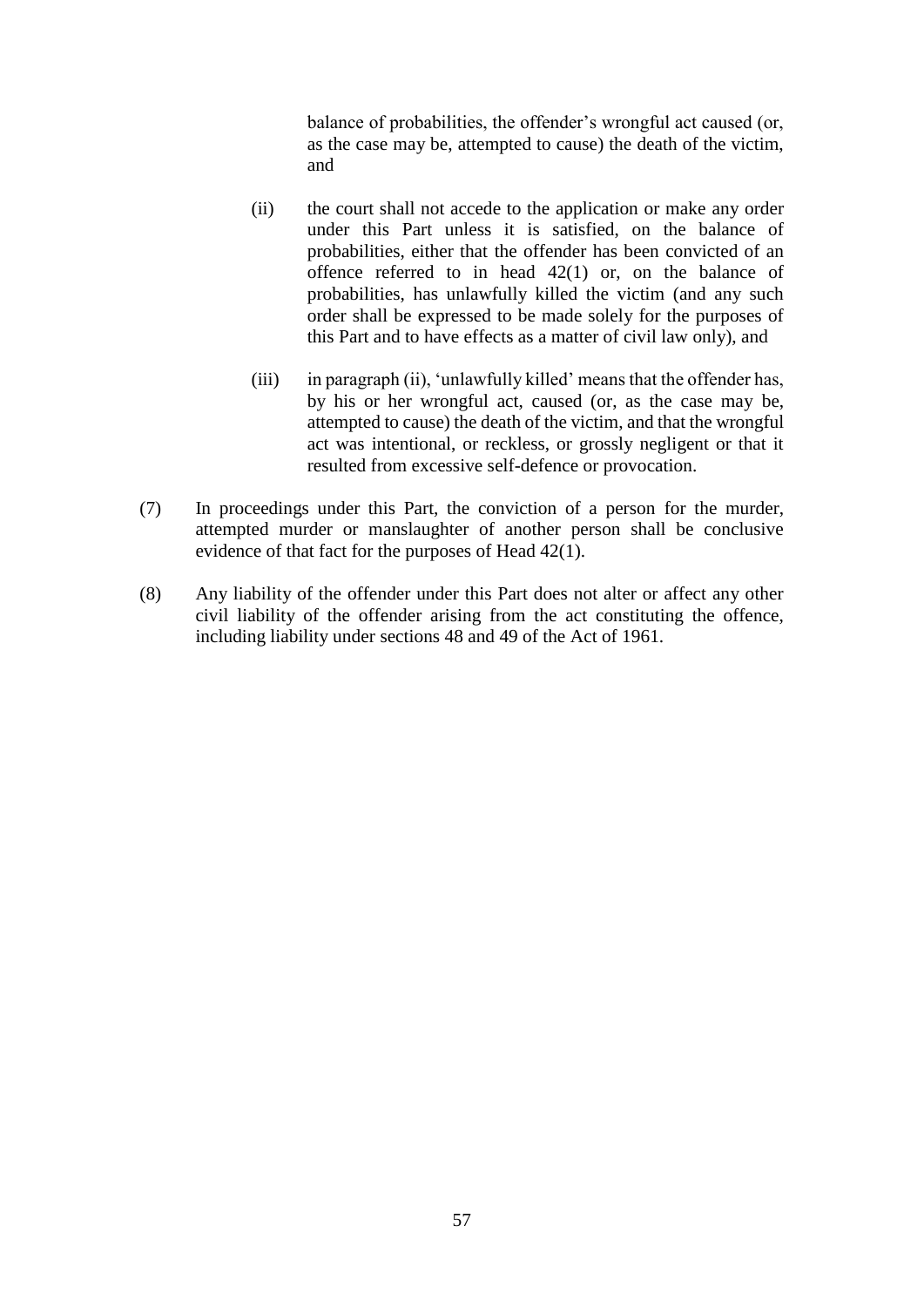#### **Head 44 – Application to Joint Tenancies**

Provide that:

- (1) Where the offender and the victim held property under a joint tenancy—
	- (a) the offender shall be precluded from obtaining the benefit of the right of survivorship, and
	- (b) the legal and beneficial interests in the property held under the joint tenancy between the victim and the offender shall stand severed from the date when an offence referred to in head 42(1) was committed.
- (2) Pending any determination by the court in any proceedings brought under this Part, the legal title in the property shall be held in trust and subject to the respective beneficial interests of the victim and the offender.
- (3) Unless otherwise provided (whether in a deed creating the joint tenancy or otherwise by operation of law), and subject to the subsequent provisions of this section, it shall be presumed until the contrary is shown that, upon severance in accordance with paragraph (a), the victim (or, as appropriate, the estate of the victim) holds at least half of the interest in the property.
- (4) Where proceedings are brought under this Part, the amount and value of the offender's interest in the property shall be determined by the court.
- (5) The court shall, in determining the amount and value of the offender's interest in the property, make such order as appears to the court to be just and equitable having regard to the fact that the right of survivorship was accelerated by the act constituting an offence referred to in head 42(1) and to all the circumstances.
- (6) The court shall, in determining the amount and value of the offender's interest in the property, have regard, where relevant, to the following circumstances—
	- (a) any contributions, direct or indirect, made by the offender and the victim to the property held under the joint tenancy, including the relative values of their contributions,
	- (b) in a case where the offender and the victim were spouses of each other, or civil partners or cohabitants within the meaning of the Act of 2010, or were parents or guardians of or in loco parentis to a child or other person who lacks capacity, the contributions, direct or indirect, made by the offender and the victim to the welfare of their family, including any contribution made by each of them to the income, earning capacity, property and financial resources of the other spouse, civil partner, cohabitant or person who lacks capacity and any contribution made by either of them by looking after the home or caring for the family,

(c) the age and financial needs, obligations and responsibilities of any dependent, including any child, of the victim,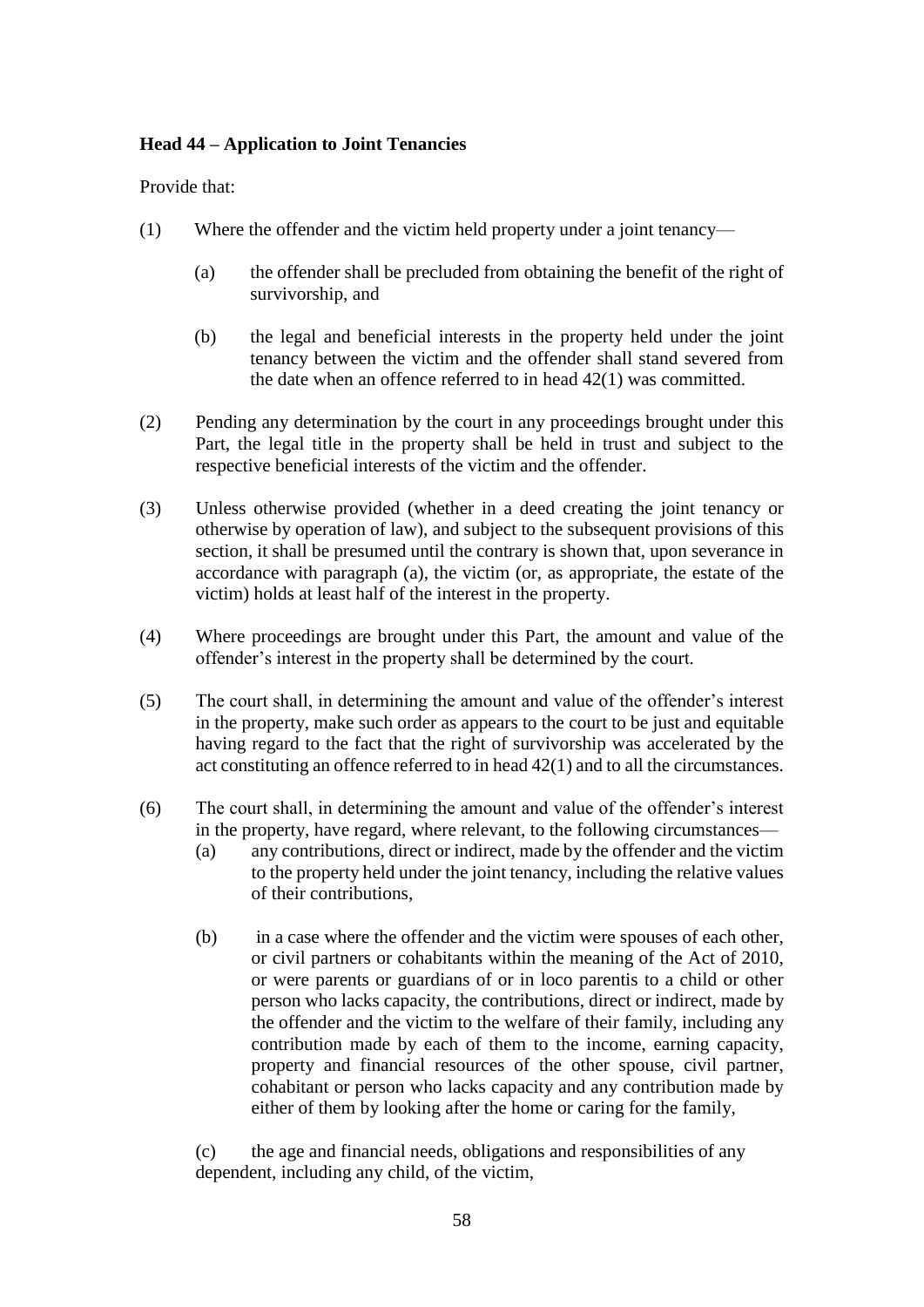- (d) the age and financial needs, obligations and responsibilities of the offender,
- (e) any income or benefits to which the offender or the victim is entitled, including by or under contract, trust or statute,
- (f) whether the commission of an offence referred to in head  $42(1)$  resulted in a payment under a contract of life insurance, including the discharge of an outstanding mortgage debt,
- (g) any civil liability on the part of the offender arising from the act constituting an offence referred to in head 42(1), including any liability under sections 48 and 49 of the Act of 1961,
- (h) the nature of the offender's conduct in relation to the offence and, in particular —
	- (i) whether the offender's act constituted the offence of murder or attempted murder, or
	- (ii) if the offender's act constituted the offence of manslaughter, whether it was voluntary or involuntary manslaughter,

and

- (j) any other matters which may appear to the court to be relevant.
- (7) (a) Where head 42(1) applies and the offender held property under a joint tenancy with the victim and one or more other persons, the offender's interest in the joint tenancy shall stand severed in accordance with subsection (1), and the joint tenancy shall, subject to paragraph (c), continue between the one or more other persons (referred to subsequently in this Part as 'innocent joint tenants'), who shall take the victim's interest by survivorship.
	- (b) Where paragraph (a) applies the offender's remaining interest shall be subject to the power of the court to determine that interest in accordance with subsections (2) and (3).
	- (c) Where any remaining innocent joint tenant no longer wishes to continue as joint tenant with the offender, he or she may apply for relief under sections 30 and 31 of the Act of 2009.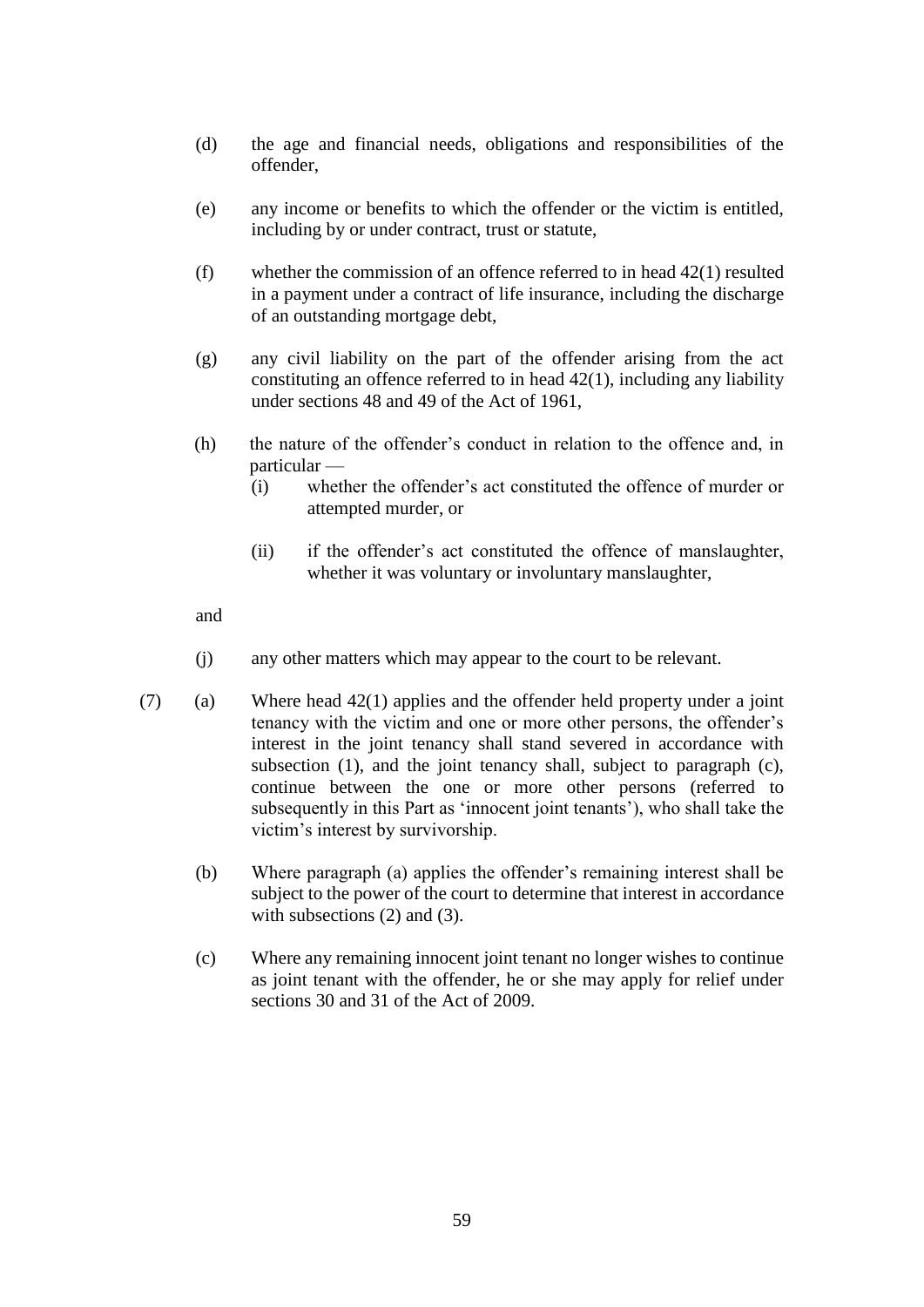#### **Head 45 – Court's discretion regarding offence of manslaughter**

Provide that:

- (1) Where the offender has been convicted of manslaughter a court may, in its discretion in any proceedings brought under this Part, make an order to modify or dis-apply the application of Head 42(1) where it is satisfied that the interest of justice so requires.
- (2) In exercising its discretion under subhead (1), the court shall have regard to all of the circumstances of the case, including—
	- (a) in a case where the offender and the victim were spouses of each other, or civil partners or cohabitants within the meaning of the Act of 2010, or were parents or guardians of or in loco parentis to a child or other dependent person, the contributions, direct or indirect, made by the offender and the victim to the welfare of their family, including any contribution made by each of them to the income, earning capacity, property and financial resources of the other spouse, civil partner, cohabitant or dependent and any contribution made by either of them by looking after the home or caring for the family,
	- (b) any income or benefits to which the offender or the victim is entitled, including by or under any contract, trust or statute,
	- (c) the age and financial needs, obligations and responsibilities of any dependent, including any child, of the victim,
	- (d) the age and financial needs, obligations and responsibilities of the offender,
	- (e) the nature of the offender's conduct in relation to the offence and, in particular, whether the offence was voluntary or involuntary manslaughter,
	- (f) the presence of diminished responsibility (within the meaning of the Act of 2006), where relevant, and
	- (g) any other matters which may appear to the court to be relevant.
- (3) In exercising its discretion under subhead (1), the court may, having regard to the matters set out in subhead (2), and notwithstanding head  $42(1)(b)(iii)$ , make an order allowing the offender to make an application under section 67A(3) or, as appropriate, section 117 of the Act of 1965.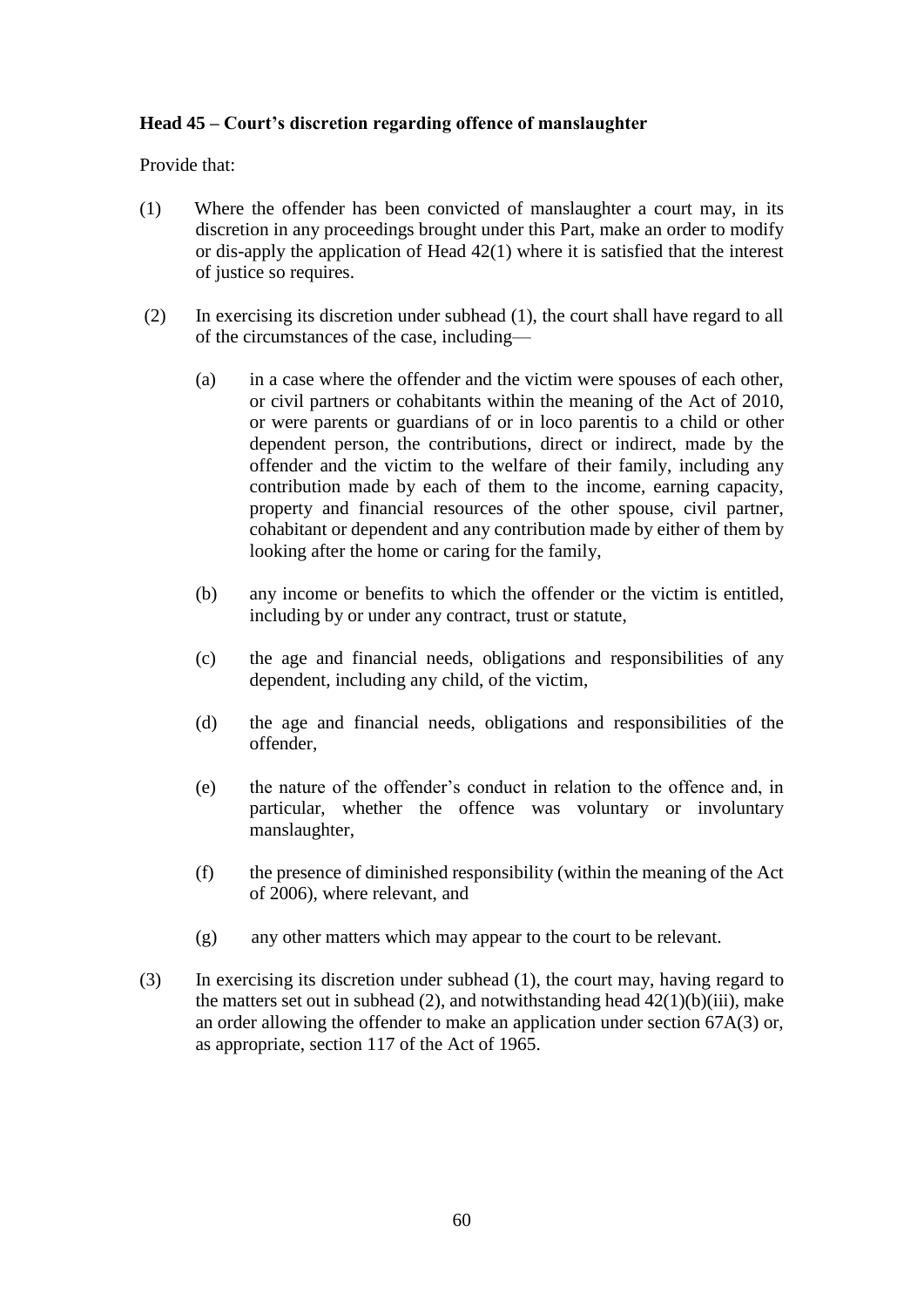#### **Head 46 – Costs in proceedings under this Part**

Provide that:

In proceedings under this Part, the court shall, other than in exceptional circumstances, order that the costs of the proceedings shall be borne by the offender (which for the purposes of this section shall include any person against whom an order has been made under Head  $43(4)$ ).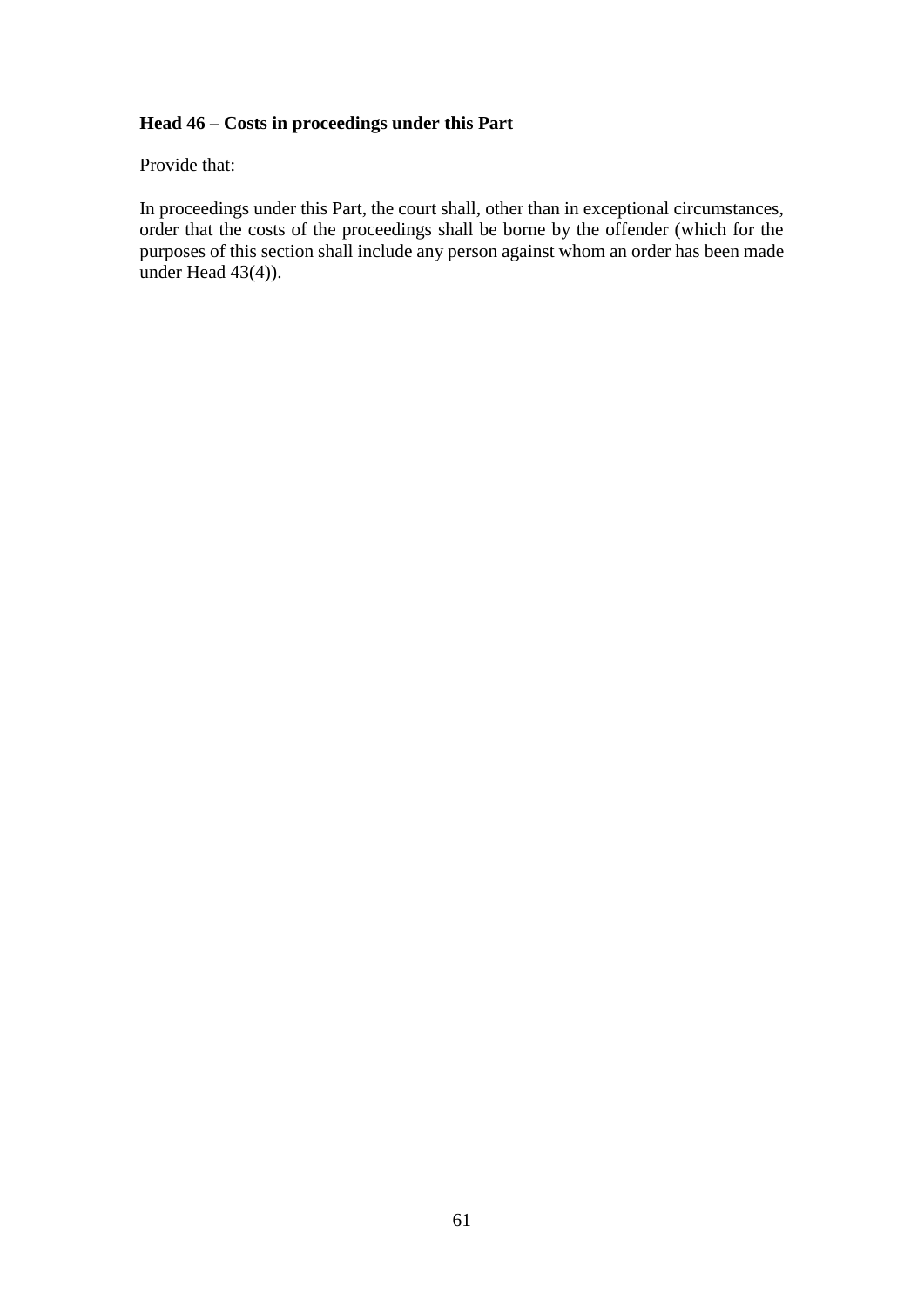#### **Head 47 – Provisions regarding Probate**

Provide that:

- (1) Where a person has died in circumstances that gave rise to a criminal investigation in respect of which a prosecution for murder or manslaughter is or may be pending, an interested person within the meaning of this Part may make an application to enter a caveat in the Probate Office of the High Court concerning the estate of the deceased, and while such a caveat is in force, there shall be no transfer of any estate or interest affected by the caveat.
- (2) A person who is convicted of the murder or manslaughter of another shall be presumed, until the contrary is shown, to be unsuitable to administer the estate of the deceased and, accordingly, no grant of probate or letters of administration in the estate shall issue to such person notwithstanding that such person is the nominated executor of the deceased or the person who would but for this subsection be the person entitled as of right to extract letters of administration intestate of the deceased person's estate.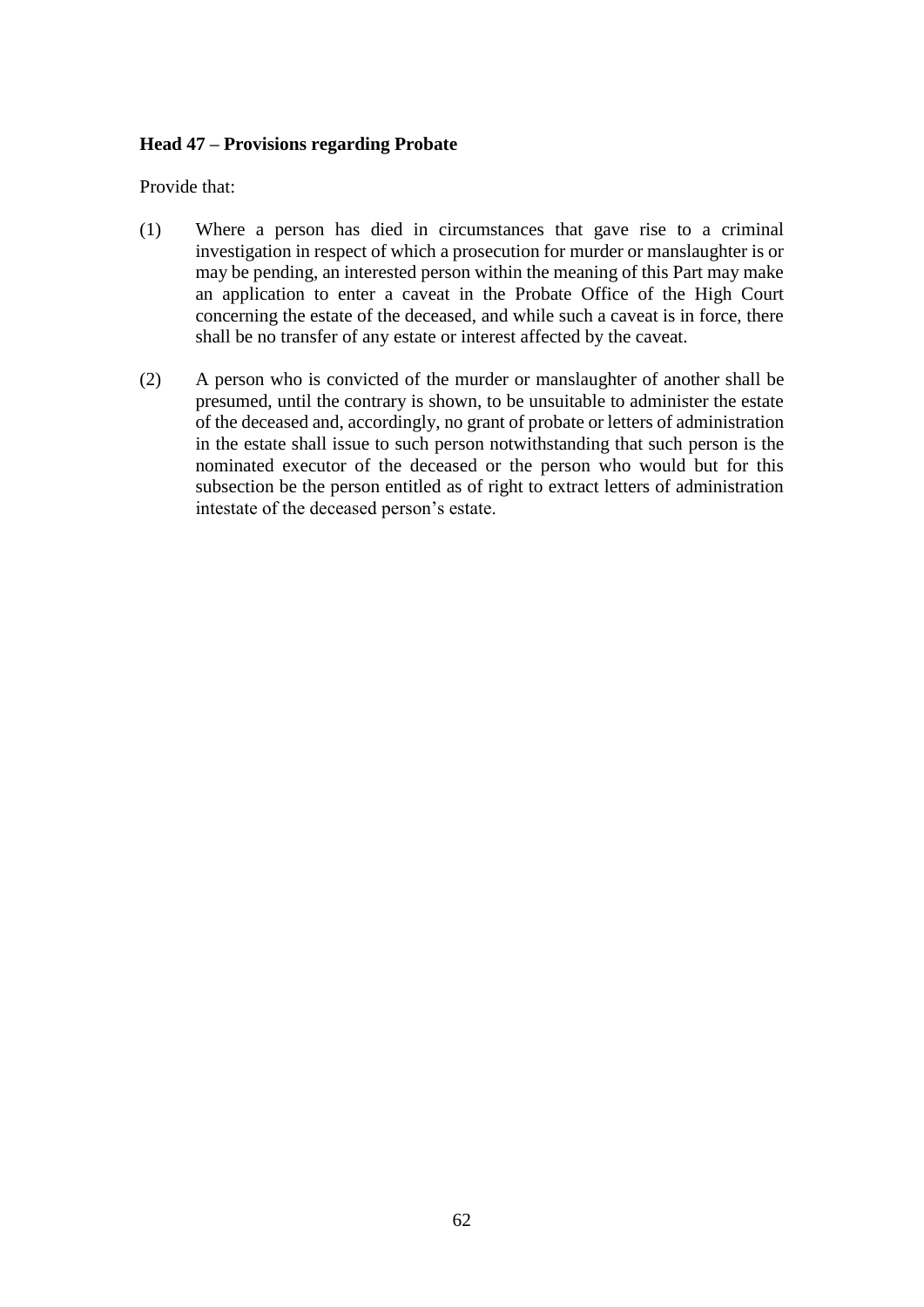# **Head 48 – Repeals**

Provide that:

Section 120(1) and (4) of the Succession Act 1965 are repealed.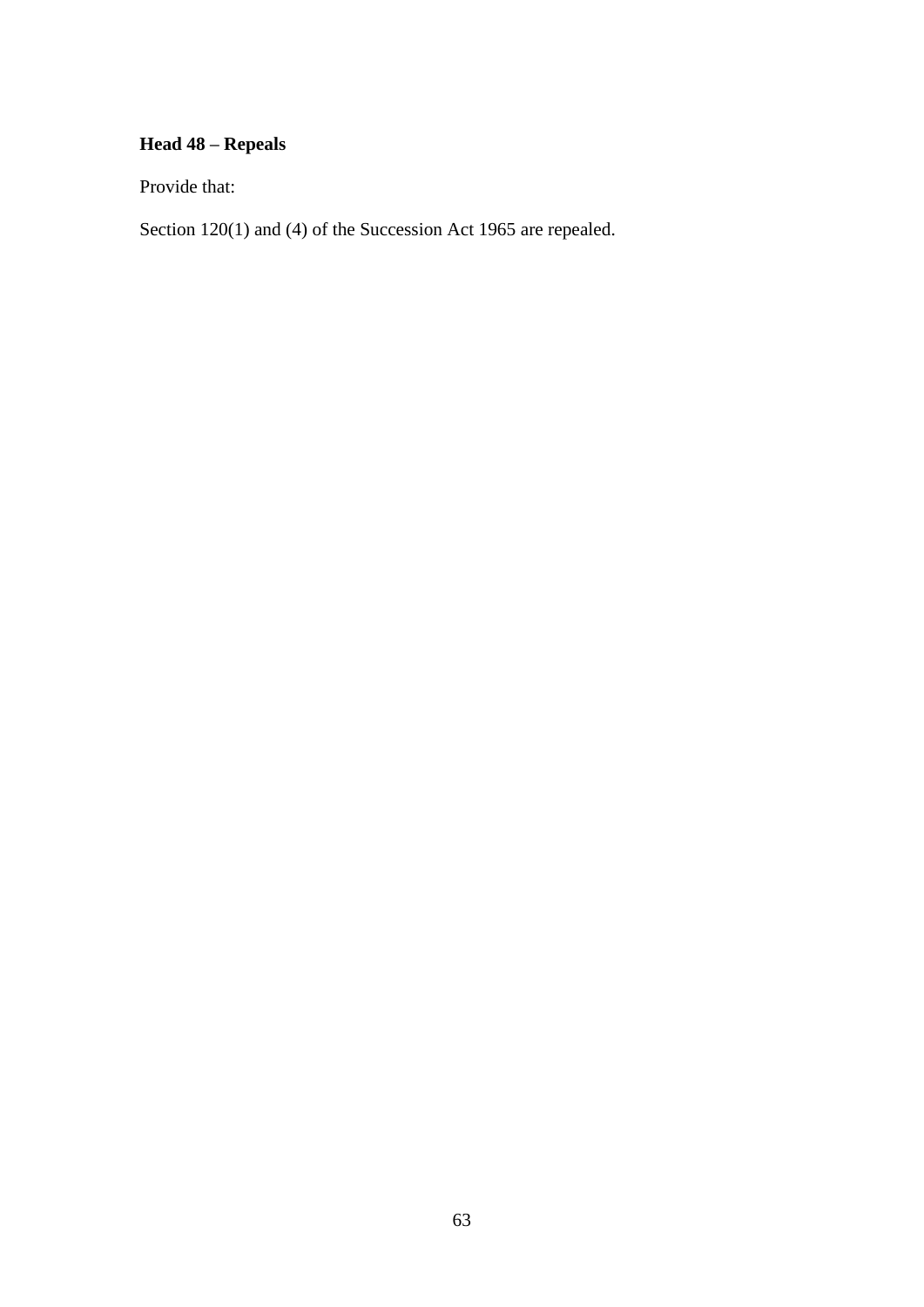#### **PART 6 – AMENDMENT OF THE CIVIL LIABILITY AND COURTS ACT 2004 (Dormant funds of the Circuit Court and District Court)**

#### **Head 49 – Amendment of section 33 of the Civil Liability and Courts Act 2004**

Provide that section 33 of the Civil Liability and Courts Act 2004 is amended−

(a) by the substitution for the definition of "accounts" of the following:

"'accounts' means−

- (a) the general cash account,
- (b) the dormant account of the funds of suitors of the High Court,
- (c) the ledger account,
- (d) the special account for small balances,
- (e) the dormant account of the funds of suitors of the Circuit Court, and
- (f) the dormant funds of suitors of the District Court;",
- (b) by the insertion of the following after the definition of "Accountant":

"'dormant account of the funds of suitors of the Circuit Court' means the general ledger account for dormant balance maintained in accordance with the Circuit Court Rules, containing the balances of funds standing to the credit of ledger accounts carried over to the said ledger account by the Accountant, together with the interest and dividends accruing thereon;

'dormant funds of suitors of the District Court' means any funds for the time being lodged in, or under the control of, the District Court in civil proceedings, pursuant to any order of the District Court, or statute or the District Court Rules for the time being in force, where no transaction has been effected on that fund for a period of not less than 15 years ending on the relevant date;", and

(c) by the substitution for the definition of "fully indemnified" of the following:

"'fully indemnified' means, in relation to a person—

- (a) that, in the case of funds in the form of money, the person has been paid the amount standing to his or her credit on the date that the funds were paid into –
	- (i) the dormant account of the funds of suitors of the High Court,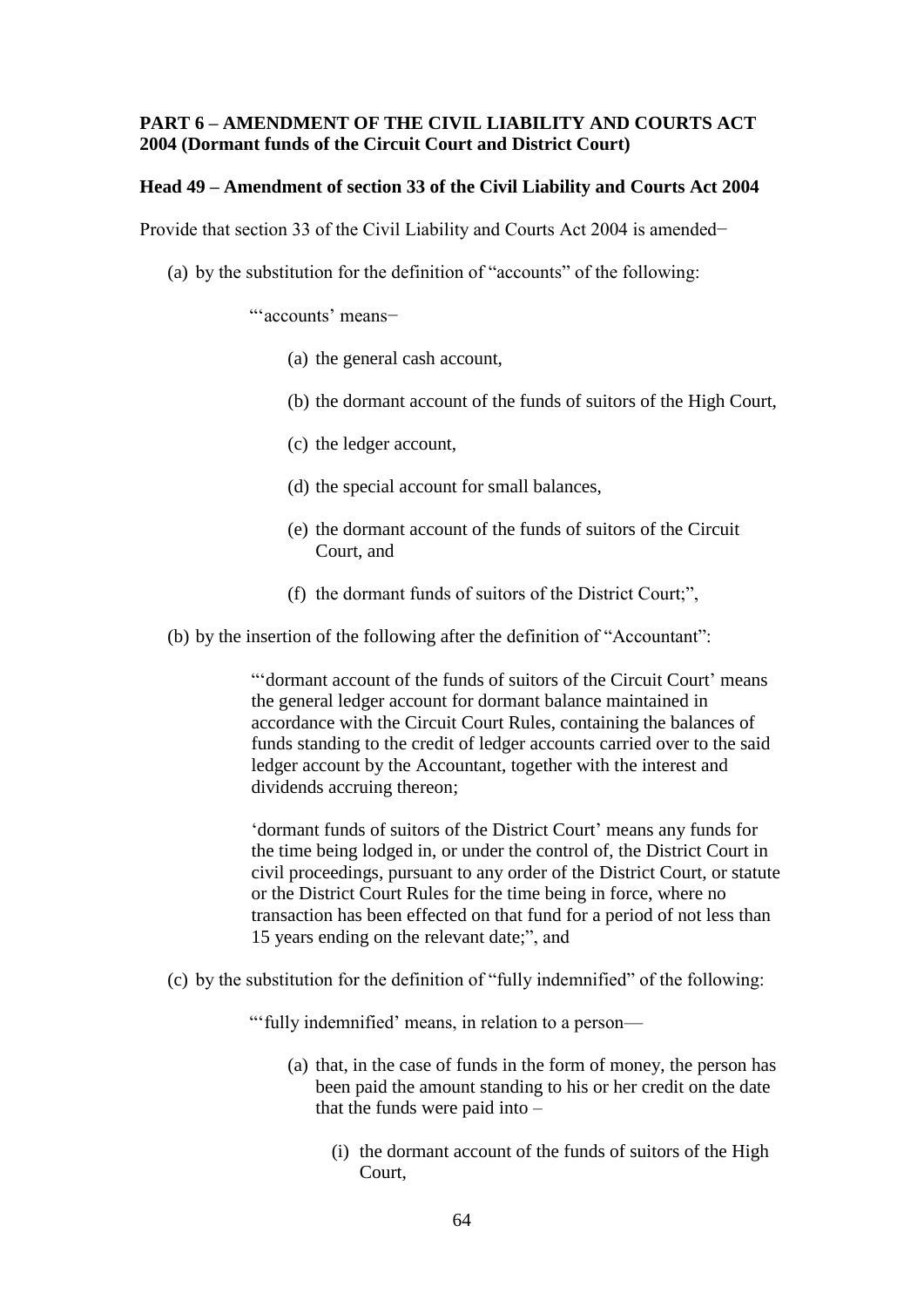- (ii) the dormant account of the funds of suitors of the Circuit Court, or
- (iii)the dormant funds of suitors of the District Court,

as the case may be, and any interest accruing from that date, and

(b) that, in the case of funds other than in the form of money, the person has been paid the amount standing to his or her credit on the date of their realisation and any interest accruing thereon from that date;".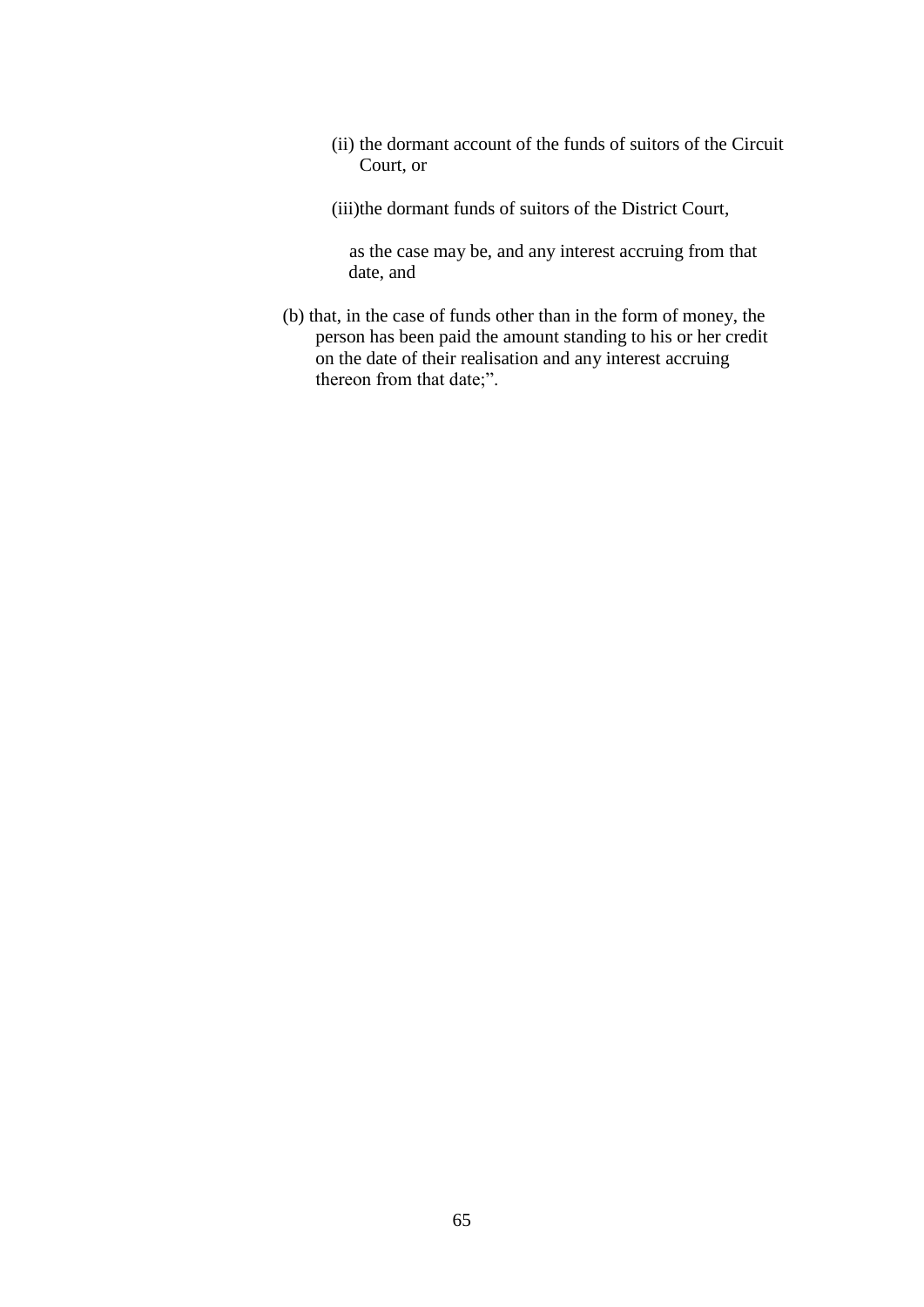#### **Head 50 – Amendment of the Civil Liability and Courts Act 2004 (new section 34A)**

Provide that the Civil Liability and Courts Act 2004 is amended by the insertion of the following section after section 34:

> "34A. (1) The Chief Justice shall, [as soon as may be after the commencement of this section], order the Accountant to realise all of the investments of –

- (a) the dormant account of the funds of suitors of the Circuit Court, and
- (b) the dormant funds of suitors of the District Court.
- (1) The Chief Justice shall, not later than 3 months after—
	- (a) the expiration of 5 years from the making of an order under subsection  $(1)$ , and
	- (b) the expiration of each subsequent period of 5 years from the date on which an order under this section is made,

order the Accountant to realise all of the investments of –

- (c) the dormant account of the funds of suitors of the Circuit Court, and
- (b) the dormant funds of suitors of the District Court.

(3) The Accountant shall comply with an order of the Chief Justice under this section.

(4) In this section "investments" means, in relation to the dormant account of the funds of suitors, assets other than cash."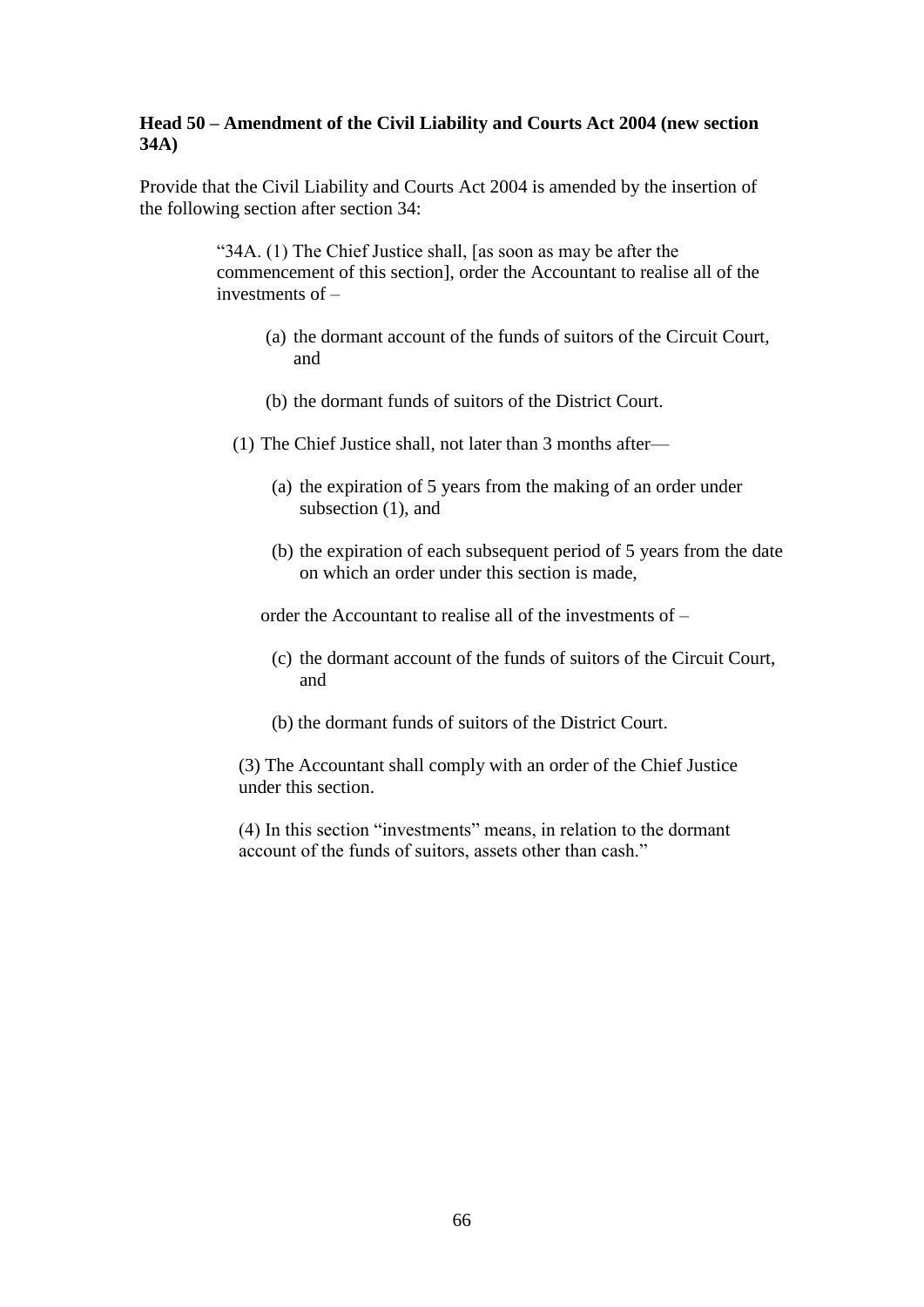#### **Head 51 – Amendment of section 35 of the Civil Liability and Courts Act 2004**

Provide that the Civil Liability and Courts Act 2004 is amended by the substitution of the following section for section 35:

"35. (1) The financial institution shall pay out of the general cash account to the Exchequer such sums as the Chief Justice, from time to time, directs, not exceeding 97.5 per cent of the aggregate of the amounts in the form of money standing in—

- (a) the dormant account of the funds of suitors of the High Court and the special account for small balances,
- (b) the dormant account of the funds of suitors of the Circuit Court, and
- (c) the dormant funds of suitors of the District Court,

as may be required for the purposes of subsection (2).

(2) The sums paid to the Exchequer pursuant to an order under subsection (1) may be applied from time to time, by the Minister, with the consent of the Minister for Finance, for the purposes of defraying the costs of providing, managing and maintaining—

- (a) court buildings under section 5(d) of the Courts Service Act 1998, and
- (b) information and communications technology facilities for courts, court offices and the Courts Service."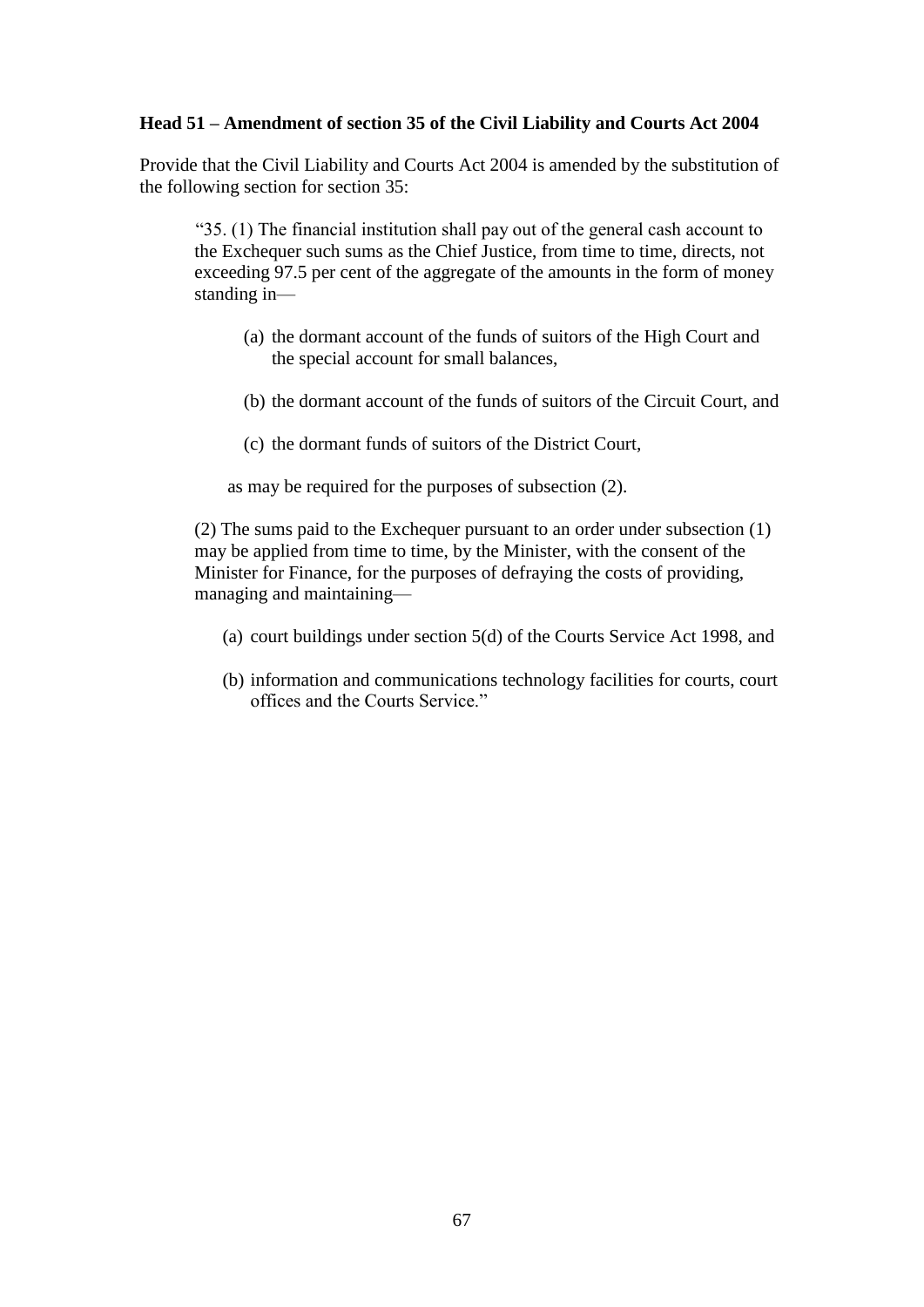#### **Head 52 – Amendment of section 38 of the Civil Liability and Courts Act 2004**

- (1) Provide that the register established and maintained under section 38 of the Civil Liability and Courts Act 2004 shall become the register of funds of suitors (in this Head referred to as the "register").
- (2) Provide that the register shall contain the following particulars in respect of all funds paid into—
	- (i) the dormant account of the funds of suitors of the High Court,
	- (ii) the dormant account of the funds of suitors of the Circuit Court, and
	- (iii) the dormant funds of suitors of the District Court

(a) the court in which the proceedings were instituted and the title of the proceedings to which the funds relate,

(b) the names of the parties to those proceedings and the addresses at which they ordinarily reside,

(c) the ledger account number,

(d) the value of the investments realised in accordance with section 34 [and section 34A] on the date of their realisation,

- (e) the date on which those funds were paid into—
	- (i) the dormant account of the funds of suitors of the High Court,
	- (ii) the dormant account of the funds of suitors of the Circuit Court, or
	- (iii) the dormant funds of suitors of the District Court,

(f) if those funds were repaid to the ledger account, the date on which they were so repaid,

- (g) the account number of the special account for small balances,
- (h) the moneys paid over to the special account for small balances, and
- (i) such other matters as are provided for by rules of court, or

(i) in relation to funds lodged in proceedings in the High Court, as President of the High Court directs, (ii) in relation to funds lodged in proceedings in the Circuit Court, as

the President of the Circuit Court directs, and

(iii) in relation to funds lodged in proceedings in the District Court, as the President of the District Court directs.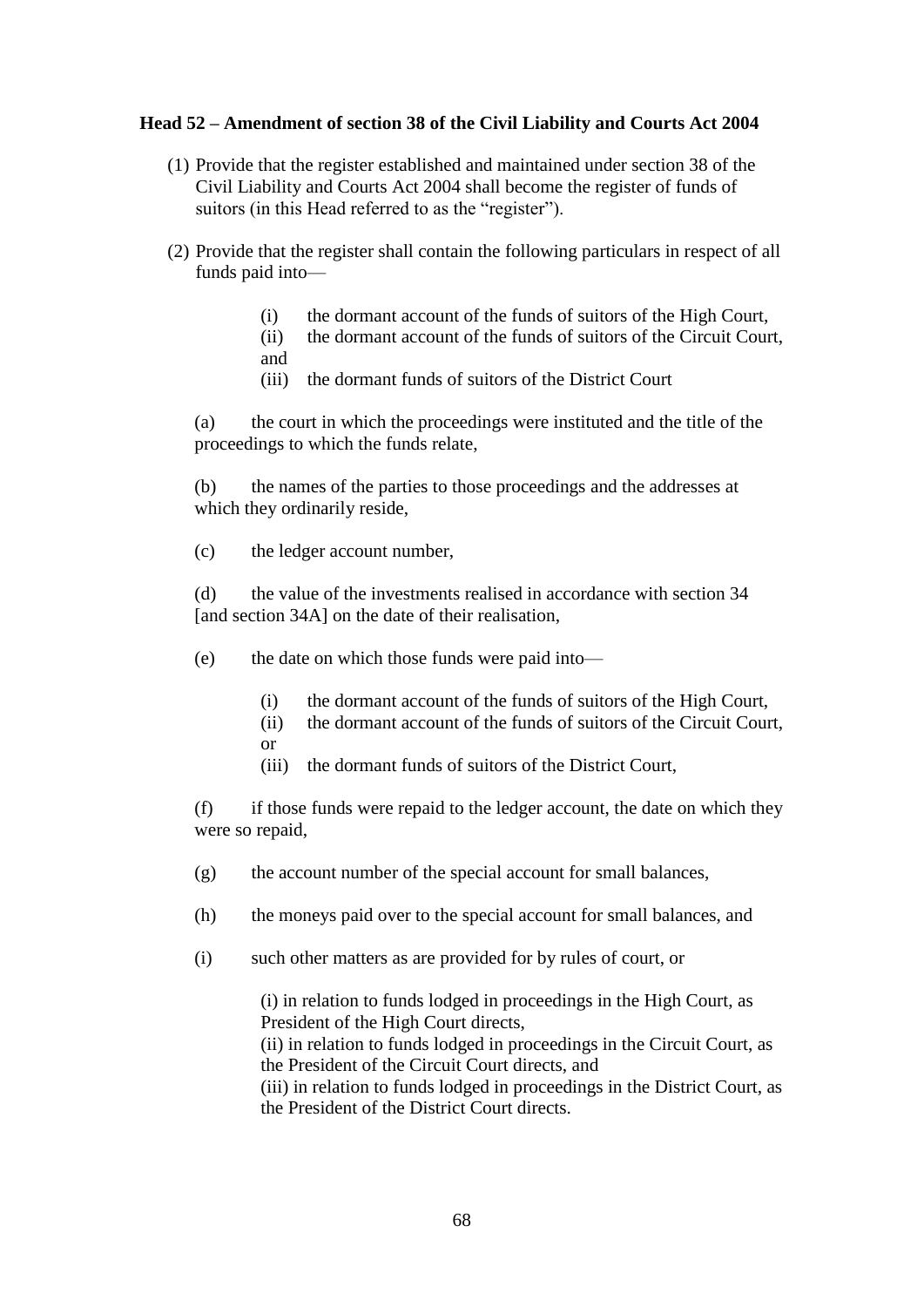### **PART 7 – LICENSING**

# **Head 53 – Collective citation (Part 7)**

Provide that:

Heads \_ to \_ and the Licensing Acts 1833 to 2011 may be cited together as the Licensing Acts 1833 to 2017, [and shall be construed together as one].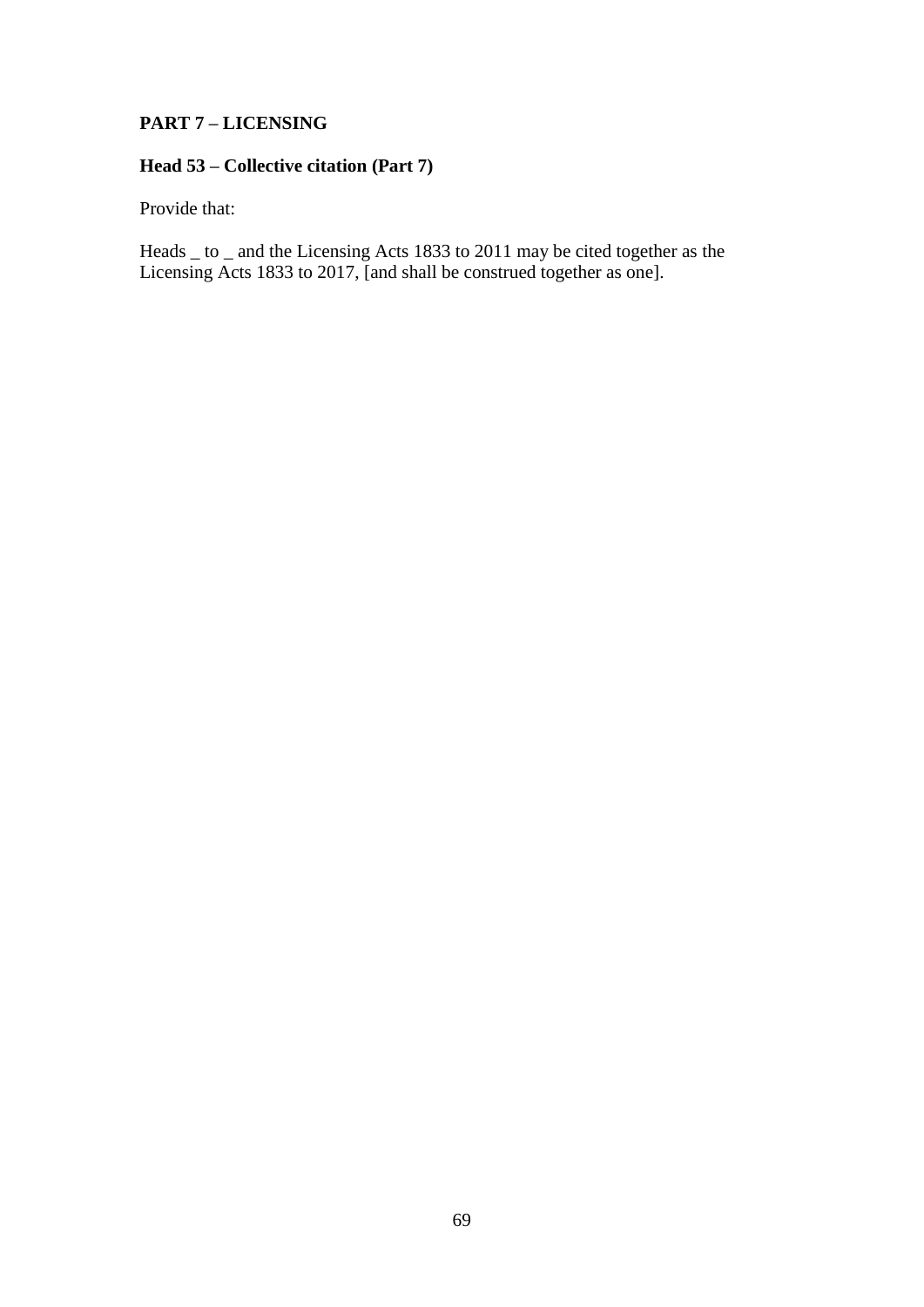#### **Head 54 – Requirements in relation to Planning Permission**

Provide that:

- 1. The Circuit Court or District Court (as the case may be), shall not cause a certificate to be granted to an applicant unless it is satisfied, on the basis of confirmation by a suitably qualified person or persons, that—
	- (i) permission for development of the premises for the intended use to which the application relates has, where required under the Planning and Development Acts 2000 to 2014, been obtained from the relevant planning authority,
	- (ii) conditions (if any) attached to permission by such planning authority have been, and are being, complied with, and
	- (iii) applicable fire safety standards under the Building Control Acts 1990 to 2014 for the intended use of the premises have been, and are being, complied with.
- 2. Notwithstanding the granting of a declaration under section 15 of the Intoxicating Liquor Act 1960 by the Circuit Court or District Court (as the case may be), the court shall not cause a certificate to be granted to an applicant unless it is satisfied, on the basis of confirmation by a suitably qualified person or persons, that—
	- (i) permission for development of the premises for the intended use to which the application relates has, where required under the Planning and Development Acts 2000 to 2014, been obtained from the relevant planning authority,
	- (ii) conditions (if any) attached to the permission by the planning authority have been, and are being, complied with, and
	- (iii) applicable fire safety standards under the Building Control Acts 1990 to 2014 for the intended use of the premises have been, and are being, complied with.
- 3. Failure by a licensee to continue to comply with—
	- (i) conditions (if any) attached to the planning permission by the planning authority, and
	- (ii) applicable fire safety standards under the Building Control Acts 1990 to 2014

shall be considered as relating to the good character of the licensee for the purposes of the renewal under the Courts (No. 2) Act 1986 of the licence in respect of the licensed premises concerned.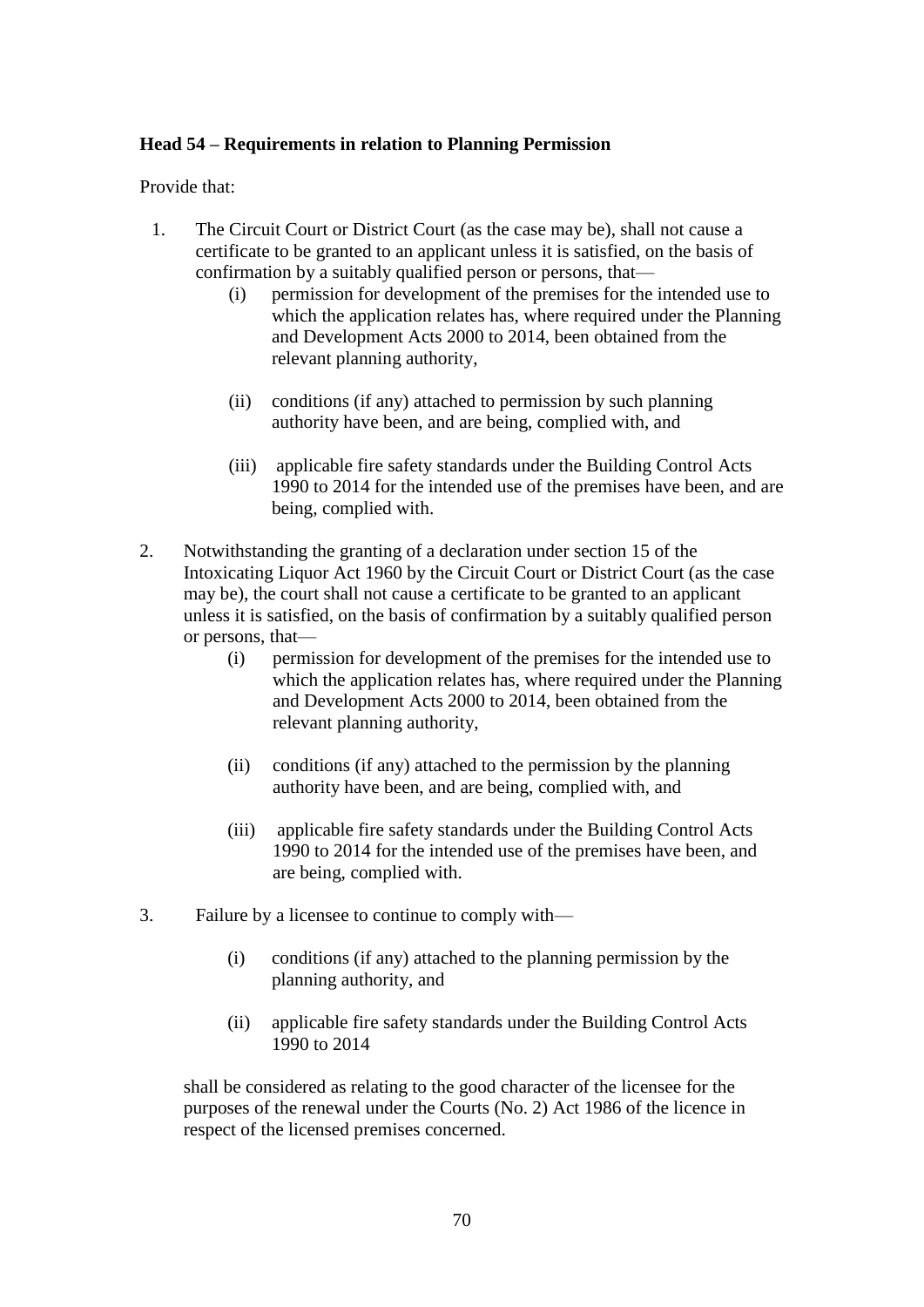- 4. Regulations made by the Minister for the Environment, Community and Local Government may prescribe a class or classes of persons who in the view of the Minister, having considered the qualifications, training, and expertise of such class or classes of persons by reference to the functions to be performed by members of such class pursuant to this section, are suitably qualified.
- 5. In this Head—

"certificate" means a certificate granted under the Licensing Acts 1833 to 2011 by the Circuit Court or District Court (as the case may be), which would entitle a person (in this section referred to as "the applicant") to obtain a licence from the Revenue Commissioners in respect of the premises.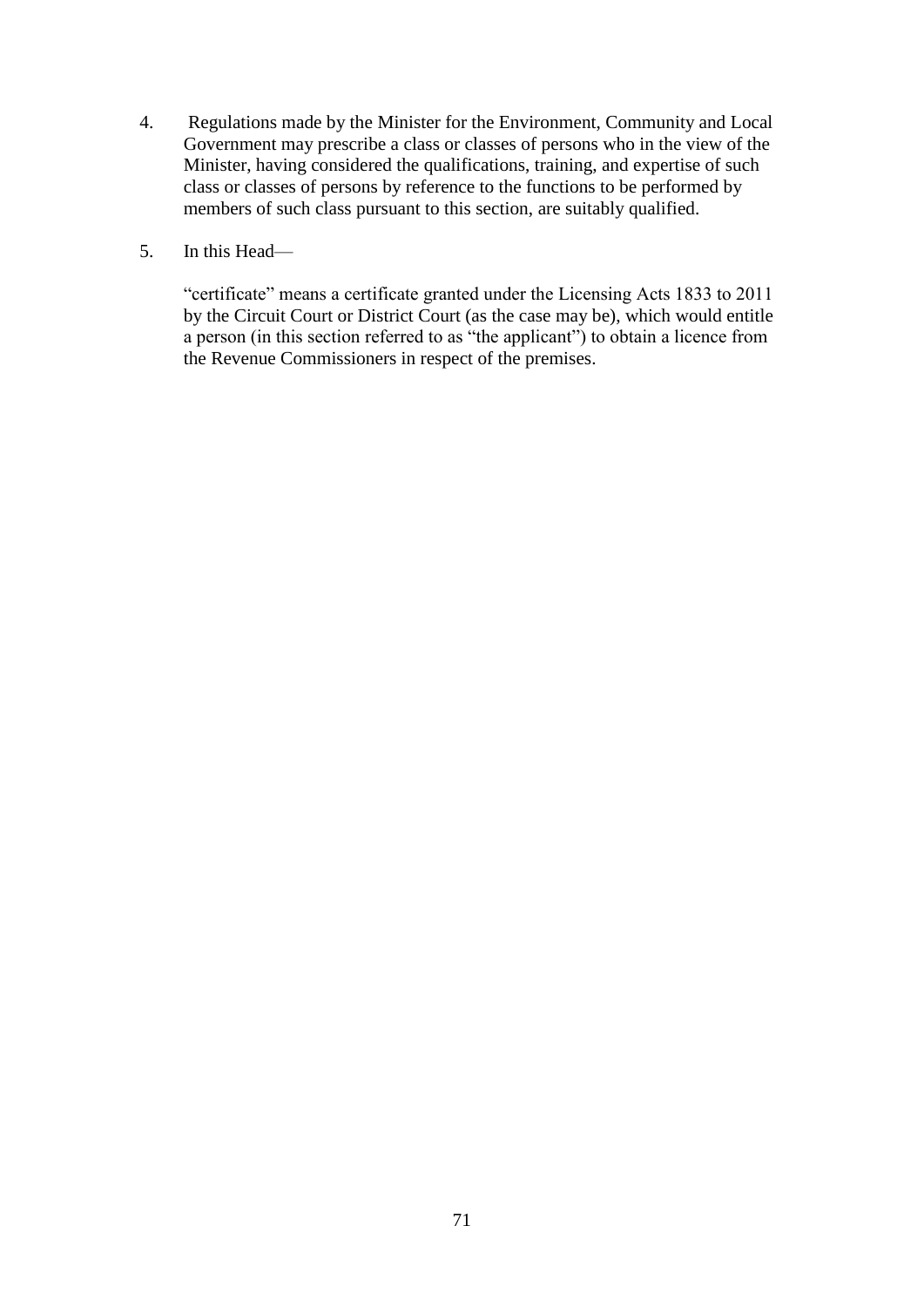### **PART 8 – AMENDMENT OF THE LAND AND CONVEYANCING LAW REFORM ACT 2009**

### **Head 55 - Amendment to Land and Conveyancing Law Reform Act 2009**

Provide that:

In the absence of an express or implied agreement to the contrary, it shall be presumed that a deposit paid by or on behalf of an intending purchaser of land to a person in connection with such purchase shall be held by that person as stakeholder and not as agent for the vendor.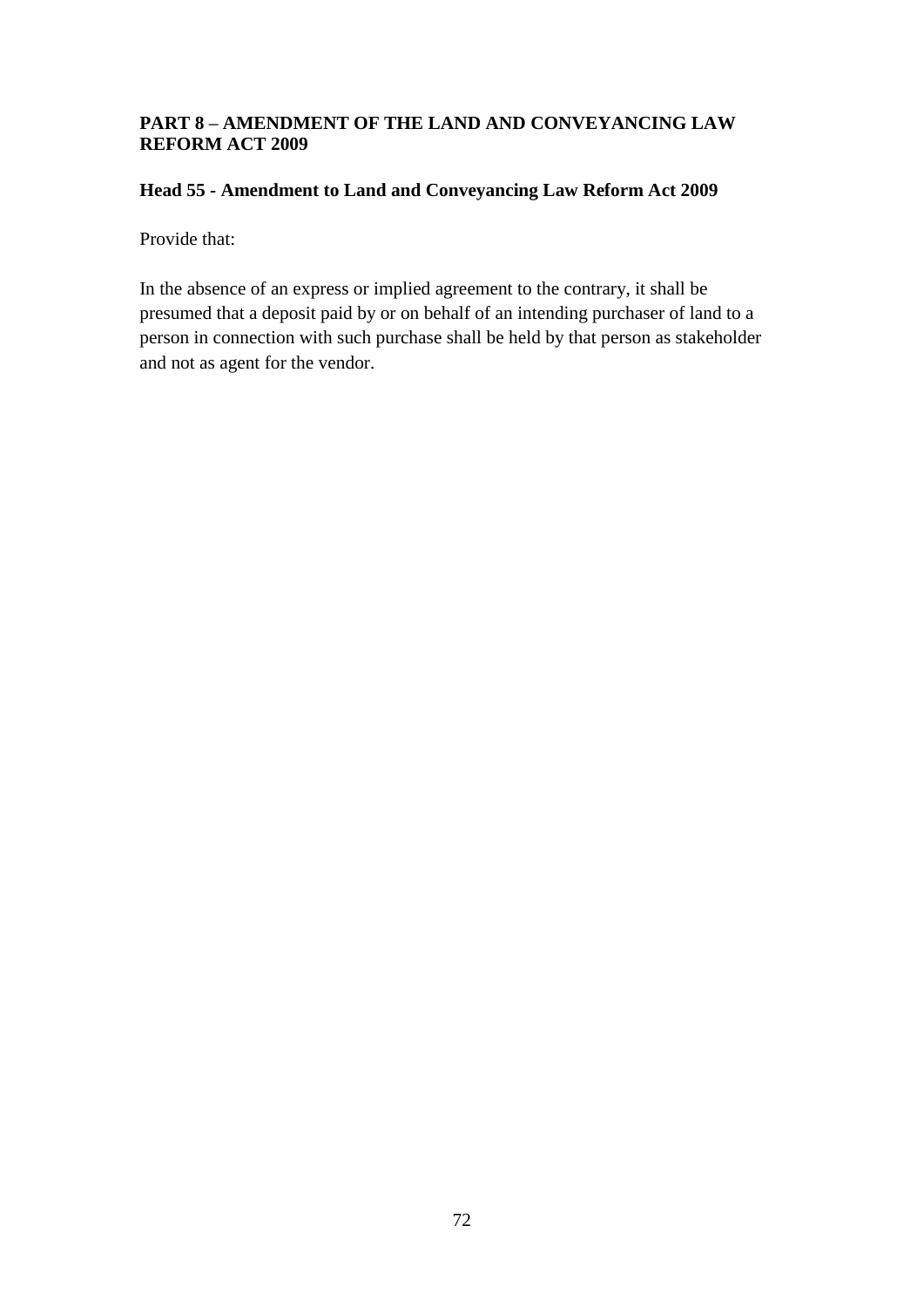# **PART 9 – AMENDMENT OF THE COURTS SERVICE ACT 1988**

#### **Head 56 - Amendment of section 7 of the Courts Service Act 1998**

Section 7 of the Courts Service Act 1998 is amended by the substitution for subsection (1) of the following:

"(1) Within six months after -

(a) the commencement of the term of office of those elected members of the Board next elected after the date of coming into operation of this section and (b) each third anniversary of such commencement,

the Service shall prepare and submit to the Minister, for approval by the Minister with or without amendment, a strategic plan for the ensuing three year period.

(1A) The strategic plan in effect at the date referred to in paragraph (a) of subsection (1) shall, with such amendments thereto, if any, as the Board may for that purpose make and the Minister may approve, with or without further amendment, be deemed to cover the period up to the commencement of the period covered by the strategic plan next prepared and submitted after that date, and subsection (3) shall apply to the strategic plan where so amended and approved."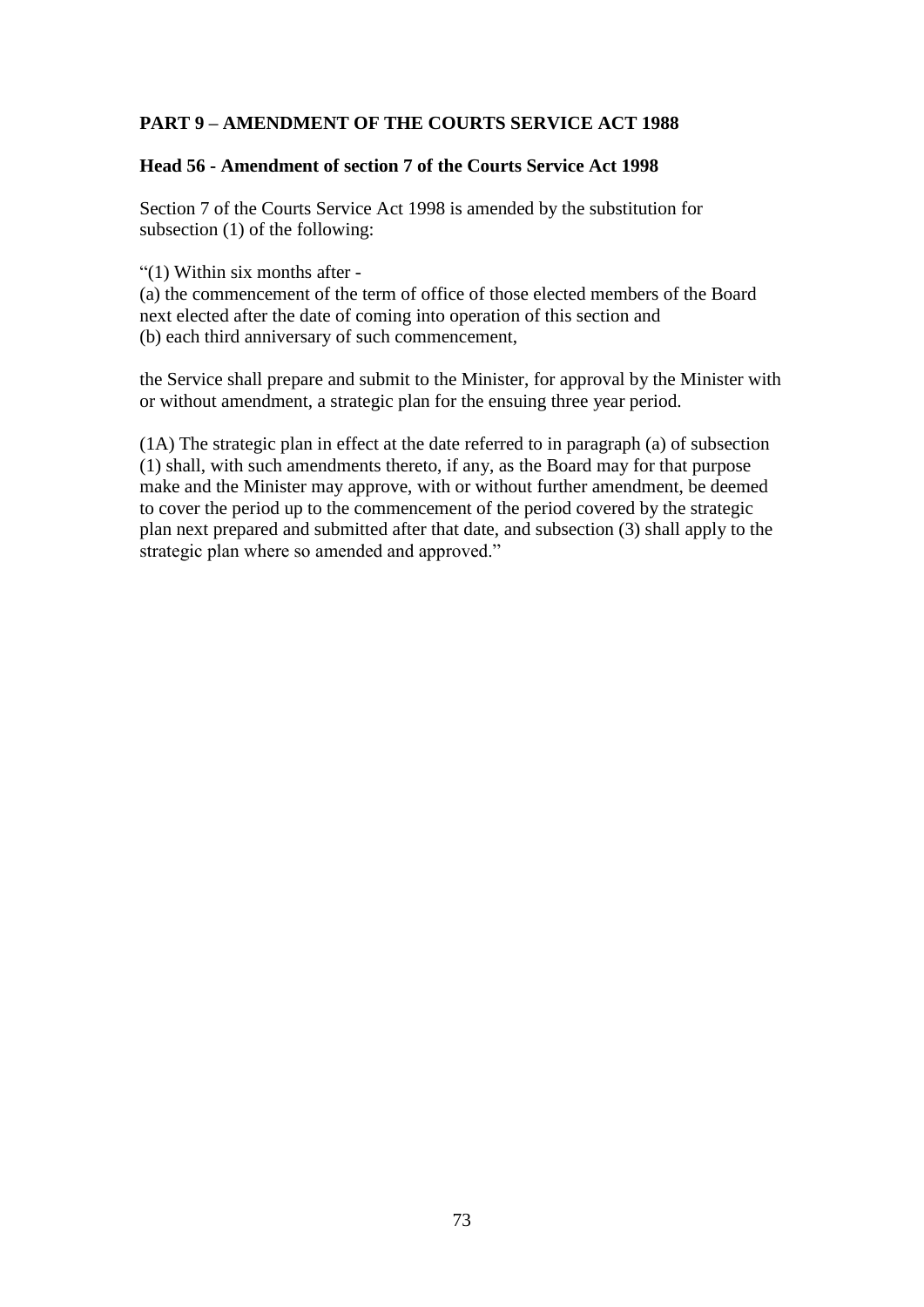#### **Head 57 - Functions of Courts Service – Amendment of the Courts Service Act 1988**

The Courts Service Act 1998 is amended by –

(a) the insertion in section 9 after "this Act" of "or any other enactment",

(b) the substitution of the following [subsection] for subsection (1) of section 13:

"(1) The functions of the Board shall be—

(a) to consider and determine policy in relation to the Service,

(b) to oversee the implementation of that policy by the Chief Executive,

(c) subject to section 20A, to determine—

 (i) which of the functions of the Service specified, or referred to, in section 5 and 29(1) are to be performed by it and which of those functions are to be performed by the Chief Executive, and

 (ii) which of the powers of the Service specified, or referred to, in section 6 are to be exercised by it and which of those powers are to be exercised by the Chief Executive,

 (d) to perform such functions as it determines are to be performed by it under paragraph (c) and

 (e) to perform a function or exercise a power referred to in section 20A, subject to and in accordance with that section .",

(c) the substitution of the following subsection for subsection (1) of section 20:

"(1) Notwithstanding any other enactment, the Chief Executive shall—

(a) manage and control generally the staff, administration and business of the Service, including the functions of County Registrars insofar as such functions relate to a function of the Service,

(b) perform such functions of the Service as the Board determines are to be performed by the Chief Executive under section 13(1)(c),

(c) perform such other functions as may be conferred on him or her by or under this Act or by the Board,

(d) perform a function referred to in section 20A, subject to and in accordance with that section, and

(e) exercise a power referred to in section 20A, subject to and in accordance with that section.", and

(d) the insertion of the following section after section 20:

 "20A Where, after the commencement of this section, a function is conferred on or power is vested in the Service under any enactment, the function concerned shall be performed and (as the case may be) the power concerned shall be exercised :-

(a) by the Chief Executive -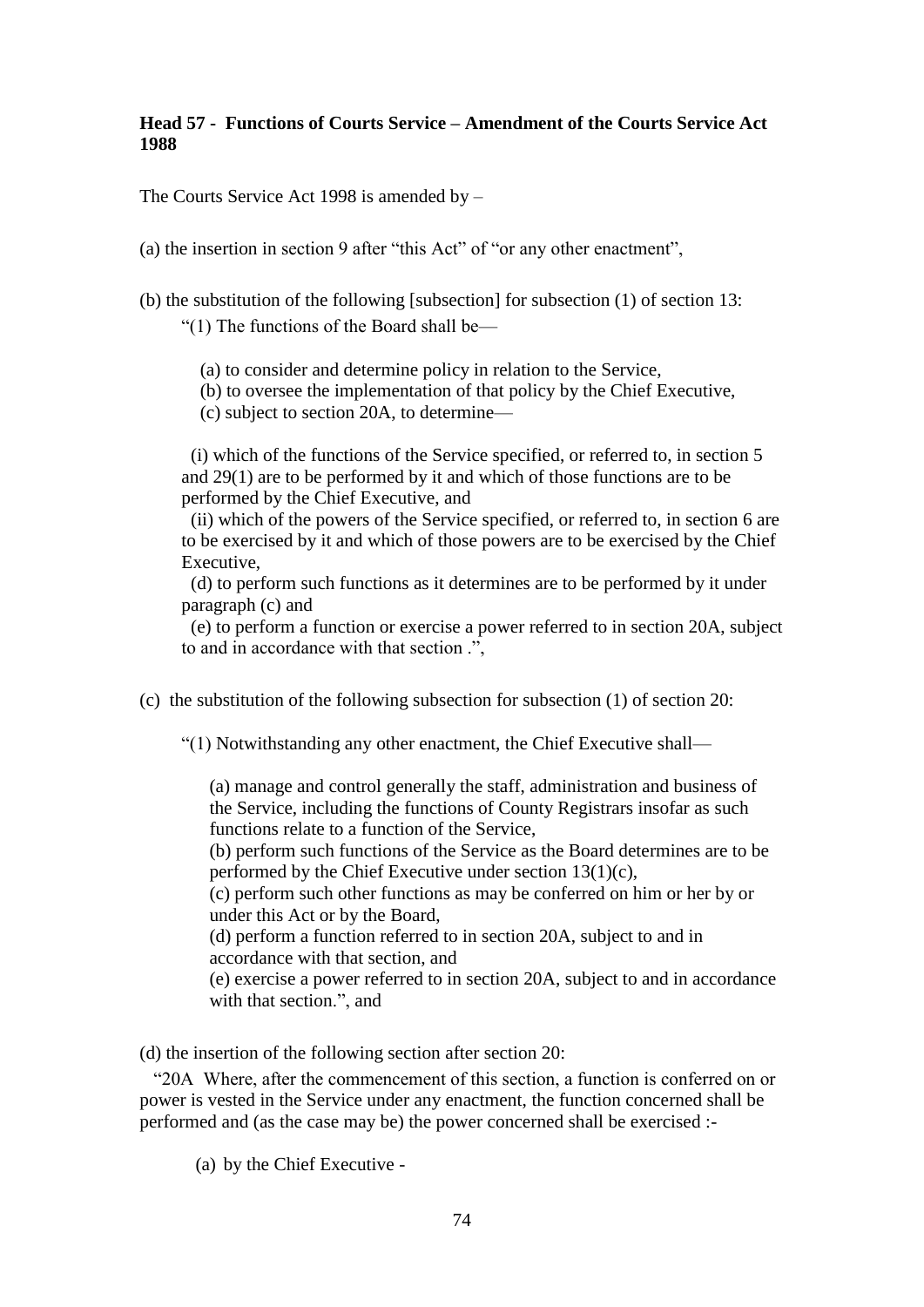(i) unless the enactment concerned otherwise provides,

(ii) where the enactment does not so provide, until such time (if any) as the Board determines that the function is to be performed or (as the case may be) the power is to be exercised by it;

by the Board, where the Board makes a determination referred to in paragraph (a)".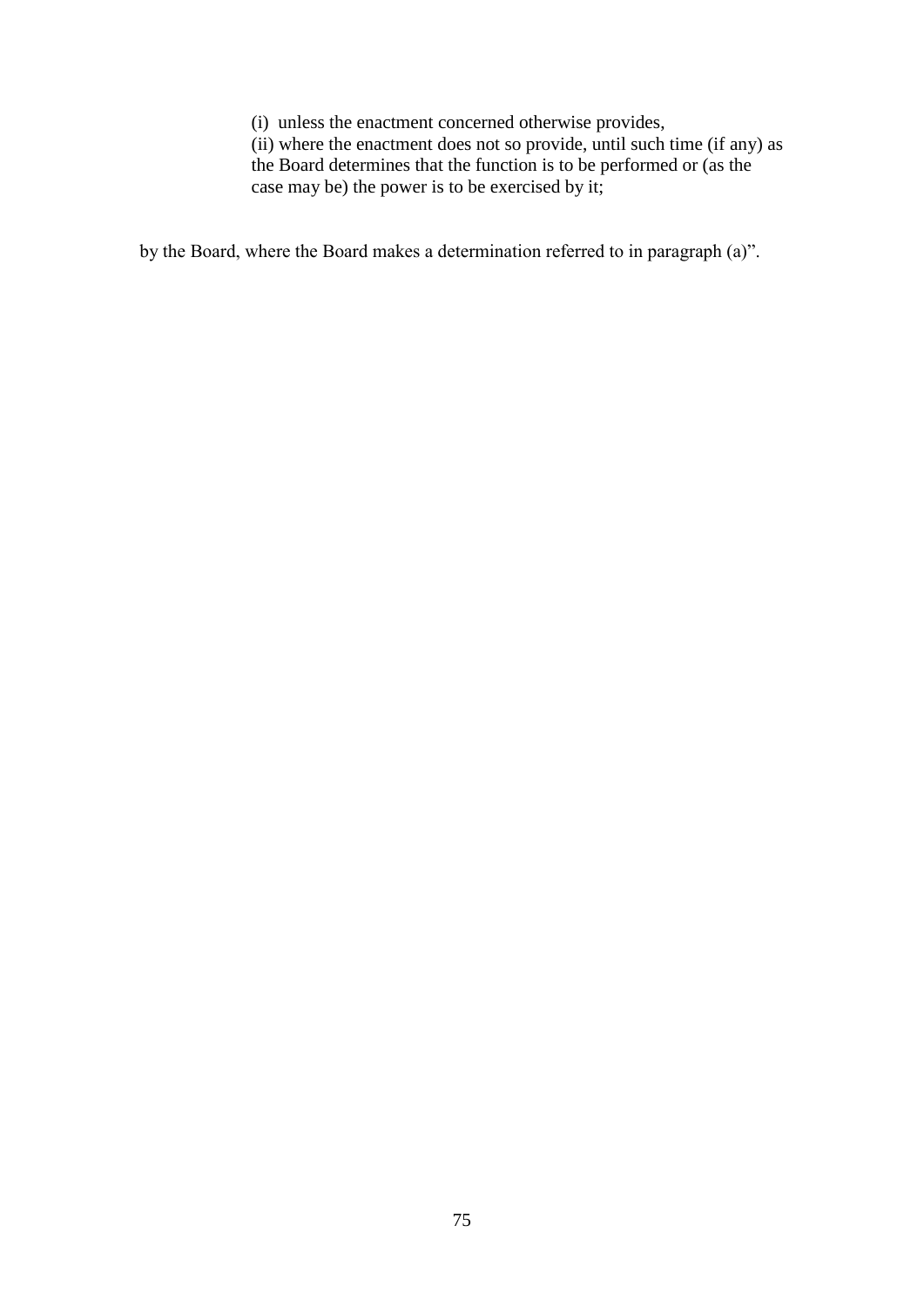# **Head 58 - Administration of oaths etc. by Courts Service staff**

No member of staff of the Courts Service who is for the time being authorised to administer any oath or take any affidavit or statutory declaration shall seek or accept any fee, charge, or payment of expenses for or in connection with administering any oath or taking any affidavit or statutory declaration.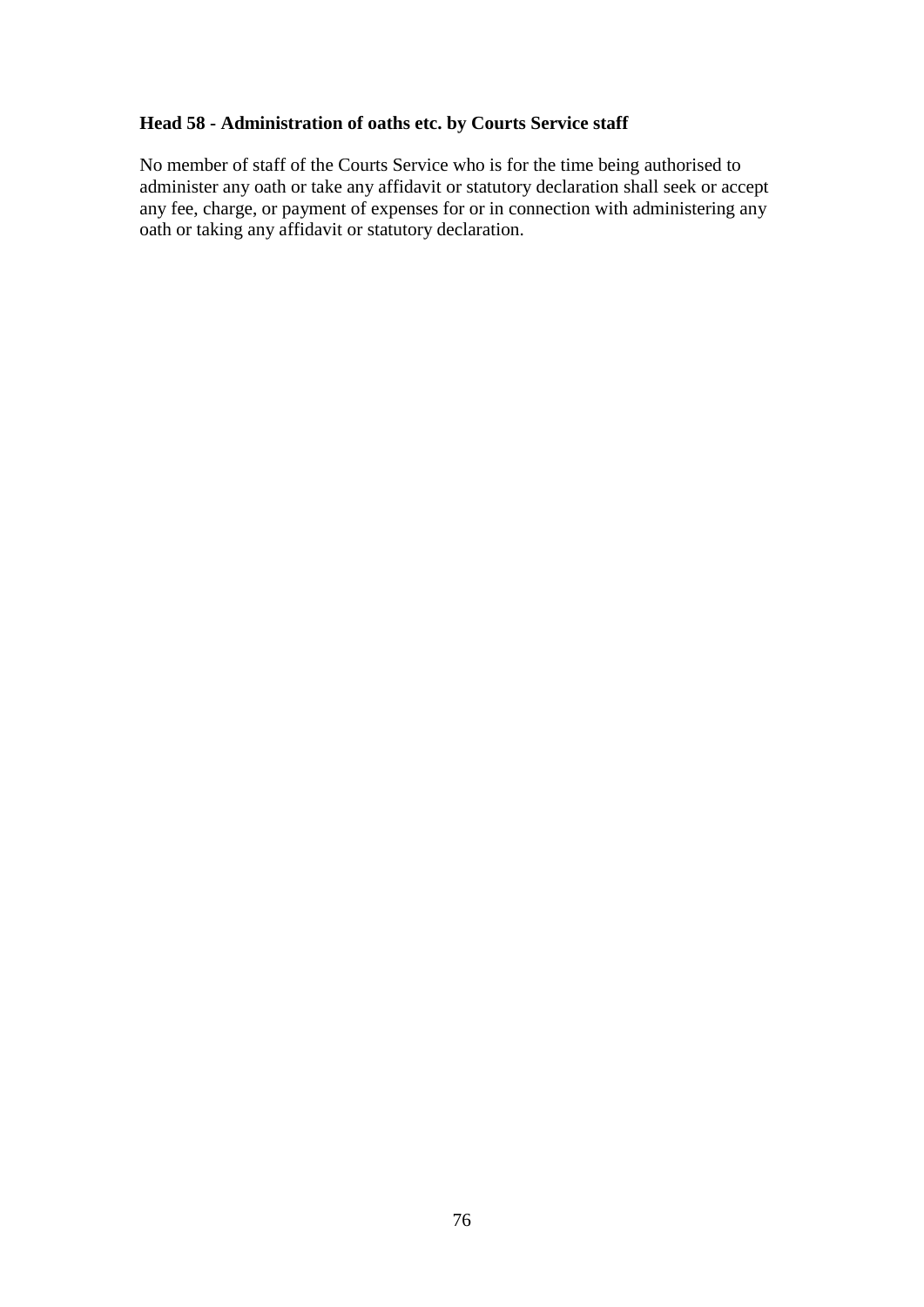### **PART 10 – AMENDMENT OF THE LEGAL SERVICES REGULATION ACT**

# **Head 59 – Amendment of section 160 of the Legal Services Regulation Act 2015**

Provide along the following lines:

To amend section 160(2)(a) of the Legal Services Regulation Act 2015 by the substitution of "section 163" for "section 166".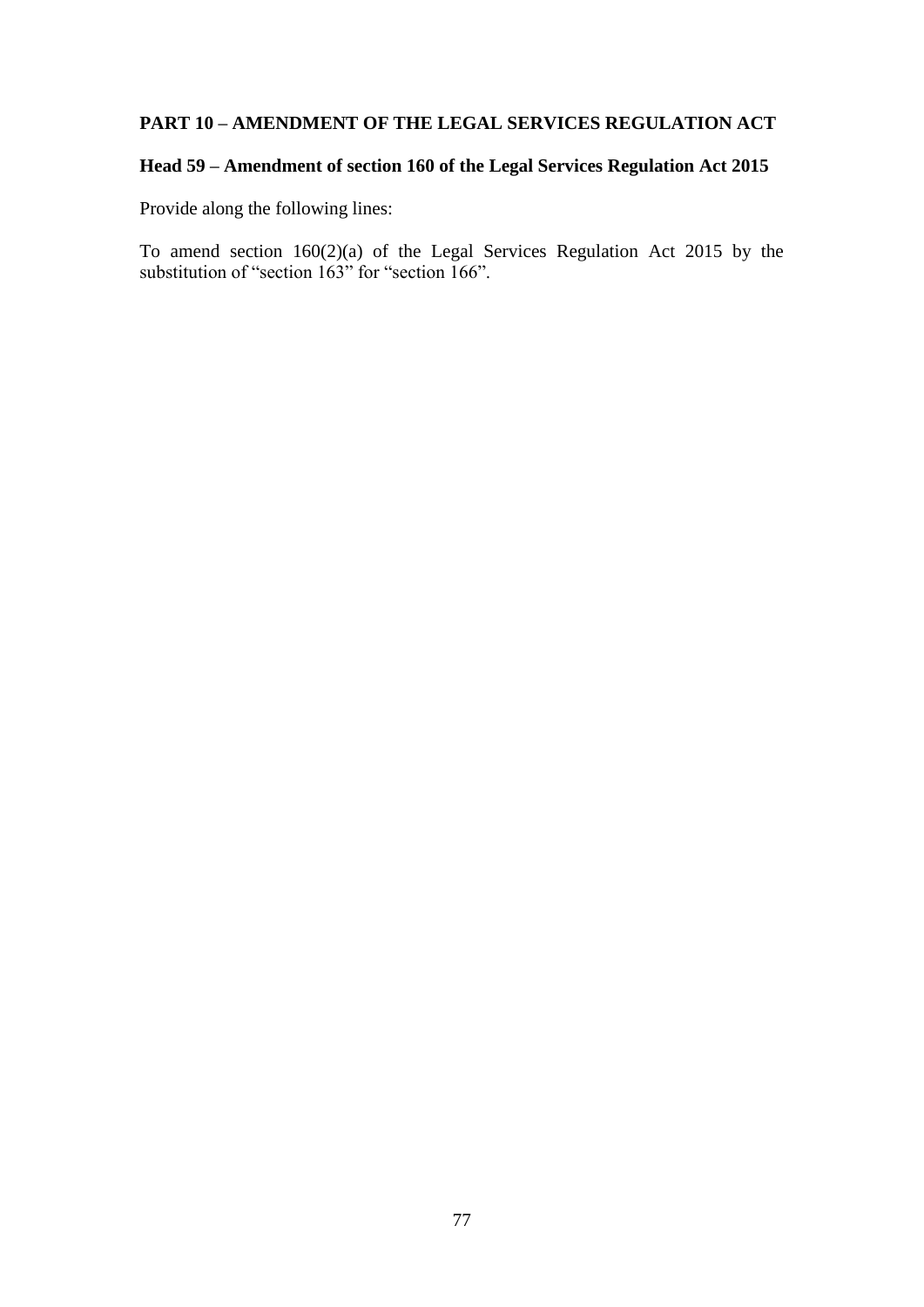#### **Head 60 – Amendment of section 172 of the Legal Services Regulation Act 2015**

Head to correct omission of President of the Court of Appeal from the Advisory Committee on the grant of Patents of Precedence

Provide along the following lines:

To amend section 172 of the Legal Services Regulation Act 2015−

(a) in subsection (2), by the insertion of the following paragraph after paragraph (a):

"(aa) the President of the Court of Appeal;", and

(b) by the insertion of the following subsection after subsection (6):

"(6A) On the death or retirement of the President of the Court of Appeal, the senior ordinary judge of the Court of Appeal who is for the time being available shall be a member of the Committee until the appointment of a President of the Court of Appeal".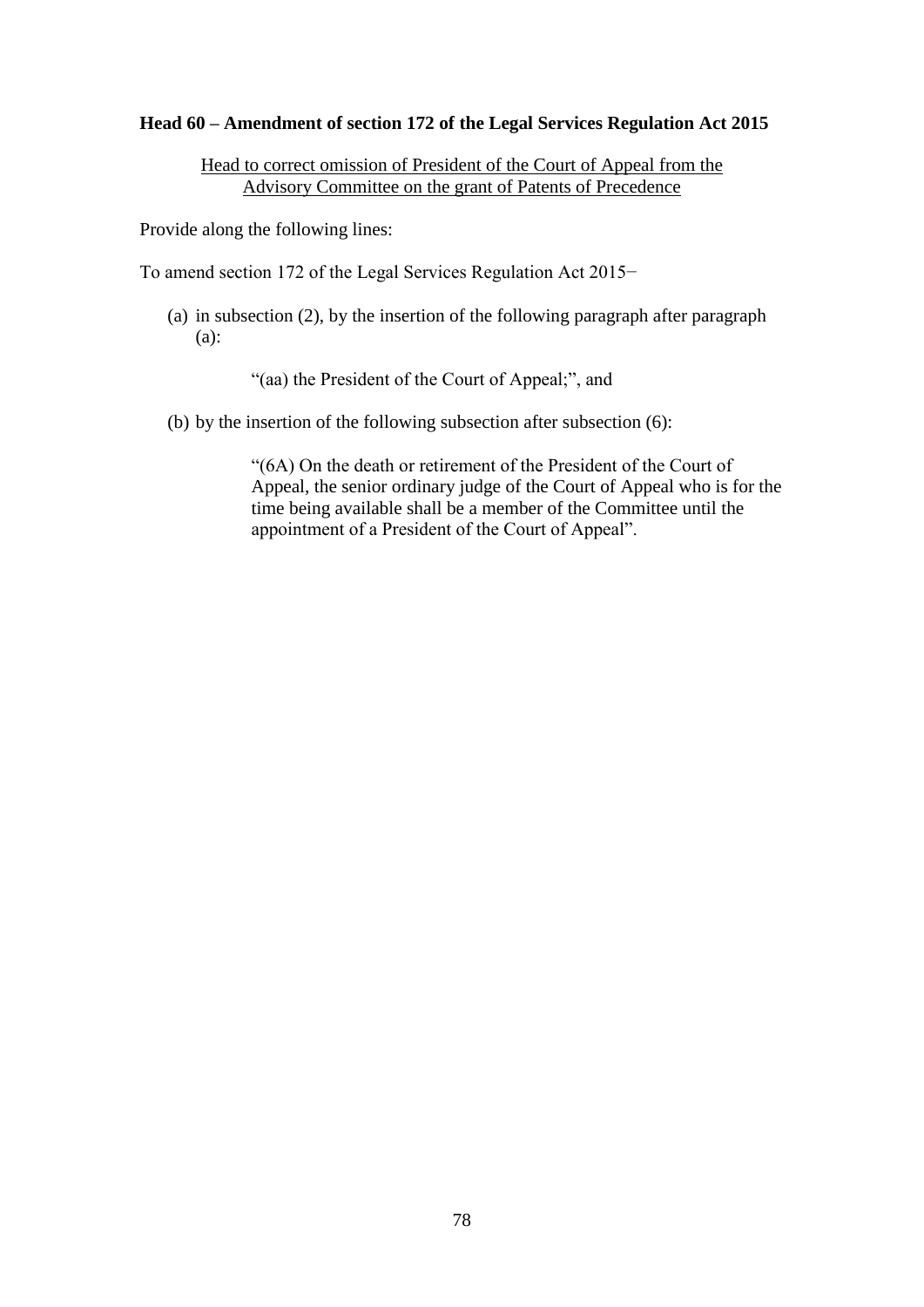### **PART 11 AMENDMENT OF THE INTERNATIONAL PROTECTION ACT 2015**

# **Head 61 - Amendment of section 52 of the International Protection Act 2015**

Provide along the following lines:

To amend section 52 of the International Protection Act 2015 by the insertion of the following after subsection (8):

"(8A) The jurisdiction conferred on the Circuit Court by this section shall be exercised by the judge for the time being assigned to the Dublin Circuit.

(8B) A decision of the Circuit Court under this section shall be final, save that, by leave of that Court, an appeal shall lie to the High Court on a point of law.".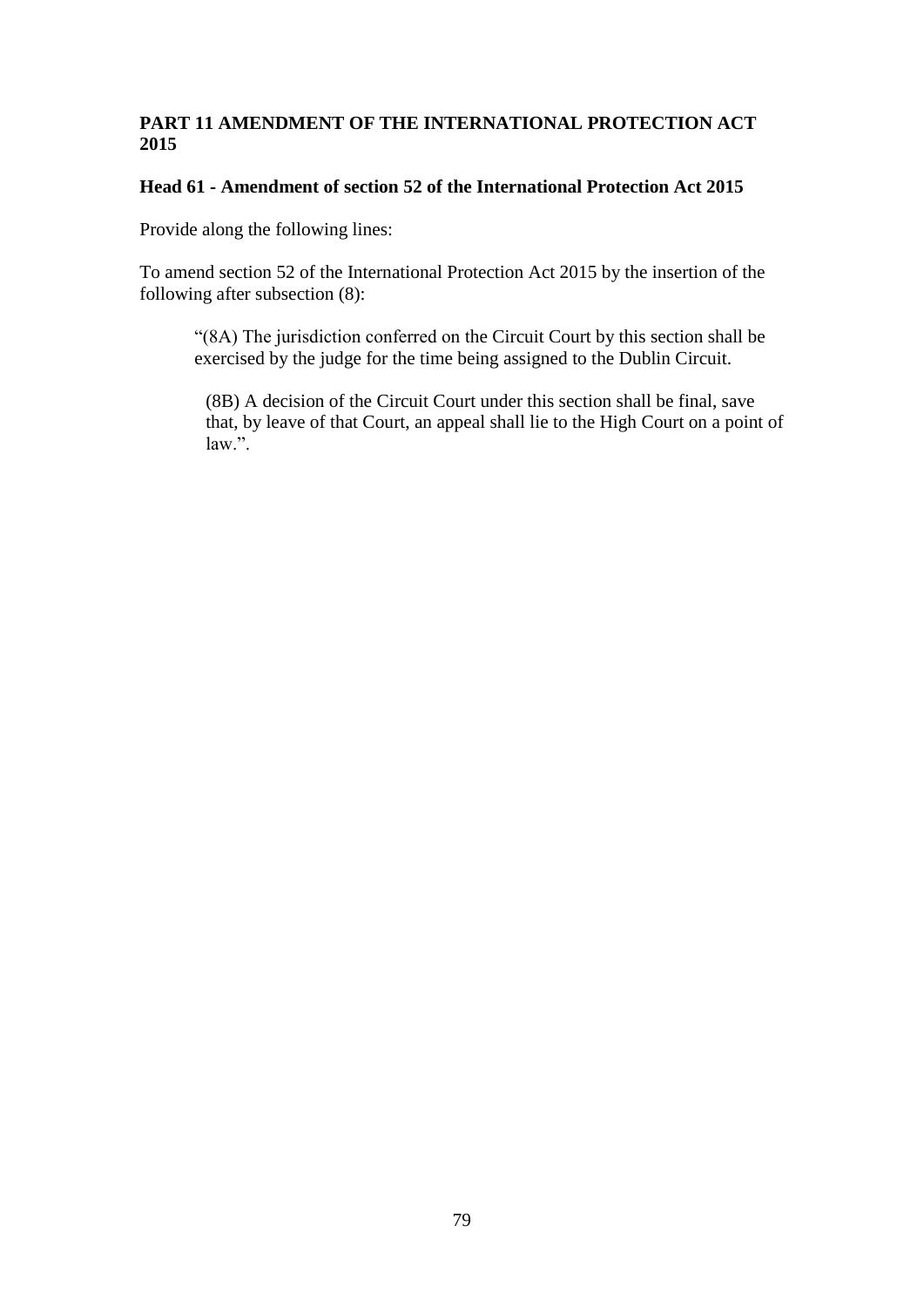# **Head 62 - Amendment of section 70 of the International Protection Act 2015**

Provide along the following lines:

To amend section 70 of the International Protection Act 2015, in subsection (7)(b)(ii) by the substitution of "a notice under section 17(5)" for "a notice under section  $17(7)$ ".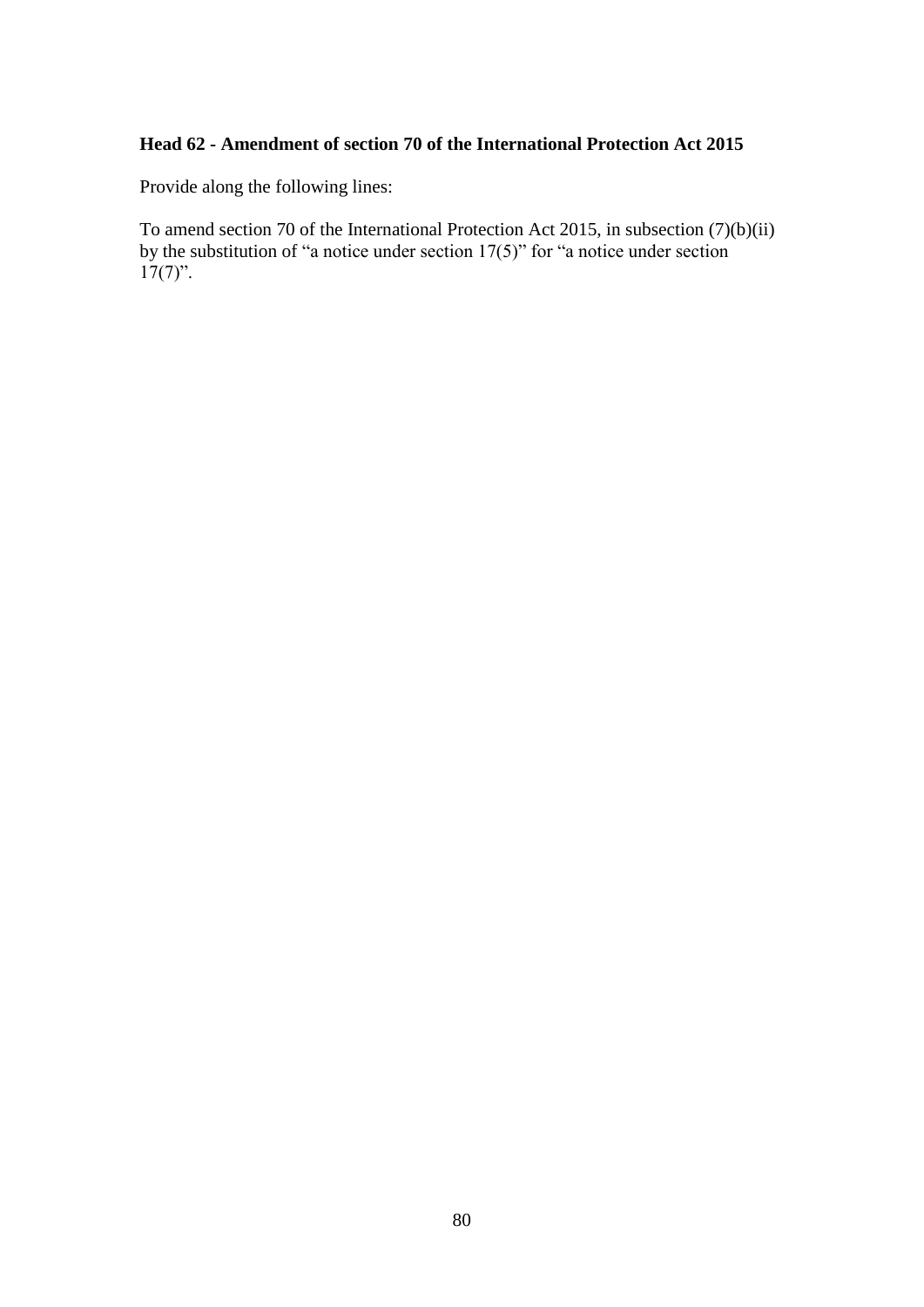# **PART 12 – AMENDMENT OF THE IMMIGRATION ACTS**

#### **Head 63 - Amendment of section 3 of the Immigration Act 1999 and section 5 of the Immigration Act 2003**

Provide that:

Section 3 of the Immigration Act 1999 is amended by (a) the substitution of "subsection 13" for "section 5 (prohibition of refoulement) of the Refugee Act,1996"

And (b) by the insertion of the following after subsection 12:

(13) A person shall not be expelled or returned in any manner whatsoever to the frontier of a territory where, in the opinion of the Minister—

(i) the life or freedom of the person would be threatened for reasons of race, religion, nationality, membership of a particular social group or political opinion, or

(ii) there is a serious risk that the person would be subjected to the death penalty, torture or other inhuman or degrading treatment or punishment.

Section 5 of the Immigration Act 2003 is amended by (a) the substitution of "subsection 15" in subsection (1) for "section 5 (prohibition of refoulement) of the Refugee Act,1996"

And (b) by the insertion of the following after subsection (14):

(15) A person shall not be expelled or returned in any manner whatsoever to the frontier of a territory where, in the opinion of the Minister—

(i) the life or freedom of the person would be threatened for reasons of race, religion, nationality, membership of a particular social group or political opinion, or

(ii) there is a serious risk that the person would be subjected to the death penalty, torture or other inhuman or degrading treatment or punishment.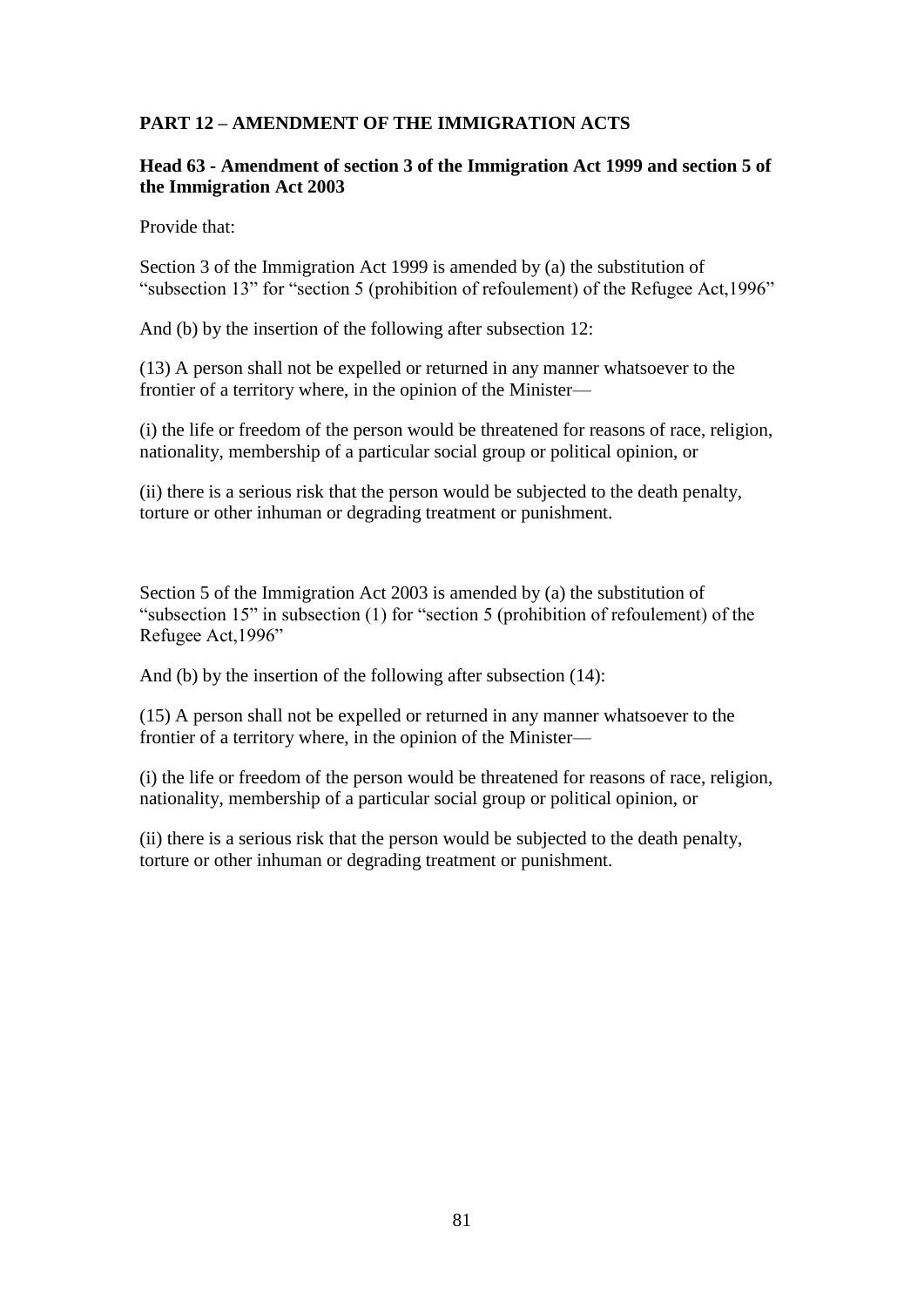# **PART 13 – GAMING, RAFFLES AND LOTTERIES**

#### **Head 64: Amendment of section 2 of the Gaming and Lotteries Act 1956**

Section 2 - Definitions.

Provide along the following lines:

2.—In this Act—

"gaming" means playing a game or games (whether of skill or chance or partly of skill and partly of chance) for stakes hazarded by the players;

"gaming machine" means a machine that:

(i) is constructed or adapted for gaming, and

(ii) the player pays to play the machine whether by the insertion of a coin or token or in some other way, and

(iii) the outcome of the game is determined by the action of the machine, whether or not provision is made for manipulation of the machine by the player, and

a gaming machine which provides more than one individual playing position shall, for the purposes of this section, be treated as a number of gaming machines equal to the number of individual playing positions provided on the machine.

A gaming machine which, when played by a player once and successfully, affords that player no more than an opportunity to play again (once or more often) without paying to play shall be deemed not to be a gaming machine.

"gaming permit" means a permit issued under section 9A;

"interactive channels" means communications over the internet that use any device from which the internet is able to be accessed;

"lottery permit" means a permit issued under section 27;

"raffle permit" means a permit issued under section X3;

"raffle licence" means a licence issued under section X5;

"Superintendent" means a Superintendent of the Garda Síochána and, in relation to a district, means a Superintendent who is in charge of the district and includes an inspector of the Garda Síochána who is in charge of the district in the Superintendent's absence.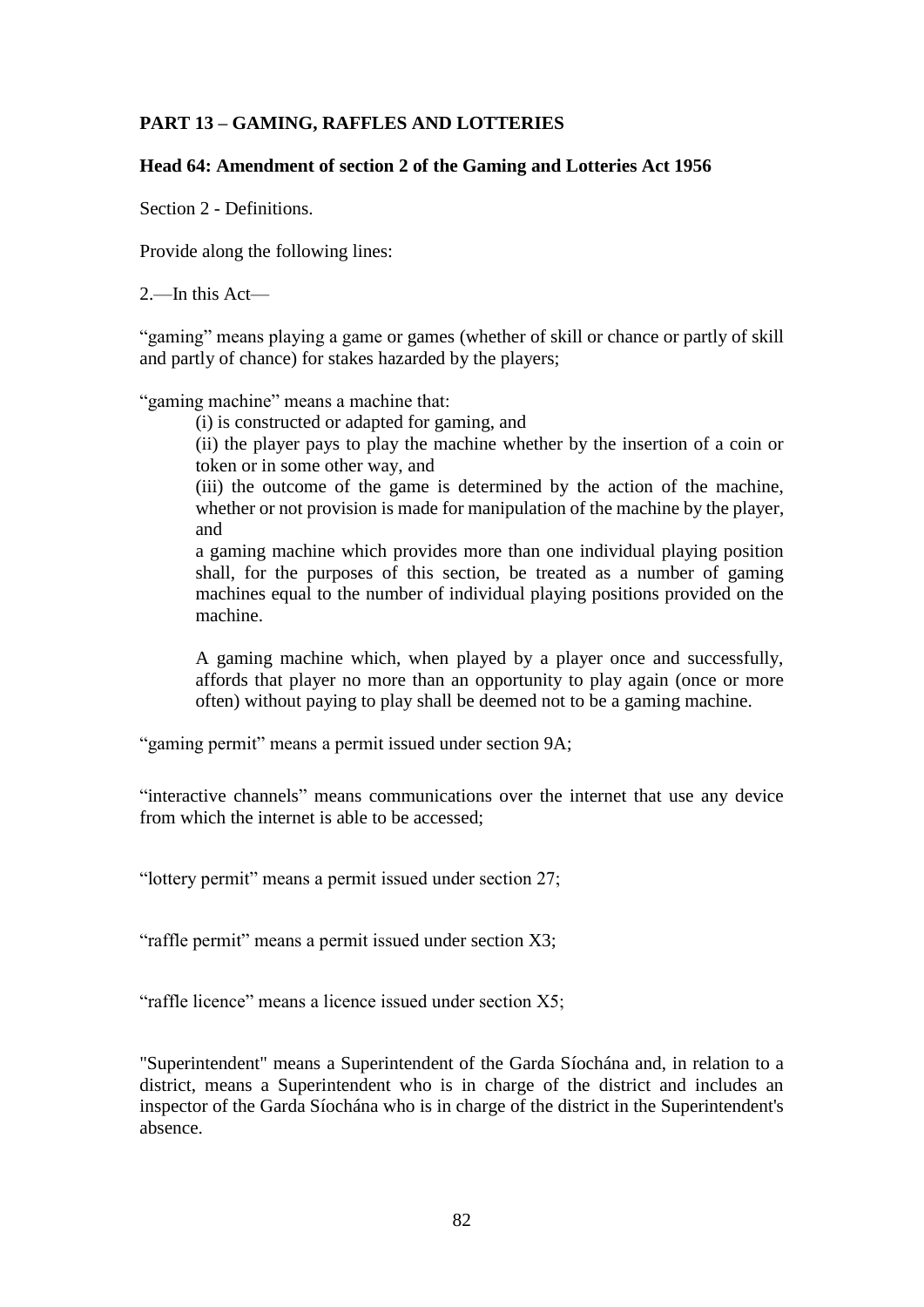# **Head 65: Amendment of section 4 of the Gaming and Lotteries Act 1956**

Section 4 - Unlawful gaming, lottery or raffle activity

Provide along the following lines:

- Section 4 is substituted by the following section.

Section 4 Unlawful gaming, lottery or raffle promotion

4. – (1) It shall be an offence to engage in the promotion or assist in the promotion or to provide facilities for any kind of gaming, lottery or raffle unless a permit or licence has been issued in accordance with the relevant sections of this Act.

(2) It shall be an offence to breach a condition of a permit or licence issued in accordance with the relevant sections of this Act.

(3) Subsection (1) shall not apply to a lottery as provided for under the National Lottery Act 2013.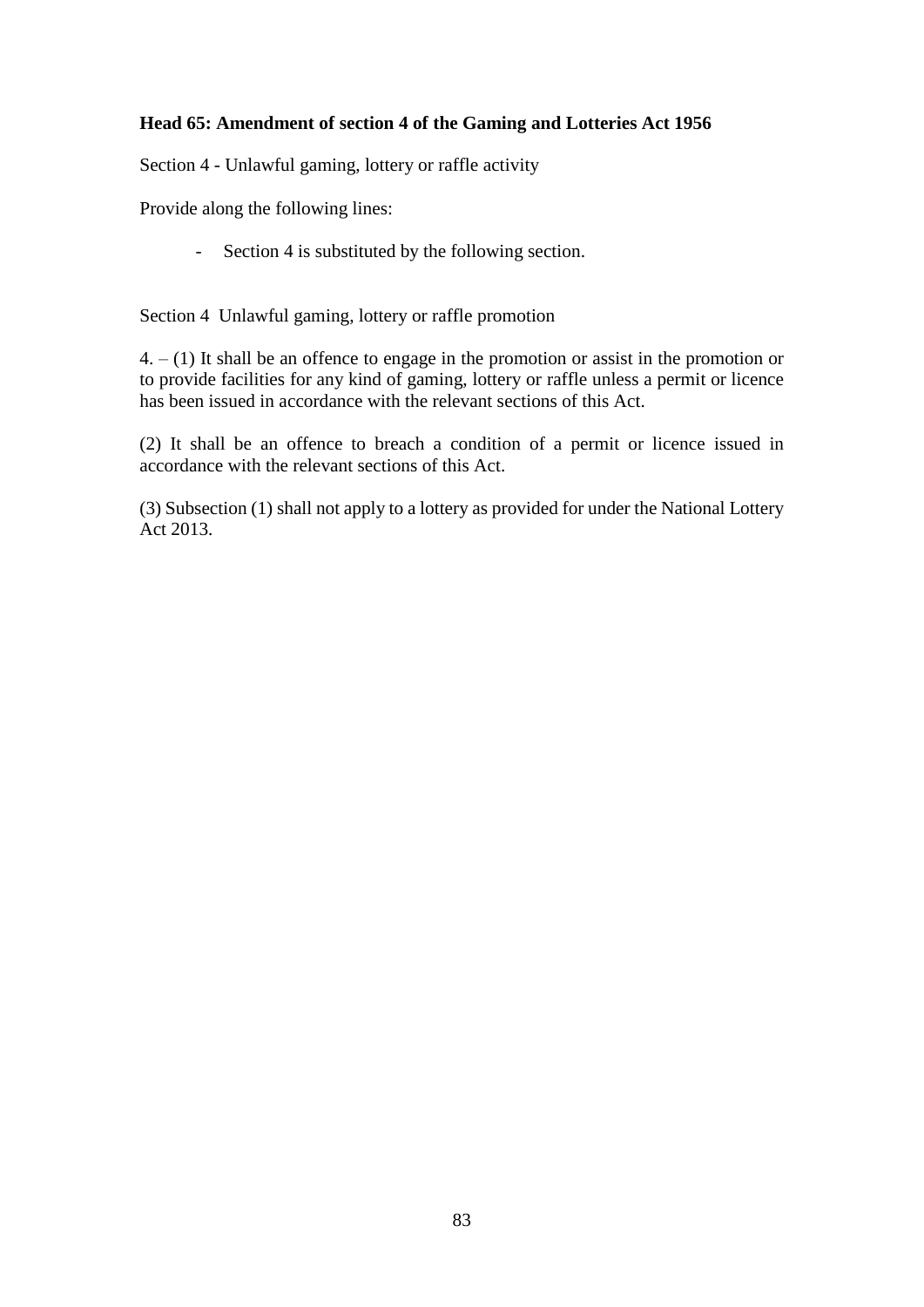# **Head 66: Repeal of section 6 of the Gaming and Lotteries Act 1956**

Section 6 – Gaming at circus or travelling show

Provide along the following lines:

Section 6 of the Act of 1956 is repealed.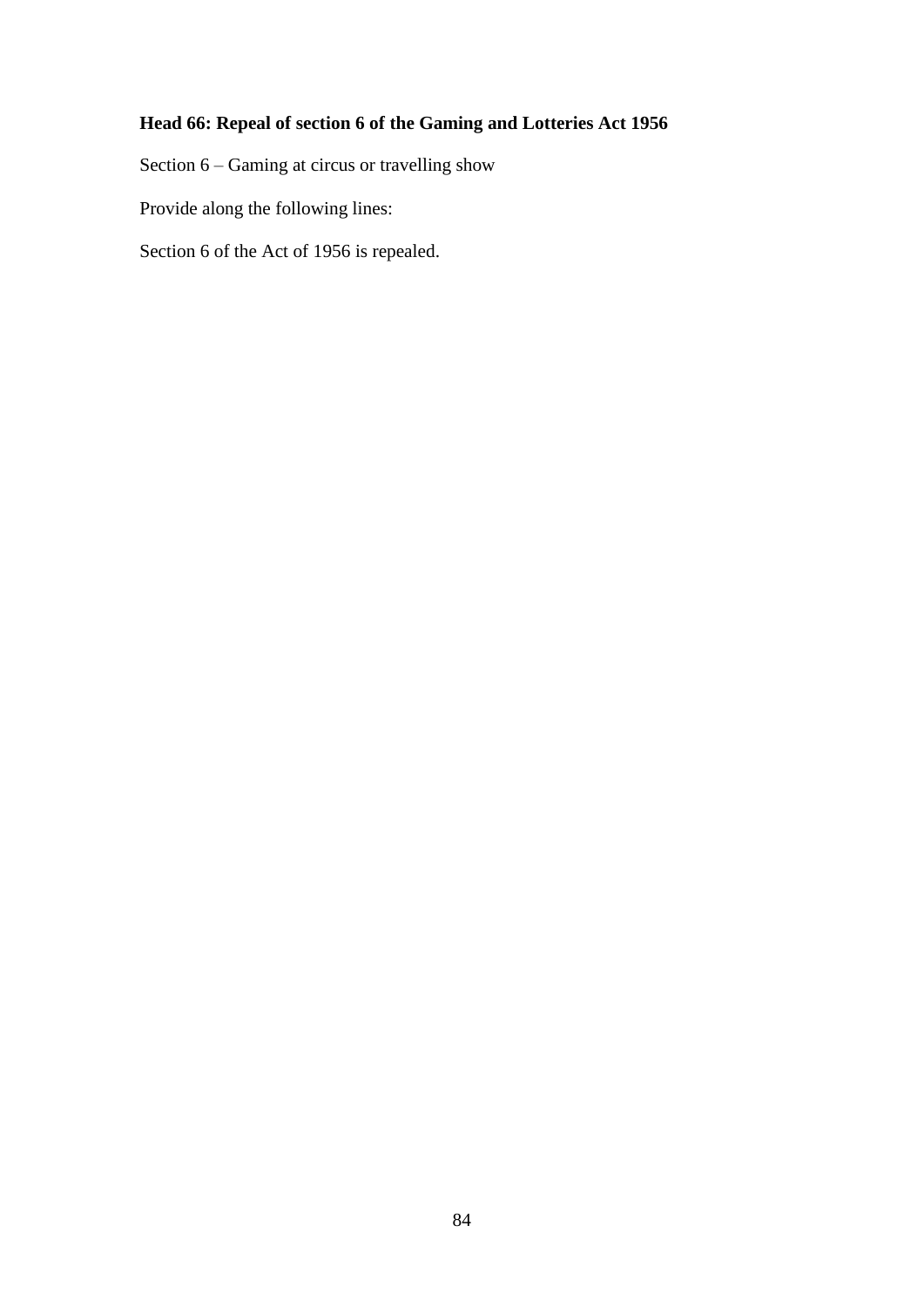# **Head 67: Repeal of section 7 of the Gaming and Lotteries Act 1956**

Section 7 – Gaming at carnivals

Provide along the following lines:

Section 7 of the Act of 1956 is repealed.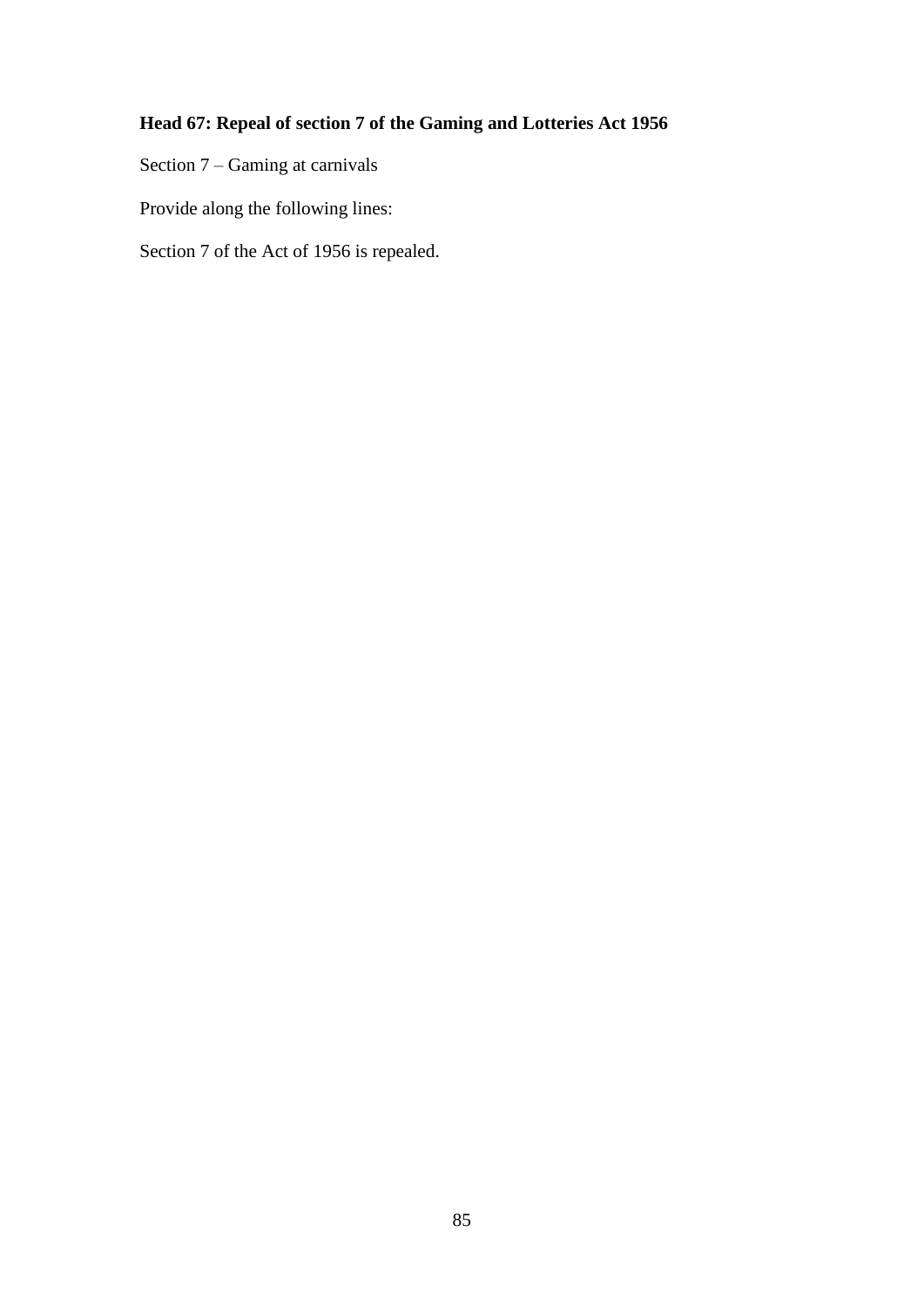# **Head 68: Repeal of section 8 of the Gaming and Lotteries Act 1956**

Section 8 - Residence qualifications for promoters of gaming.

Provide along the following lines:

Section 8 of the Act of 1956 is repealed.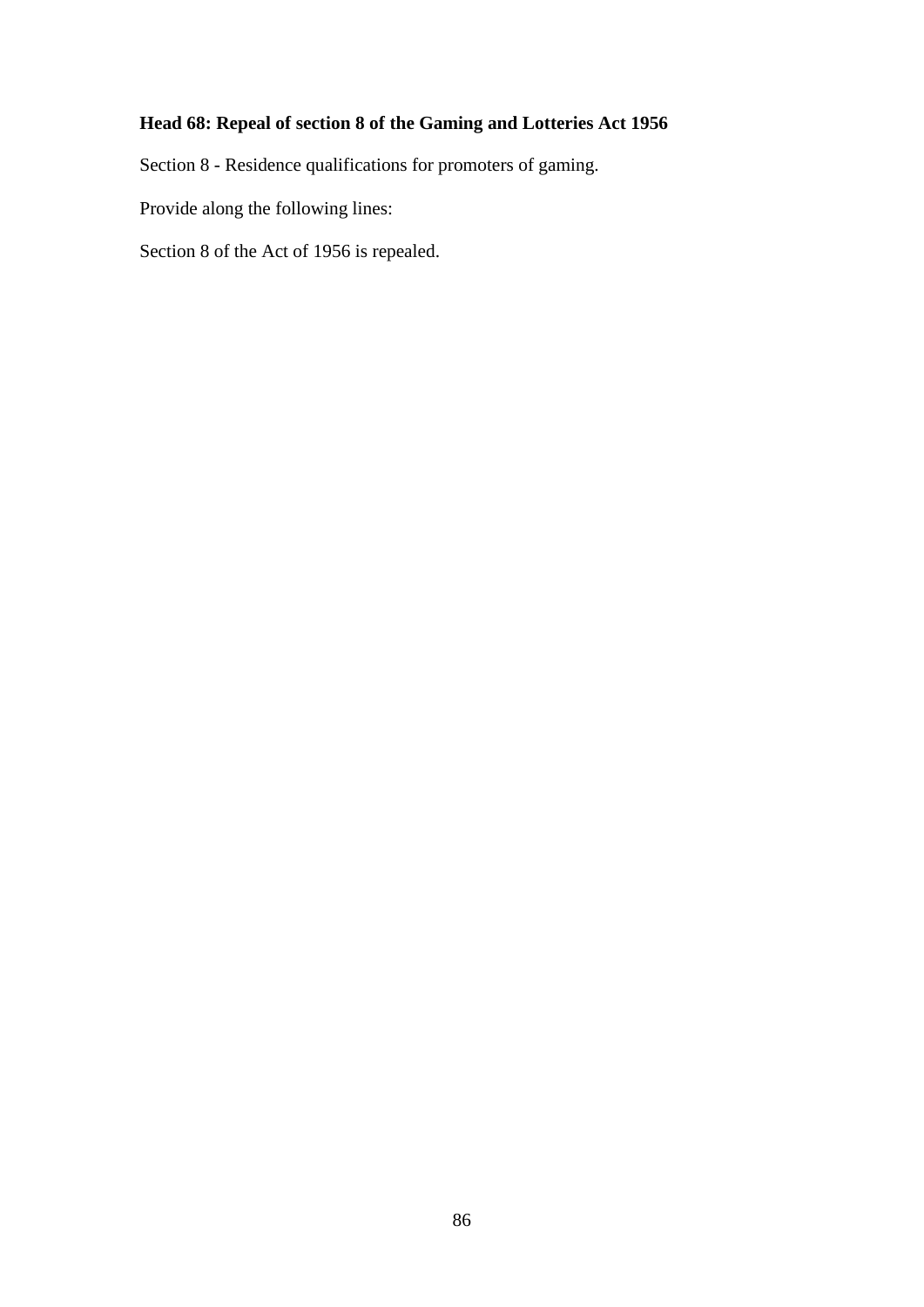# **Head 69: Repeal of section 9 of the Gaming and Lotteries Act 1956**

Section 9 – Gaming on licensed premises

Provide along the following lines:

Section 9 of the 1956 Act is repealed.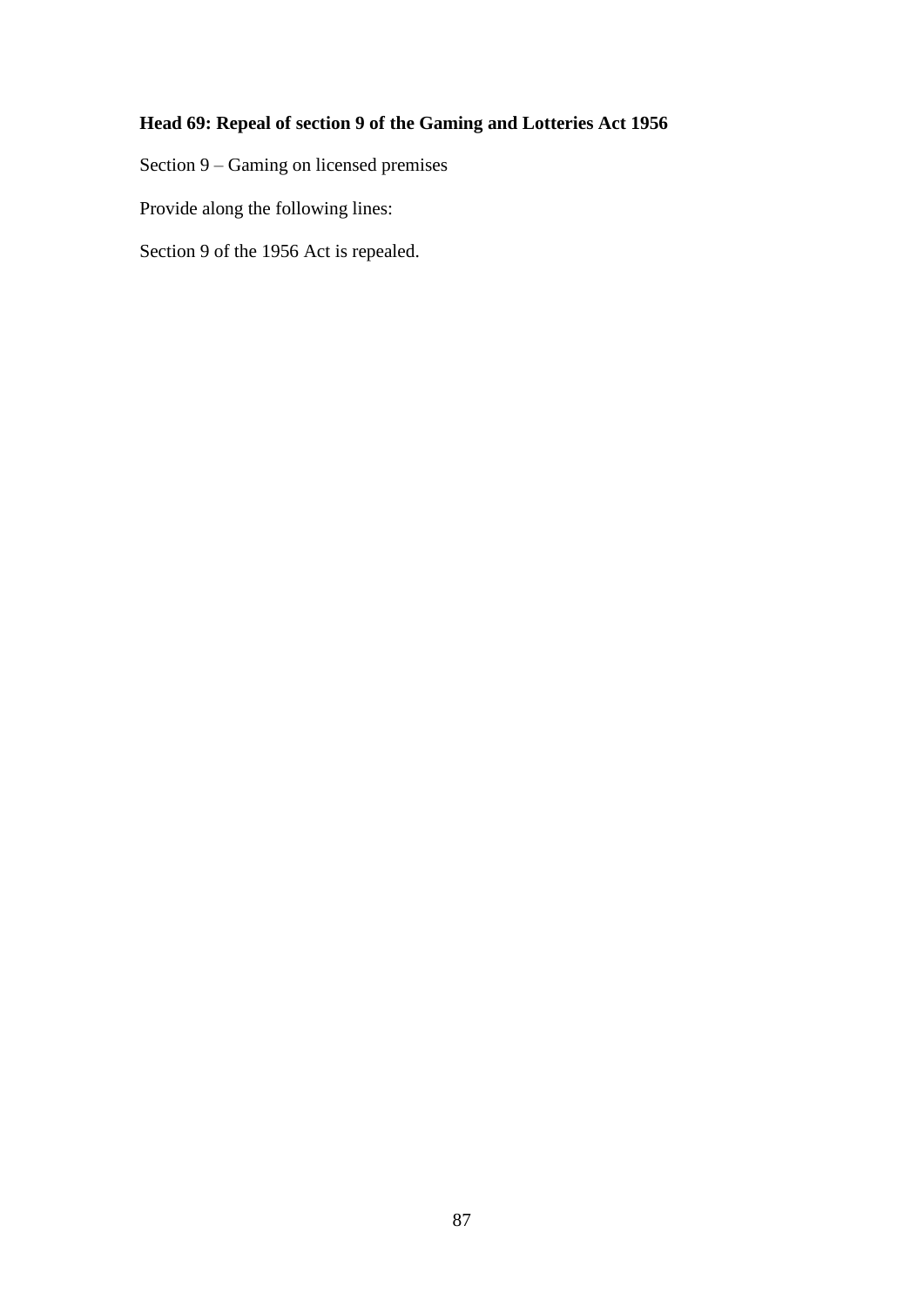### **Head 70: Insertion of section 9A of the Gaming and Lotteries Act 1956**

Section 9A – Gaming promoted under permit

Provide along the following lines:

The Act of 1956 is amended by the insertion of the following section after section 9.

Section 9A Gaming promoted under permit

"9A. (1) Gaming promoted:

- (a) at a circus or other travelling show, or
- (b) at a carnival, bazaar, sports meeting, local festival, exhibition or other like event, or
- (c) on a licensed premises

shall not be unlawful gaming if a permit has been issued in accordance with this section.

(2) An application for the issue of a permit in accordance with this section shall be made to the Superintendent of the district where it is intended to promote gaming under subsection  $(1)$ .

(3) The Superintendent may require of the applicant such information, and additional information, as he or she determines is necessary to process the application.

(4) In determining an application for a permit under this section, the Superintendent may consider the following:

- (a) the character of the applicant,
- (b) the number of permits already issued in the locality,
- (c) whether the gaming is to be promoted for a charitable or philanthropic purpose or for the benefit of the promoter.

(5) A permit shall not be issued to a person to promote or assist in promoting or provide facilities for any kind of gaming in which by reason of the nature of the game, the chances of all the players, including the banker, are not equal.

(6) A permit issued under this section shall:

- (i) not be transferred to another person,
- (ii) be valid for a maximum period of one year from date of issue, or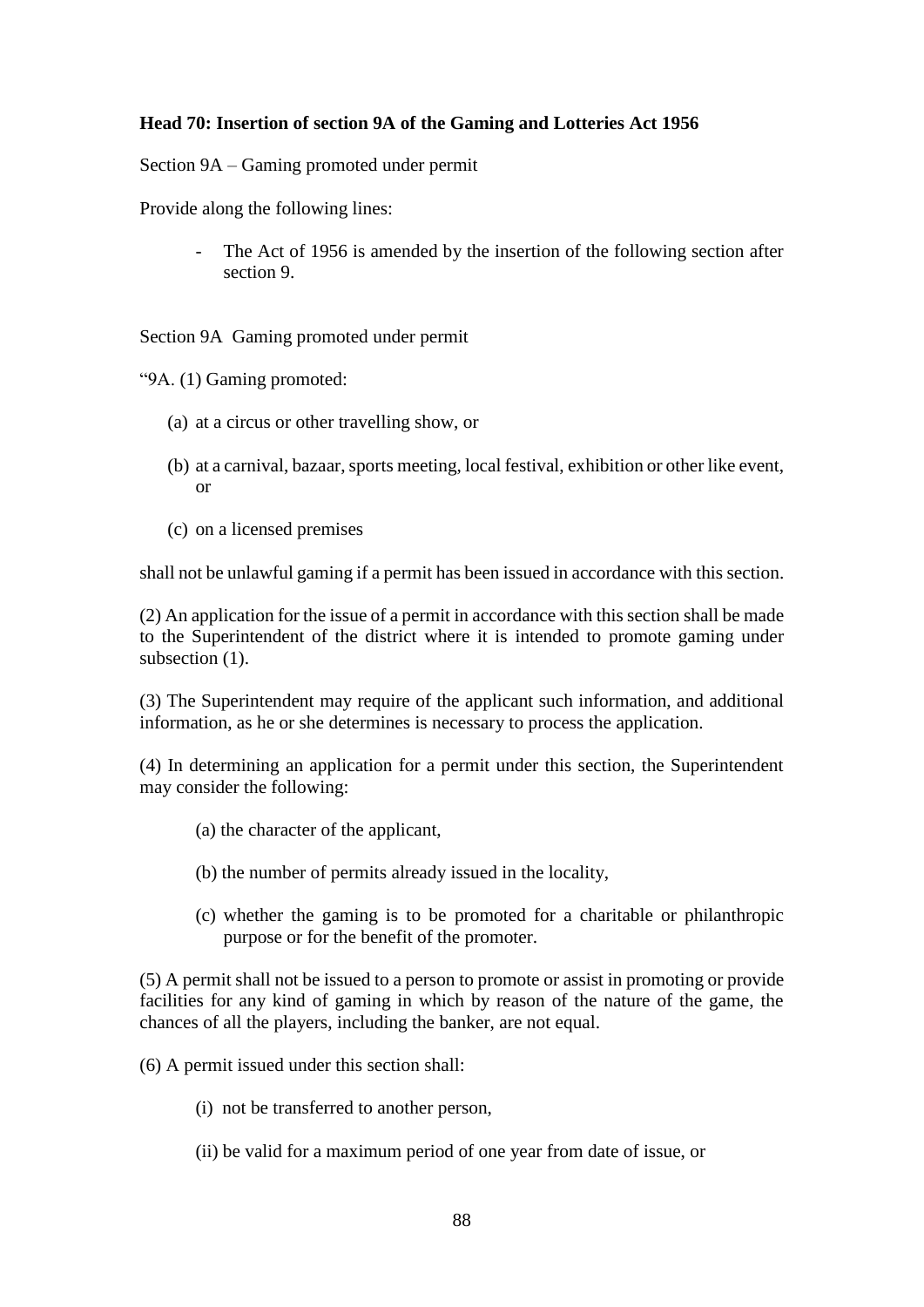(iii) be valid for such defined period, not exceeding ten days, as determined by the Superintendent of the Garda Síochána of the district as required for the promotion of the particular gaming, or

(iv) be valid for such defined period, not exceeding ten days, as requested by the promoter, or

(v) in the case of subsection  $(1)(c)$ , be valid for a period not exceeding 24 continuous hours, or

(v) set out the type of gaming that will be covered by said permit, or

(vi) state whether the gaming is to be promoted for a charitable or philanthropic purpose, or for the benefit of the promoter.

(7) The following conditions shall apply to any gaming promoted under a permit issued under this section:

(a) the stake in each game is not more than  $\epsilon$ 10 for each player,

(b) no stake is hazarded by the players with the promoter or banker other than a charge for the right to take part or continue to take part in the game.

(c) no player may win more than the value of  $\epsilon$ 3,000 in each game, whether that game is conducted in a single or multiple event,

(d) if more than one of the same game is promoted at the same time, the total value of the prizes for all games at the event shall not exceed  $\epsilon$ 3,000.

(e) the promotor shall be entitled to recover a maximum of 5% of the total ticket sales with regard to expenses incurred in the promotion of the games.

(8) The Superintendent who issues a permit under this section shall:

(a) maintain a record of all permits issued, suspended, revoked or surrendered,

(b) make such record open to inspection by the public, at all reasonable times, including by electronic means, and

(c) arrange to publish such record on an annual basis.

(9) Where a Superintendent becomes aware or is notified of a possible breach of the conditions of a permit issued under this section, he or she may take action to investigate such possible breach, including by engagement with the person who is the holder of a gaming permit

(10) It shall be an offence to promote or facilitate gaming under this section by use of a gaming machine.

(11) The Minister may, from time to time, by regulation specify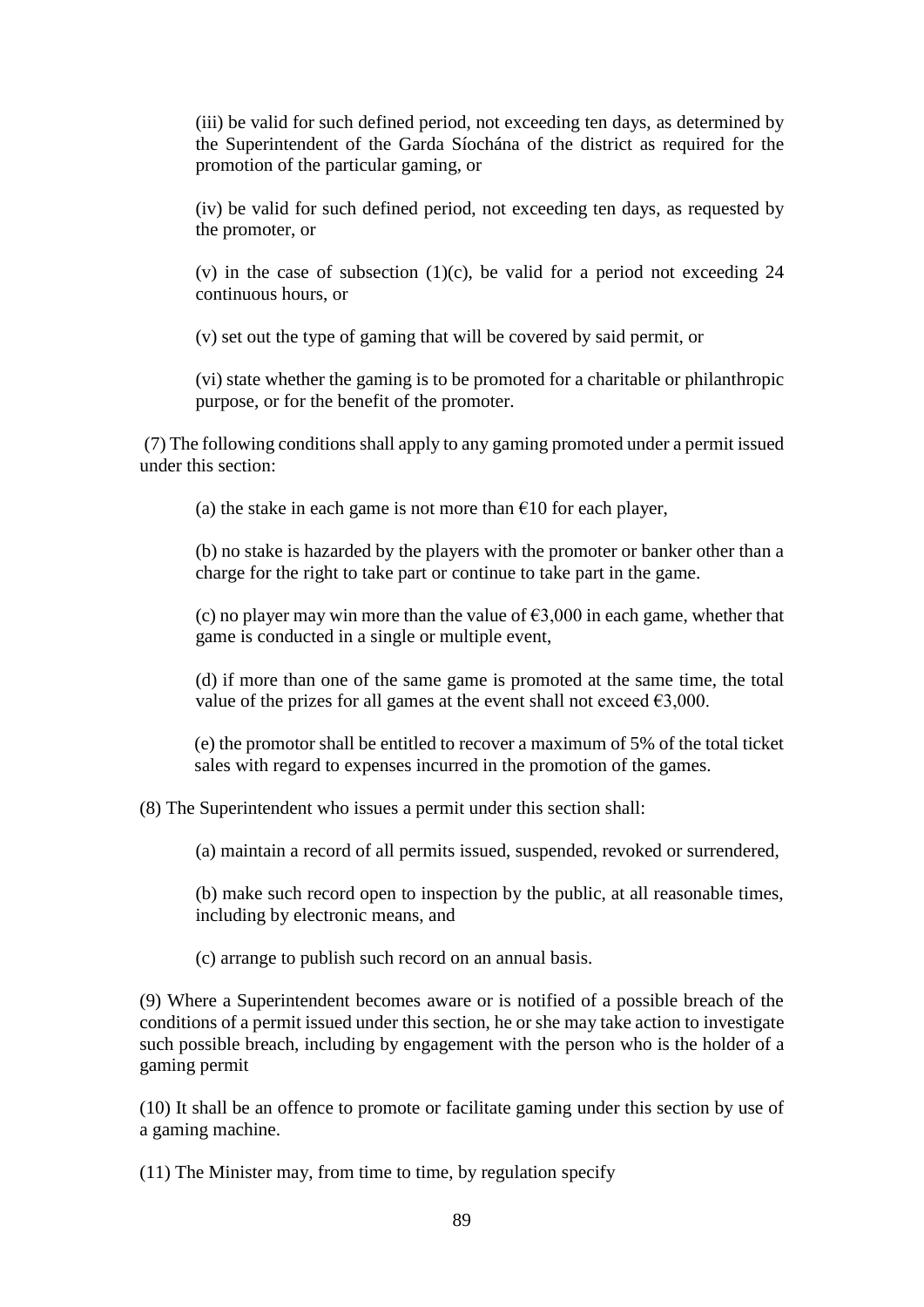- (i) such other amounts that may apply to the maximum value of a stake and of prizes in the games allowed under permit under this section,
- (ii) such other conditions under which a permit may be issued

(12) Before the Minister makes any regulations under this section he or she shall, in so far as it is possible to do so, consider and take account of the consequences of any proposed alteration on-

- (a) gaming conducted under this Act,
- (b) the number of gaming permits currently issued, or
- (c) the impact of gaming on society generally.

(13) Every regulation made by the Minister for Justice and Equality under this section shall be laid before each House of the Oireachtas as soon as may be after it is made and, if a resolution annulling the regulation is passed by either such House within the next 21 days on which that House has sat after the regulation is laid before it, the regulation shall be annulled accordingly, but without prejudice to anything previously done thereunder.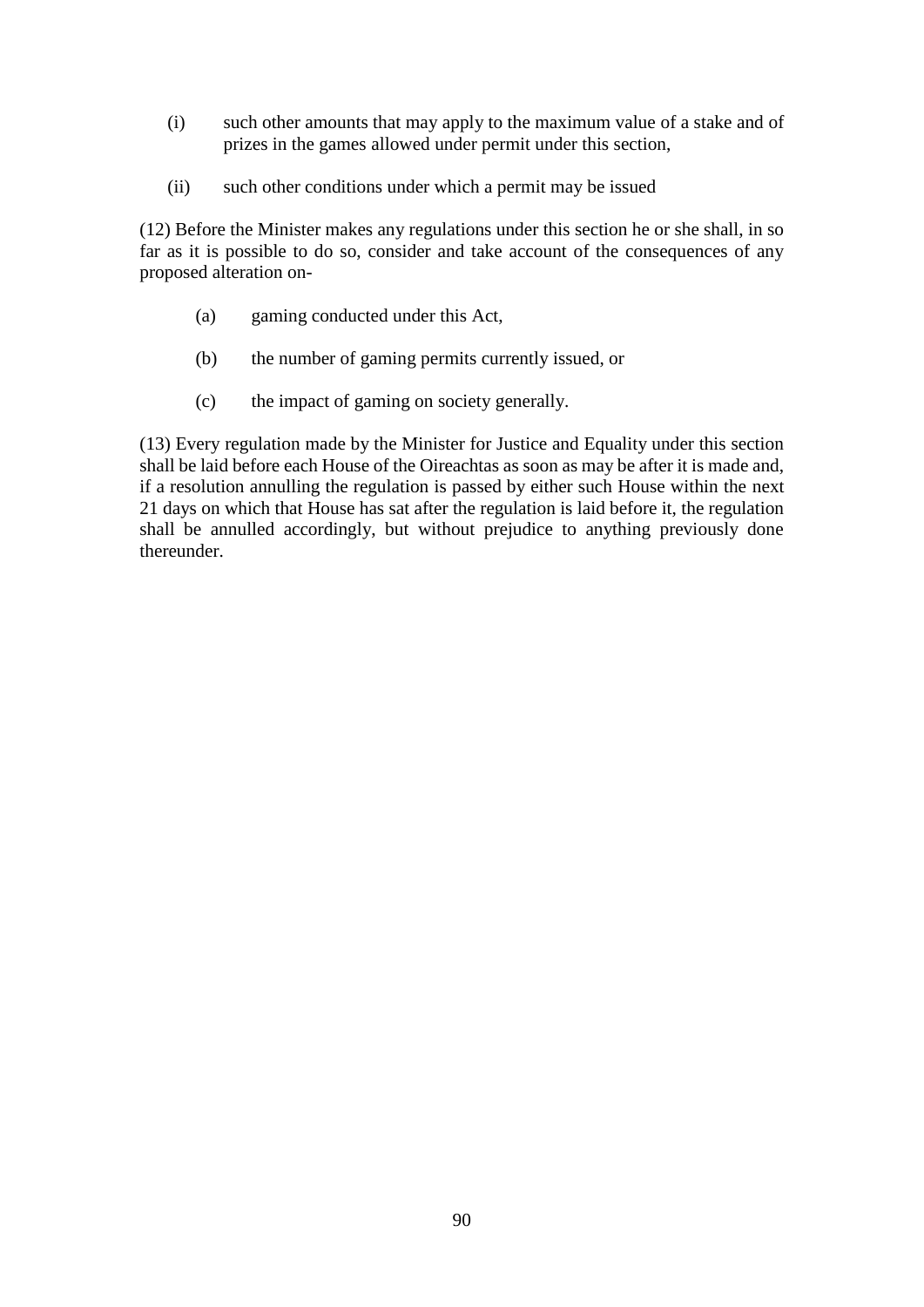### **Head 71: Insertion of section 11A of the Gaming and Lotteries Act 1956**

Section 11A – Notice of application for a gaming permit

Provide along the following lines:

The Act of 1956 is amended by the insertion of the following section after section 11

Section 11A Notice of application for a gaming permit

11A. (1) An applicant for a gaming permit under section 9A shall apply by way of the prescribed form to the Superintendent for the district in which the gaming is to be organised.

(2) The application shall be submitted at least twenty-eight days prior to the intended date of promotion of the gaming.

(3) The Minister may, from time to time, by regulation, prescribe:

- (i) the form for application for a gaming permit,
- (ii) a fee to accompany the application for a permit under (i), and
- (iii) the form of the permit to be issued.

(4) Every regulation made by the Minister for Justice and Equality under this section shall be laid before each House of the Oireachtas as soon as may be after it is made and, if a resolution annulling the regulation is passed by either such House within the next 21 days on which that House has sat after the regulation is laid before it, the regulation shall be annulled accordingly, but without prejudice to anything previously done thereunder.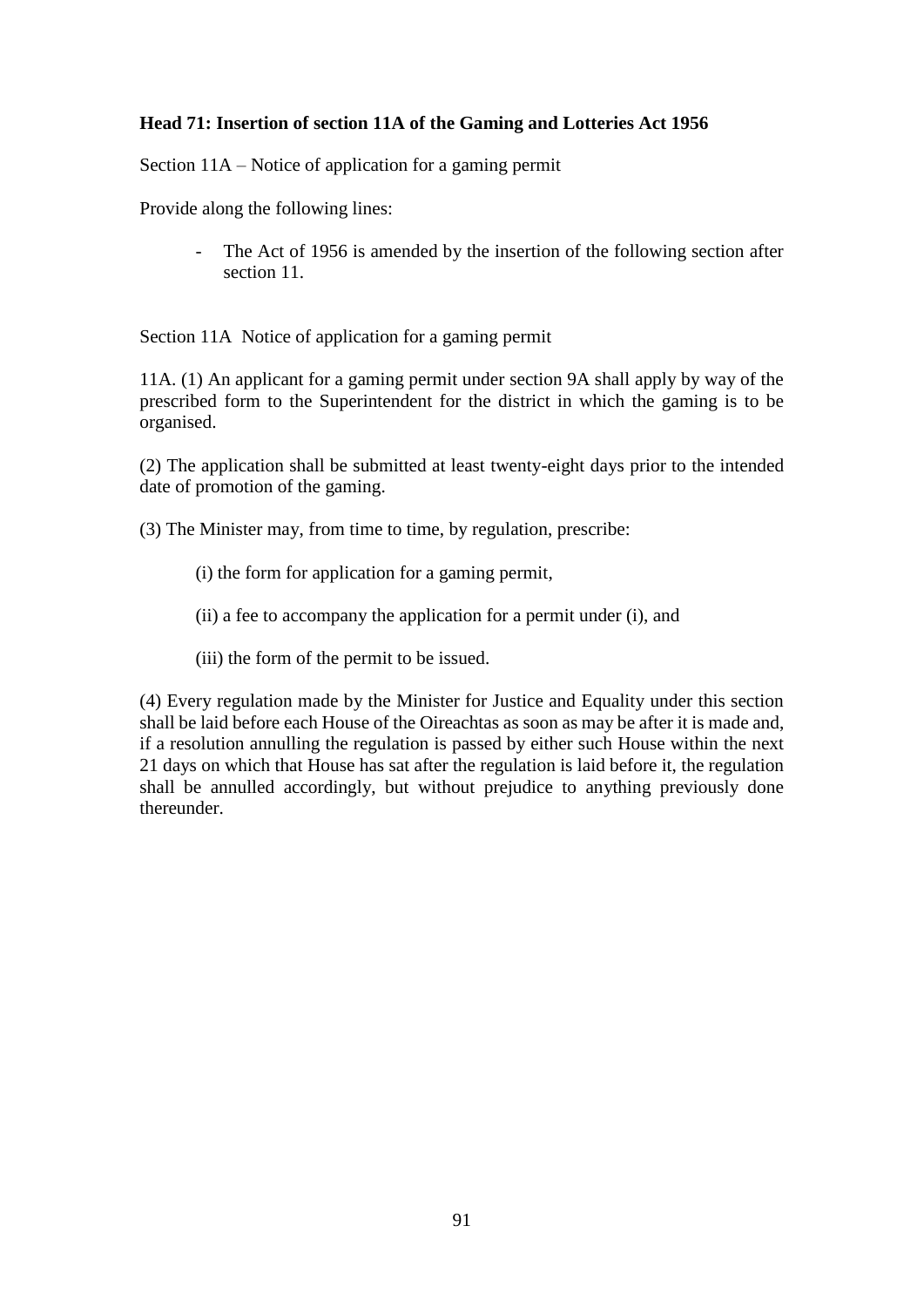## **Head 72: Amendment of section 14 of the Gaming and Lotteries Act 1956**

Section 14 – Licensed amusement hall and funfair

Provide along the following lines:

Section 14 of the Act of 1956 is repealed and is substituted by the following section.

Section 14 – Licensed amusement hall and funfair

14.— (1) The following conditions shall apply to any gaming carried out under a licence issued under section 19:

(a) the stake in each game is not more than  $\epsilon$ 10 for each player, and

(b) no player may win more than the value of  $\epsilon$ 750 in each game.

(2) The Minister may, from time to time, by regulation, specify such other amounts that may apply to the maximum value of a stake and of prizes for gaming carried out under licence.

(3) Before the Minister makes any regulations under this section he or she shall, in so far as it is possible to do so, consider and take account of the consequences of any proposed alteration on-

- (a) gaming conducted under this Act,
- (b) the number of gaming permits and licenses currently issued, or
- (c) the impact of gaming on society generally.

(3) Every regulation made by the Minister for Justice and Equality under this section shall be laid before each House of the Oireachtas as soon as may be after it is made and, if a resolution annulling the regulation is passed by either such House within the next 21 days on which that House has sat after the regulation is laid before it, the regulation shall be annulled accordingly, but without prejudice to anything previously done thereunder.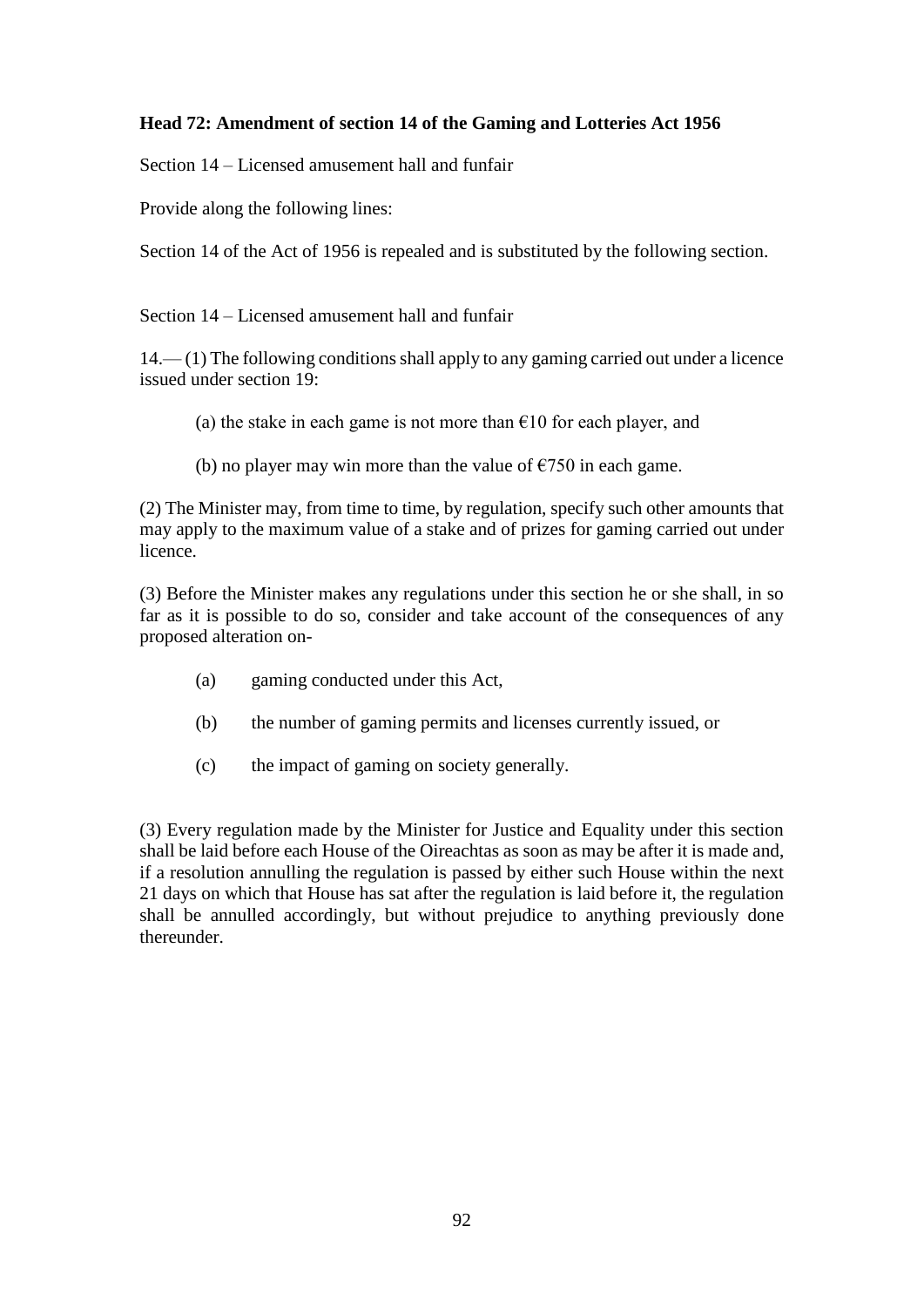### **Head 73: Amendment of section 15 of the Gaming and Lotteries Act 1956**

Section 15 – Certificate for gaming licence

Provide along the following lines:

- The Act of 1956 is amended in section 15 by the substitution of subsection (3) by the following subsection and subsequent subsections to be renumbered.

(3) The Court may attach to the certificate conditions limiting the hours during which gaming may be carried on, restricting the kinds of gaming and the extent to which particular kinds of gaming may be carried on.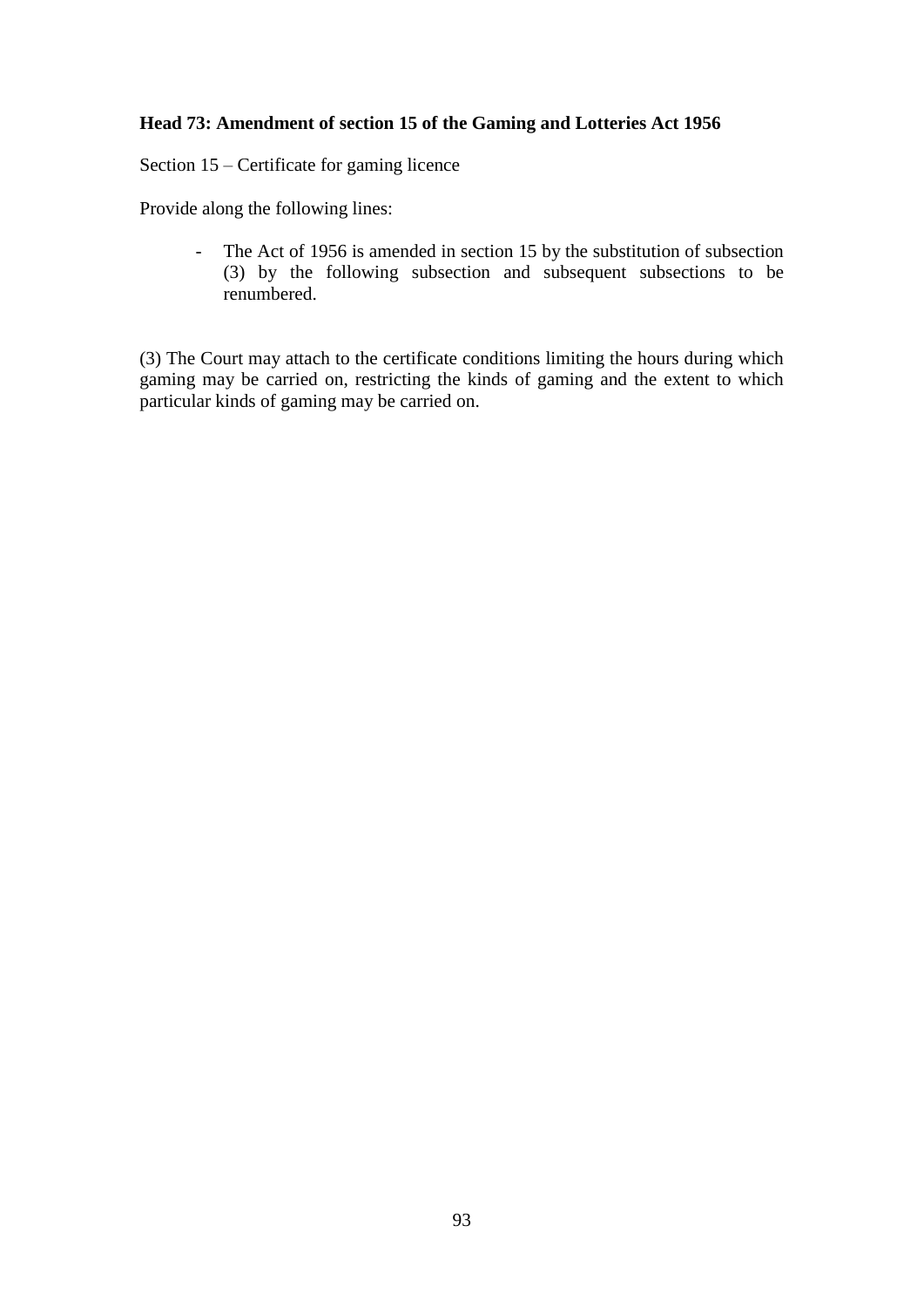### **Head 74: Insertion of section 19A of the Gaming and Lotteries Act 1956**

Section 19A – Register of gaming licences issued

Provide along the following lines:

- The Act of 1956 is amended by the insertion of the following section after section 19.

Section 19A – Register of gaming licences issued

(1) The Revenue Commissioners shall establish and maintain a register of all gaming licences issued to a person under section 19 as the licensee of a licensed amusement hall or funfair.

(2) The Revenue Commissioners shall enter the following particulars in the register of gaming licences:

(a) the name and trading name (if different) of each licensee;

(b) the address at which each licensee ordinarily resides or the address of his principal office or place of business;

(c) the address of the registered premises (if any) at which the licensee carries on the business of a licensed amusement hall or funfair;

(d) in the case of a licensee that is a body corporate, the names of the relevant officers of the body corporate; (e) such other particulars as may be prescribed.

(3) If a gaming licence is revoked or surrendered, the Revenue Commissioners shall remove all entries in relation to the licensee concerned from the register of gaming licences:

(4) The Revenue Commissioners shall cause the register of gaming licences: to be published on the internet or in such other manner as they consider appropriate.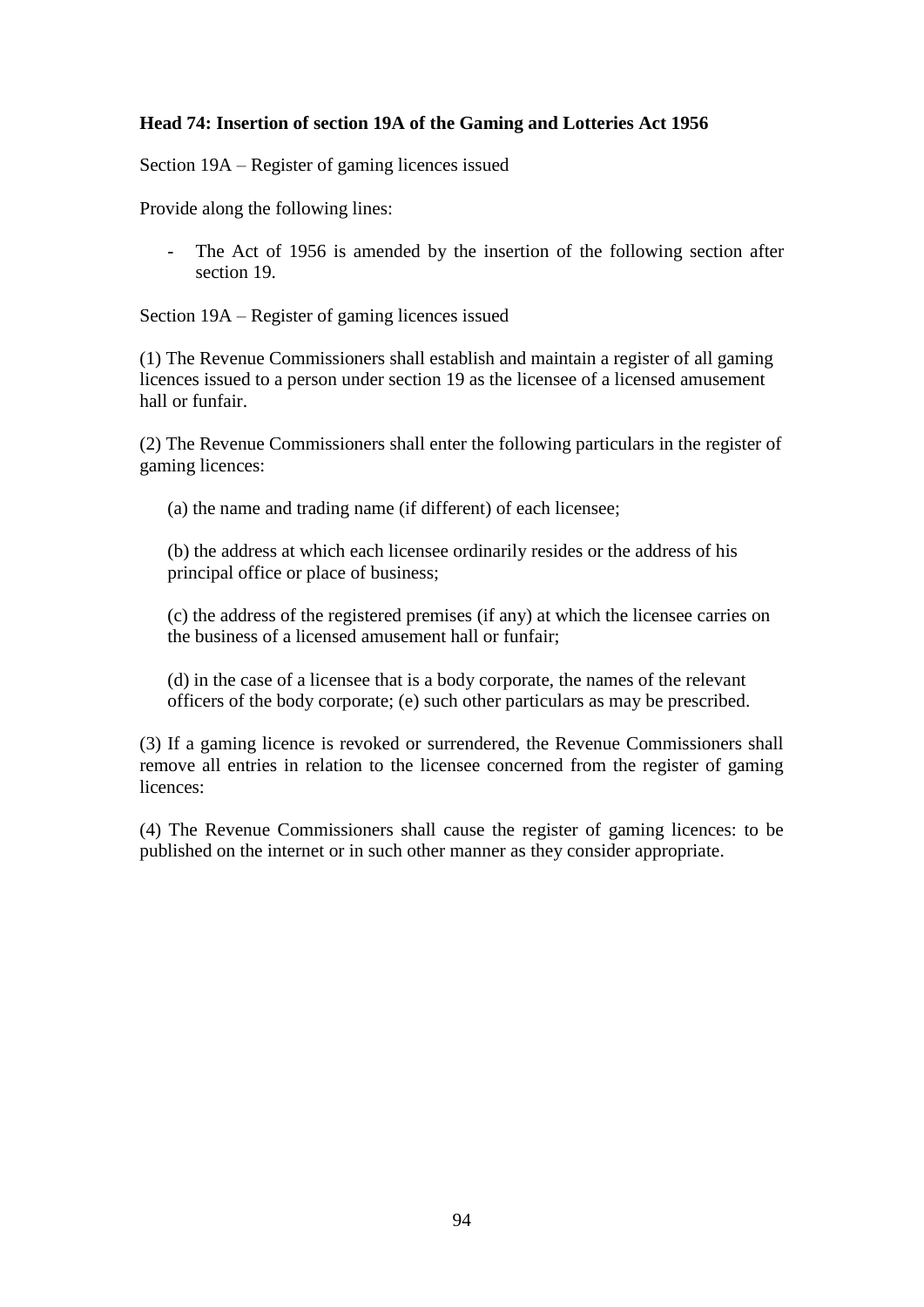### **Head 75: Insertion of new Part IVA of the Gaming and Lotteries Act 1956 (dealing with Raffles)**

#### New Part IVA

Provide along the following lines:

That a new Part be inserted into the Act of 1956 after Part IV as follows:

### Part IVA

#### Raffles

Section X1 Definition

X1. For the purposes of this Part, a raffle includes all competitions where prizes of any or all of money, goods or services are distributed according to a draw that takes place after all participants have entered.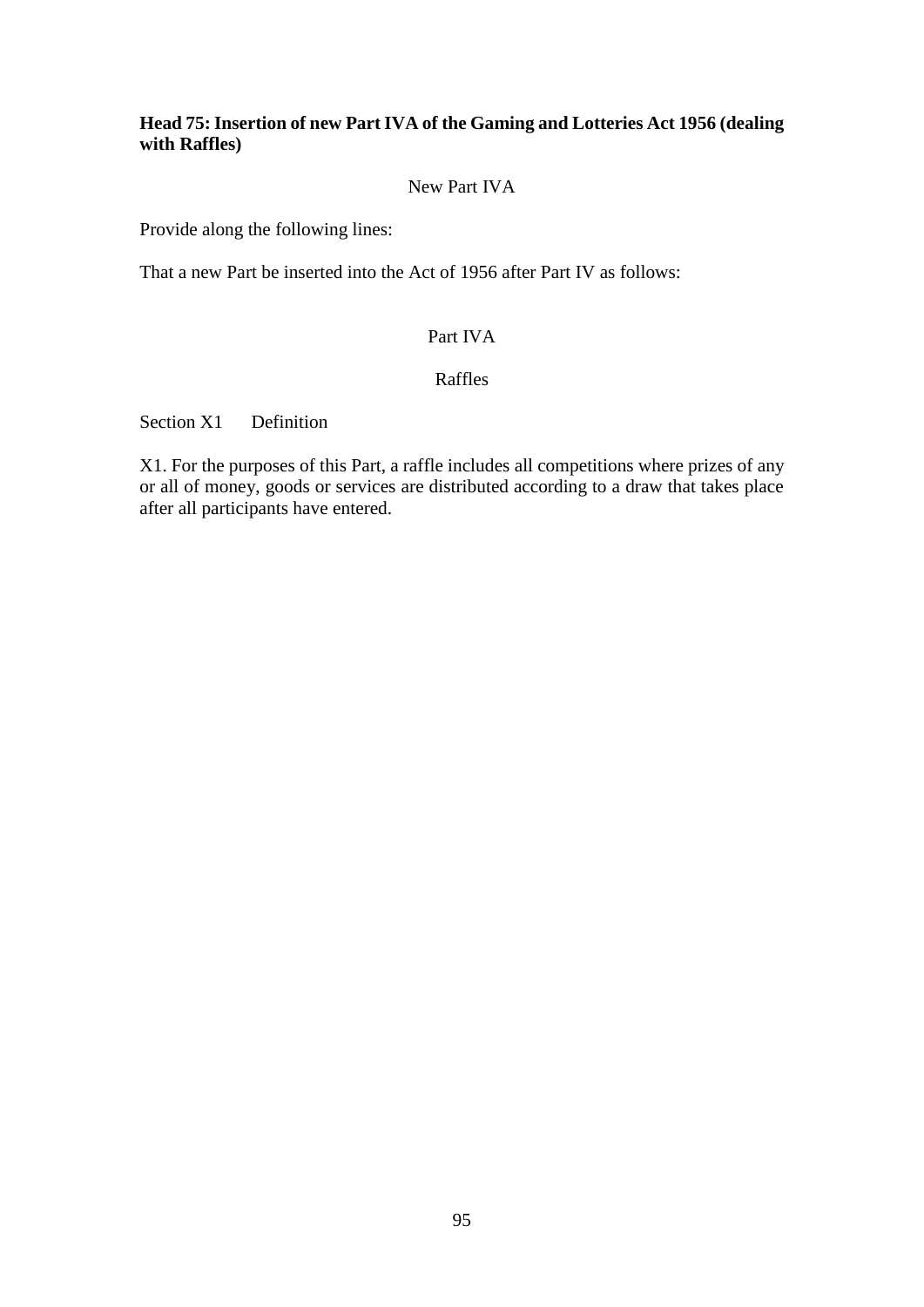#### **Head 76: Insertion of section X2 of the Gaming and Lotteries Act 1956**

Section X2 Promotion of raffles where no permit is required

X2 (1) The promotion of a raffle shall not be unlawful, nor require a permit under section X3 where:

(i) the prizes offered have a total value of  $\epsilon$ 1,000 or less,

(ii) the ticket cost, either single or cumulatively to a purchaser shall be no more than  $E$ 5,

(iii) the maximum number of tickets allowed to be sold is 1,000,

(iv) the raffle is promoted for charitable purposes only, and the charitable organisation or organisations concerned shall be registered with the Charities Regulatory Authority and noted on the ticket,

(v) the raffle is promoted for a philanthropic purpose or purposes, this shall be clearly stated in writing in the application,

(vi) only one raffle is promoted in any six months' period by the promotor, or a person or organisation or society connected with the promotor,

(vii) the promotor or a person or organisation or society connected with the promotor shall derive no personal profit, save as purchaser of a prize winning ticket,

(viii) the promotor shall be entitled to recover a maximum of 5% of the total ticket sales with regard to expenses incurred in the promotion of the raffle

(2) Tickets for raffles under this section may be sold through interactive channels.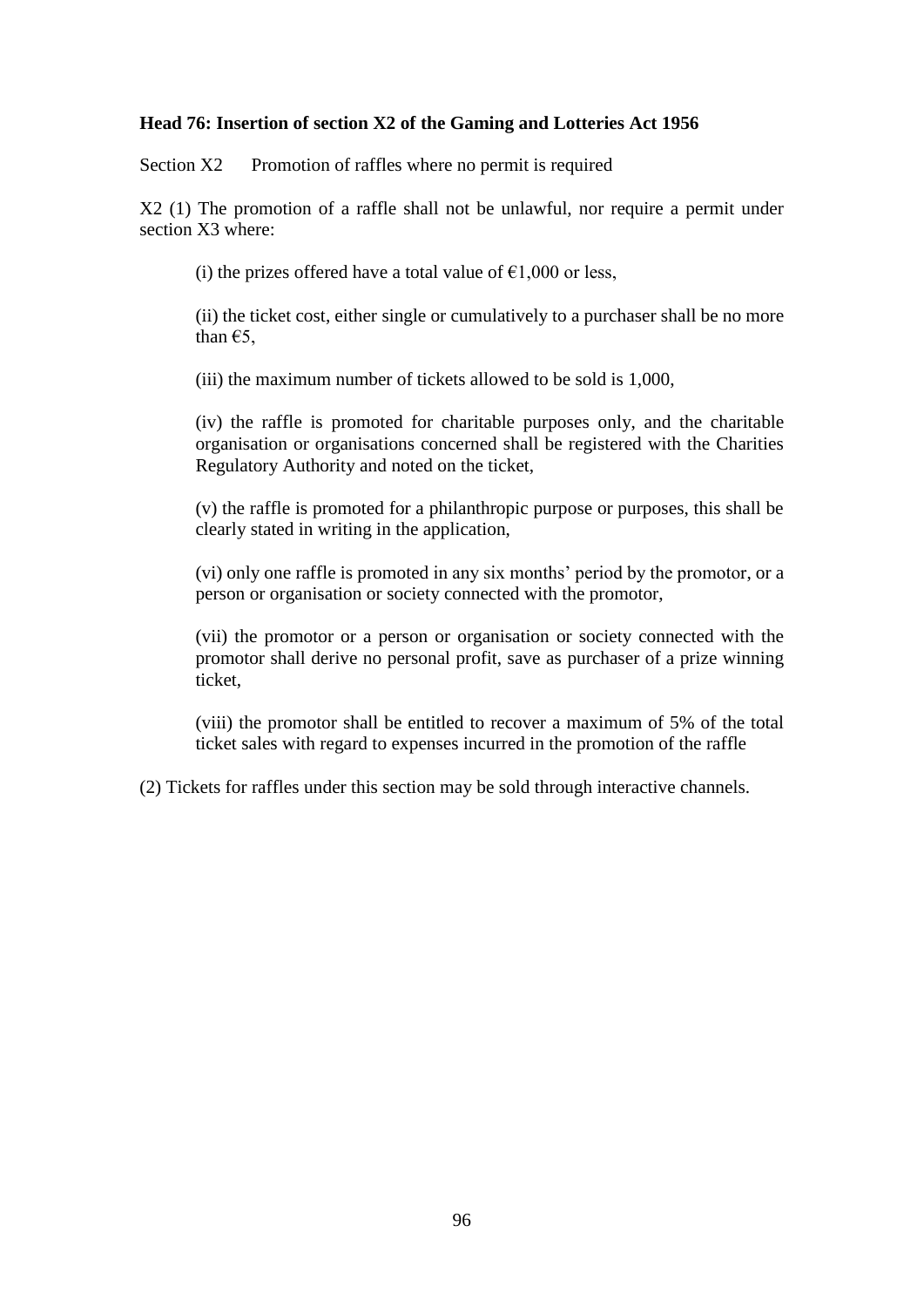### **Head 77: Insertion of section X3 of the Gaming and Lotteries Act 1956**

Section X3 Raffle promoted under permit

X3. (1) The promotion of a raffle shall not be unlawful if it is held under a permit issued in accordance with this section.

(2) A Superintendent, on the application of any person residing in his district, may issue a permit for the promotion of a raffle under this section.

(3) The Superintendent may require of the applicant such information, and additional information, as he or she determines is necessary to process the application.

(4) A permit issued under this section shall be for the conduct of one raffle only and shall not be transferred to another person.

(5) No permit shall be issued for the conduct of a raffle promoted by the licensee of a licensed amusement hall or funfair as part of the entertainment therein unless such raffle is conducted for charitable or philanthropic purposes.

(6) Each raffle shall comply with the following conditions:

- (a) it shall only be promoted for charitable or philanthropic purposes,
- (b) where the raffle is promoted for a charitable purpose or purposes, the charitable organisation or organisations concerned shall be registered with the Charities Regulatory Authority,
- (c) where the raffle is promoted for a philanthropic purpose or purposes, this purpose or purposes shall be clearly stated in writing in the application,
- (d) the promotor or a person or organisation or society connected with the promotor shall derive no personal profit, save as purchaser of a prize winning ticket, and
- (e) the promotor shall be entitled to recover a maximum of 5% of the total ticket sales with regard to expenses incurred in the promotion of the raffle.

(7) The following conditions shall apply to any raffle carried out under a permit issued under this section:

(a) the determination or draw for all prizes shall be open to the public,

(b) the total value of the prizes in the raffle shall be not more than  $\epsilon$ 5,000,

(c) the value of each prize shall be stated on every ticket or coupon,

(d) the price of a ticket, either single or cumulative, in each raffle is not more than  $€10$  for each player.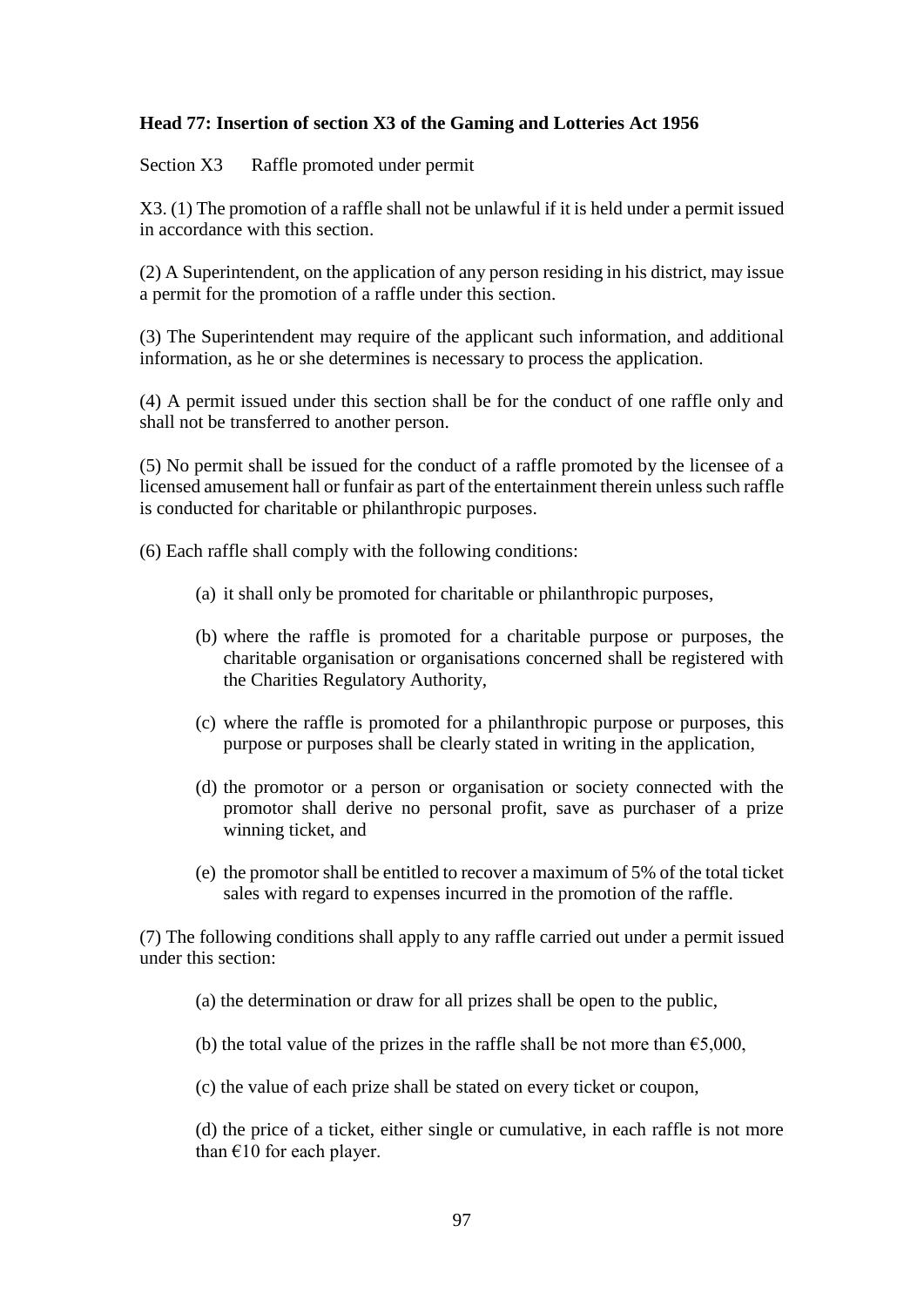(8) Tickets for raffles under this section may be sold through interactive channels.

(9) Notwithstanding subsection (6A), every ticket, coupon, counterfoil and notice relating to a raffle shall bear the name and address of the holder of the permit, or, if the permit is in the name of more than one person, of one of them, and of the printer, and of the beneficiary or object, and shall state it is being carried on under a permit and the Superintendent who granted the permit.

(10) In determining an application for a permit under this section, a Superintendent may consider the following:

- (a) the character of the applicant,
- (b) the number of permits already issued in the locality,
- (11) The Superintendent who issues a permit under this section shall: (a) maintain a record of all such permits issued, suspended, revoked or surrendered,

(b) make such record open to inspection by the public, at all reasonable times, including by electronic means, and

- (c) arrange to publish such record on an annual basis.
- (12) The Minister may, from time to time, by regulation specify: (i) such other conditions for the issue of a permit and,

(ii) such other amounts that may apply to the maximum value of a ticket and of prizes in a raffle under this section.

(13) Every regulation made by the Minister for Justice and Equality under this section shall be laid before each House of the Oireachtas as soon as may be after it is made and, if a resolution annulling the regulation is passed by either such House within the next 21 days on which that House has sat after the regulation is laid before it, the regulation shall be annulled accordingly, but without prejudice to anything previously done thereunder.

(14) Before the Minister makes any regulations under this section he or she shall, in so far as it is possible to do so, consider and take account of the consequences of any proposed alteration on:

- (a) any other raffles or lotteries conducted under this Act,
- (b) any other raffle or lottery conducted in accordance with law, and
- (c) charitable or philanthropic giving in society generally.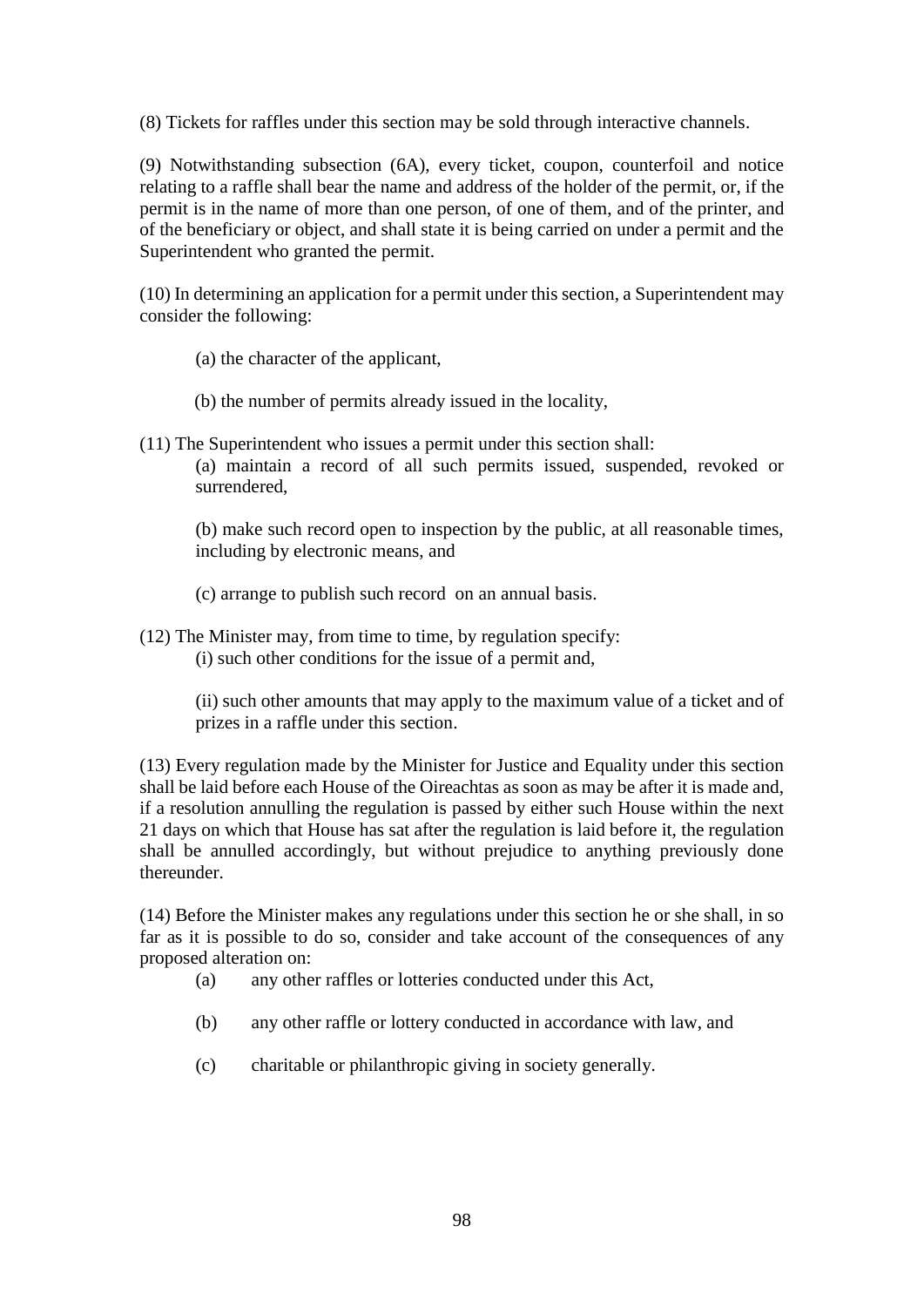#### **Head 78: Insertion of section X4 of the Gaming and Lotteries Act 1956**

Section X4. Notice of application for raffle permit

X4. (1) An applicant for a raffle permit under section X3 shall apply by way of the prescribed form to the Superintendent for the district in which the promotor of the raffle is normally resident.

(2) The application shall be submitted at least twenty-eight days prior to the intended date of promotion of the raffle.

(3) The Minister may, from time to time, by regulation, prescribe:

- (i) the form for application for a raffle permit,
- (ii) a fee to accompany the application for a permit under (i), and
- (iii) the form of the permit to be issued.

(4) Every regulation made by the Minister for Justice and Equality under this section shall be laid before each House of the Oireachtas as soon as may be after it is made and, if a resolution annulling the regulation is passed by either such House within the next 21 days on which that House has sat after the regulation is laid before it, the regulation shall be annulled accordingly, but without prejudice to anything previously done thereunder.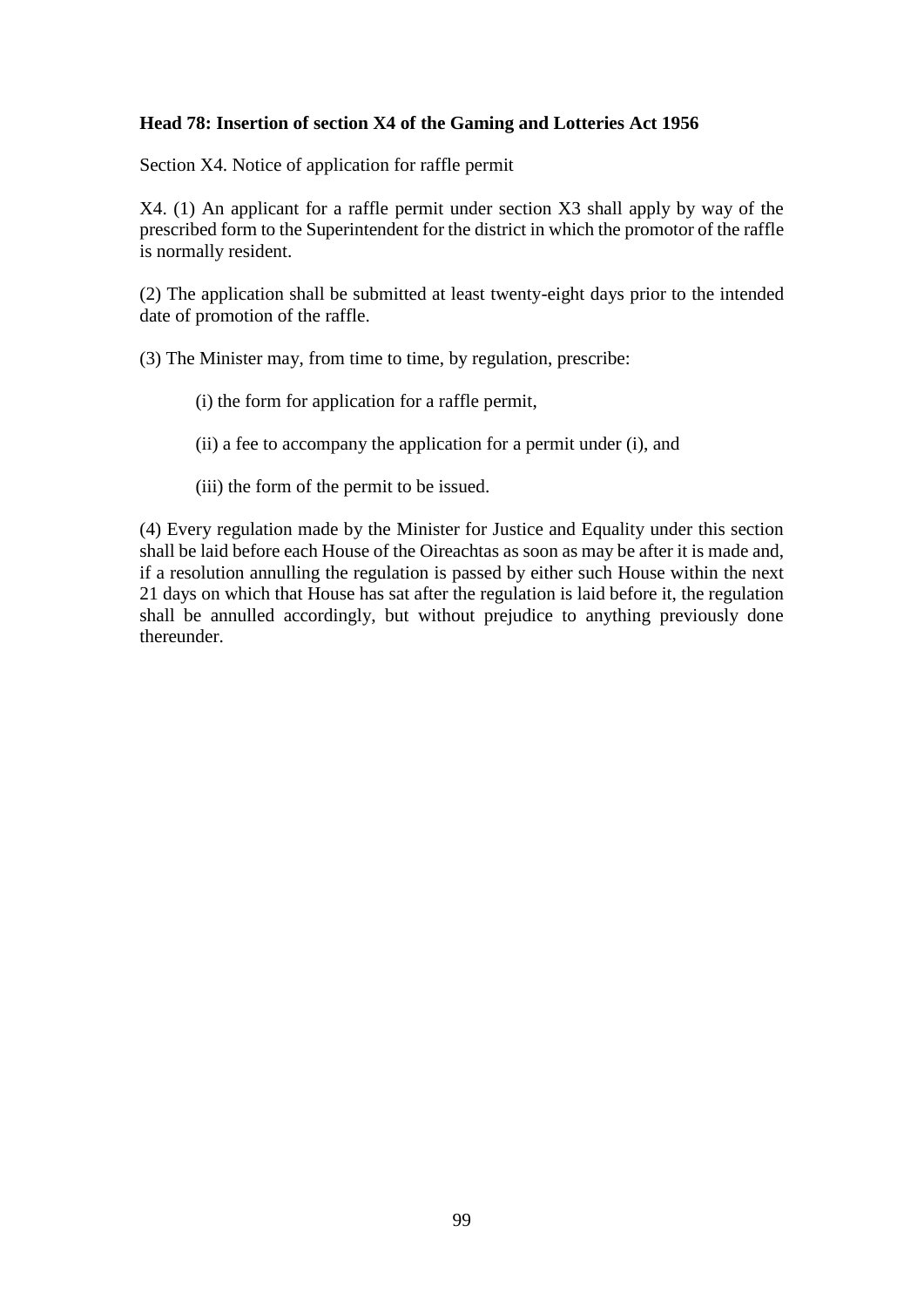#### **Head 79: Insertion of section X5 of the Gaming and Lotteries Act 1956**

Section X5. Raffle promoted under licence issued by the District Court

X5. (1) The District Court may grant a licence for the promotion of a raffle in accordance with this section.

(2) A licence issued under this section shall not be transferred to another person to promote a raffle.

(3) No more than one license may be issued to a promoter, related person or organisation in a twelve-month period.

(4) The raffle shall comply with the following conditions:

- (a) it may only be promoted for charitable or philanthropic purposes,
- (b) where the raffle is promoted for a charitable purpose or purposes, the charitable organisation or organisations concerned shall be registered with the Charities Regulatory Authority,
- (c) where the raffle is promoted for a philanthropic purpose or purposes, this purpose or purposes shall be clearly stated in writing in the application to the District Court,
- (d) the promotor or promoters shall derive no personal profit from the raffle, save as purchaser of a prize winning ticket,

(5) The total value of the prizes shall not be more than  $\epsilon$ 30,000 or such other amount that, for the time being, stands specified in lieu of that amount in regulations made by the Minister.

(6) The value of each prize shall be stated on every ticket or coupon.

(7) Tickets for raffles under this section may be sold through interactive channels.

(8) The gross proceeds of the raffle shall be allocated as follows:

- (i) not less than 35% to the purpose or purposes under subsection (4),
- (ii) not more than 50% to prizes, and
- (iii) not more than 15% to the expenses of promotion, including commission and any free entry for the raffle shall be deemed to be a payment of commission to the extent of its value.

(9) The Minister may, from time to time, by regulation, provide for such conditions and such other prize amounts and distribution of proceeds in a raffle.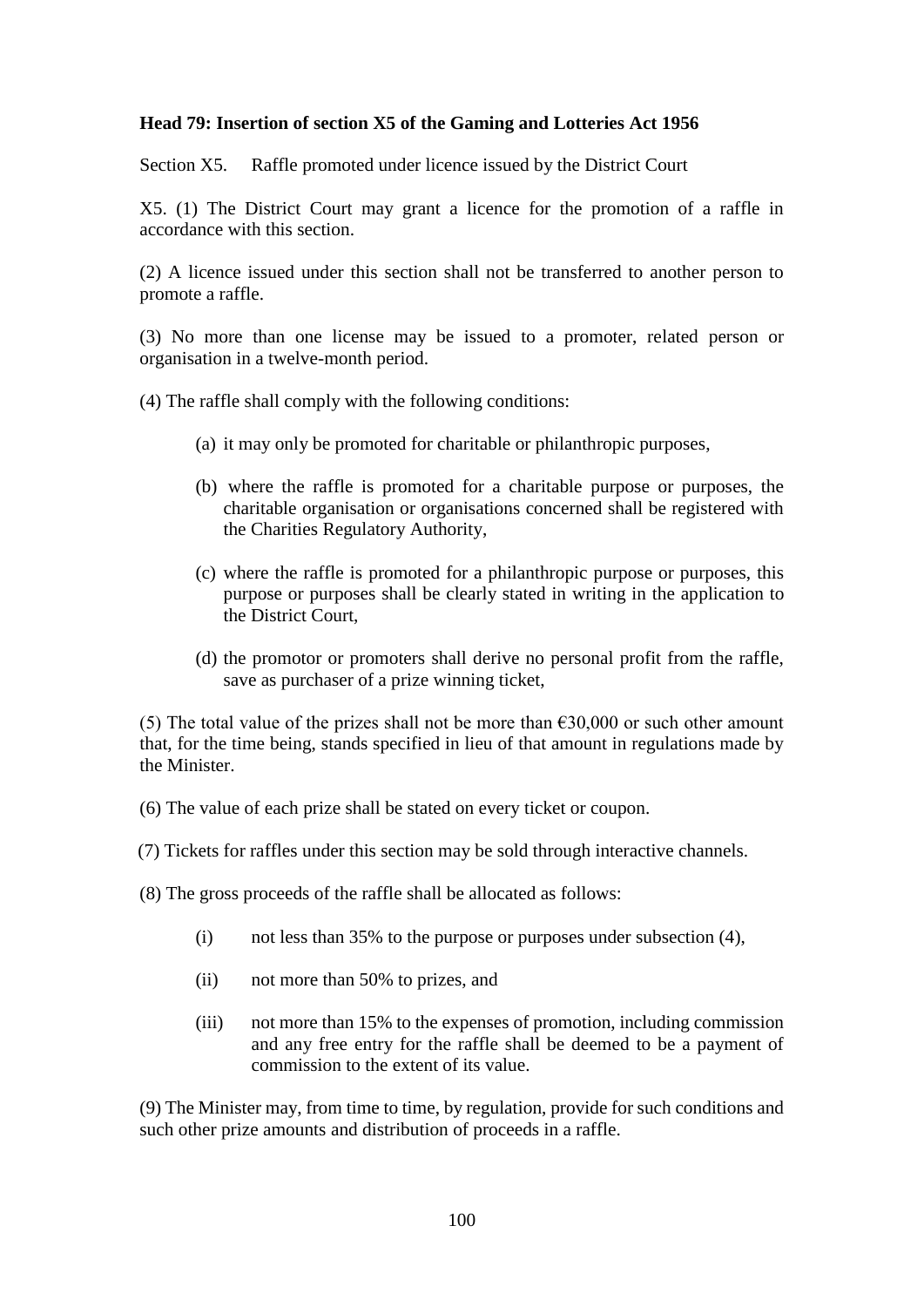(10) Every regulation made by the Minister for Justice and Equality under this section shall be laid before each House of the Oireachtas as soon as may be after it is made and, if a resolution annulling the regulation is passed by either such House within the next 21 days on which that House has sat after the regulation is laid before it, the regulation shall be annulled accordingly, but without prejudice to anything previously done thereunder.

(11) Before the Minister makes any regulations under this section he or she shall, in so far as it is possible to do so, consider and take account of the consequences of any proposed alteration on;

- (i) any raffles or lotteries which are conducted under this Act,
- (ii) any other raffle or lottery conducted in accordance with law, and
- (iii) charitable or philanthropic giving in society generally.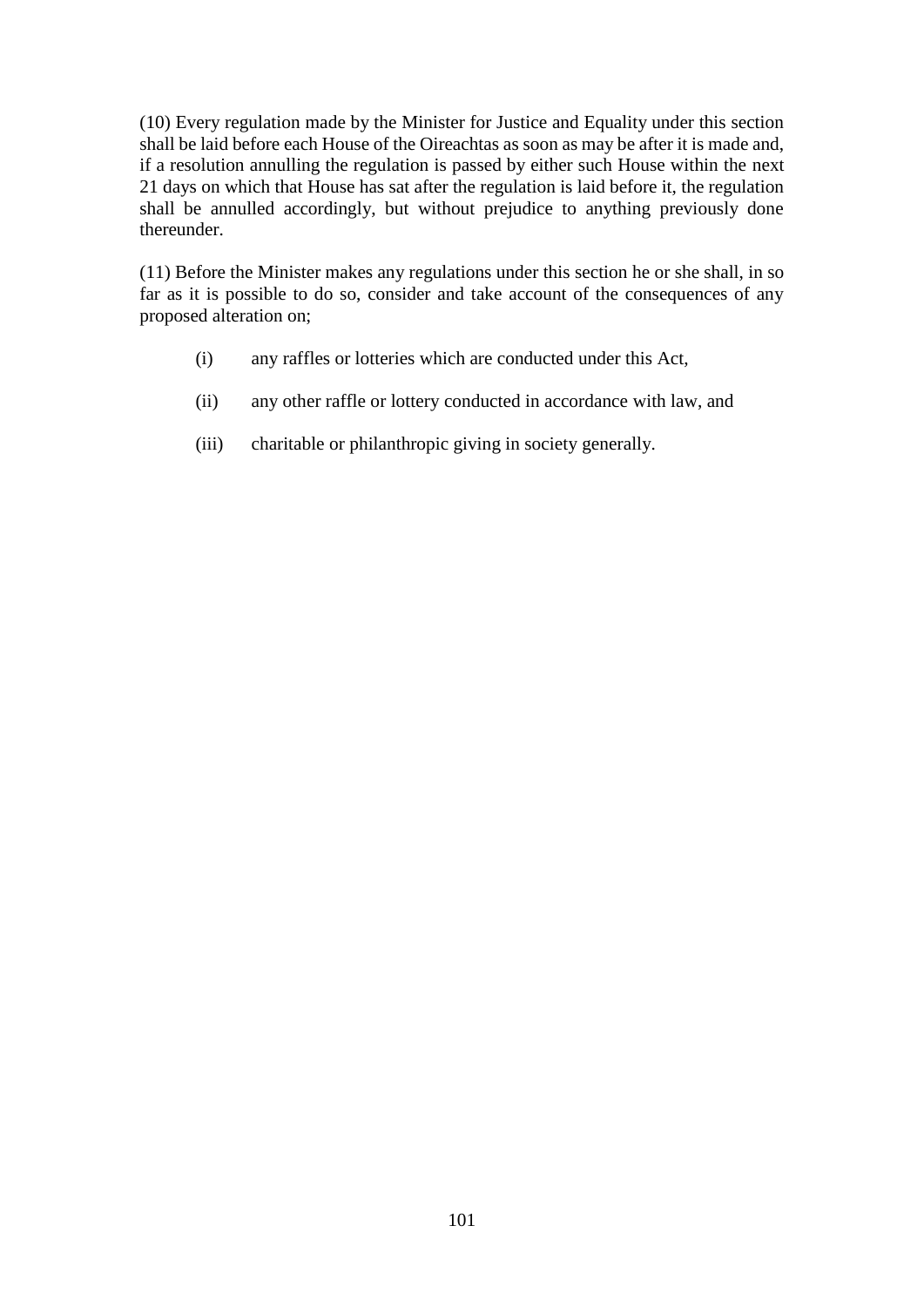### **Head 80: Insertion of section X6 of the Gaming and Lotteries Act 1956**

Section X6 - Notice of application for a raffle licence

X6. (1) The intending applicant for a raffle licence under section X5 shall give twentyeight days' notice in writing of his intention to the Superintendent of the Garda Síochána for the district in which the raffle is to be organised.

(2) The notice of application shall, subject to the provisions of section X5, state the kind of raffle proposed to be carried on, the purpose of the raffle, the amount, or proportion of the proceeds, intended to be devoted to the remuneration of agents, ticket-sellers and other persons employed in connection with it, and the value of the prizes.

(3) The notice shall state the name and address of any agent engaged by the licensee to promote the raffle, including where the agent is a body corporate, the beneficial owner or owners.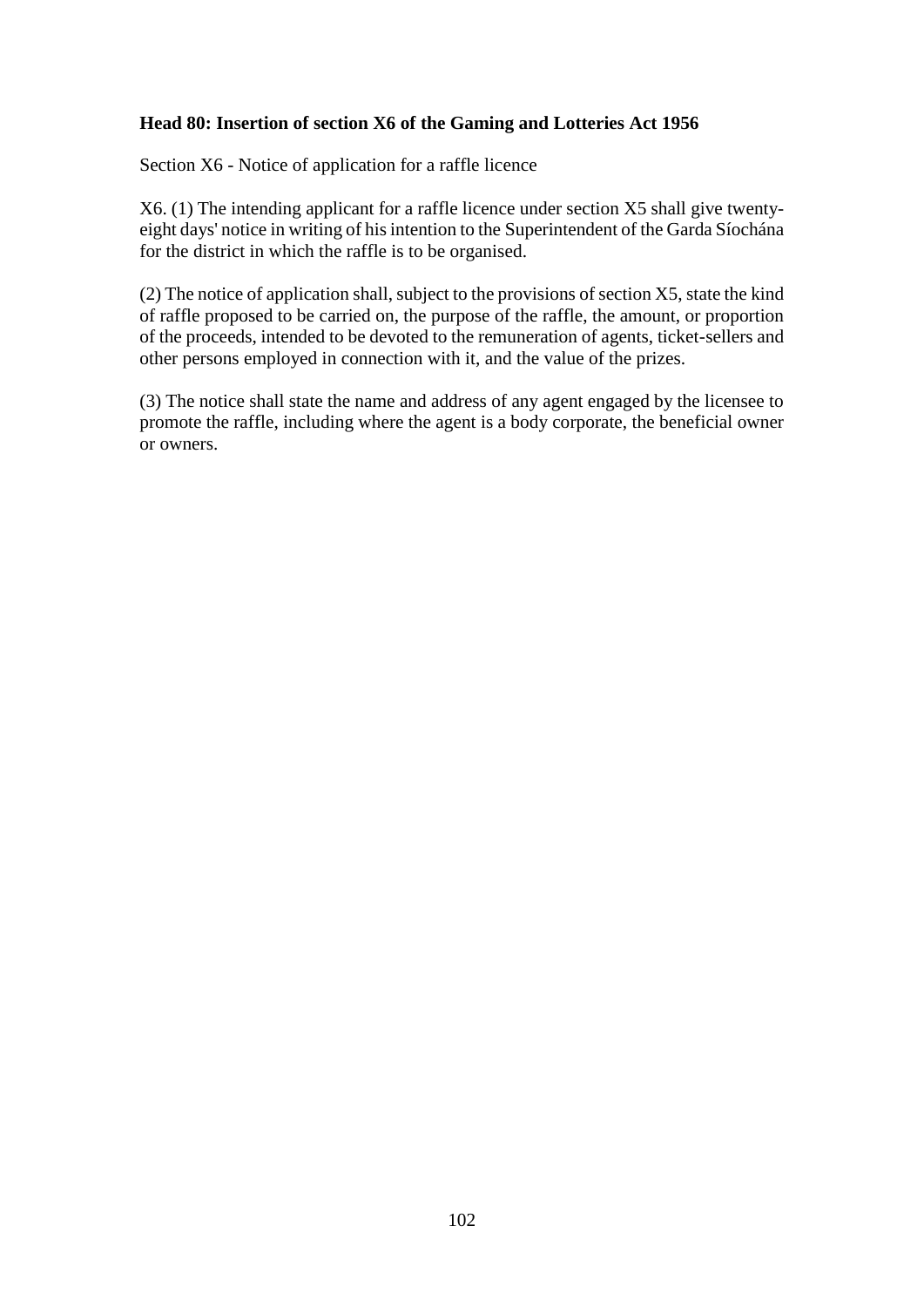### **Head 81: Insertion of section X7 of the Gaming and Lotteries Act 1956**

Section X7 Hearing of an application for a raffle licence

X7. (1) In considering an application under section X5 for a raffle licence, the court shall have regard to-

- (a) the character of the applicant,
- (b) the number of raffles or periodical lotteries already in operation in the locality,
- (c) the purpose of the raffle, and
- (d) the character of any agent to be engaged for the promotion of the raffle.

(2) The provisions of subsection (1)(d) shall not apply to any voluntary agents or occasional ticket sellers who receive no payment or only a token payment.

(3) At the hearing, the Superintendent and any other person who appears to the Court to be interested may appear and may adduce evidence in relation to the application.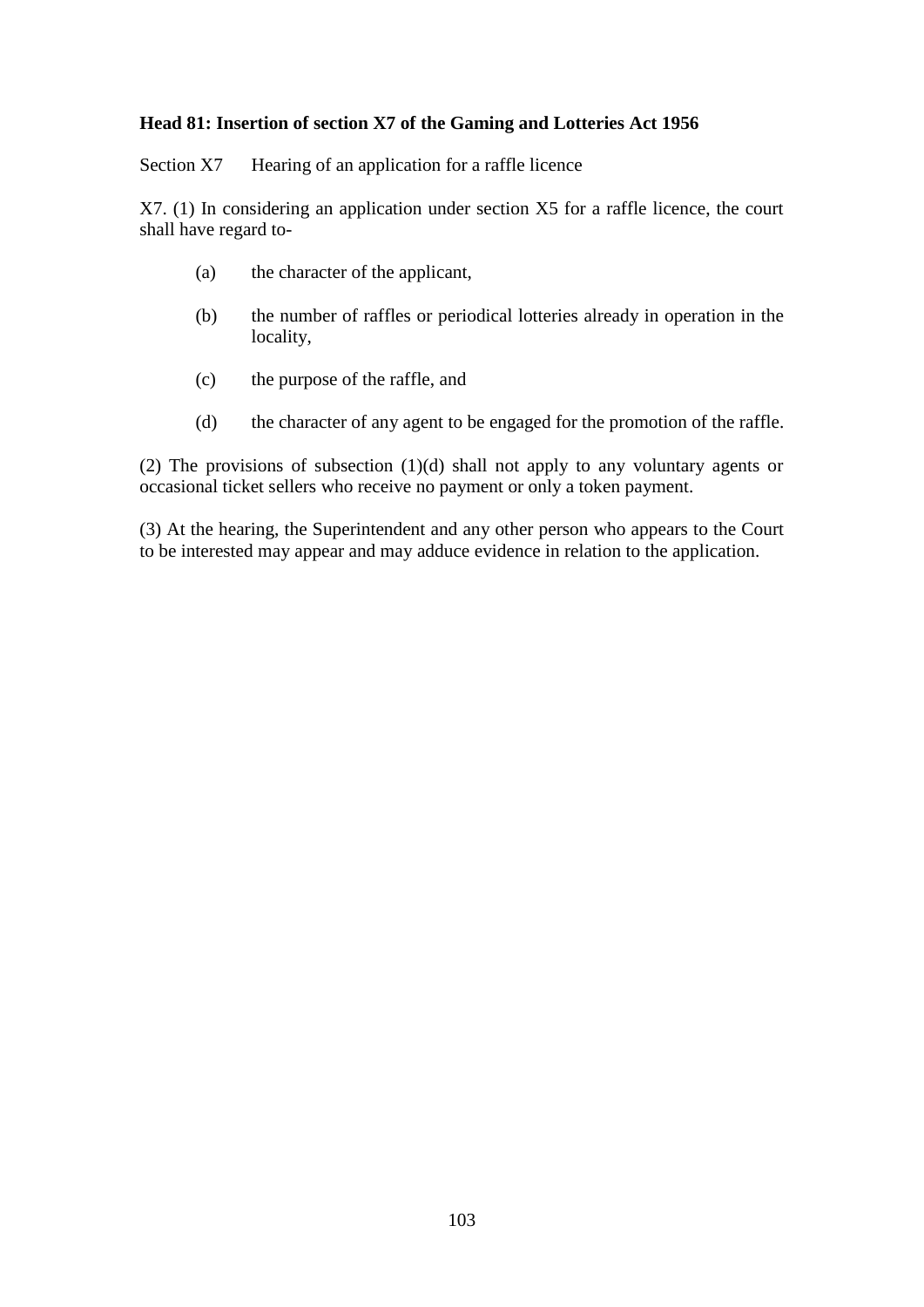# **Head 82: Repeal of section 22 of the Gaming and Lotteries Act 1956**

Section 22 - Advertisement of lotteries

Provide along the following lines:

The Act of 1956 was amended by the inserted by section 51(1) of the National Lottery Act 2013.

This provision is now to be repealed.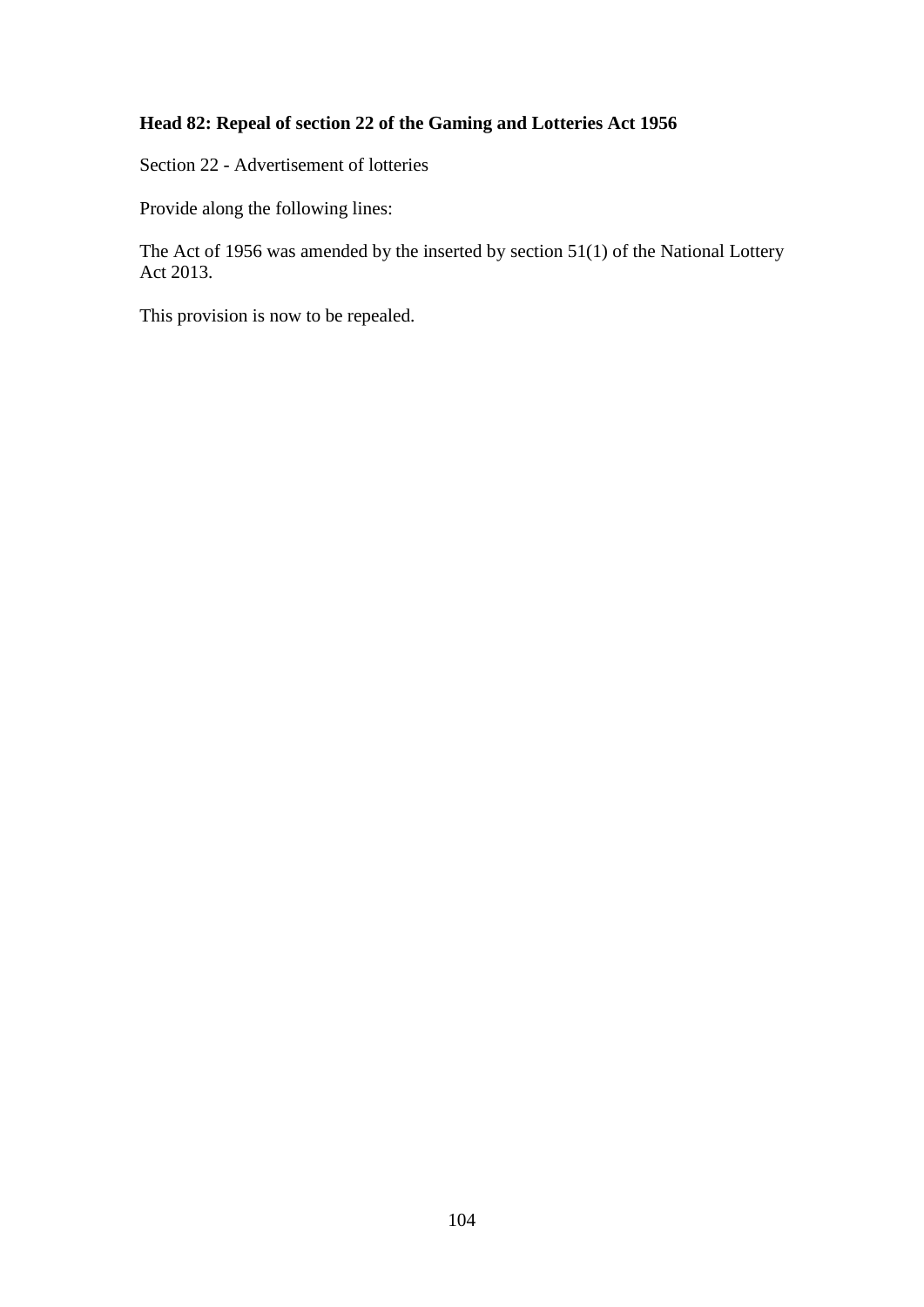# **Head 83: Repeal of section 22A of the Gaming and Lotteries Act 1956**

Section 22A Advertisement of lotteries

Provide along the following lines:

The Act of 1956 was amended by the inserted by section 51(1) of the National Lottery Act 2013.

This provision is now to be repealed.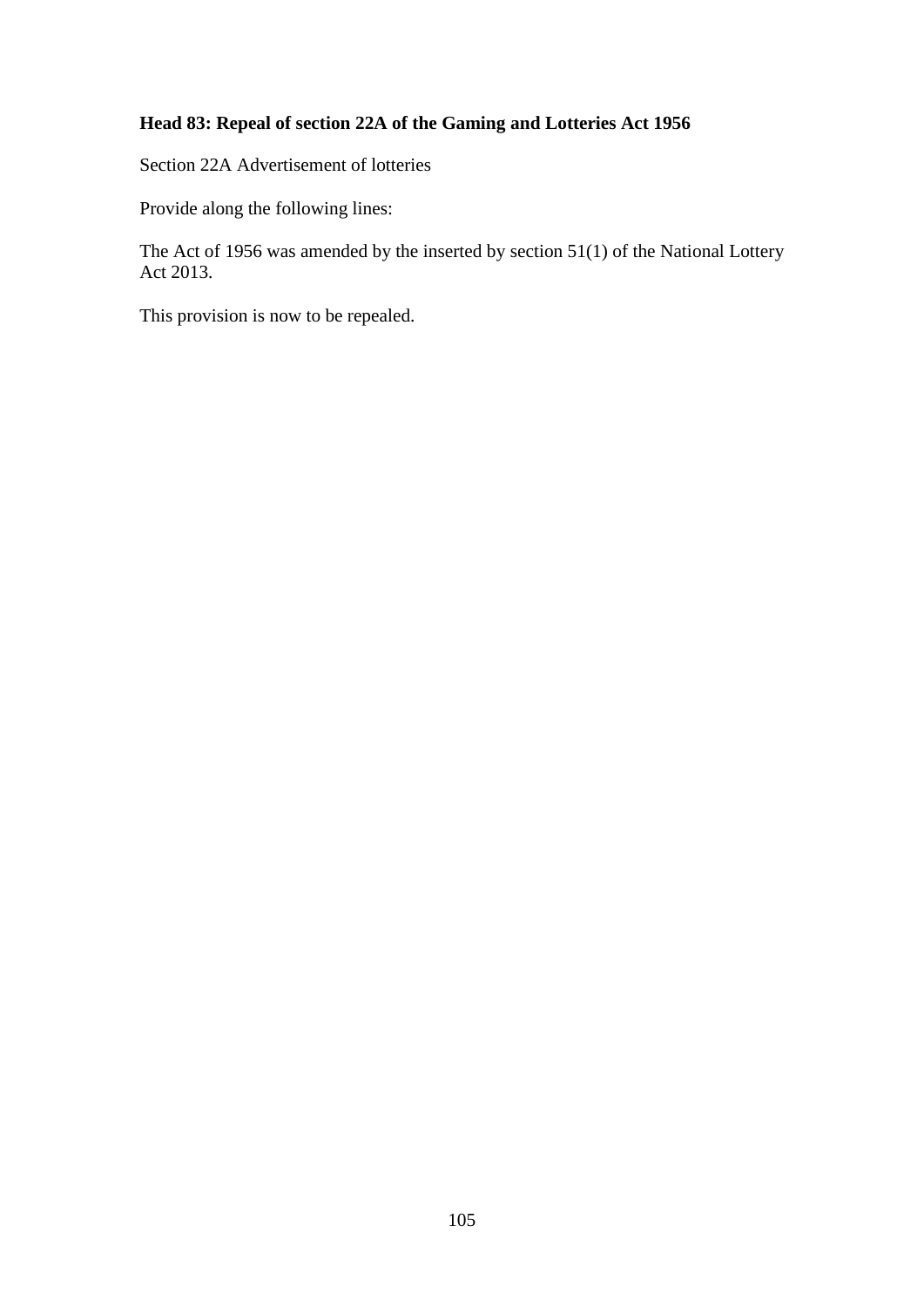### **Head 84: Amendment of section 23 of the Gaming and Lotteries Act 1956**

Section 23 – Private lotteries

Provide along the following lines:

The Act of 1956 is amended by the substitution of the following for section 23.

Section 23 – Lotteries promoted under permit

23.—(1) A lottery shall not be unlawful if it is promoted under a permit issued in accordance with section 27.

(2) The following lotteries may be held under permit:

(a) a lottery promoted as part of a carnival, bazaar, sports meeting, local festival, exhibition or other like event on a day on which gaming is permitted.

(b) a lottery promoted as part of a dance, concert or other like event.

(c) a lottery promoted by the licensee of a licensed amusement hall or funfair as part of the entertainment therein,

(3) The promoters of a lottery held under subsection (2):

(a) may derive no personal profit from the lottery save as a purchaser of a prize winning ticket,

(b) shall limit the sale of tickets to the patrons present at such locations, events or premises and any notice or announcement relating to the lottery shall not be made outside the premises, and

(c) may not sell tickets through interactive channels.

(4) The following lotteries may be held under permit:

(a) a lottery promoted on a licensed premises, whether by the licensee or otherwise,

(b) a lottery promoted as part of a circus or other travelling show on a day on which gaming is permitted,

(c) a lottery whereby the sale of chances is confined to:

(i) the members of one or more society established and conducted for purposes not connected with gaming, wagering or lotteries, or

(ii) persons all of whom reside on the same or connected premises, or

(iii) persons all of whom work at a single or connected workplaces.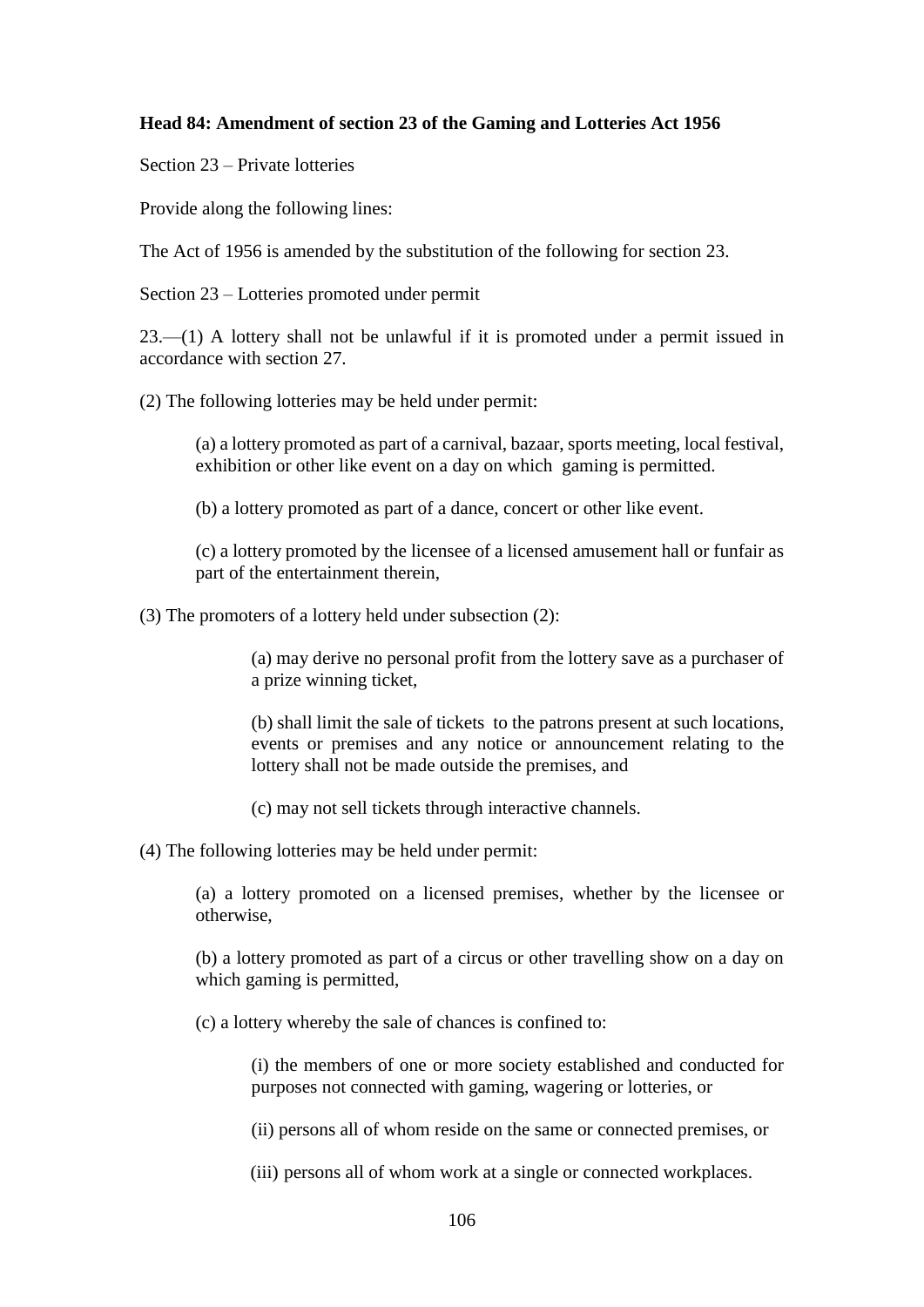- (5) The promoters of a lottery held under subsection (4):
	- (a) may derive personal profit from the lottery,
	- (b) may sell tickets through interactive channels, and
	- (c) shall

(i) confine the sale of tickets to the patrons present at the locations in subsection  $(4)$   $(a)$  and  $(b)$  and any notice or announcement relating to the lottery shall not be made outside those locations, and

(ii) shall confine the sale of tickets and any notice or announcement relating to the lottery to the persons concerned at subsection  $(4)$  (c)  $(i)$ ,  $(ii)$  and  $(iii)$ .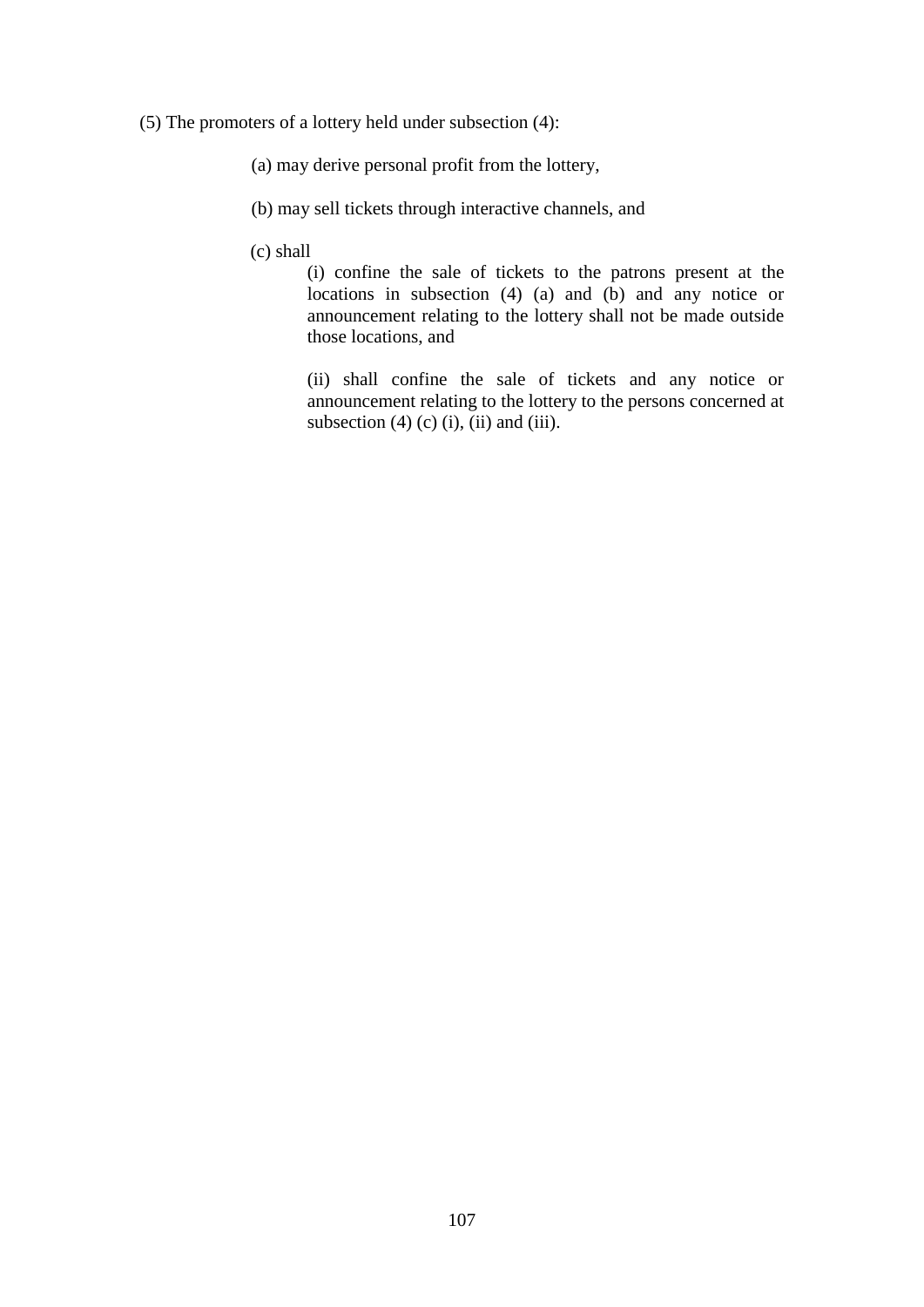# **Head 85: Repeal of section 24 of the Gaming and Lotteries Act 1956**

Section 24 – Lotteries at circus or travelling show

Provide along the following lines:

Section 24 of the Act of 1956 is repealed.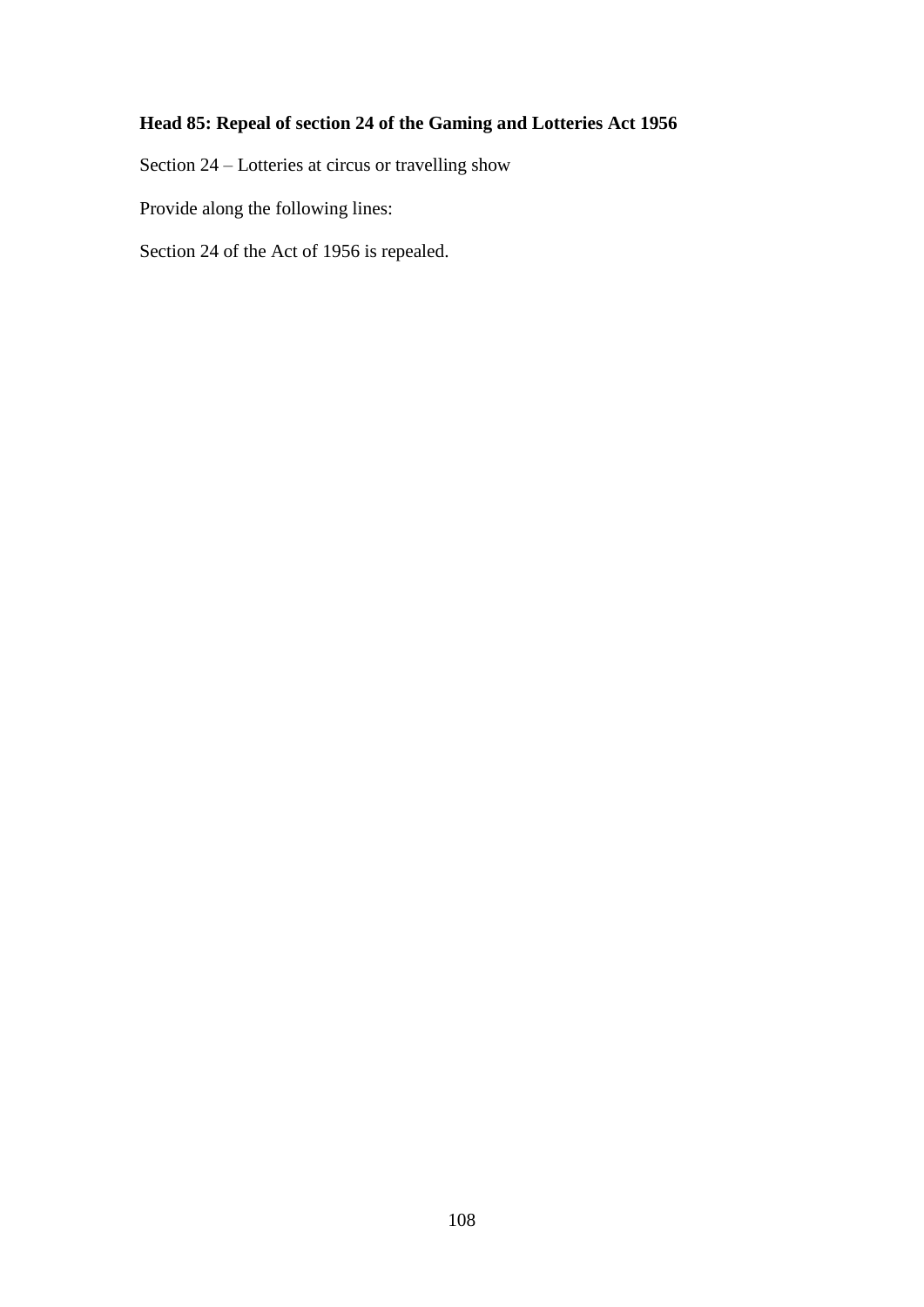## **Head 86: Repeal of section 25 of the Gaming and Lotteries Act 1956**

Section 25 – Lotteries at carnivals and other events

Provide along the following lines:

Section 25 of the Act of 1956 is repealed.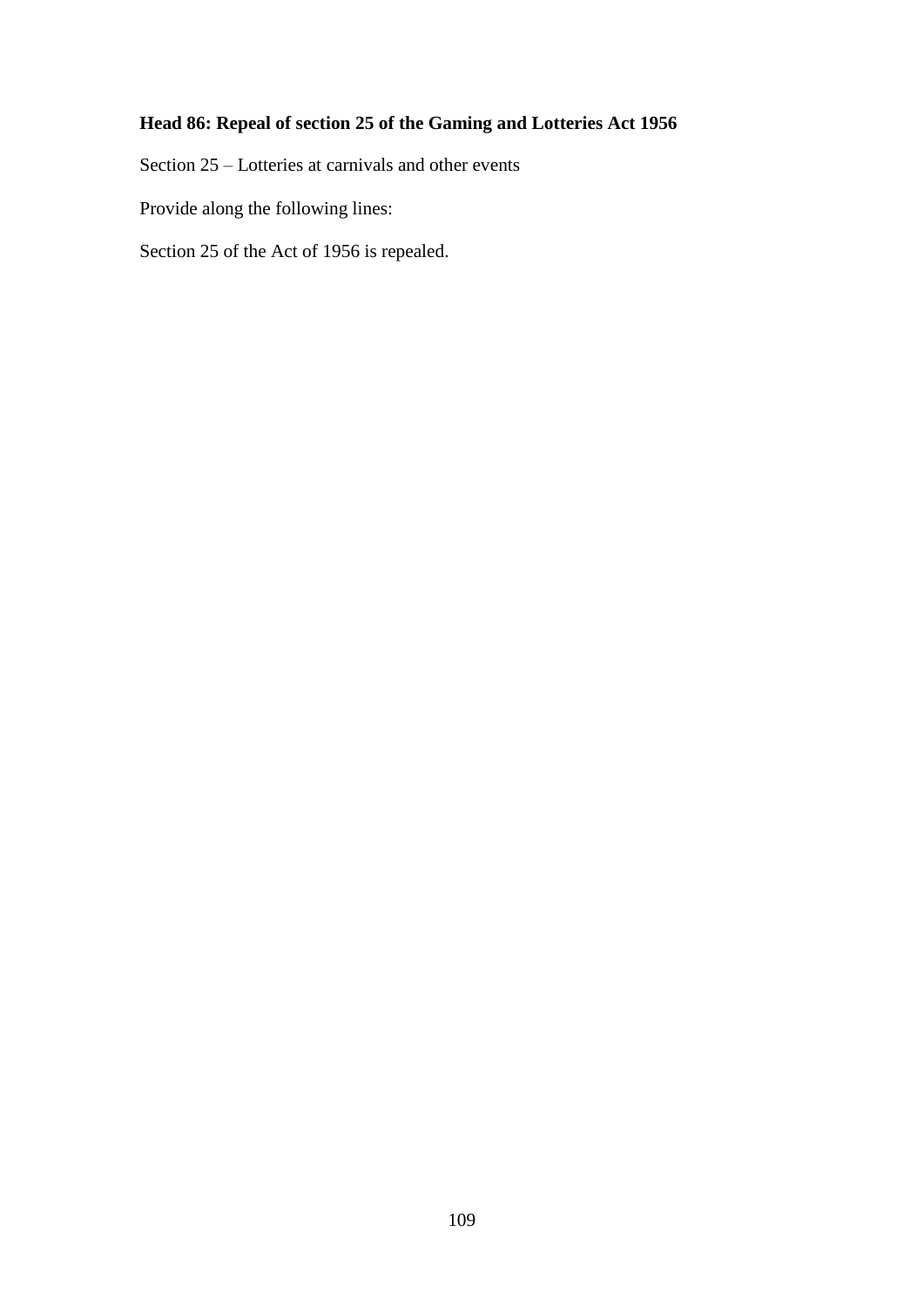## **Head 87: Repeal of section 26 of the Gaming and Lotteries Act 1956**

Section 26 - Lotteries under permit or licence.

Provide along the following lines:

Section 26 of the Act of 1956 is repealed.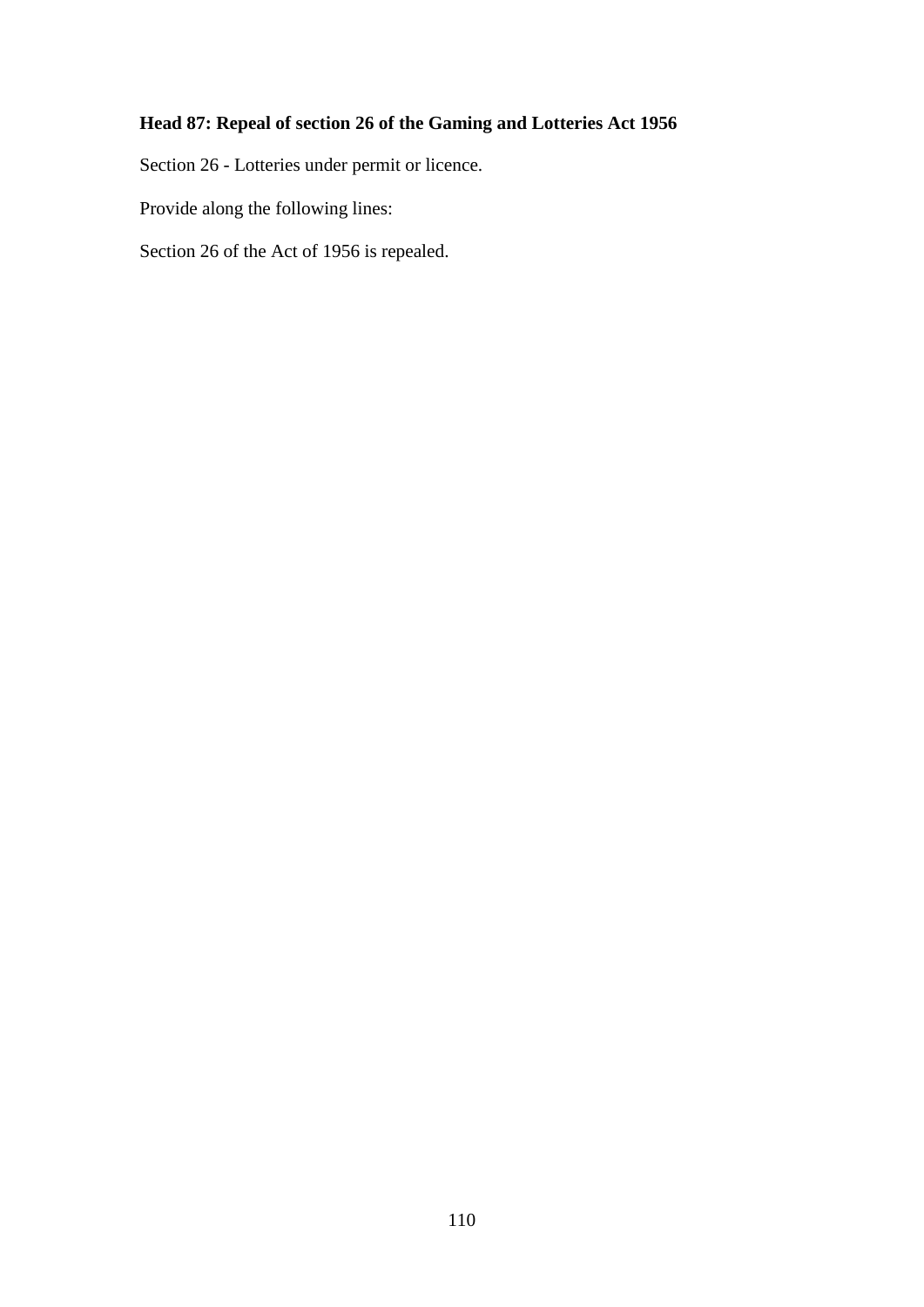### **Head 88: Amendment of section 27 of the Gaming and Lotteries Act 1956**

Section 27 – Permits

Provide along the following lines:

The Act of 1956 is amended by the substitution of the following for section 27.

Section 27 Lottery promoted under permit

"27. (1) A Superintendent, on the application of any person residing in his district, may issue a permit for the promotion of a lottery provided for in Section 23 in accordance with this section.

(2) The Superintendent may require of the applicant such information, and additional information, as he or she determines is necessary to process the application.

(3) A permit issued under this section shall:

(i) not be transferred to another person,

(ii) be valid for a maximum period of one year from date of issue, or

(iii) be valid for such defined period as determined by the Superintendent as required for the promotion of the particular gaming, or

(iv) be valid for such defined period as requested by the promoter.

(4) The following conditions shall apply to any lottery carried out under a permit issued under this section:

(a) the determination or draw for all prizes in the lottery shall be open to the public;

(b) The total value of the prizes for those lotteries held under section 23 (2) (a), (b) and (c), shall be not more than  $65,000$  or, if more than one lottery is held, the total value of the prizes shall not be more than  $\epsilon$ 5,000;

(c) The total value of the prizes for those lotteries held under section 23 (4) (a), (b) and (c), shall be not more than  $63,000$  or, if more than one lottery is held, the total value of the prizes shall not be more than  $\epsilon$ 3,000;

(d) the value of each prize shall be stated on every ticket or coupon;

(e) the price of a ticket in each lottery is not more than  $\epsilon$ 10.

(f ) the promotor shall be entitled to recover a maximum of 5% of the total ticket sales with regard to expenses incurred in the promotion of the lottery.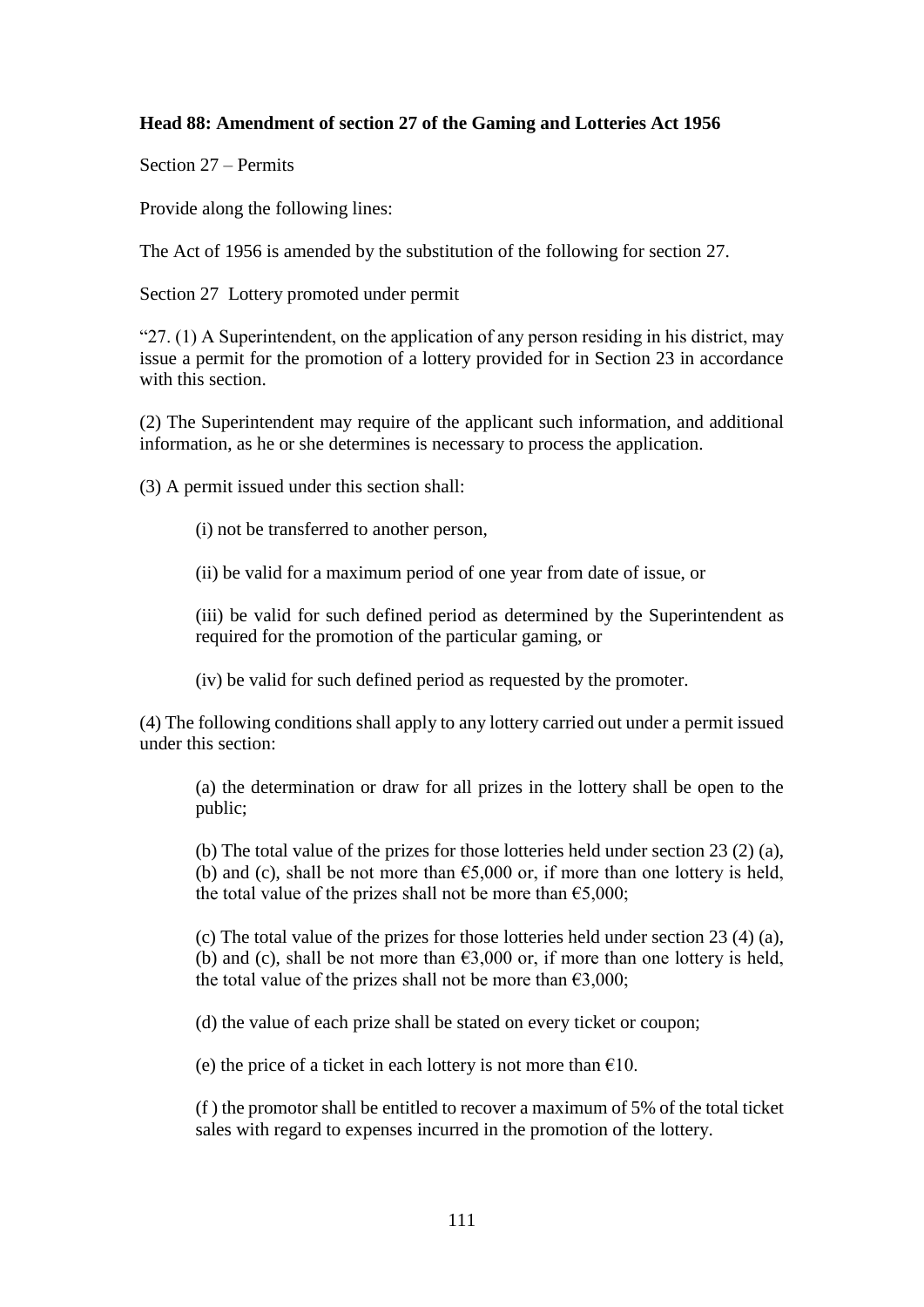(5) In determining an application for a permit under this section, a Superintendent may consider the following:

- (a) the character of the applicant,
- (b) the number of permits already issued in the locality,
- (6) The Superintendent who issues a permit under this section shall: (a) maintain a record of all such permits issued, revoked, suspended or surrendered,

(b) make such record open to inspection by the public, at all reasonable times, including by electronic means, and

(c) arrange to publish a record of all permits issued an annual basis.

(7) The Minister may, from time to time, by regulation specify such conditions and such other amounts that may apply to the maximum value of a ticket and of prizes in the lottery.

(8) Every regulation made by the Minister for Justice and Equality under this section shall be laid before each House of the Oireachtas as soon as may be after it is made and, if a resolution annulling the regulation is passed by either such House within the next 21 days on which that House has sat after the regulation is laid before it, the regulation shall be annulled accordingly, but without prejudice to anything previously done thereunder.

(9) Before the Minister makes any regulations under this section he or she shall, in so far as it is possible to do so, consider and take account of the consequences of any proposed alteration on-

- (a) raffles and lotteries which are conducted under this Act,
- (b) any other lottery conducted in accordance with law, and
- (c) charitable or philanthropic giving in society generally.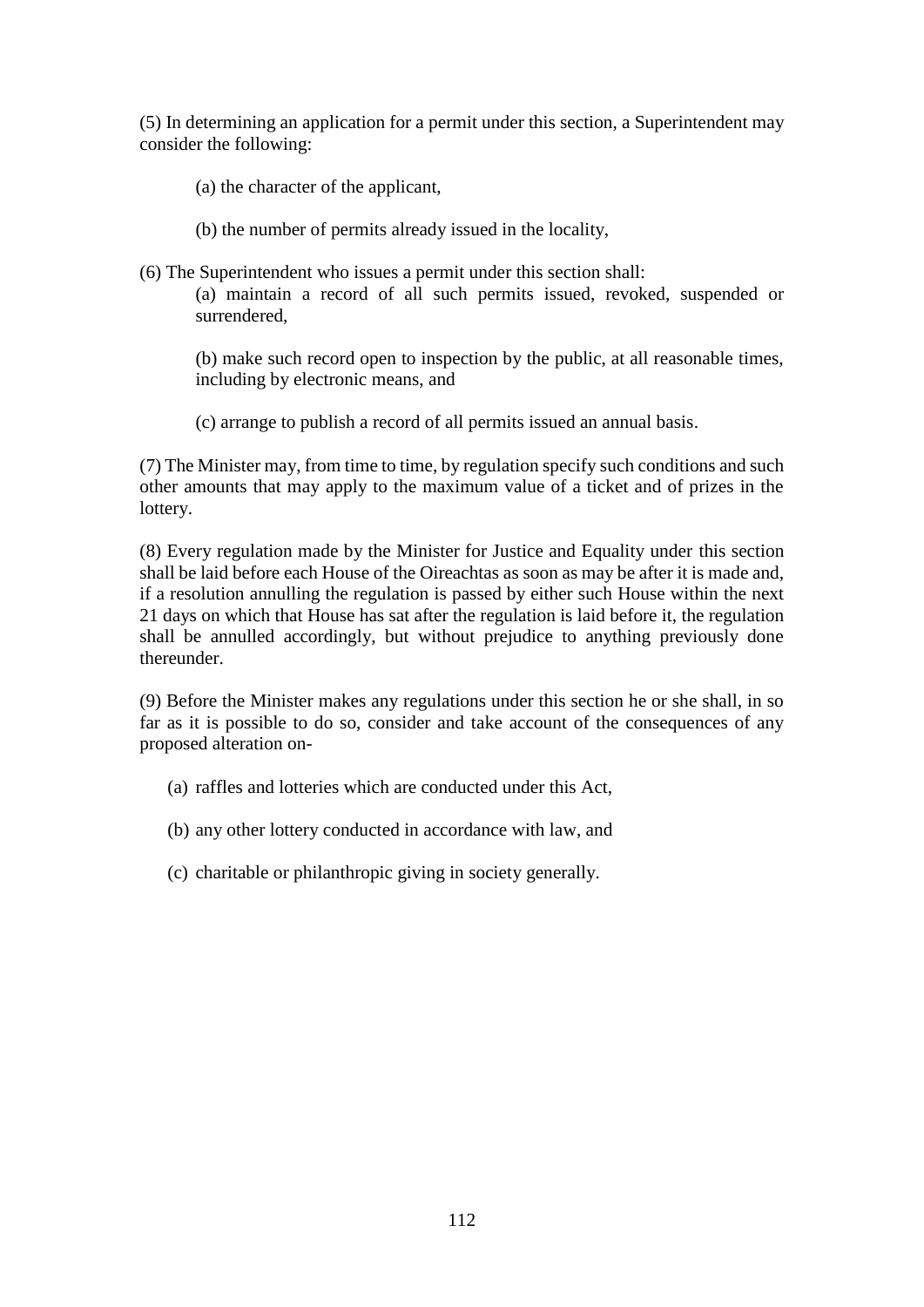### **Head 89: Insertion of section 27A of the Gaming and Lotteries Act 1956**

Section 27A – Notice of application for lottery permit

Provide along the following lines:

The Act of 1956 is amended by the insertion of the following section after section 27.

27A Notice of application for lottery permit

27A (1) An applicant for a lottery permit under section 27 shall apply by way of the prescribed form to the Superintendent for the district in which the lottery is to be organised.

(2) The application shall be submitted at least twenty-eight days prior to the intended date of promotion of the lottery.

(3) The Minister may, from time to time, by regulation, prescribe:

- (i) the form for application for a lottery permit,
- (ii) a fee to accompany the application for a permit under (i), and
- (iii) the form of the permit to be issued.

(4) Every regulation made by the Minister for Justice and Equality under this section shall be laid before each House of the Oireachtas as soon as may be after it is made and, if a resolution annulling the regulation is passed by either such House within the next 21 days on which that House has sat after the regulation is laid before it, the regulation shall be annulled accordingly, but without prejudice to anything previously done thereunder.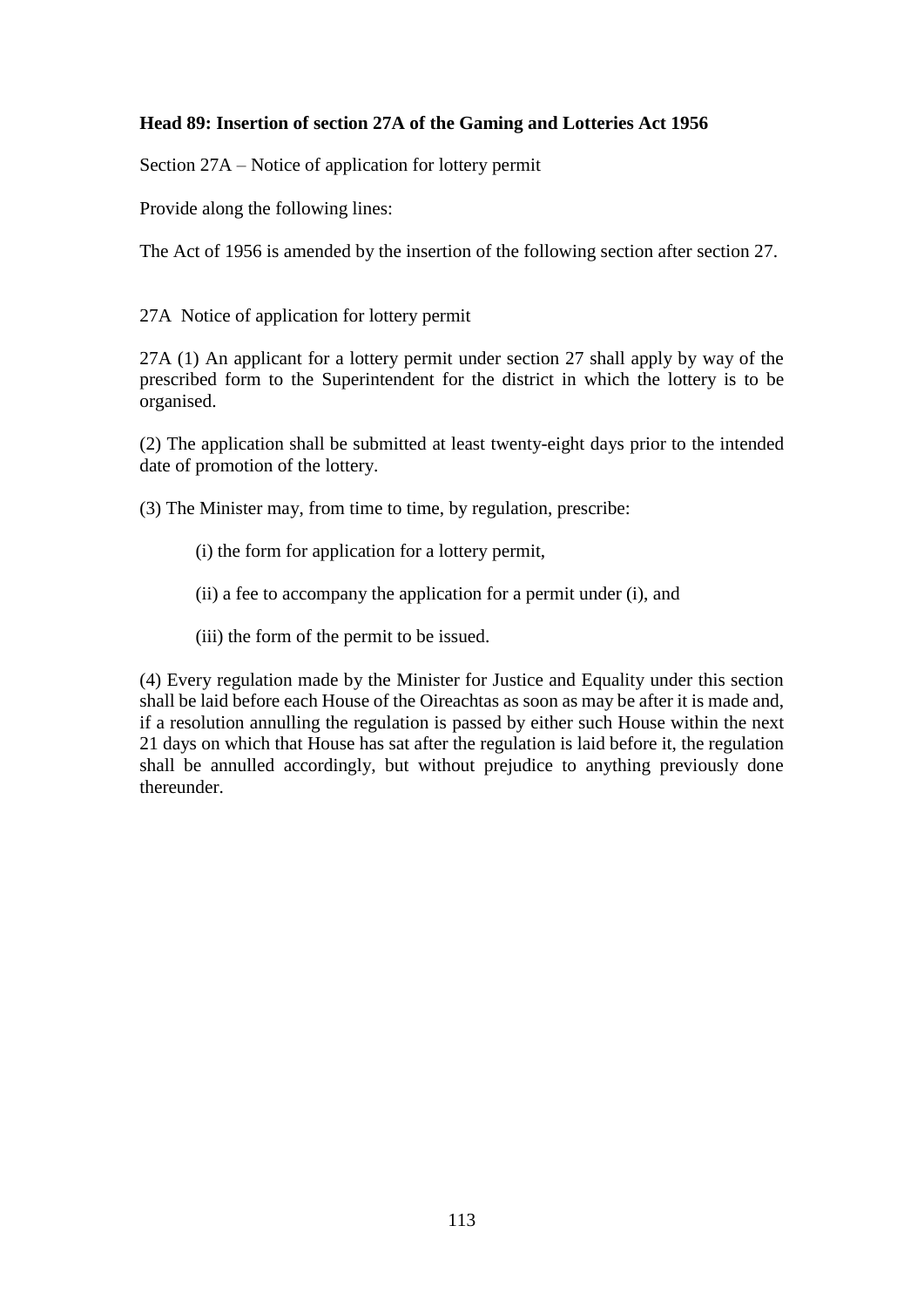### **Head 90: Amendment of section 28 of the Gaming and Lotteries Act 1956**

Section 28 – Lottery licence

Provide along the following lines:

The Act of 1956 is amended by the substitution of the following for section 28.

Section 28 Lottery promoted under licence issued by the District Court

28.-(1) The District Court may grant a licence for the promotion, during such period, not exceeding one year, as shall be specified in the licence, of periodical lotteries in accordance with this section.

(2) A licence issued under this section shall not be transferred to another person**.**

(3) Each series of lotteries shall comply with the following conditions:

(a) where the lottery is promoted for a charitable purpose or purposes, the charitable organisation or organisations concerned shall be registered with the Charities Regulatory Authority;

(b) where the lottery is promoted for a philanthropic purpose or purposes, this purpose or purposes shall be clearly stated in writing in the application to the District Court;

(4) The licensee shall derive no personal profit from the lottery save as through purchase of a prize winning ticket.

(5) The total value of the prizes-

(i) on any occasion shall not be more than  $\epsilon$ 30,000 or such other amount that, for the time being, stands specified in lieu of that amount in regulations made by the Minister, and

(ii) if more than one lottery is held in any week, the total value of the prizes for the week shall not be more than  $\epsilon$ 30,000 or such other amount that, for the time being, stands specified in lieu of that amount in regulations made by the Minister;

(6) The value of each prize shall be stated on every ticket or coupon;

(7) Tickets for lotteries under this section may be sold through interactive channels.

(8) The gross proceeds of the lottery shall be allocated as follows:

(i) not less than 25% to the purpose or purposes under paragraph (a) or (b),

(ii) not more than 50% to prizes, and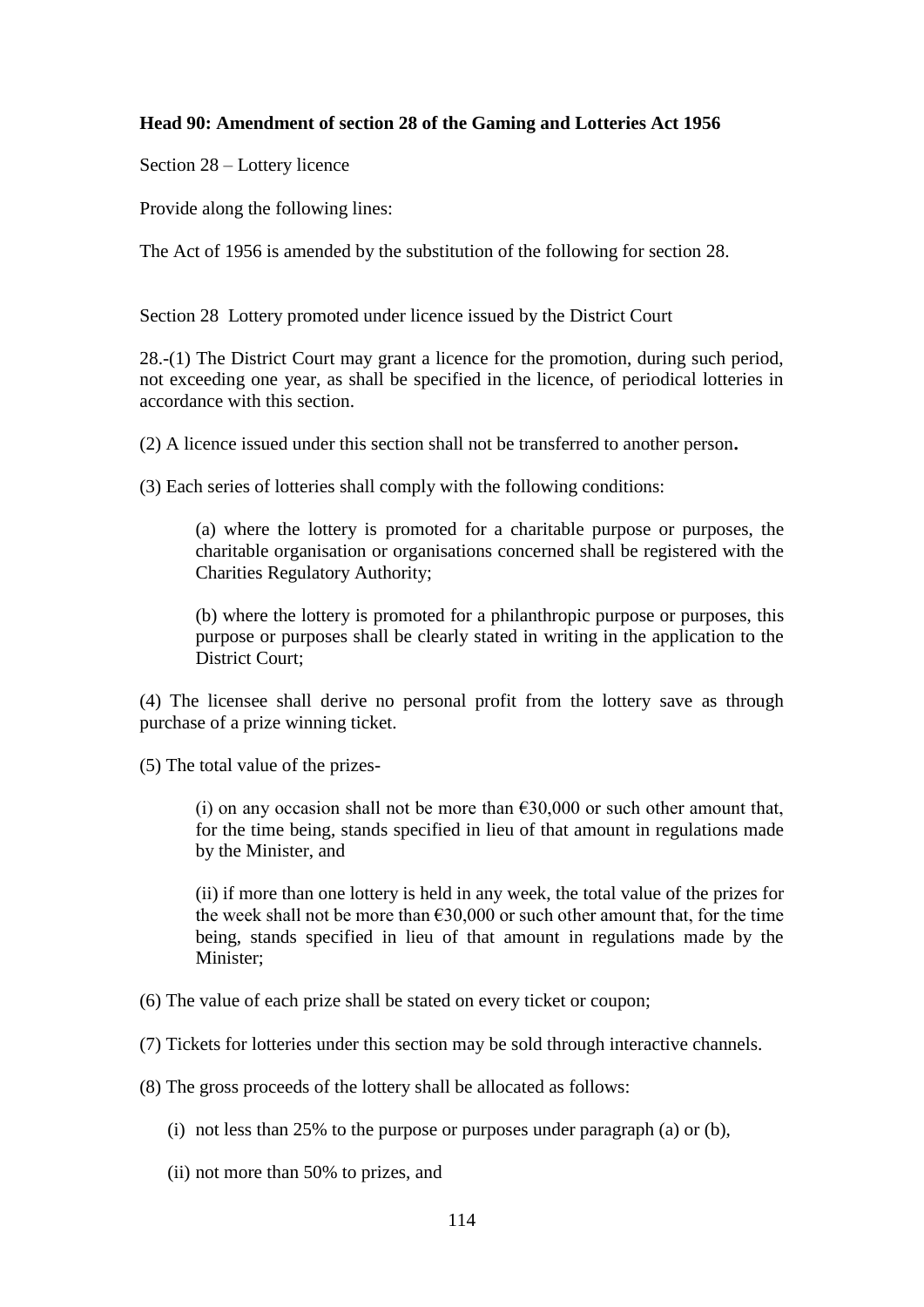- (iii) not more than 25% to the expenses of promotion, including commission and any free entry for the lottery shall be deemed to be a payment of commission to the extent of its value.
- (9) The District Court shall:

(a) maintain a record of all such permits issued, revoked, suspended or surrendered,

(b) make such record open to inspection by the public, at all reasonable times, including by electronic means, and

(c) arrange to publish a record of all permits issued an annual basis.

(10) The Minister may, from time to time, by regulation, provide for such other conditions, prize amounts and distribution of proceeds.

(11) Every regulation made by the Minister for Justice and Equality under this section shall be laid before each House of the Oireachtas as soon as may be after it is made and, if a resolution annulling the regulation is passed by either such House within the next 21 days on which that House has sat after the regulation is laid before it, the regulation shall be annulled accordingly, but without prejudice to anything previously done thereunder.

(12) Before the Minister makes any regulations under this section he or she shall, in so far as it is possible to do so, consider and take account of the consequences of any proposed alteration on:

- (a) lotteries which are conducted under this Act,
- (b) any other lottery conducted in accordance with law, and
- (c) charitable or philanthropic giving in society generally.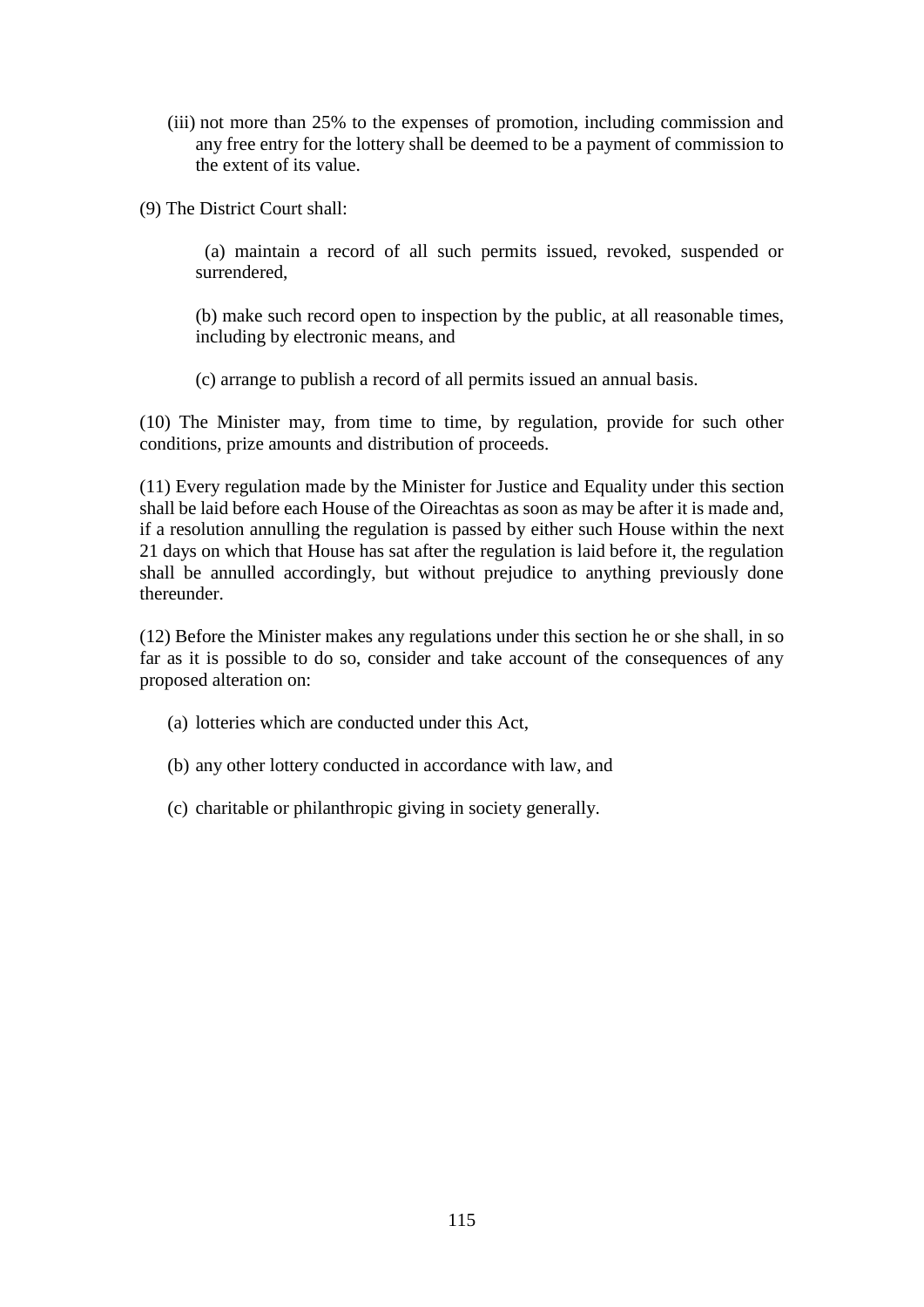# **Head 91: Repeal of section 28A of the Gaming and Lotteries Act 1956**

Section 28A – Matters to take into consideration when making regulations under section 27 or 28

Provide along the following lines:

Section 28A (inserted by section 51(1)(e) of the National Lottery Act 2013) of the Act of 1956 is repealed.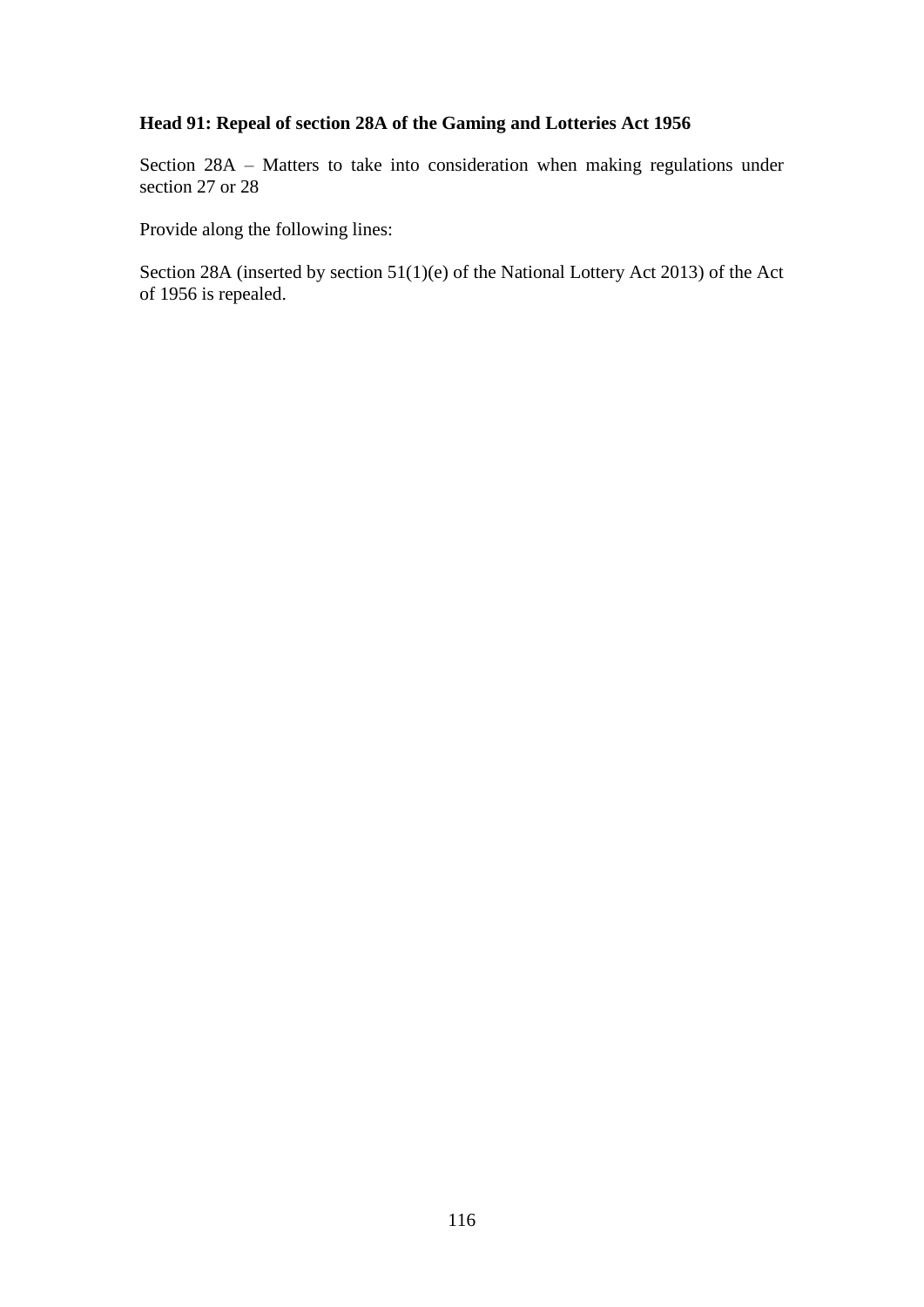## **Head 92: Amendment of section 29 of the Gaming and Lotteries Act 1956**

Section 29 – Notice of application for licence

Provide along the following lines:

Section 29 of the Act of 1956 is substituted by the following section.

Section 29 – Notice of application for a lottery licence

29. (1) The intending applicant for a lottery licence under section 28 shall give twentyeight days' notice in writing of his intention to the Superintendent for the district in which the lottery is to be organised.

(2) The notice of application shall, subject to the provisions of section 28,--

(a) state the kind of lottery proposed to be carried on,

(b) the purpose of the lottery,

(c) the amount, or proportion of the proceeds, intended to be devoted to the remuneration of agents, ticket-sellers and other persons employed in connection with it, and the value of the prizes and

(d) the notice shall state the name and address of any agent engaged by the licensee to promote the lottery, including where the agent is a body corporate, the beneficial owner or owners.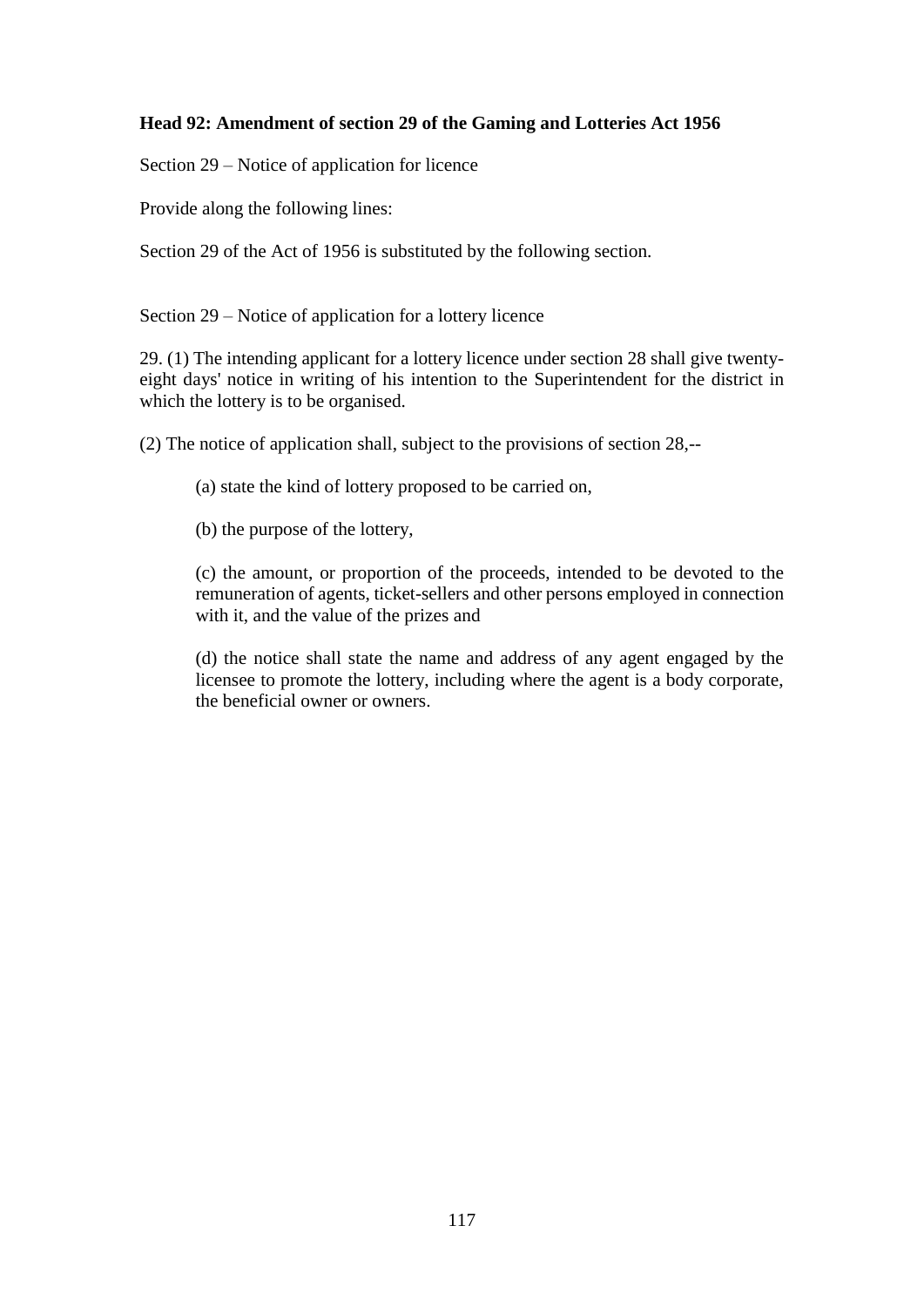## **Head 93: Repeal of section 30 of the Gaming and Lotteries Act 1956**

Section 30 – False statements on application for licence or permit

Provide along the following lines:

Section 30 of the Act of 1956 is repealed**.**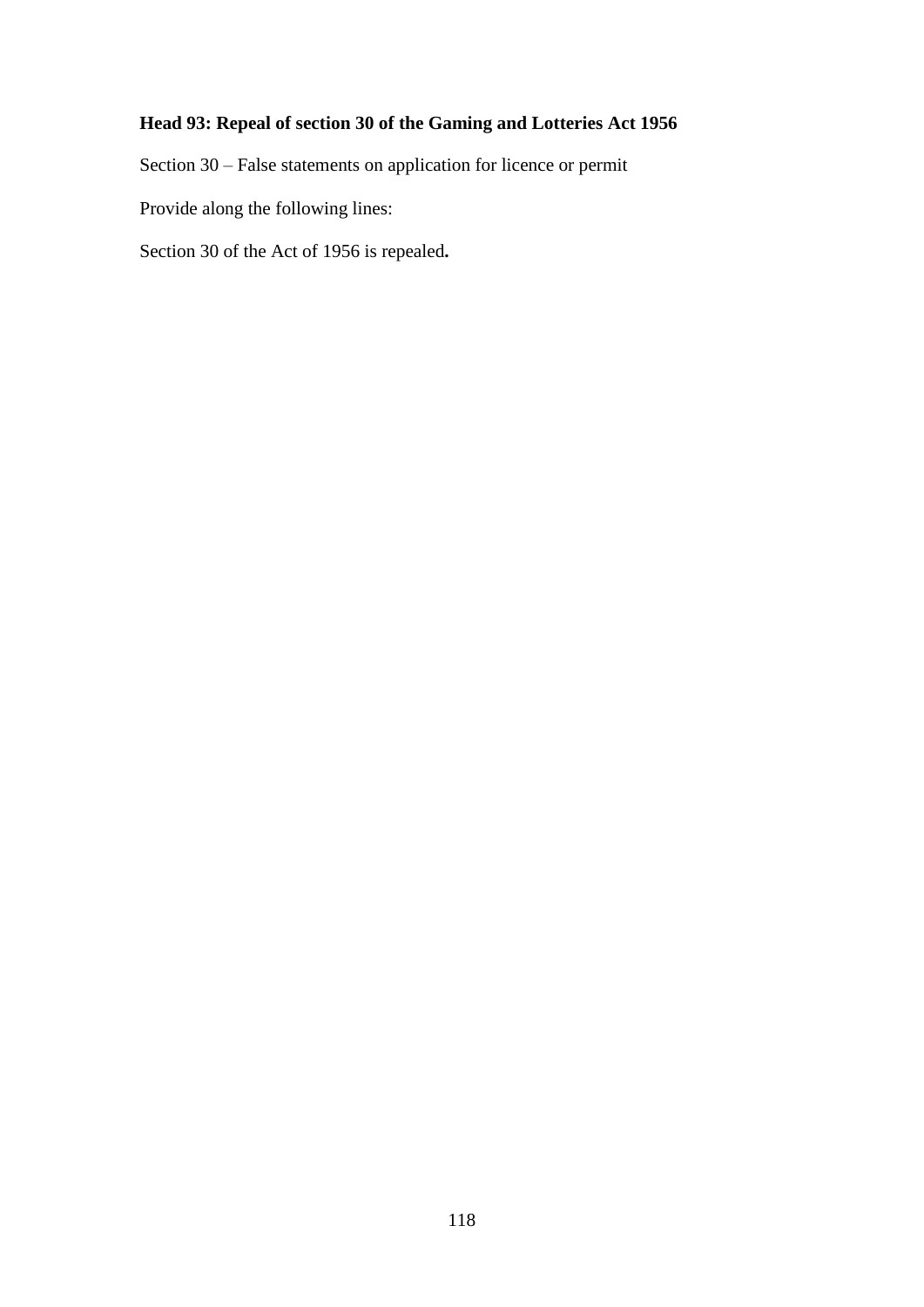## **Head 94: Amendment of section 31 of the Gaming and Lotteries Act 1956**

Section 31 – Hearing of an application

Provide along the following lines:

The Act of 1956 is amended by the substitution of the following section for section 31-

Section 31 – Hearing of an application for lottery licence

31. (1) In considering an application under section 28 for a licence, the court shall have regard to-

- (a) the character of the applicant,
- (b) the number of periodical lotteries already in operation in the locality,
- (c) the purpose of the lottery, and
- (d) the character of any agent to be engaged for the promotion of the lottery.

(2) The provisions of subsection (1)(d) shall not apply to any voluntary agents or ticket sellers who receive no payment or only a token payment.

(3) At the hearing, the Superintendent of the Garda Síochána and any other person who appears to the Court to be interested may appear and may adduce evidence in relation to the application.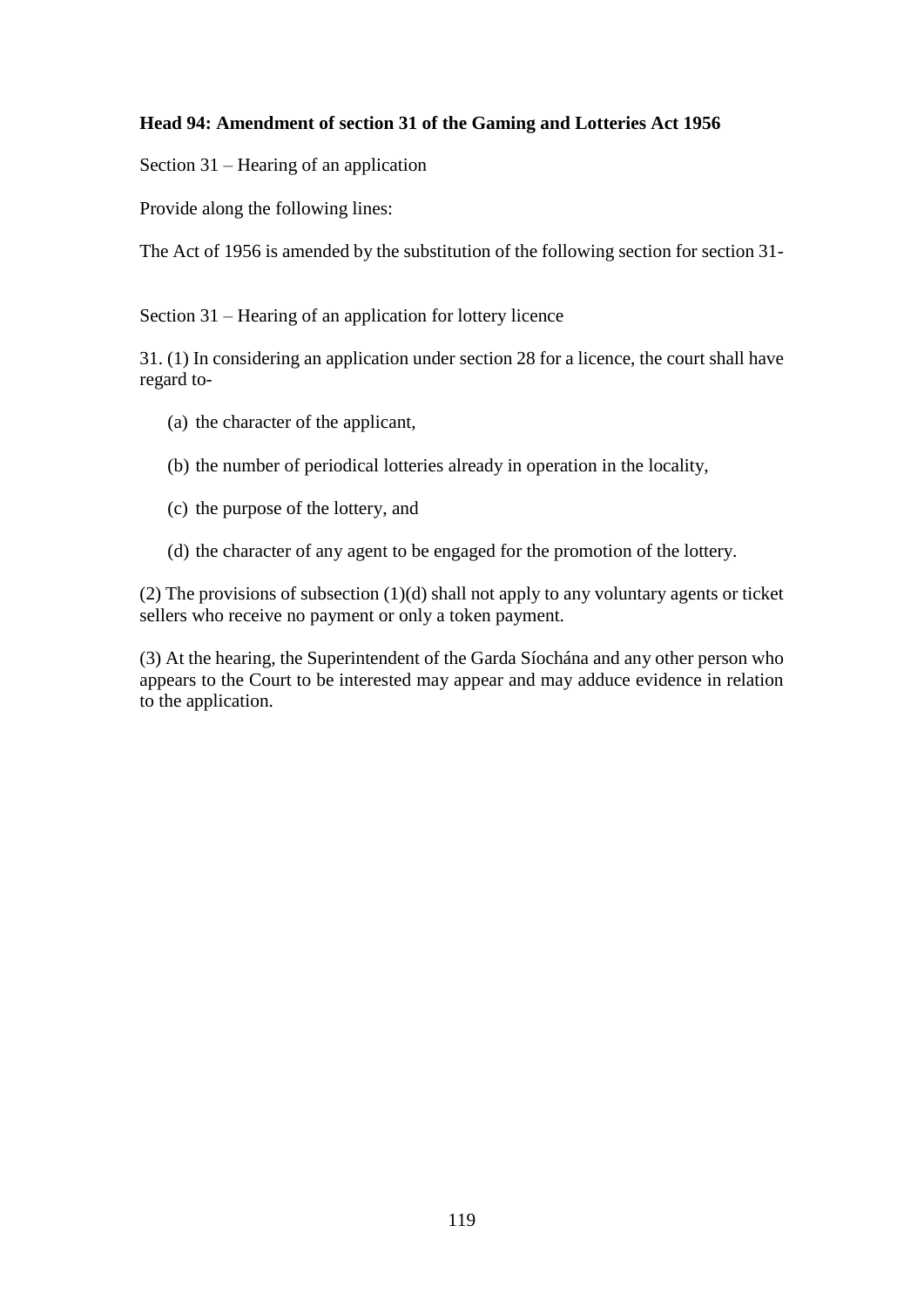## **Head 95: Amendment of section 33 of the Gaming and Lotteries Act 1956**

Section 33 – Lottery tickets

Provide along the following lines:

Section 33 of the Act of 1956 is amended as follows:

- the title of the section be amended to "Lottery and raffle tickets".
- the reference to section 23, 24 and 25 in subsection (1) is deleted, and
- by the addition of a new subsection (2):

(2) Every ticket, coupon, counterfoil and notice relating to a lottery or raffle held under permit or licence issued in accordance with this Act shall be made available or be capable of being made available in printed form.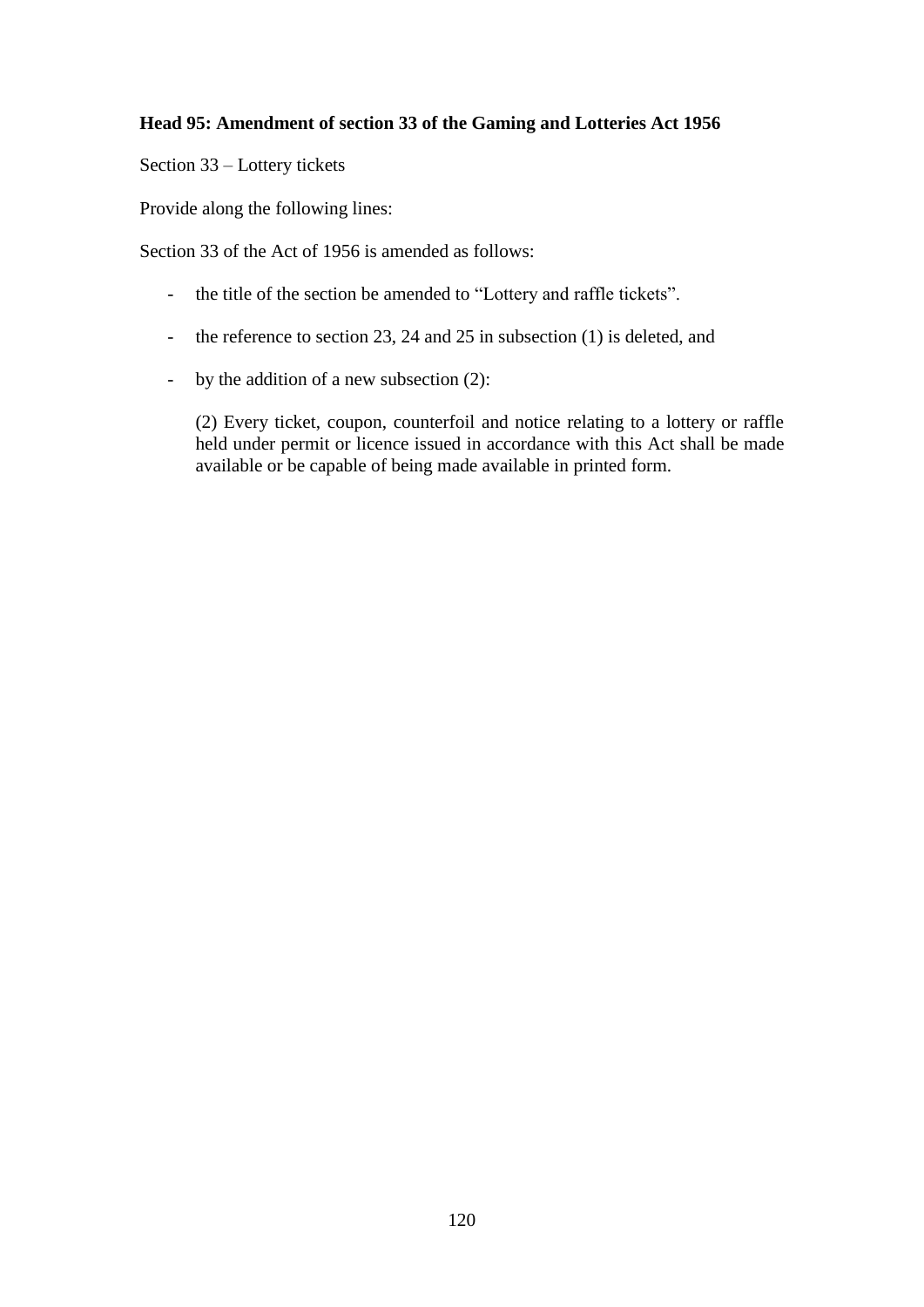#### **Head 96: Amendment of section 37 of the Gaming and Lotteries Act 1956**

Section 37 - Seizure of gaming instruments

Provide along the following lines:

Section 37 of the Act of 1956 is amended as follows:

- the title of the section be amended to "Seizure of gaming instruments and machines"
- Subsection (1) is substituted by the following subsection.
	- (1) A member of the Garda Síochána may seize;

(i) any gaming instrument, being a gaming instrument having any device by means of which it can be fraudulently operated or which he has reason to believe is being fraudulently operated or used for unlawful gaming, or

(ii) any gaming machine which he has reason to believe is being fraudulently operated or used for unlawful gaming.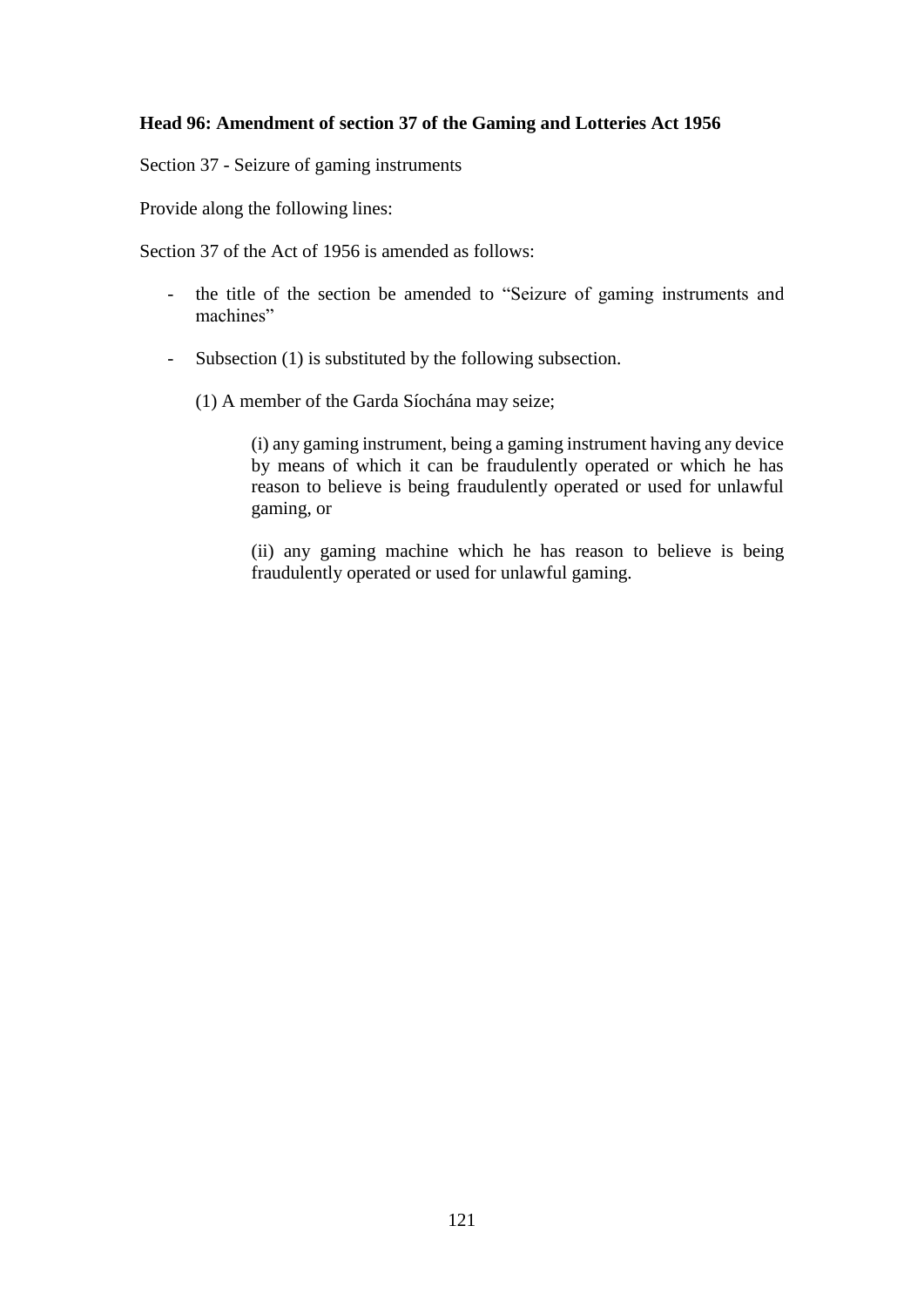## **Head 97: Repeal of section 41 of the Gaming and Lotteries Act 1956**

Section 41 – Obstruction of Garda Síochána

Provide along the following lines:

Section 41 of the Act of 1956 is repealed.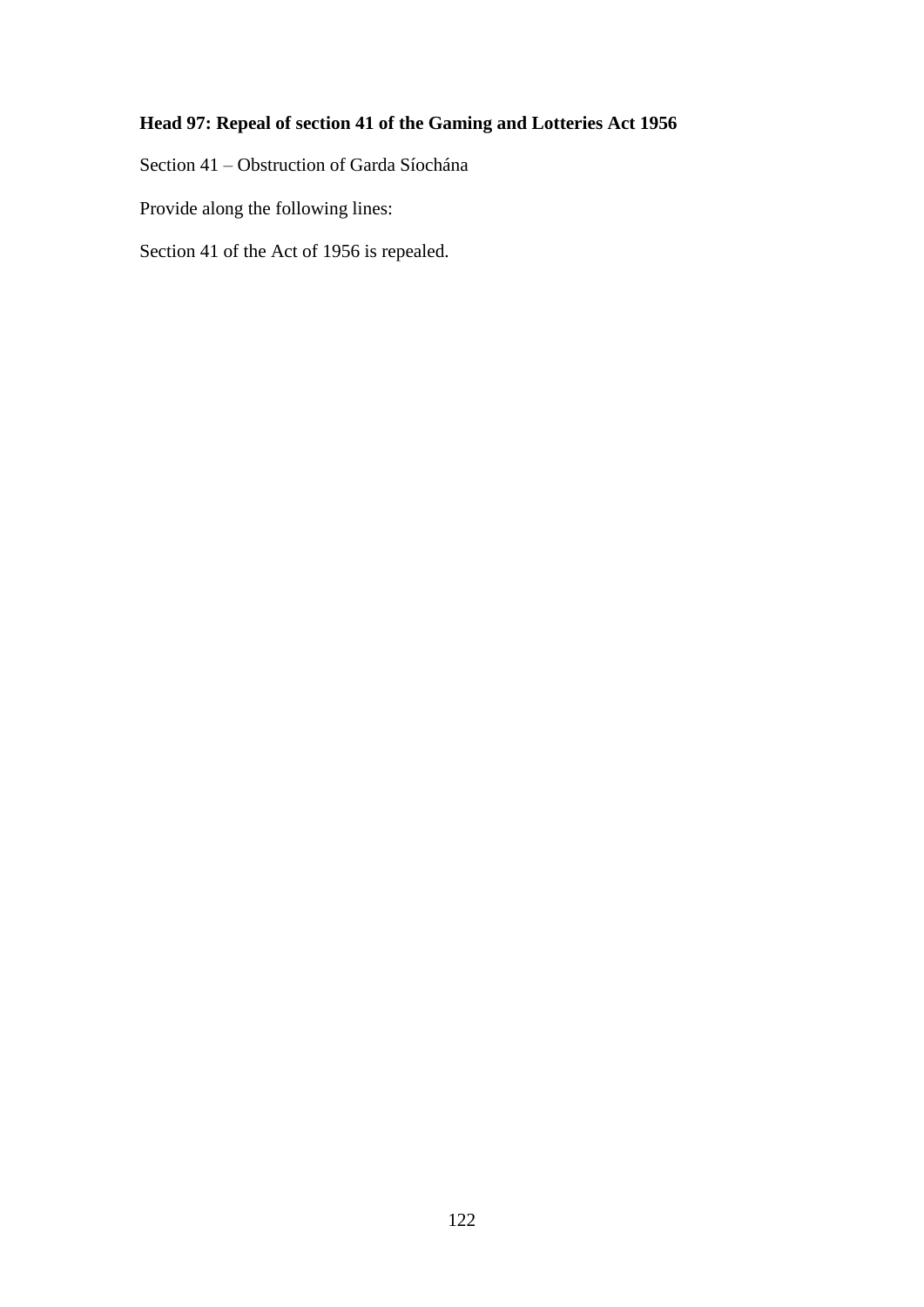## **Head 98: Amendment of section 44 of the Gaming and Lotteries Act 1956**

Section 44 – Offences

Provide along the following lines:

The Act of 1956 is amended by the substitution of the following for section 44:

Section 44 Offences

44. (1) Any person who, in support of an application for a licence or permit under this Act, makes any statement or representation (whether written or oral) which is to his knowledge false or misleading in any material respect shall be guilty of an offence and shall on summary conviction thereof be liable to a Class C fine or to imprisonment for a term not exceeding twelve months or to both such fine and imprisonment.

(2) Any person who obstructs or impedes a member of the Garda Síochána in the exercise of his powers under this Act or who, on being asked his name and address by such member, fails to give them or gives a name or address which is false or misleading shall be guilty of an offence and shall be liable on summary conviction to a Class D fine or to imprisonment for a term not exceeding six months or to both such fine and imprisonment.

(3) Any person, whether acting on his or her own behalf or as agent for another person, who accepts a stake of money from or sells a ticket to a person under the age of eighteen years to engage in activities covered by this Act, shall be guilty of an offence and shall be liable:

- (a) on summary conviction to a class A fine or imprisonment for a term not exceeding six months or both, or
- (b) on indictment to a fine not exceeding  $€50,000$  or imprisonment for a term not exceeding 2 years or both.

(4) Where a person is charged with having committed an offence in accordance with subsection (3), it shall be a good defence to such charge to prove that the person so charged believed and had reasonable cause for believing that the person in respect of whom such offence is alleged to have been committed was of or over the age of eighteen years.

(5) A person who contravenes any provision of this Act for which a penalty is not specifically provided shall be guilty of an offence and shall on summary conviction thereof be liable to a Class C fine or to imprisonment for a term not exceeding twelve months or to both such fine and imprisonment.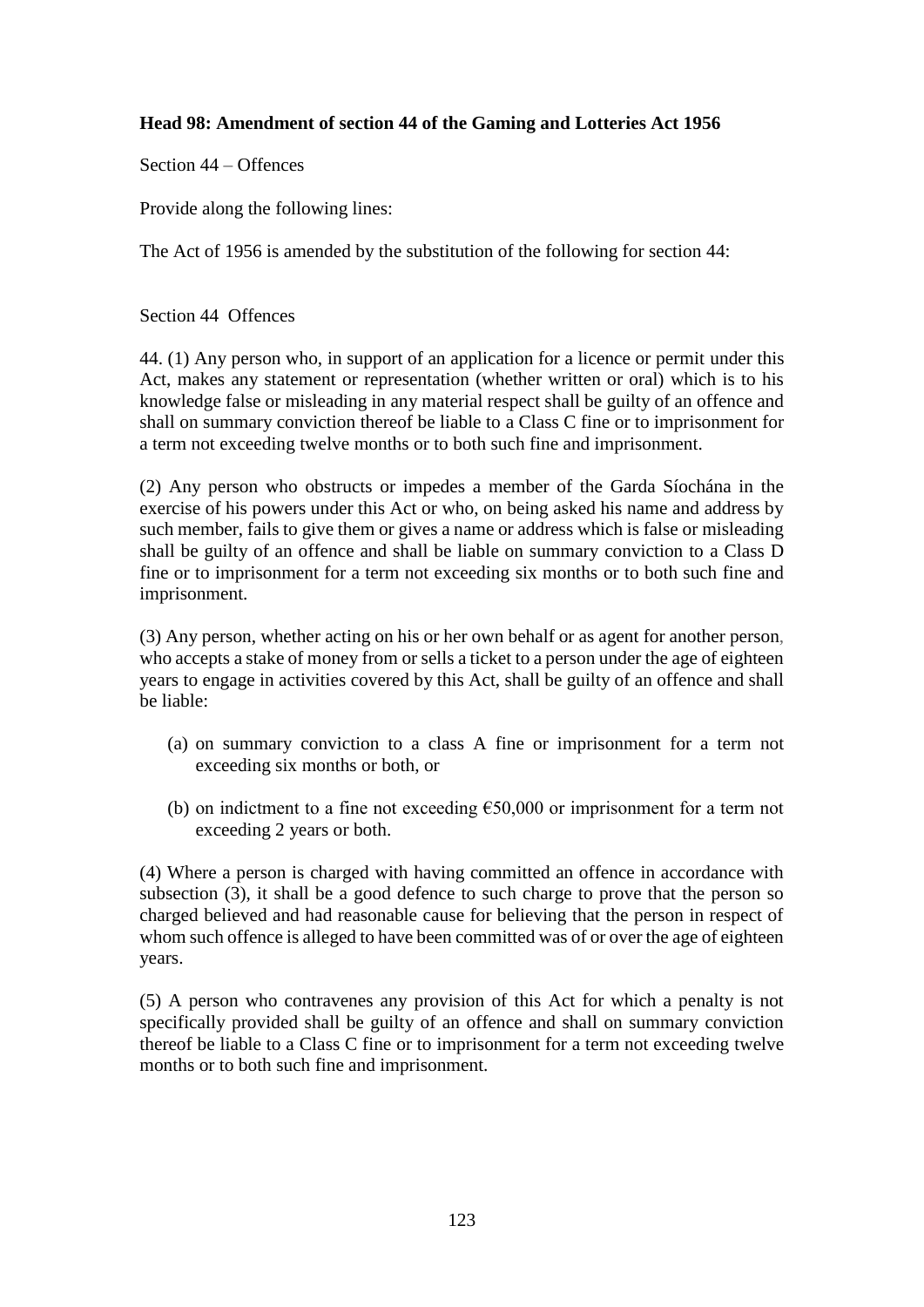## **Head 99: Insertion of Section 45A of the Gaming and Lotteries Act 1956**

Section 45A – Breach of licence or permit conditions

Provide along the following lines:

The Act of 1956 is amended by the insertion of the following section after section 45:

Section 45A – Breach of licence or permit conditions

45A (1) Where a Superintendent becomes aware or is notified of a possible breach of the conditions of a licence or permit issued under this Act, he or she may take action to investigate such possible breach, including by engagement with the person who is the holder of such licence or permit.

(2) Where a Superintendent determines that a breach of the conditions of a licence or permit has occurred, he or she may apply to the District Court for an order in accordance with section 46 (1).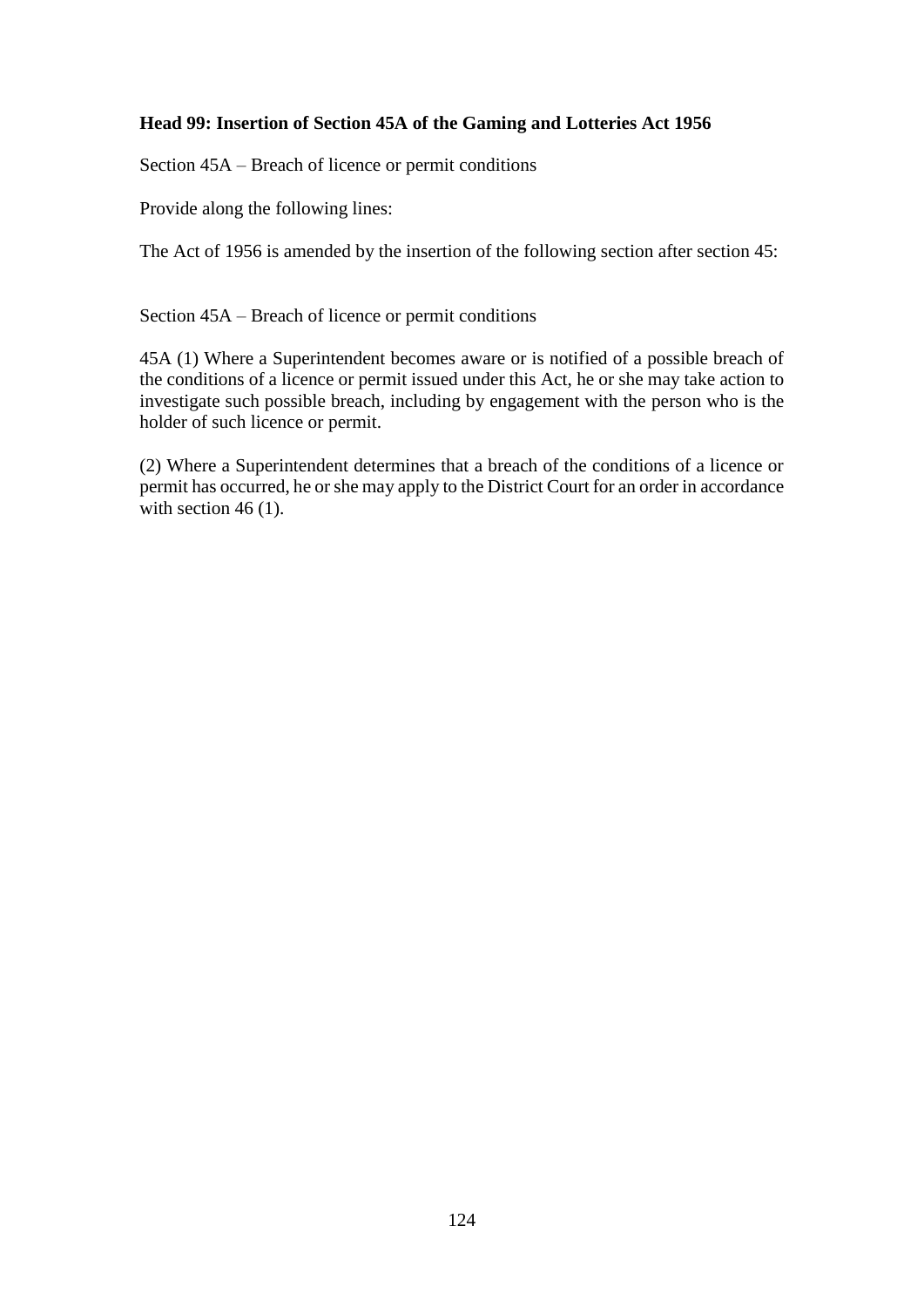#### **Head 100: Amendment of section 46 of the Gaming and Lotteries Act 1956**

Section 46 – Suspension or Revocation of licences and permits

Provide along the following lines:

- Section 46 is substituted by the following section:

Section 46 Suspension or Revocation of licences and permits

46. (1) Where a person who is the holder of:

- (a) a raffle licence or permit, or
- (b) a gaming licence or permit, or
- (c) a lottery licence or permit

issued in accordance with this Act, is convicted of an offence under this Act, the District Court may by order:

(a) suspend the permit or licence for a period not exceeding 6 months, or

(b) revoke the permit or licence,

as appropriate.

(2) An appeal shall lie to the Circuit Court from an order issued in accordance with subsection (1). The decision of the Circuit Court shall be final.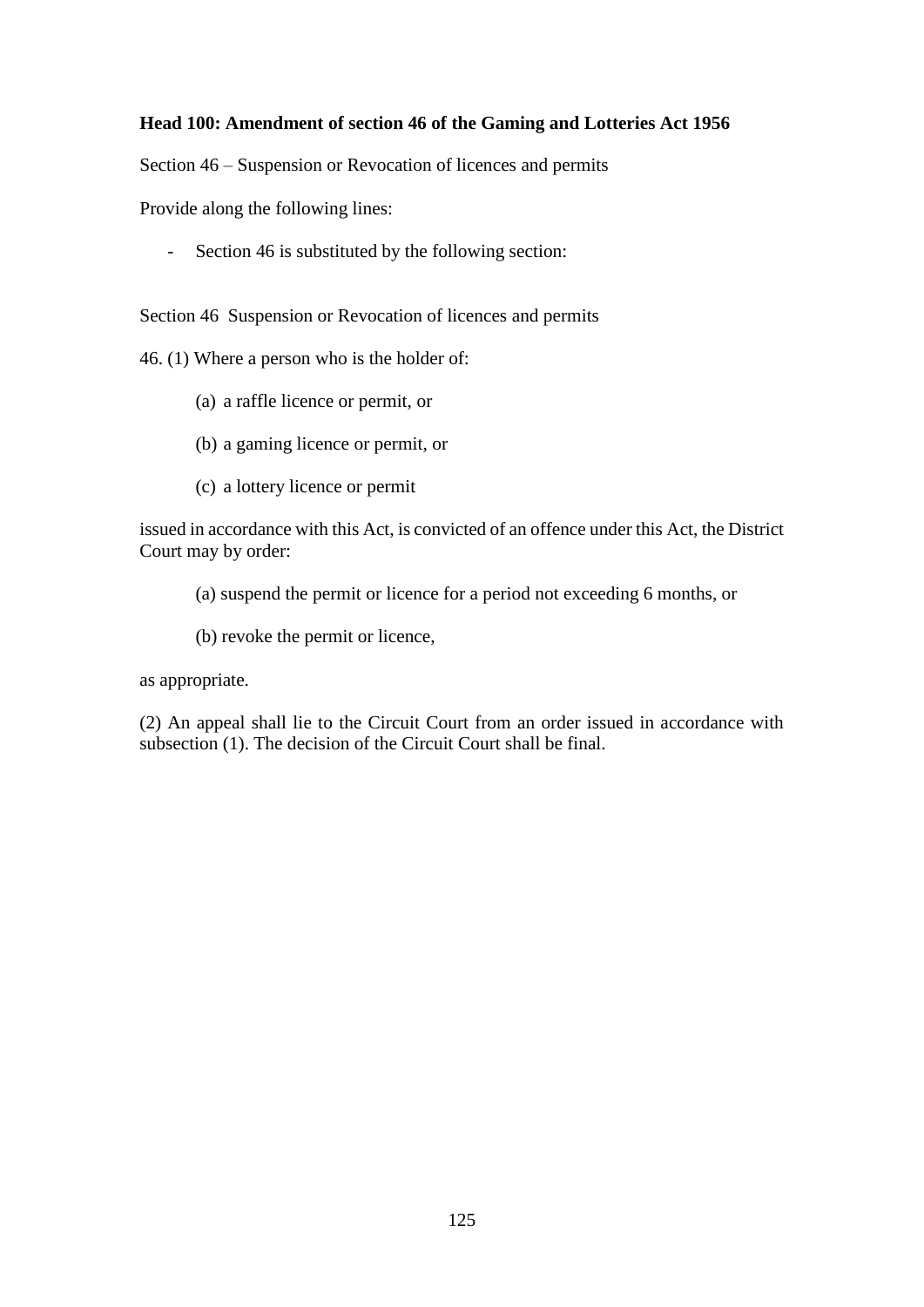### **Head 101: Insertion of section 46A of the Gaming and Lottery Act 1956**

46A - Surrender of licence or permit issued under this Act

Provide along the following lines:

- The Act of 1956 is amended by the insertion of the following section after section 46

46A Surrender of licence or permit issued under this Act

46A. (1) The holder of a licence or permit issued under this Act may surrender such licence or permit by giving at least 1 months' notice in writing to the Revenue Commissioners, the District Court or the Superintendent as the case may be who had issued the licence or permit.

(2) No notice of surrender of a license or permit shall be made prior to:

(i) the completion of a raffle, game or lottery covered by the licence or permit, and

(ii) the satisfaction of any outstanding liabilities to any person as a result of the promotion or carrying on of an activity covered by the licence or permit.

(3) Upon giving notice under subsection (1), and having regard to subsection (2), the licence or permit holder shall surrender to the Revenue Commissioners, the District Court or the Superintendent the licence or permit issued.

(4) A person who contravenes subsection (3) is guilty of an offence and liable on summary conviction to a Class B fine.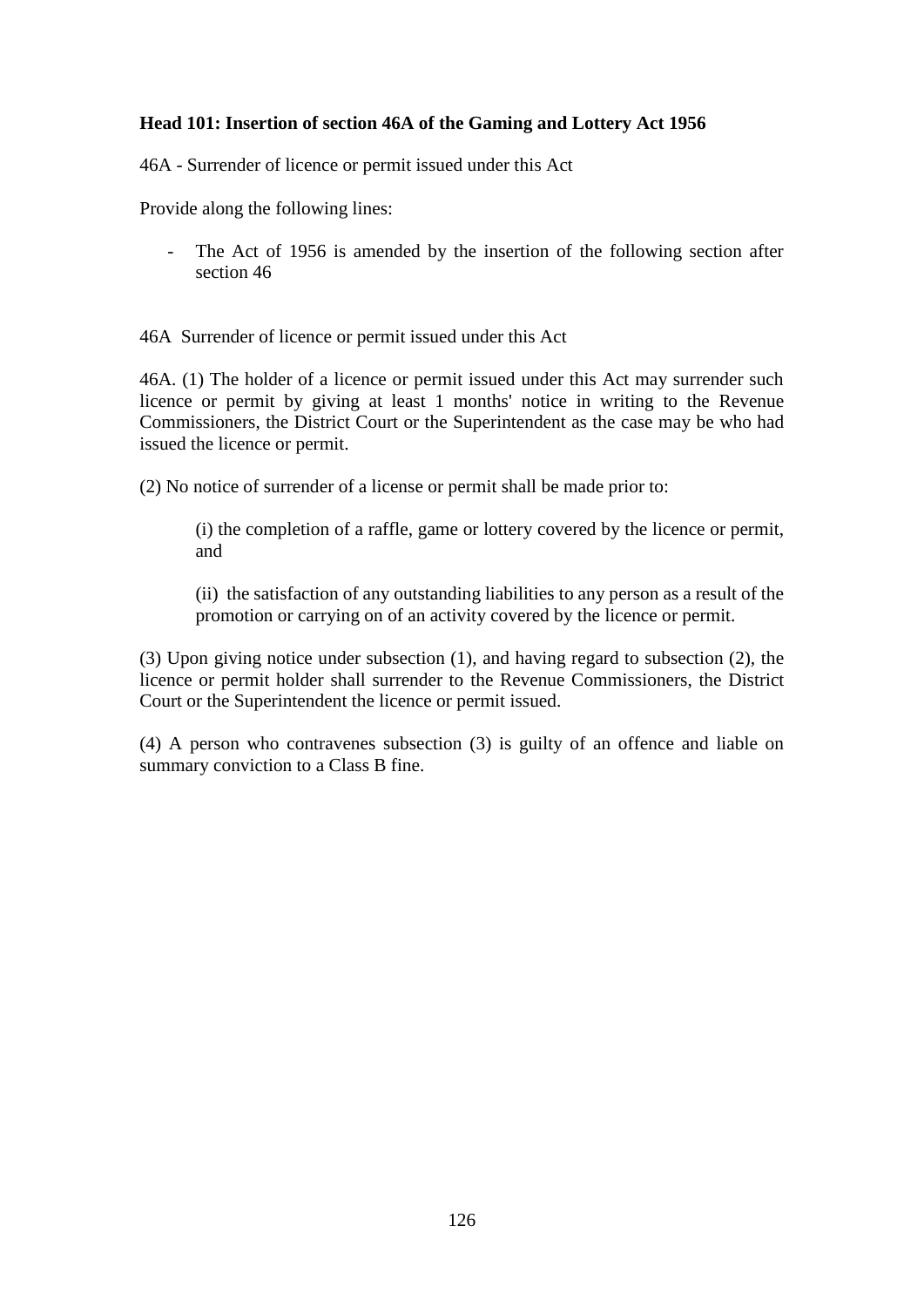## **Head 102: Amendment of section 47 of the Gaming and Lotteries Act 1956**

Section 47 - Forfeiture of gaming instruments

Provide along the following lines:

- Section 47 is amended in the title by the addition of "and machines"
- in subsection (1) by the addition of the words "or machine" after instrument where it occurs.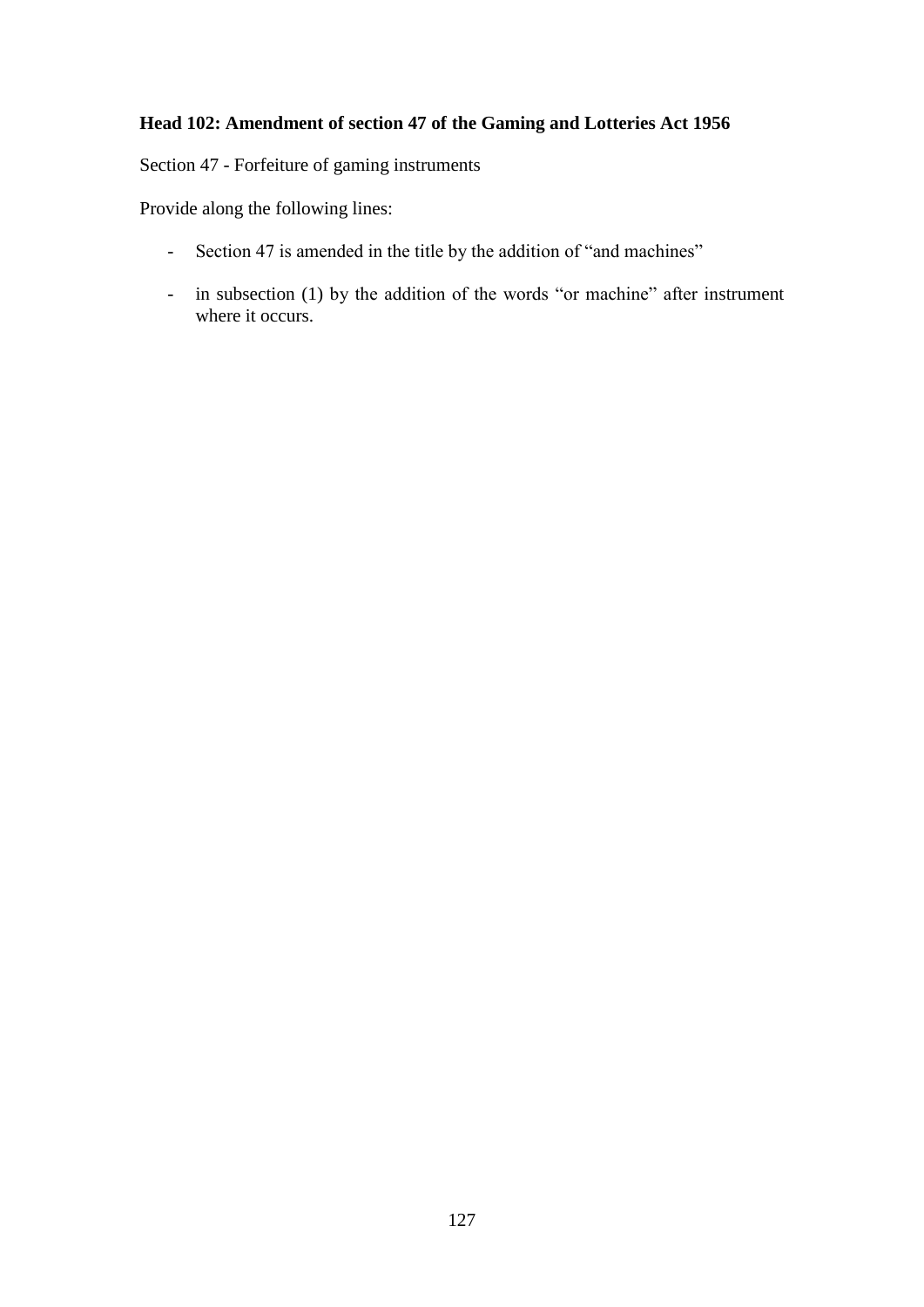#### **Head 103: Amendment of section 50 of the Gaming and Lotteries Act 1956**

Section 50 – Records, accounts and returns.

Provide along the following lines:

- Section 50 is amended by the replacement of subsection (1) by the following subsection.

50.(1) The Minister may make regulations providing for the keeping of accounts and other records in relation to permits and licences issued under this Act, and the furnishing of returns and information relating thereto.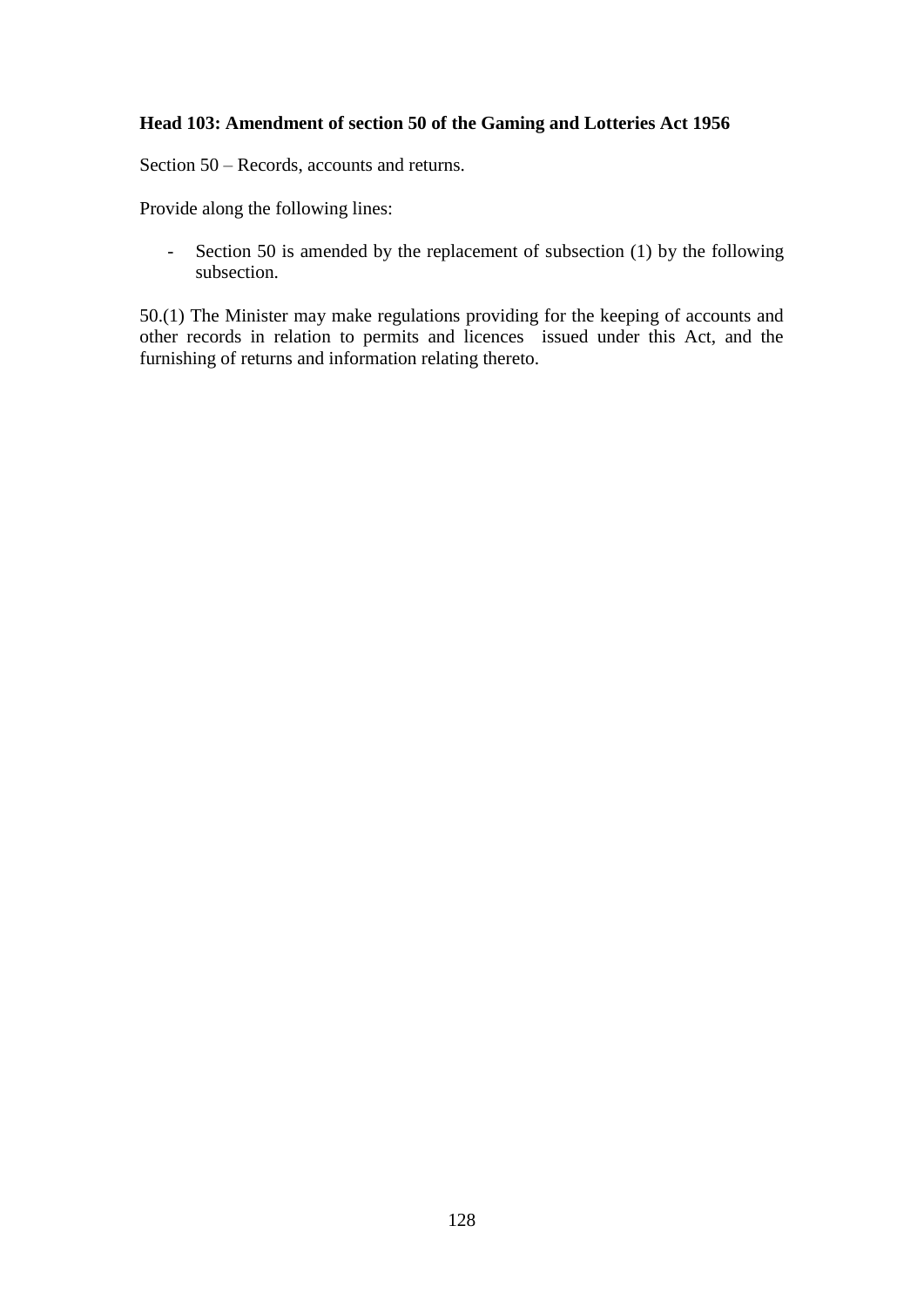## **Head 104: Repeal of section 51 of the National Lottery Act 2013**

Section 51 of the National Lottery Act 2013

Provide along the following lines:

Section 51 of the National Lottery Act 2013 - Amendment of section 27 and 28 of Gaming and Lotteries Act 1956, etc. - is repealed.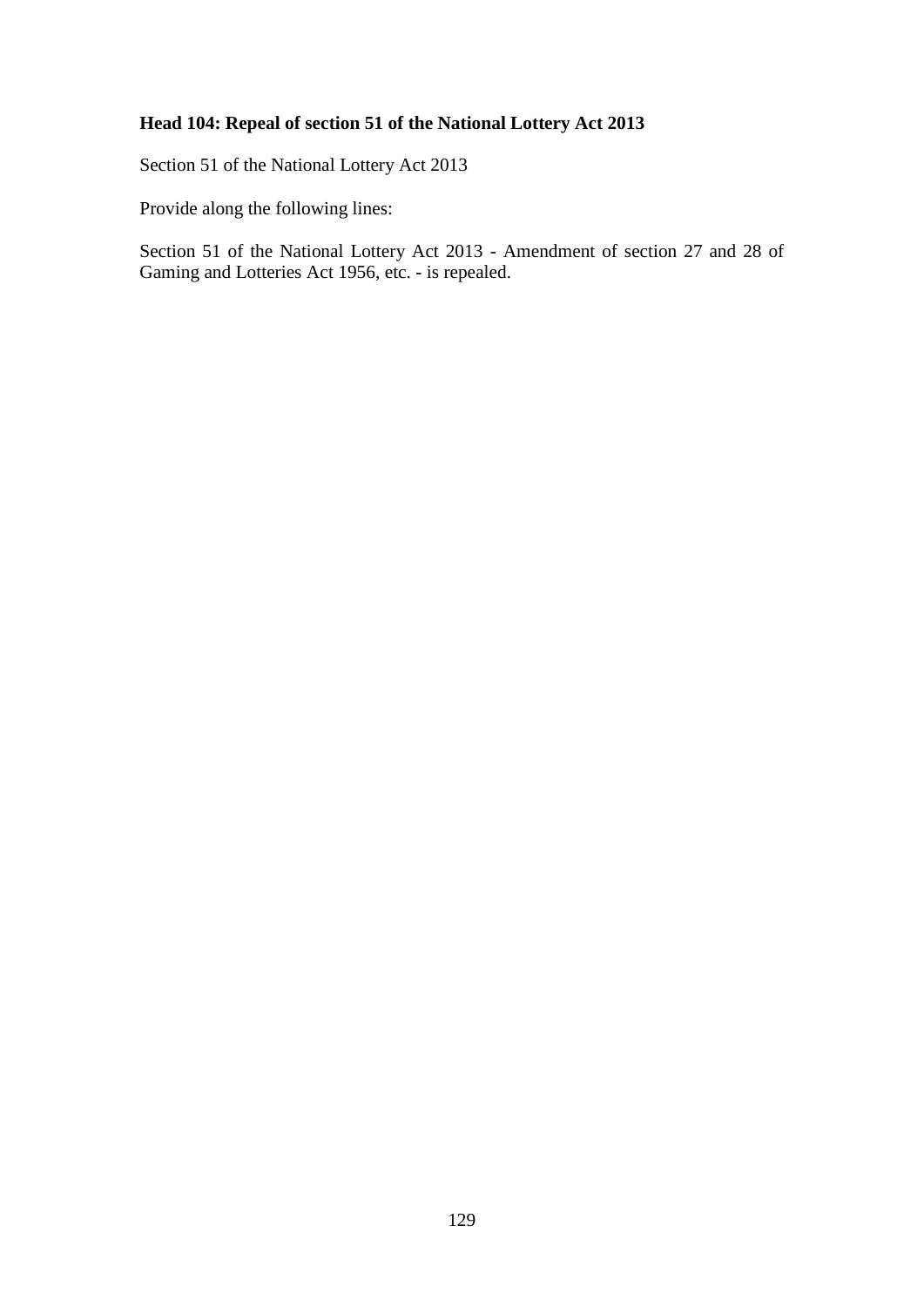#### **Head 105: Amendment of the Totalisator Act 1929 (new section 4A)**

Provide along the following lines:

The Totalisator Act of 1929 is amended by the insertion of the following section after section 4:

Minimum age of placing of stake on a totalisator

- 4A. (1) Any person working a totalisator shall not accept a stake of money from a person under the age of eighteen years.
	- (2) If any person working a totalisator contravenes subsection (1) he or she shall be guilty of an offence under this section and shall be liable:
		- (a) on summary conviction to a class A fine or imprisonment for a term not exceeding six months or both, or
		- (b) on indictment to a fine not exceeding  $€50,000$  or imprisonment for a term not exceeding 2 years or both.

(3) Where a person is charged with having committed an offence under this section it shall be a good defence to such charge to prove that the person so charged believed and had reasonable cause for believing that the person in respect of whom such offence is alleged to have been committed was of or over the age of eighteen years.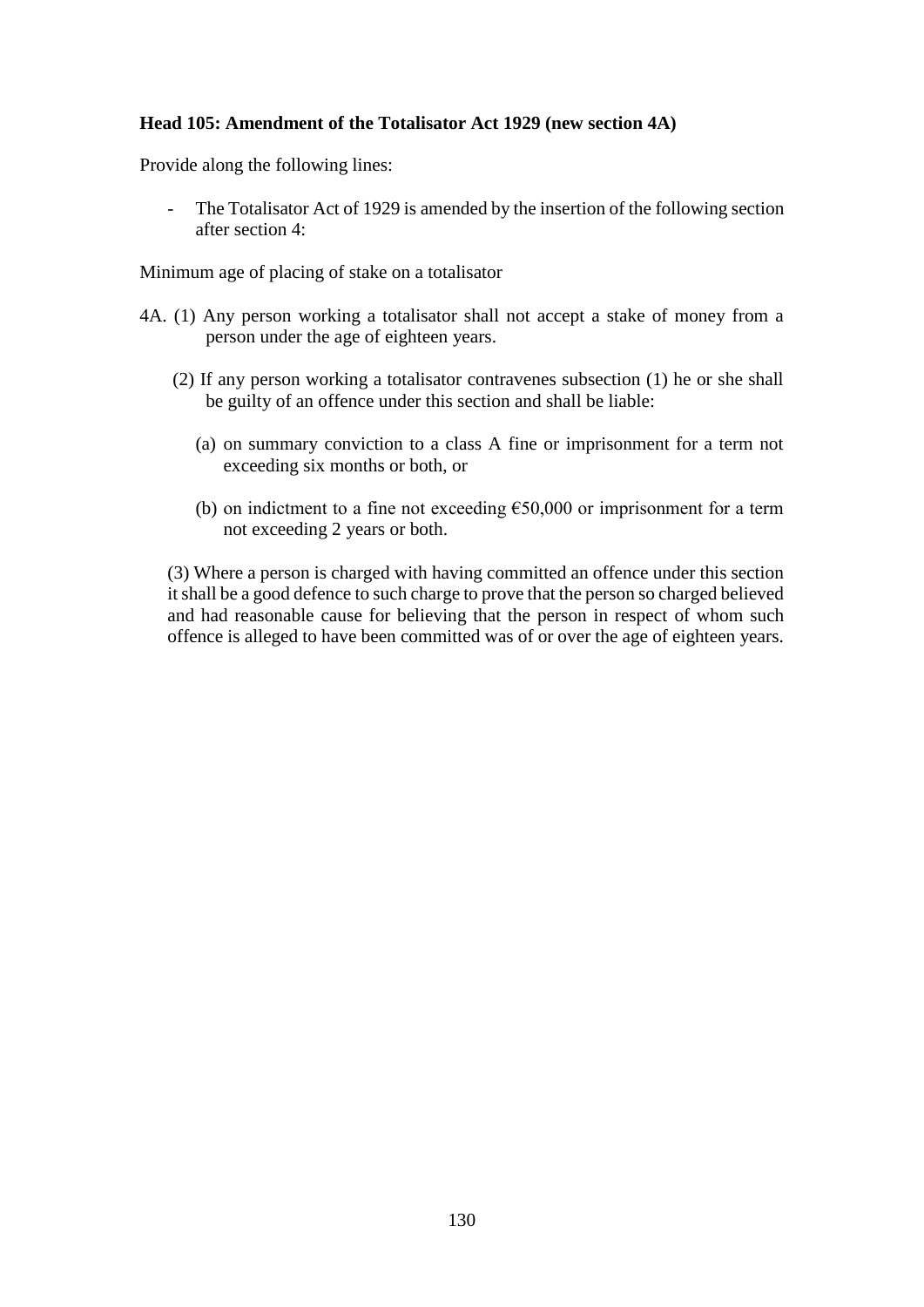## **PART 14 – AMENDMENT OF THE PROPERTY SERVICES (REGULATION) ACT 2011**

#### **Head 106 – Amendment of section 2 of the Property Services (Regulation) Act 2011 (Definition of major sanction)**

Provide along the following lines:

- 1. Section 2(1) of the Property Services (Regulation) Act 2011 definition of major sanction to include:
	- a. A direction by the Authority to the licensee, that an oversight arrangement be put in place as prescribed by the Authority for a specified duration.
	- b. The full cost of the oversight regime to be provided for by the licensee.
- 2. Amend section 2(1), Part (f) of the definition of major sanction to provide for the new definition of a major sanction forming part of the combined sanction which the Authority can impose.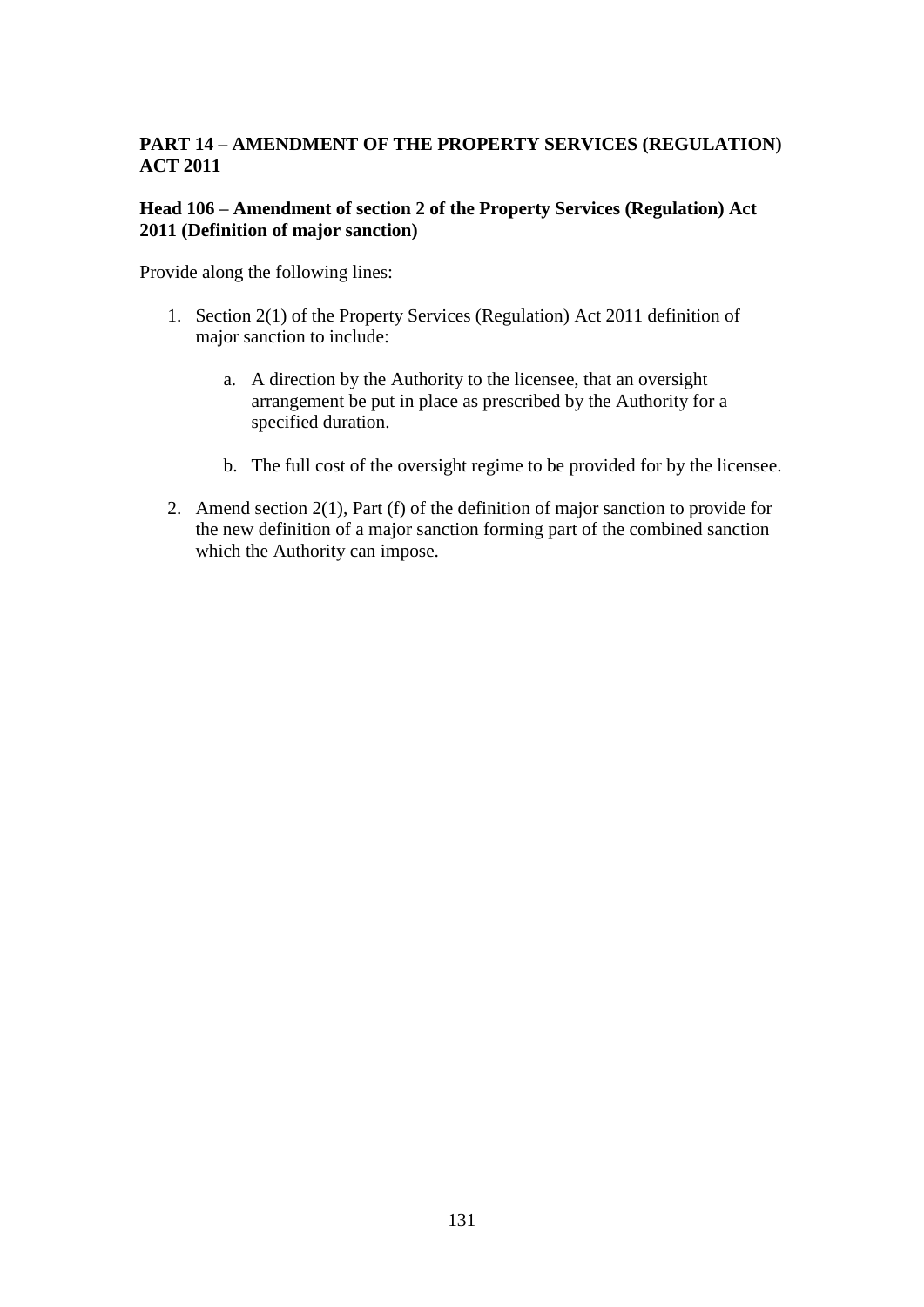### **Head 107 – Amendment of section 78 of the Property Services (Regulation) Act 2011 (Capping of payment from Property Services Compensation Fund)**

Provide along the following lines:

- (1) The Authority shall make a grant not exceeding  $\epsilon$ 500,000 to a client of a licensee from the Compensation Fund as provided for in section 78(1) of the Property Services (Regulation) Act 2011.
- (2) The Authority shall have a discretion to make a grant to a client of a licensee from the Fund, exceeding  $\epsilon$ 500,000 as provided for in section 78(2) of the Property Services (Regulation) Act 2011 in exceptional circumstances where grave hardship would be caused if such grant of a larger amount was not made.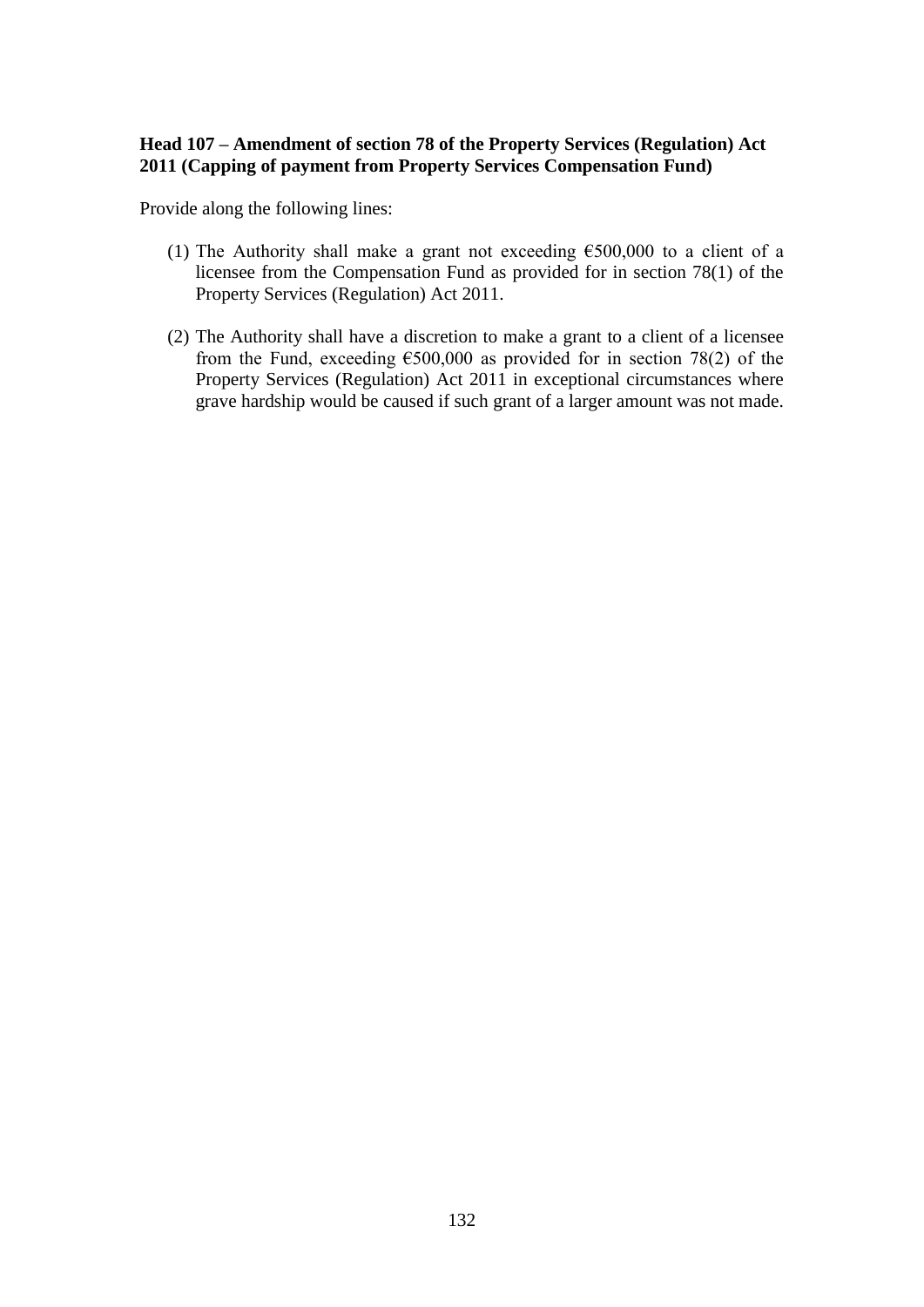## **PART 15 –CHARITIES**

#### **Head 108 - Amendment of section 48 of the Charities Act 2009**

Provide that –

Section 48 of the Charities Act 2009 is amended –

(a) in subsection (1), by the insertion of ", which is not a company," after "a charitable organisation",

(b) in subsection (3) *(a)-*

- *(i) by the insertion of "referred to in subsection (1)" after "a charitable organisation",*
- (ii) by the substitution of " $E250,000$ " for " $E100,000$ ",
- (c) by the insertion of the following subsections after subsection  $(3)$ :

"(3A) A charitable organisation that is a company shall prepare an annual statement of accounts in accordance with any requirements relating to the form and content of such statements as may be prescribed by regulations made by the Minister in consultation with the Minister for Jobs, Enterprise and Innovation.

(3B) Regulations under subsection (3A) specifying requirements relating to the form and content of an annual statement of accounts of a charitable organisation that is a company shall be limited to requirements which are additional to those which apply to the charitable organisation under the Companies Act."

and

(d) in subsection (6), by the deletion of paragraph *(a)*.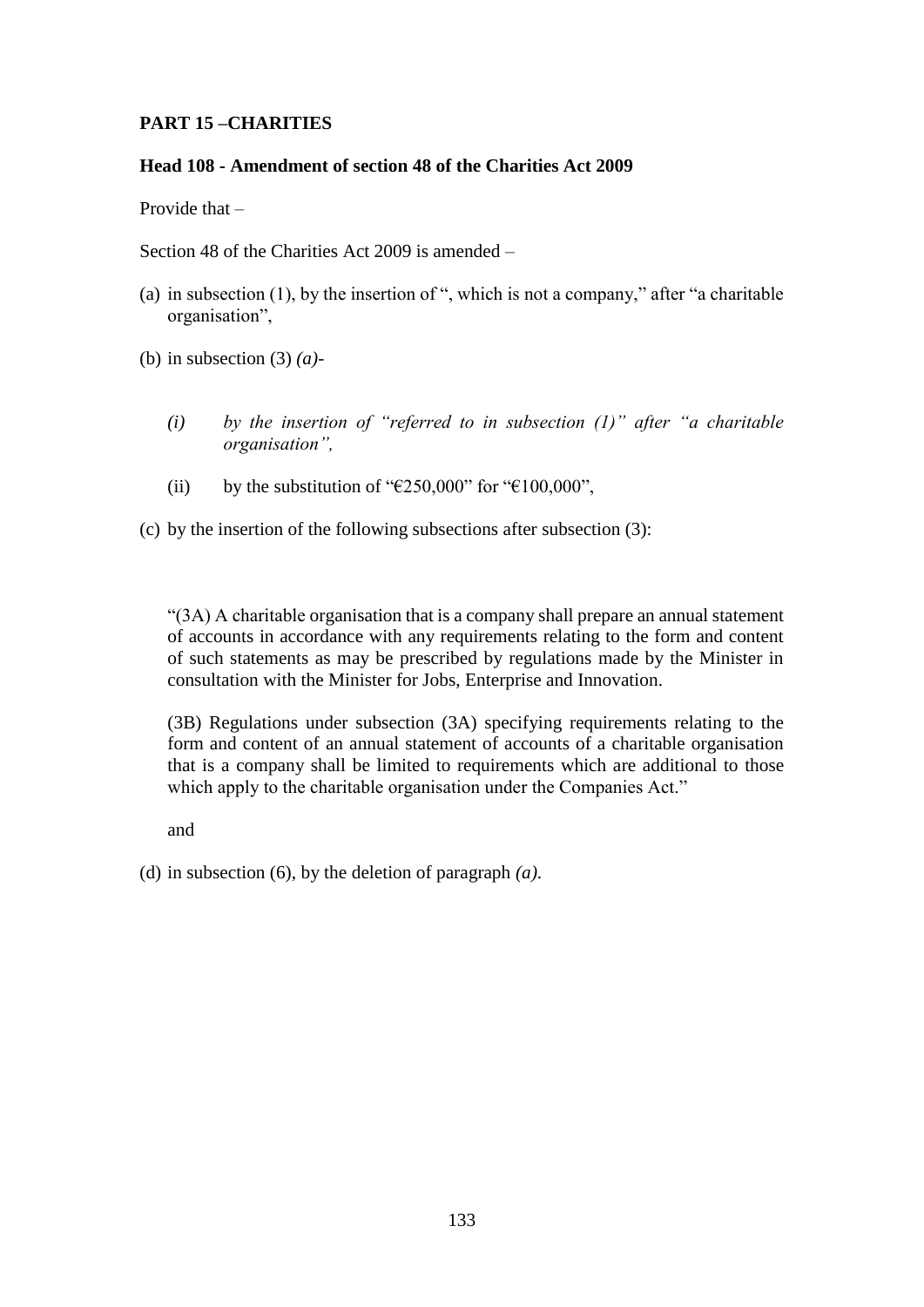## **Head 109 - Amendment of section 50 of the Charities Act 2009**

Provide that –

Section 50(13) of the Charities Act 2009 is amended by the substitution of the following for paragraph (a):

"(a) to a charitable organisation that is a company, unless it has availed of the audit exemption provided for in section 360 of the Companies Act 2014,".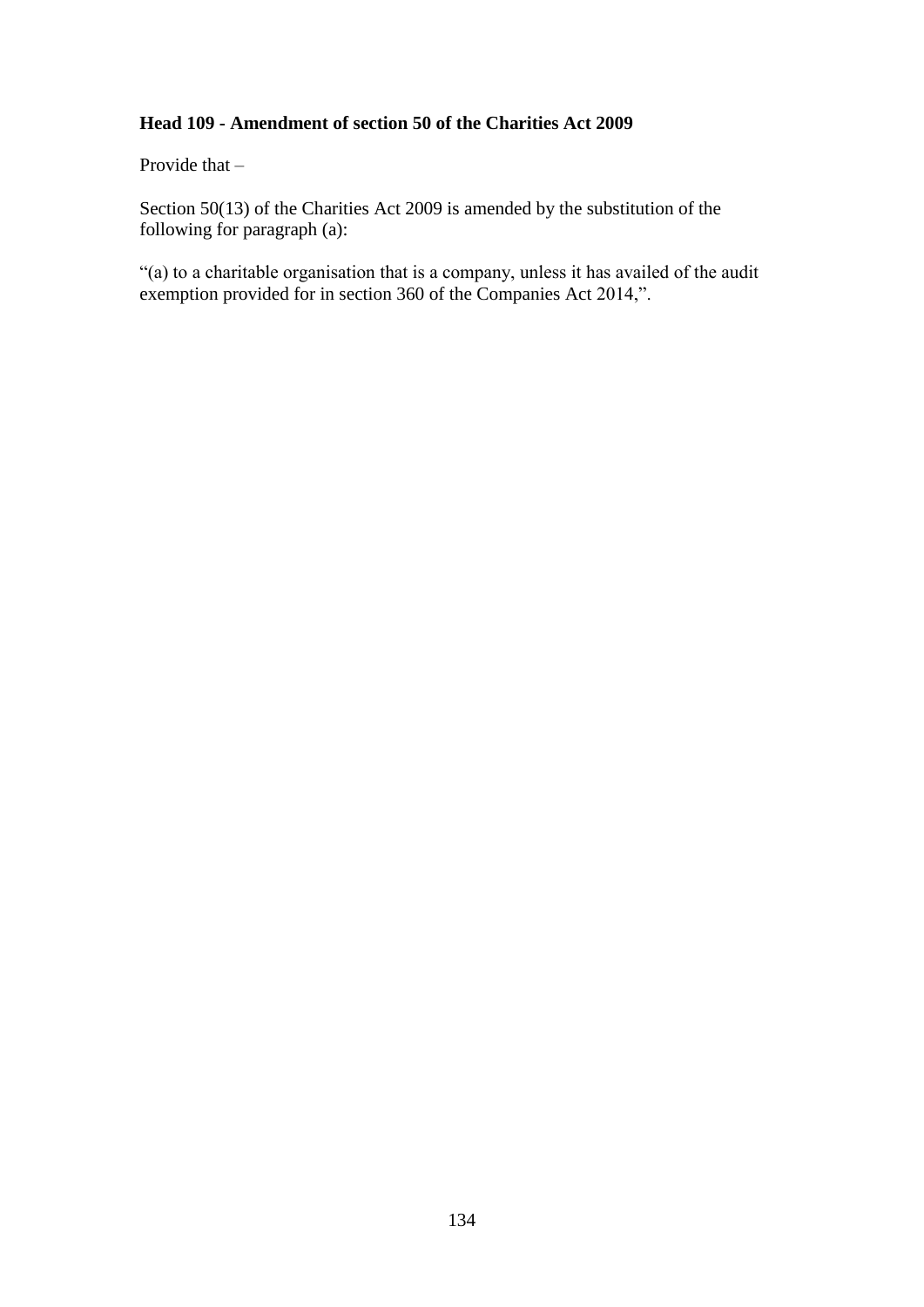## **Head 110 - Amendment of section 52 of the Charities Act 2009**

Provide that –

Section 52(5) of the Charities Act 2009 is amended by the deletion of paragraph (b).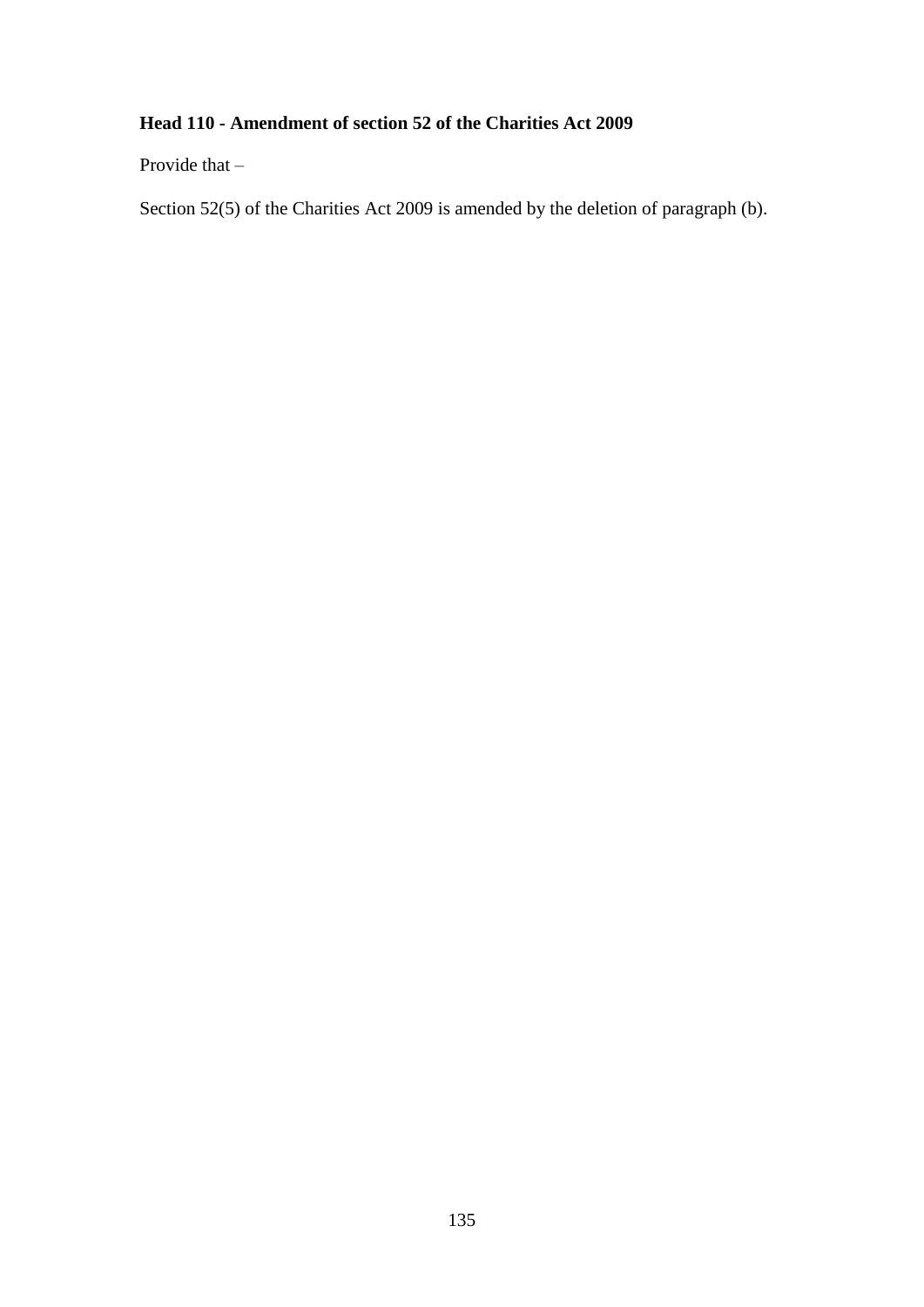#### **Head 111 - Amendment of Charities Act 2009 (new section 32A)**

To amend the Charities Act 2009 by the insertion of the following section after section 32:

"Disclosure of information by Revenue Commissioners

32A. (1) In addition to information referred to in section  $40 -$ 

- (a) for the purpose of enabling the Authority to perform its functions under this Act, the Authority may request the Revenue Commissioners to provide it with all such information as is in the possession of the Revenue Commissioners, and
- (b) the Revenue Commissioners may provide the Authority with any information that, in the opinion of the Revenue Commissioners, is reasonably required for the purpose of enabling the Authority to perform its functions under this Act.

(2) Information disclosed to the Authority under this section shall not be used for any purpose other than the performance by the Authority of its functions under this Act.".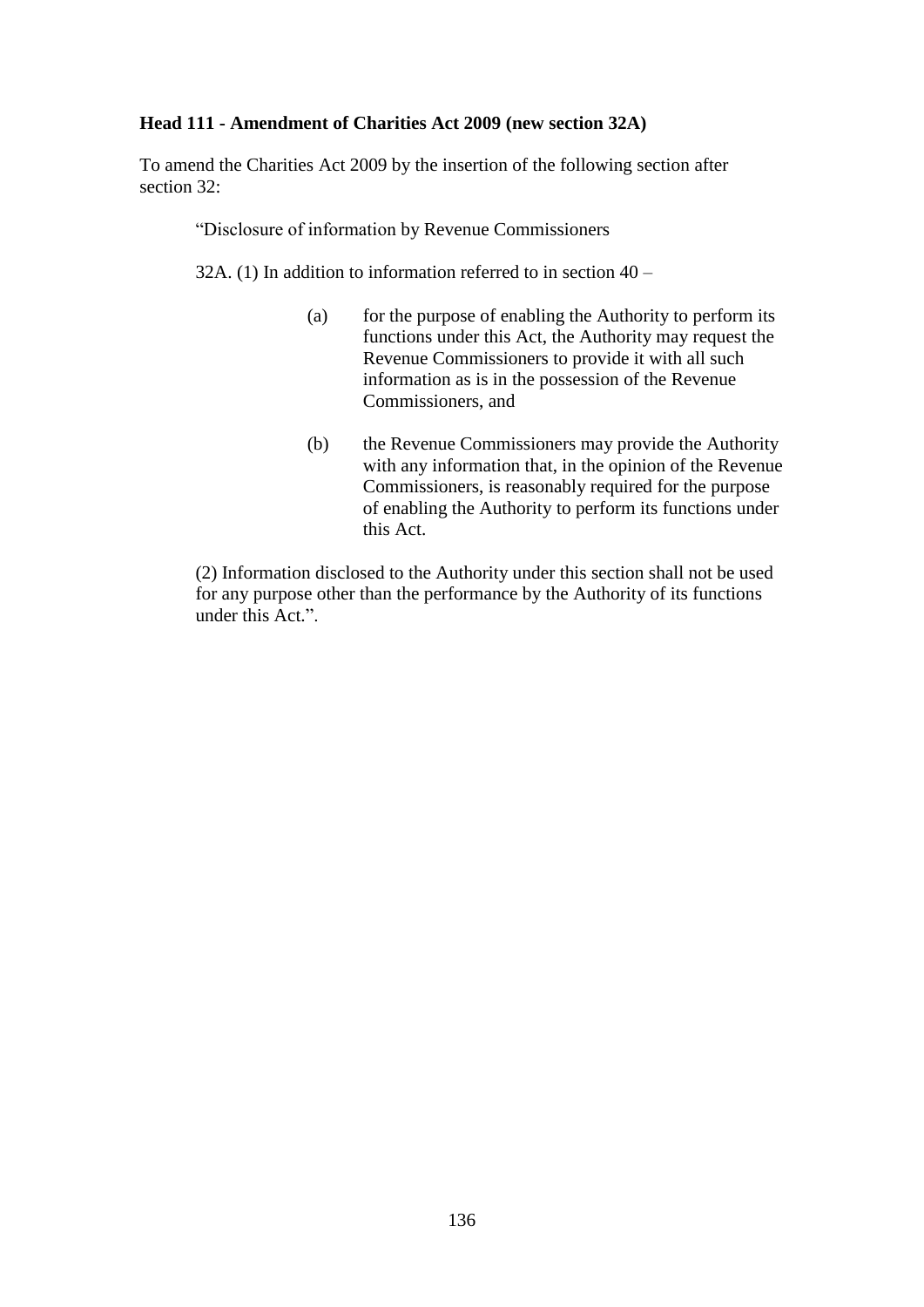#### **Head 112 – Amendment of section 851A of the Taxes Consolidation Act 1997**

To amend section 851A of the Taxes Consolidation Act 1997–

(a) in subsection  $(1)$ , by the insertion of the following definition:

" 'authorised officer' means an officer of the Revenue Commissioners authorised by them in writing in respect of this section;"

- (b) in subsection  $(8)$ 
	- (i) in paragraph  $(k)$ , by the deletion of the word "and" where it last occurs,
	- (ii) in paragraph (l), by the substitution of "Minister for Agriculture, Food and the Marine, and" for "Minister for Agriculture, Food and the Marine.", and
	- (iii) by the insertion of the following paragraph after paragraph (l):
		- "(m) where, in the opinion of an authorised officer, disclosure of information, including taxpayer information, is reasonably required for the purpose of enabling the Charities Regulatory Authority to perform its functions under the Charities Act 2009.".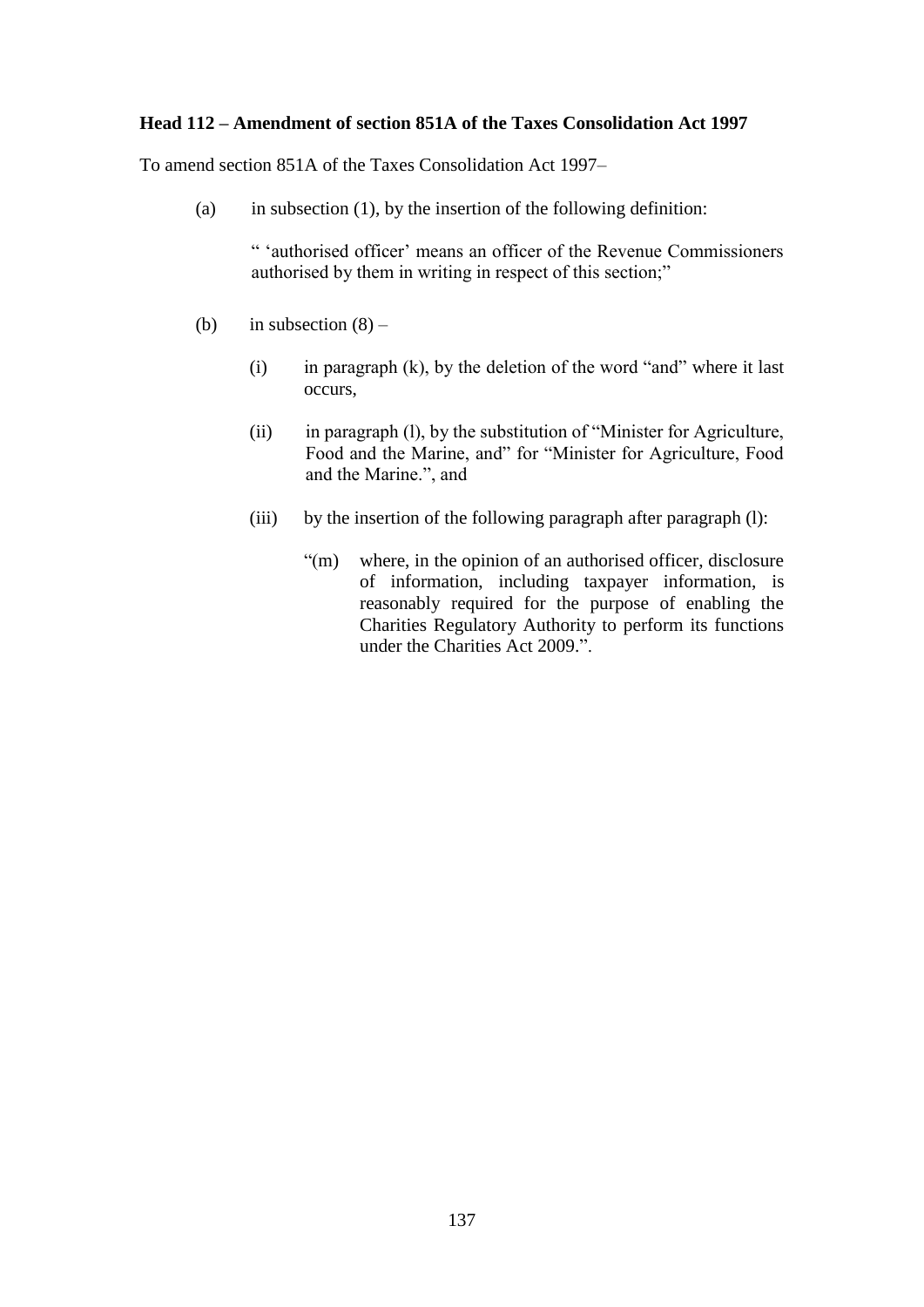#### **PART 16 – MISCELLANEOUS**

#### **Head 113 – Amendment of section 27 of the Court Officers Act 1926**

Provide that section 27 of the Court Officers Act 1926 is amended by the substitution of the following for subsection (4):

" $(4)$  No person shall be appointed under this section to be a Deputy Master of the High Court unless at the time of his appointment he−

- (a) possesses the qualifications prescribed by this Act for persons appointed to be Master of the High Court,
- (b) is a member of staff of the Courts Service serving in the Central Office of the High Court and who:
	- (i) is a barrister or solicitor, or
	- (ii) at any time prior to such appointment has been employed for a period of not less than 9 years, or for periods together totalling not less than 9 years, in an office or offices established under this Act, or

(c) is a member of staff of the Courts Service who holds such other qualification or qualifications as the Courts Service, with the consent of the President of the High Court, determines to be appropriate for such appointment".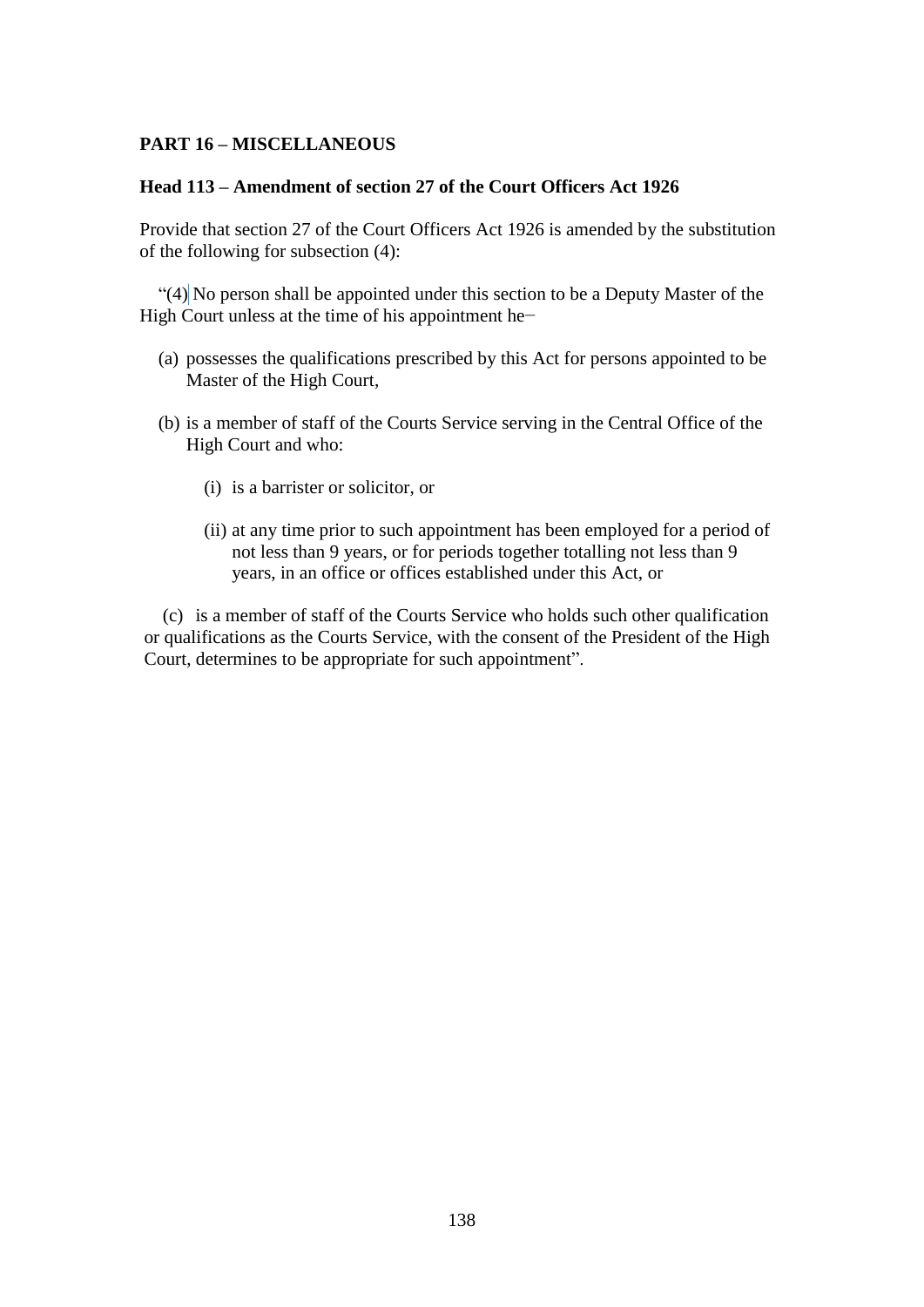### **Head 114 - Amendment of section 65 of the Courts of Justice Act 1936**

Section 65 of the Courts of Justice Act 1936 is amended by the insertion of the following subsection after subsection (6):

"(7) Where a person, being a person by whom a fee chargeable is prescribed to be paid (in this subsection called "the accountable person") , has not paid or (as the case may be) not fully paid the fee concerned on the occasion upon which such fee is prescribed to be paid–

(a) the accountable person shall be liable, and where there is more than one such accountable person they shall be liable jointly and severally, for the payment of the fee unpaid or (as the case may be) the portion of the fee remaining unpaid (b) the fee or (as the case may be) the portion of the fee remaining unpaid (i) shall be deemed to be a debt due by the accountable person to the [Minister for Finance] [Minister for Justice and Equality] for the benefit of the Exchequer and (ii) shall be payable to such Minister and may (without prejudice to any other mode of recovery of the fee or portion of the fee remaining unpaid) be sued for and recovered [as a simple contract debt by action, or other appropriate proceedings, at the suit of the Attorney General or such Minister in any court of competent jurisdiction (iii) where subsequently received shall be paid into or disposed for the benefit of the Exchequer as the Minister may direct."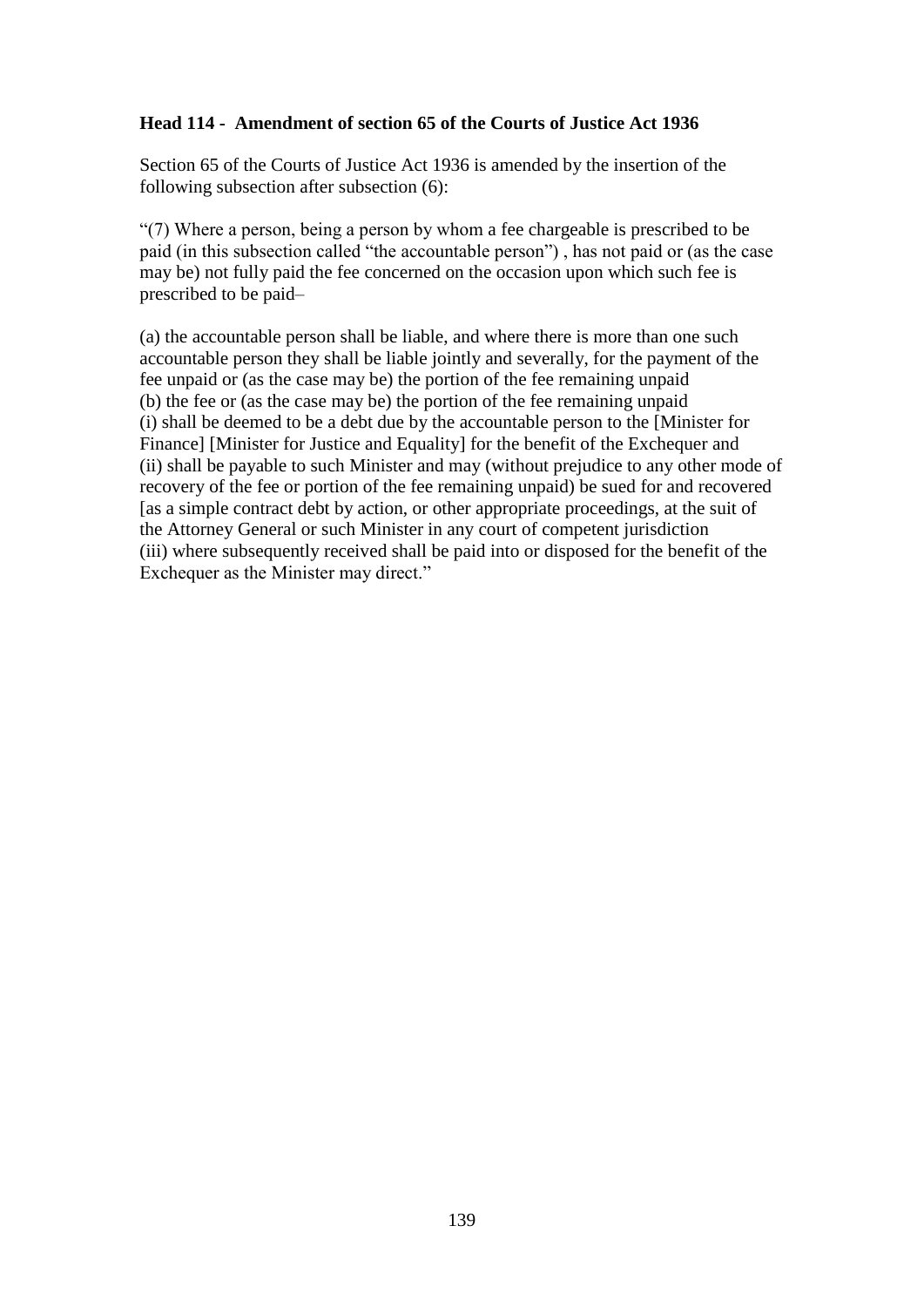#### **Head 115 – Amendment of section 39 of the Offences Against the State Act 1939**

Provide that section 39 of the Offences Against the State Act 1939 by the substitution of the following for subsection (5):

"(5) The Courts Service may appoint from among the staff of the Courts Service such registrars for the purposes of any Special Criminal Court as it thinks proper, and every such registrar shall hold his office on such terms and conditions (including terms and conditions relating to remuneration) as are determined by the Minister for Public Expenditure and Reform.".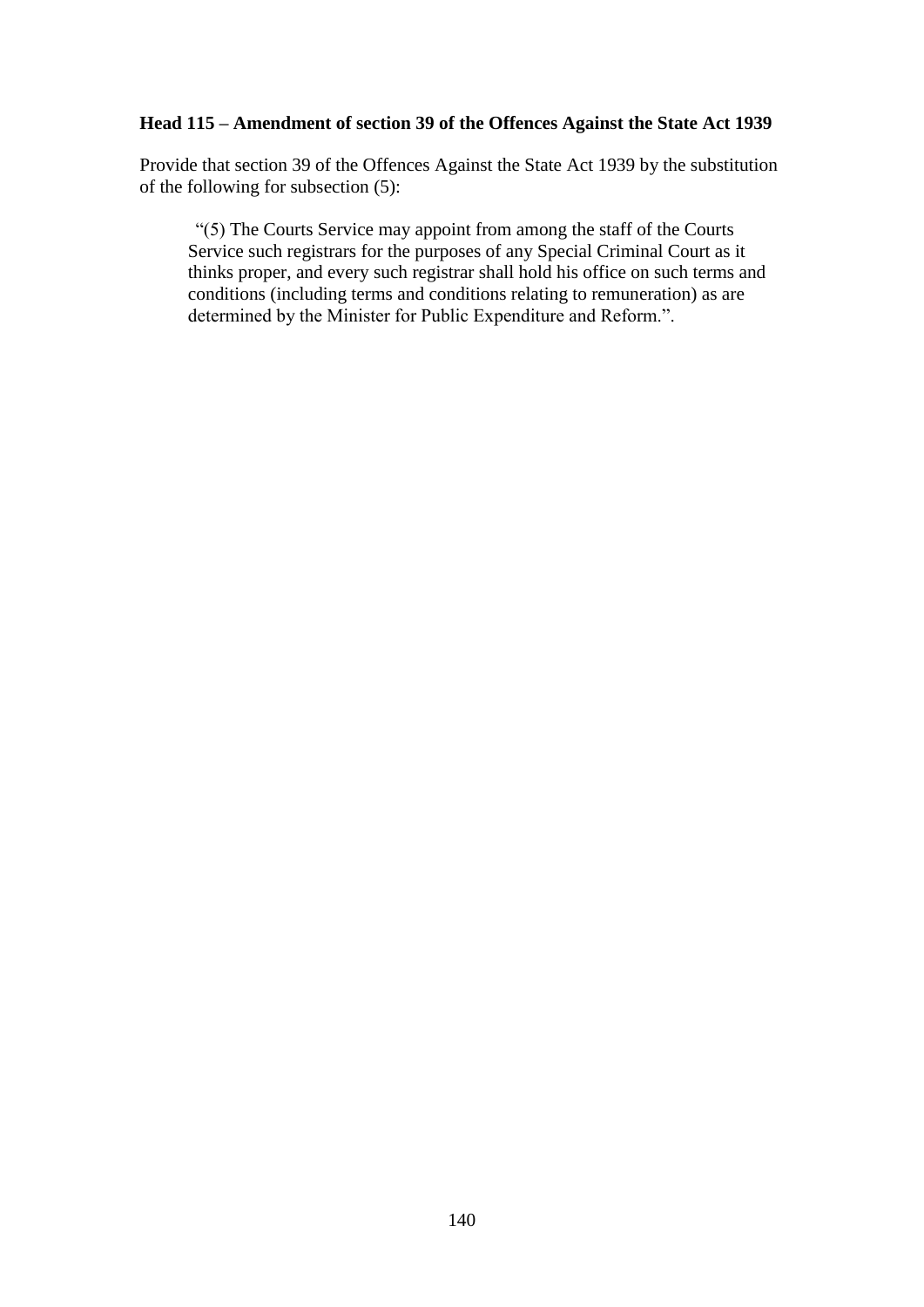## **Head 116 - Amendment of section 7(6) of the Courts Act 1964**

Provide that:

Section 7(6)(a)(ii) of the Courts Act 1964 is repealed insofar as it relates to a document by which proceedings in the District Court are instituted**.**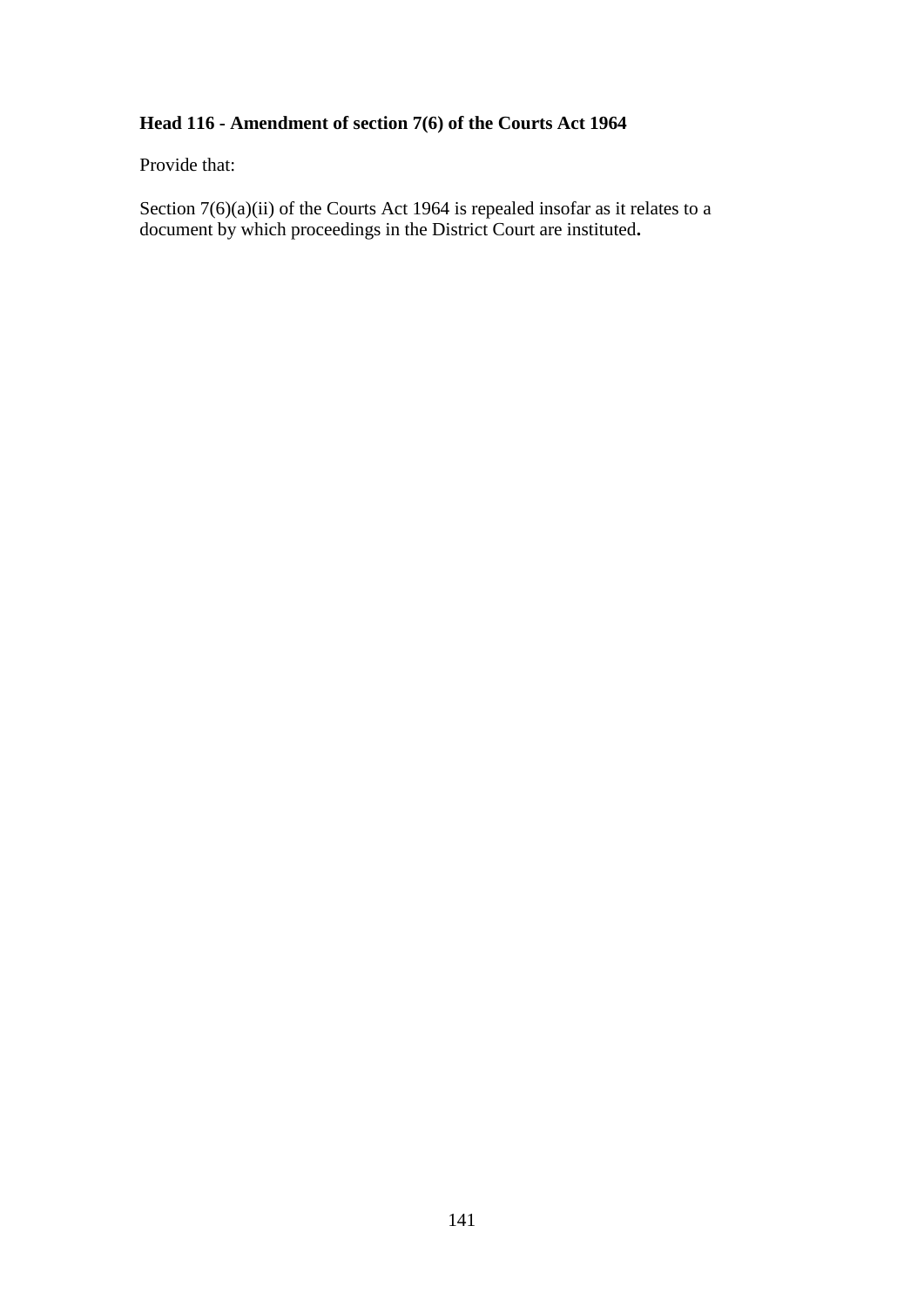#### **Revised Head 117 – Interference with or disruption of court proceedings**

The Criminal Justice (Public Order) Act 1994 is amended –

(a) by the insertion of the following section after section 9:

"9A -(1) Where a member of the Garda Síochána finds a person in a building or any area adjacent to a building in which a hearing in court proceedings before (a) a judge or

(b) any officer of a court

and suspects, with reasonable cause, that such person, whether alone or in the company of other persons, is

(i) without lawful authority or reasonable excuse wilfully interfering with or obstructing the conduct or holding of the hearing, or

(ii) acting in a manner which gives rise to a reasonable apprehension for the safety of persons or the safety of property or for the maintenance of the public peace,

the member may direct the person so suspected to do either or both of the following, that is to say:

(I) desist from acting in such a manner, and

(II) leave immediately the vicinity of the place concerned in a peaceable or orderly manner.

(2) It shall be an offence for any person, without lawful authority or reasonable excuse, to fail to comply with a direction given by a member of the Garda Síochána under this section.

(3) A person who is guilty of an offence under this section shall be liable on summary conviction to a fine not exceeding  $E1,000$  or to imprisonment for a term not exceeding 6 months or to both.

(4) This section is without prejudice to a court's power to order the arrest or committal of a person for contempt of court. ", and

(b) by the insertion in section  $24(5)$  after "8," of "9A,".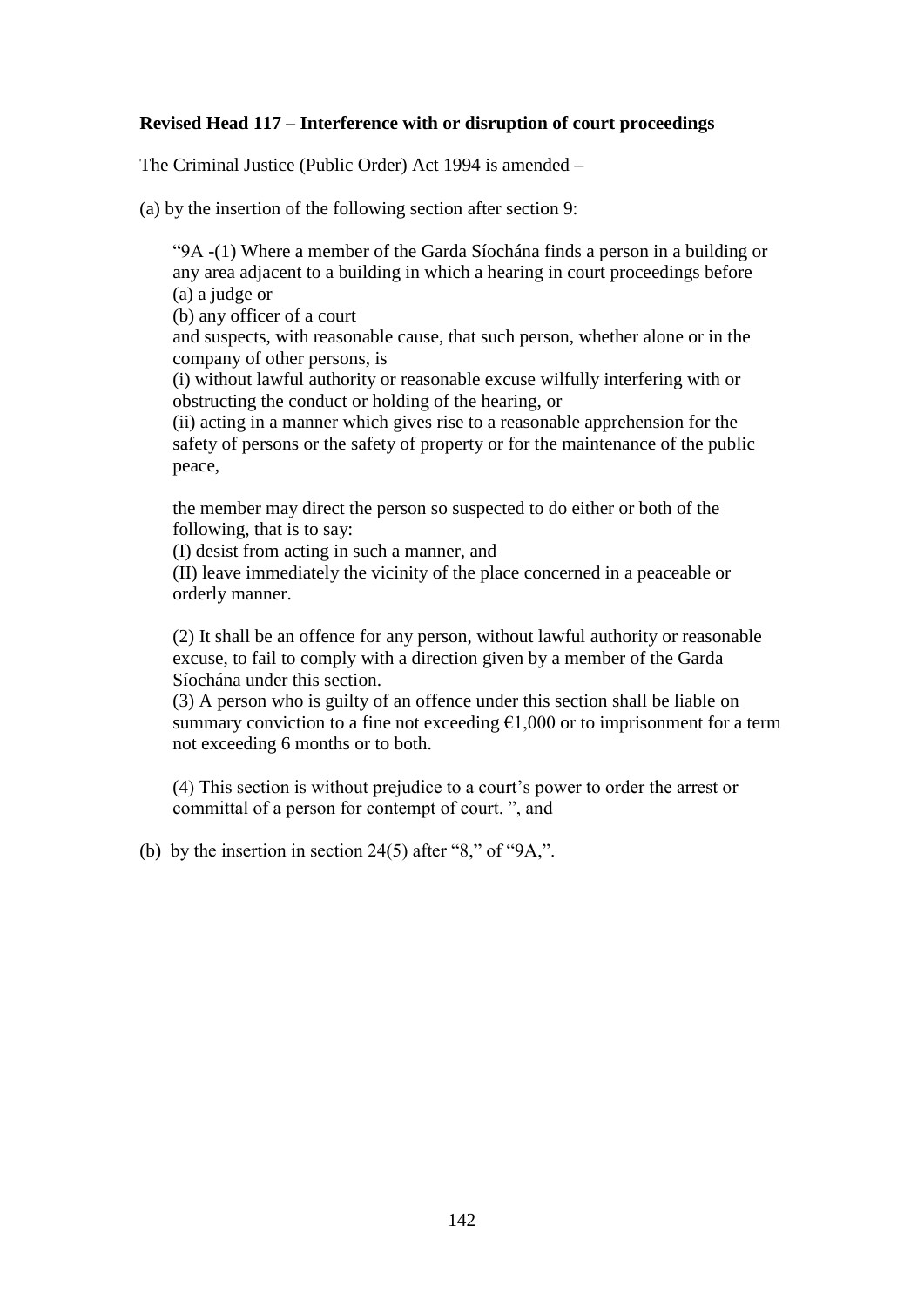#### **Head 118 – Costs etc. of adjudications upon costs**

Provide that:

(1) Subsection (3) of section 27 of the Courts and Court Officers Act 1995 is amended by the substitution for that subsection of the following subsection:

"(3) The Circuit Court may review a decision of a County Registrar to allow or disallow any costs, charges, fees or expenses on a taxation by the County Registrar of costs provided only that the Circuit Court is satisfied that the County Registrar has erred as to the amount of the allowance or disallowance so that the decision of the County Registrar is unjust."

(2) Subsection (6) of section 27 of the Courts and Court Officers Act 1995 is repealed.

(3) Section 154 of the Legal Services Regulation Act 2015 is amended by -

(a) the deletion of "and" where it appears immediately before paragraph (d) of subsection  $(10)$ ,

(b) the substitution for the full stop at the end of paragraph (d) of that subsection of a comma, and

(c) the insertion in that subsection after paragraph (d) of the following: "and

(e) the allowance or disallowance of, and fixing of liability for, the costs and expenses of an adjudication:

- (i) by a legal costs adjudicator;
- (ii) under a procedure prescribed by those rules;

save for circumstances to which subsections (2) and (3) of section 158 apply."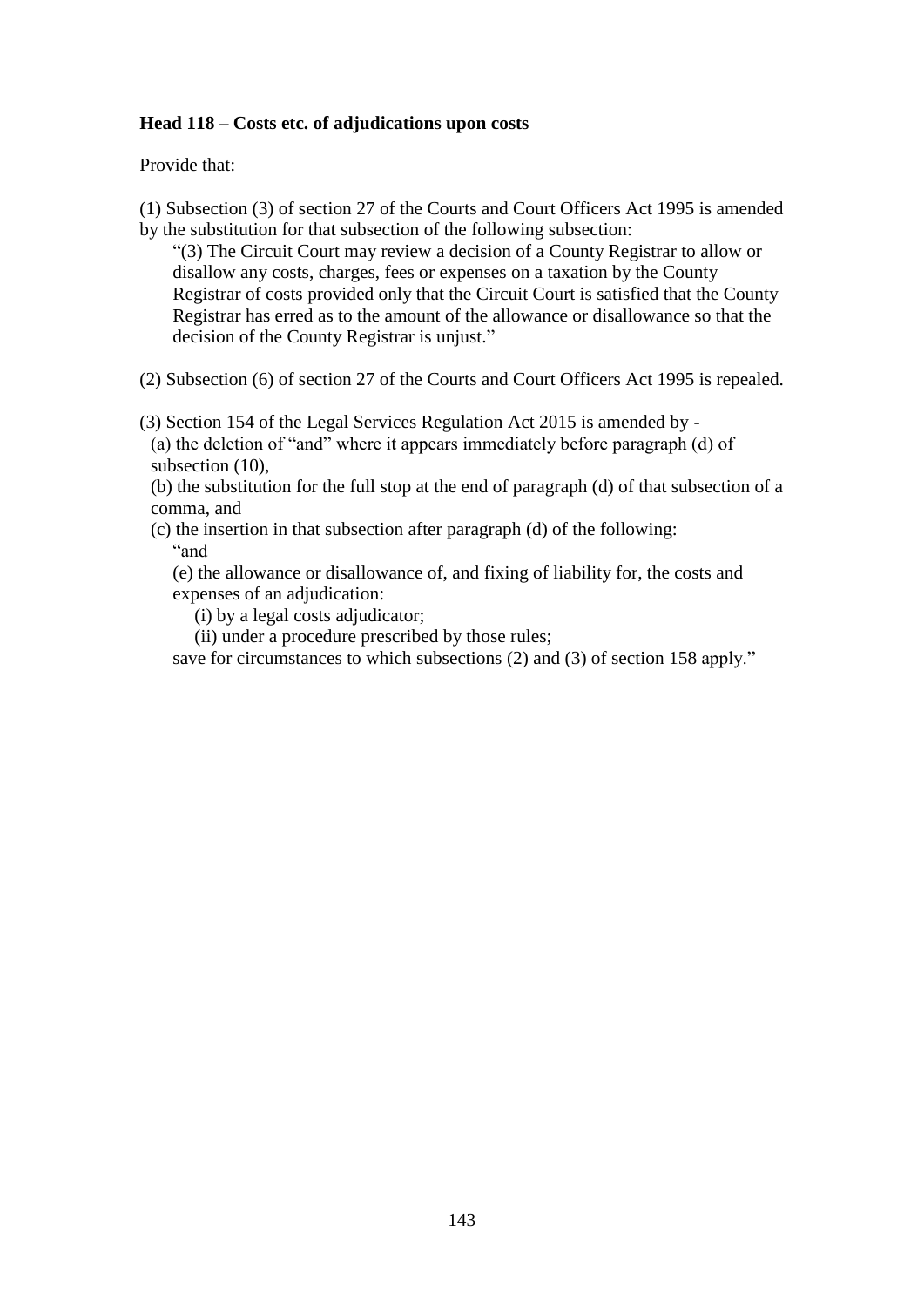#### **Head 119 – Amendment of section 37 of the Child Abduction and Enforcement of Custody Orders Act 1991**

Provide that section 37 of the Child Abduction and Enforcement of Custody Orders Act 1991 is amended by the insertion of the following after subsection (1):

 $"(1A)(a)$  Based on the information available and in order to assess what is in the best interests of detain the child, the member, accompanied by such other persons as may be necessary, may, without warrant, enter (if need be by force) any house or other place (including any building or part of a building, tent, caravan or other temporary or moveable structure, vehicle, vessel, aircraft or hovercraft).

(b) Having assessed the child's situation and if it is considered in the best interests of the child, the member will detain the child."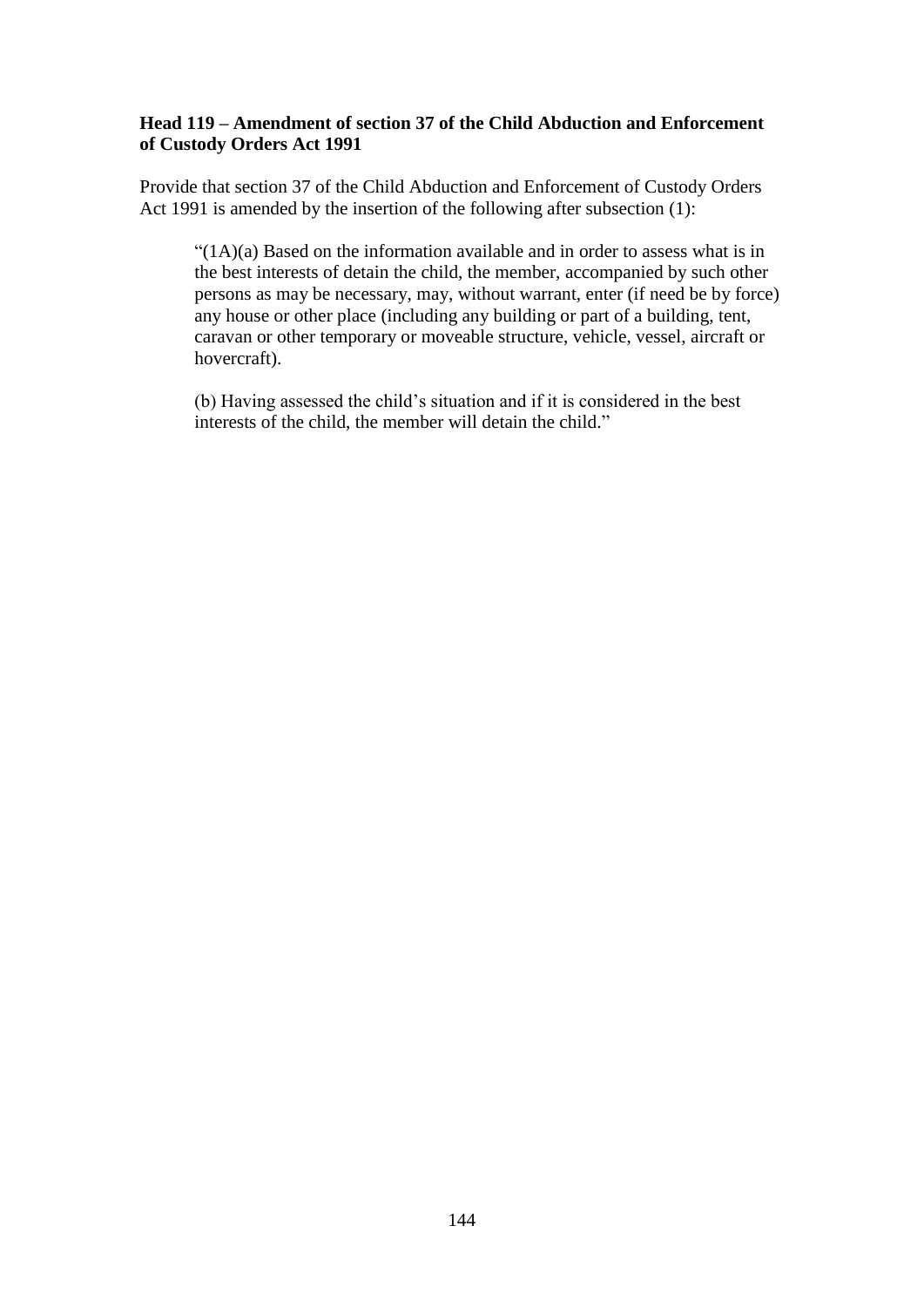## **Head 120 – Amendment of section 11 of the Civil Legal Aid Act 1995**

Provide that:

The Civil Legal Aid Act, 1995 be amended by the insertion of the following subsection after Section 11 (5):

"(5A) Notwithstanding any order made under subsection (5), a solicitor of the Board who ceases employment with the Board prior to the coming into operation of any such order shall be designated as a civil servant in the Civil Service of the State solely in respect of superannuation benefits payable as a consequence of his or her service as a solicitor of the Board or in any other employment in the public service."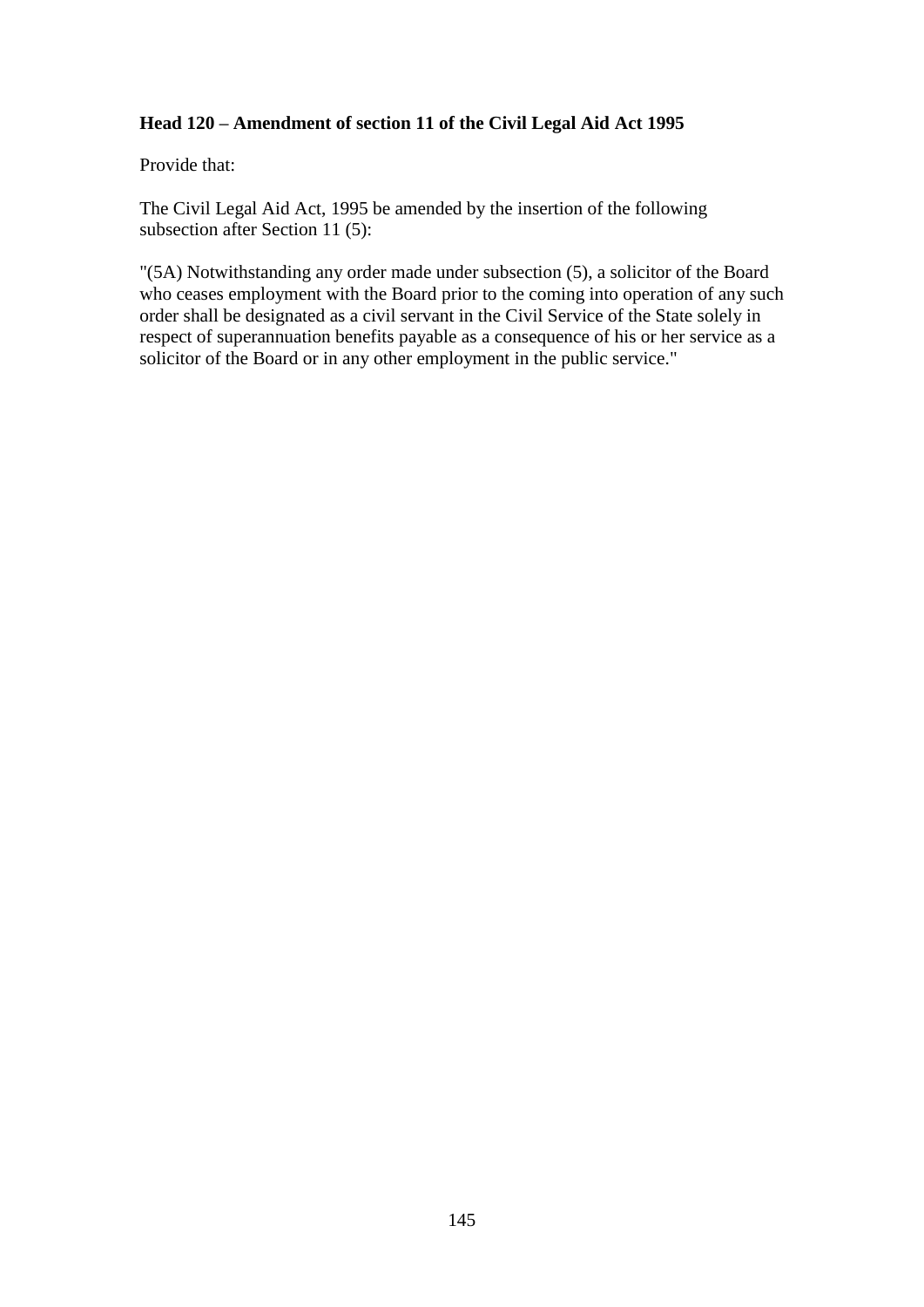## **Head 121 - Amendment of section 17 of the Criminal Justice Administration Act 1914**

Provide along the following lines:

To amend section 17 of the Criminal Justice Administration Act 1914 by the insertion of the following after subsection (3):

"(3A) Notwithstanding any direction made under subsection (3), where a person is in custody in a prison, any unexecuted warrants (whether existing or arising in the future) committing that person to a prison may be properly executed in the prison where the person is in custody (by or on behalf of the Governor of that prison) even if the warrant specifies that the person should be committed to another prison."